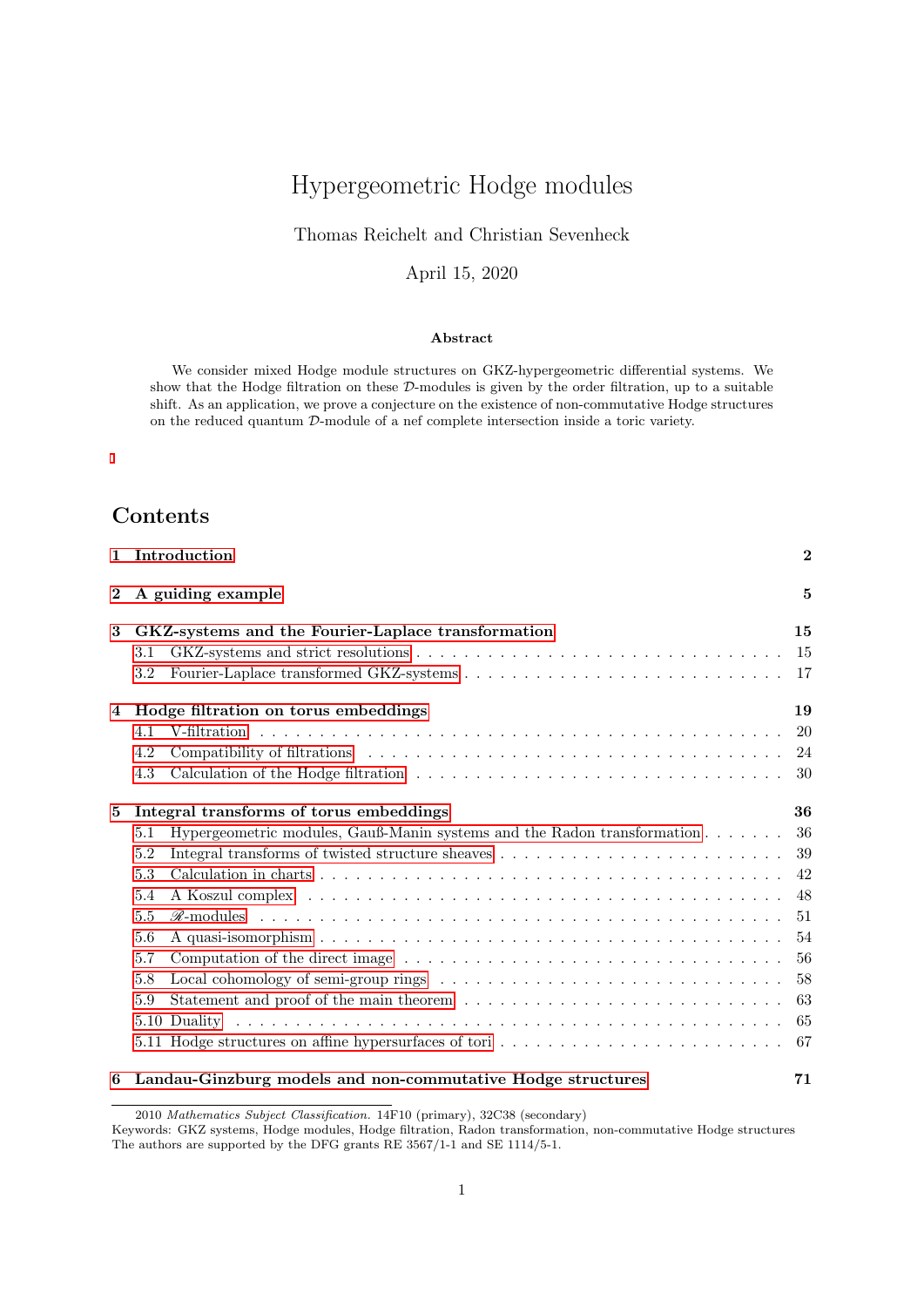# <span id="page-1-0"></span>1 Introduction

In a series of papers Gel'fand, Graev, Kapranov and Zelevinski˘ı [\[GfGZ87\]](#page-74-0), [\[GfZK89\]](#page-74-1) introduced a system of differential equations which generalize the classical differential systems satisfied by the hypergeometric functions of Gauß, Appell, Bessel and others. These generalized systems are nowadays called GKZ-systems. The initial data of a GKZ system consists of a  $d \times n$  integer matrix and a parameter vector β. Although the definition of a GKZ system has a combinatorial flavor it was early realized that at least for non-resonant parameter vectors  $\beta$  GKZ-systems come from geometry [\[GKZ90\]](#page-74-2), i.e. they are isomorphic to a direct image of some twisted structure sheaf on an algebraic variety. In [\[Rei14\]](#page-75-0), the first-named author has shown that certain GKZ-systems actually carry a much richer structure, namely, they underlie mixed Hodge modules in the sense of M. Saito (see [\[Sai90\]](#page-75-1)). One of the main goals of this paper is the explicit calculation of the corresponding Hodge filtration on these modules.

An important application of GKZ systems is mirror symmetry for weak Fano complete intersections in toric varieties. We have shown in our previous papers [\[RS15,](#page-75-2) [RS17\]](#page-75-3) how to express variants of the mirror correspondence as an equivalence of differential systems of "GKZ-type". However, an important point was left open in these articles: The mirror statements given there actually involve differential systems (i.e., holonomic D-modules) with some additional data, sometimes called lattices. These are constructed by a variant of the Fourier-Laplace transformation from regular holonomic filtered D-modules. The filtration in question is the Hodge filtration on these modules, but a concrete description of it is missing in [\[RS15,](#page-75-2) [RS17\]](#page-75-3). As a consequence, the most important Hodge theoretic property of the differential system entering in the mirror correspondence was formulated only as a conjecture in [\[RS17\]](#page-75-3) (conjecture 6.15): the so-called reduced quantum D-module, which governs certain Gromov-Witten invariants of nef complete intersections in toric varieties conjecturally underlies a variation of non-commutative Hodge structures. We prove this conjecture here (see Theorem [6.6\)](#page-73-0), it appears as a consequence of the main result of the present paper, which determines the Hodge filtration on the GKZ-systems. More precisely, as GKZ-systems are defined as cyclic quotients of the Weyl algebra, we obtain (Theorem [5.35\)](#page-63-0) that this Hodge filtration is given by the filtration induced from the order of differential operators up to a suitable shift. In some sense, this finishes the Hodge theoretic study of mirror symmetry for this class of varieties since we can now express the mirror correspondence as an isomorphism of non-commutative Hodge structures, which are the correct generalization of ordinary Hodge structures in the case where the underlying differential equations acquire irregular singularities, as it is the case for the quantum D-module of weak Fano varieties (in contrast to the Calabi-Yau case).

Another application of our main result, which can be found in the two papers [\[CnDS19\]](#page-74-3) and[\[CnDRS19\]](#page-74-4), is the calculation of the so-called irregular Hodge filtration on certain 1-dimensional classical hypergeometric modules. The irregular Hodge filtration has been introduced by C. Sabbah (see [\[Sab18\]](#page-75-4)) in order to attach Hodge-type numerical invariants (namely dimensions of graded parts of a filtration) to differential systems acquiring irregular singularities. In geometric situations, like those where regular functions on quasi-projective manifolds are studied as Landau-Ginzburg models of certain quantum cohomology theories, the irregular Hodge filtration has a concrete description using certain logarithmic de Rham complexes, as has been shown by Esnault, Sabbah and Yu([\[ESY17\]](#page-74-5)), see also the discussion in [\[KKP17\]](#page-75-5)). Classical hypergeometric systems are also the most prominent example of rigid D-modules (see [\[Kat90\]](#page-74-6))), so the computation of these invariants for them is of particular interest. It turns out that confluent classical hypergeometric modules (these are precisely those with irregular singularities) are obtained from GKZ-systems by a dimensional reduction and a Fourier-Laplace transformation. Using our result (i.e., Theorem [5.35\)](#page-63-0), one can explicitly describe the irregular Hodge filtration (and give closed formulas for irregular Hodge numbers) of certain such systems (see [\[CnDS19,](#page-74-3) Theorem 4.7] and [\[CnDRS19,](#page-74-4) Theorem 5.9] for more details).

Let us give a short overview on the content of this article and the precise statements of the main results. Notice that section [2](#page-4-0) below provides a detailed description of these results and parts of their proofs for rather simple example, which is related to the quantum  $\mathcal{D}$ -module of  $\mathbb{P}^1$ . We advise the reader to go through this example in order to understand the strategy of the proof in the general case in the main body of this article.

The main result of this paper is obtained in two major steps, which occupy section [4](#page-18-0) resp. sec-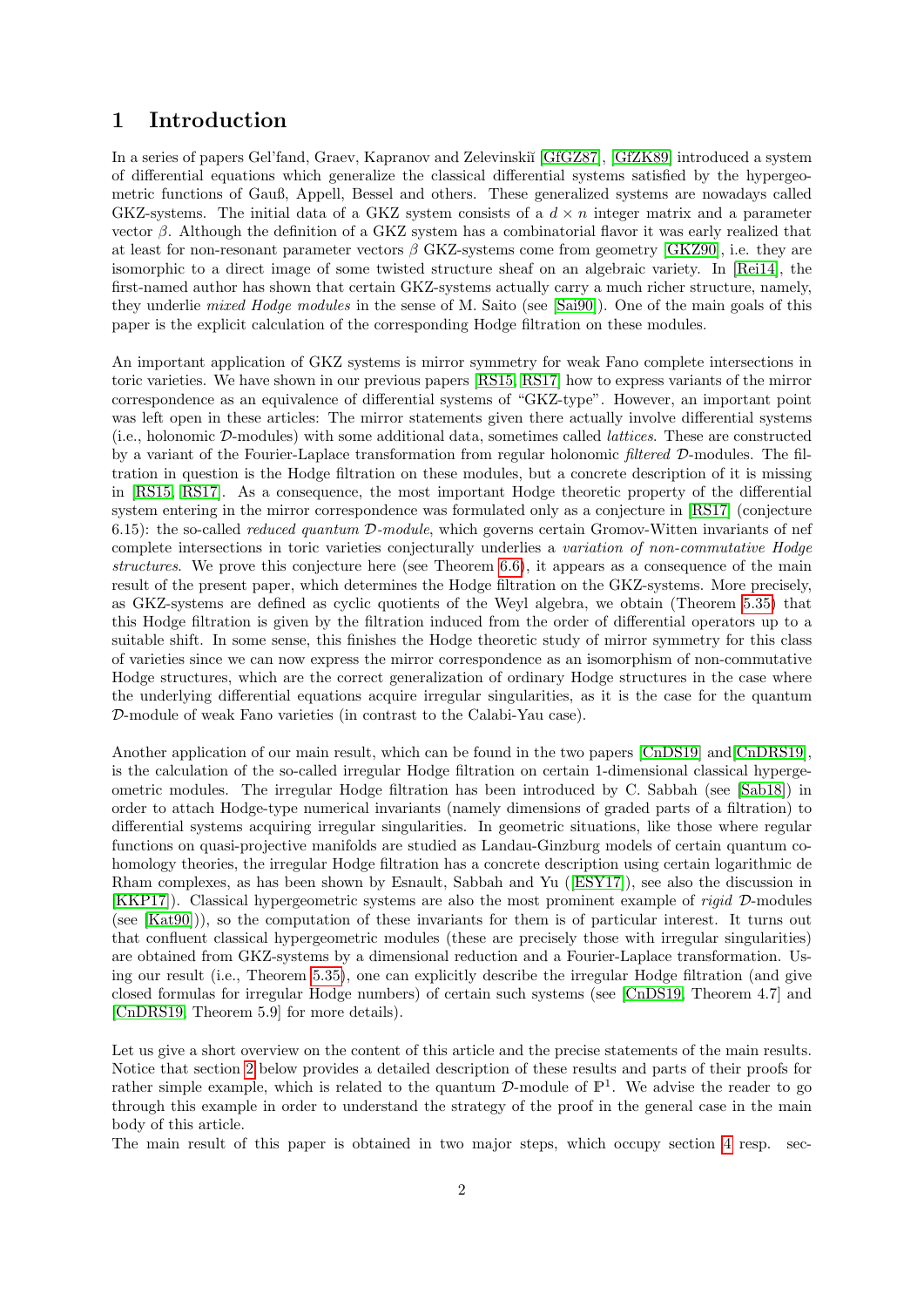tion [5.](#page-35-0) First we study embeddings of tori into affine spaces given by a monomial map  $h_A$ : T =  $(\mathbb{C}^*)^d \hookrightarrow \mathbb{C}^n; (t_1,\ldots,t_d) \mapsto (\underline{t}^{a_1},\ldots,\underline{t}^{a_n}),$  where  $\underline{t}^{a_i} = \prod_{k=1}^d t_j^{a_{ki}}$  and where the matrix of columns  $A = (\underline{a}_i)_{i=1,\ldots,n} \in M(d \times n, \mathbb{Z})$  satisfies certain combinatorial properties related to the geometry of the semi-group ring C[NA]. Consider the twisted structure sheaf  $\mathcal{O}_T^{\beta} := \mathcal{D}_T / \mathcal{D}_T (\partial_{t_1} t_1 + \beta_1, \dots, \partial_{t_d} t_d + \beta_d)$ . It was shown in [\[SW09\]](#page-76-0) that the direct image  $h_{A+}\mathcal{O}^{\beta}_{T}$  has an explicit description as a Fourier-Laplace transformed GKZ-system  $\mathcal{M}_{A}^{\beta}$  (cf. Definition [3.5\)](#page-16-1) in case the parameter vector  $\beta$  is not strongly reso-nant (cf. Definition [3.8\)](#page-17-0). We consider the corresponding direct image  $\mathcal{H}^0(h_{A*}{}^p \mathbb{C}^{H,\beta}_T)$  in the category of The complex mixed Hodge modules, and calculate its Hodge filtration (cf. Theorem [4.17\)](#page-34-0) in case that the parameter vector  $\beta$  lies in the set of admissible parameters  $\mathfrak{A}_A$  (cf. Formula [\(15\)](#page-20-0)). More precisely, this first result can be stated as follows.

**Theorem** (Theorem [4.17](#page-34-0) below). For  $\beta \in \mathfrak{A}_A$  the Hodge filtration on  $\check{\mathcal{M}}_A^{\beta}$  is equal to the order filtration shifted by  $n - d$ , *i.e.* 

$$
F_{p+(n-d)}^H \check{\mathcal{M}}_A^\beta = F_p^{ord} \check{\mathcal{M}}_A^\beta \,.
$$

If the matrix A we started with satisfies a homogeneity property, then the underlying  $D$ -module of this mixed Hodge module is a (monodromic) Fourier-Laplace transformation of the GKZ-system we are interested in. It should be noticed that Theorem [4.17](#page-34-0) is of independent interest, its statement is related to the description of the Hodge filtration on various cohomology groups associated with singular toric varieties. We plan to discuss this question in a subsequent work. The main point in Theorem [4.17](#page-34-0) is to determine the canonical V-filtration on the direct image module along the boundary divisor  $im(h_A)\sim(im(h_A), i.e.,$ the calculation of some Bernstein polynomials.

The second step, carried out in section [5](#page-35-0) consists in studying the behavior of a twisted structure sheaf on a torus under a certain integral transformation which generalizes the Radon transformation in [\[Rei14\]](#page-75-0). It is well-known (see [\[Bry86\]](#page-74-7) and [\[DE03\]](#page-74-8)) that there is a close relation between the Fourier-Laplace transformation and the Radon transformation for holonomic D-modules, however, the former does not a priori preserve the category of mixed Hodge modules whereas the latter does. This fact is one of the main points in the proof of the existence of a mixed Hodge module structure on GKZ-systems in [\[Rei14\]](#page-75-0). We calculate the behaviour of the Hodge filtration under the various functors entering into the integral transformation functor, an essential tool for these calculations is the so called Euler-Koszul-complex (or some variants of it) as introduced in [\[MMW05\]](#page-75-6). We finally get the following statement for the Hodge filtration on the GKZ system  $\mathcal{M}_{\tilde{A}}^{\beta}$  (cf. Theorem [5.35\)](#page-63-0). We call a matrix homogenous if all of its columns<br>lie in an affine hyperplane. Moreover, an integer matrix is called normal, if the somi group generated lie in an affine hyperplane. Moreover, an integer matrix is called normal, if the semi-group generated by its columns is the intersection of the cone generated by these columns with the lattice generated by them (see Formula [\(11\)](#page-19-1) below).

**Theorem** (Theorem [5.35](#page-63-0) below). Let  $\widetilde{A}$  be a homogeneous, normal  $(d + 1) \times (n + 1)$  integer matrix,  $\widetilde{\beta} \in \mathfrak{A}_{\widetilde{A}}$  and  $\beta_0 \in (-1,0]$ . Then the GKZ-system  $\mathcal{M}_{\widetilde{A}}^{\beta}$  carries the structure of a mixed Hodge module whose Hodge filtration is given by the shifted order filtration, i.e.

$$
(\mathcal{M}_{\widetilde{A}}^{\widetilde{\beta}}, F_{\bullet}^H) \simeq (\mathcal{M}_{\widetilde{A}}^{\widetilde{\beta}}, F_{\bullet+d}^{ord}).
$$

The second last part of section [5](#page-35-0) deals with the Hodge module structure on the holonomic dual GKZsystem (which, under the assumptions on the inital data, is also a GKZ-system). The last subsection of section [5](#page-35-0) explains how one can deduce from our main result the computation of Batyrev (see [\[Bat93\]](#page-74-9)) of the Hodge filtration on the relative cohomology of smooth affine hypersurfaces in algebraic tori.

Finally, in section [6](#page-70-0) we explain the above mentioned conjecture from [\[RS17\]](#page-75-3) and show how its proof can be deduced from our main result (cf. Theorem [6.6\)](#page-73-0). To formulate this result, consider a smooth projective toric variety  $X_{\Sigma}$  and a split globally generated vector bundle  $\mathcal E$  satisfying some positivity assumptions (ensuring, in particular, that the subvariety  $Y := s^{-1}(0)$  for a generic section  $s \in \Gamma(X_\Sigma, \mathcal{E})$ is smooth weak Fano). Then we have the reduced quantum  $\mathcal{D}\text{-module } \overline{\text{QDM}}(X_{\Sigma}, \mathcal{E})$  (see [\[RS17,](#page-75-3) Section 4.1]) and the mirror map Mir (see Theorem [6.5](#page-73-1) below as well as [\[RS17,](#page-75-3) Theorem 6.9] and the references therein). We get the following result.

**Theorem** (Theorem [6.6](#page-73-0) below). Let  $X_{\Sigma}$  be a k-dimensional smooth, toric variety, let  $\mathcal{L}_1, \ldots, \mathcal{L}_l$  be globally generated line bundles such that  $-K_{X_{\Sigma}} - \mathcal{E}$  is nef, where  $\mathcal{E} = \bigoplus_{j=1}^{l} \mathcal{L}_j$ ,  $\mathcal{L}_j$  being ample for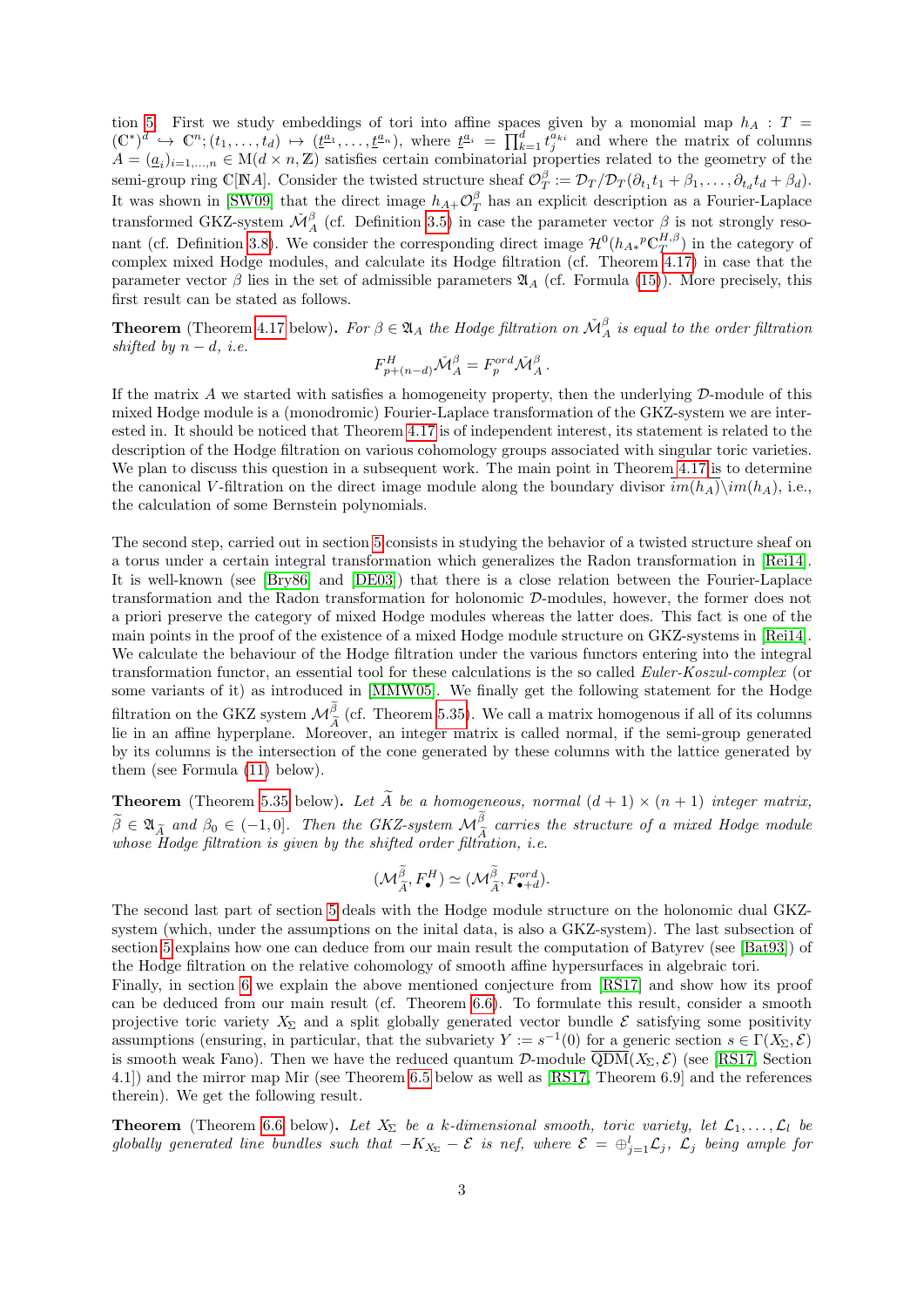$j = 1, \ldots, l$ . Then the smooth  $\mathcal{R}_{\mathbb{C}_z \times \mathcal{K} \mathcal{M}^\circ}$ -module  $(\mathrm{id}_{\mathbb{C}_z} \times \mathrm{Mir})^* \overline{\mathrm{QDM}}(X_\Sigma, \mathcal{E})$  underlies a variation of pure polarized non-commutative Hodge structures.

While we were working on this paper, a preprint of T. Mochizuki([\[Moc15b\]](#page-75-7)) appeared where [\[RS17,](#page-75-3) Conjecture 6.15] is shown with rather different methods. The arguments in his paper work entirely in the category of mixed twistor modules, using the full strength of [\[Moc15a\]](#page-75-8). It seems possible from his approach to obtain our main result by considering equivariant twistor modules (see [\[Moc15b,](#page-75-7) Section 6.4]). However, this treatment of the regular case in loc.cit. (i.e., the case of mixed Hodge modules) seems to be done in a more restrictive setup, in two ways: First of all, there is an extra assumption([\[Moc15b,](#page-75-7) Assumption 6.51]) excluding the calculation of the Hodge filtration on GKZ-systems for examples coming from local mirror symmetry (however, the mirror symmetry consequence, i.e., the proof of [\[RS17,](#page-75-3) Conjecture 6.15] is coverd by [\[Moc15b\]](#page-75-7)). On the other hand, there is no discussion on GKZ-systems (or its twistor versions) for non-zero parameter vectors  $\beta$  in loc.cit. in contrast to our main result (i.e., in constrast to Theorem [5.35,](#page-63-0) which holds for non-zero parameters satisfying a natural combinatorial condition). Besides, we feel that the calculation of the Hodge filtration on GKZ-systems which only uses properties of the category of mixed Hodge modules (not passing via twistor modules) may be of independent interest.

To finish this introduction, we introduce some notation and conventions used throughout the paper. Let X be a smooth algebraic variety over C of dimension  $d_X$ . We denote by  $M(\mathcal{D}_X)$  the abelian category of algebraic left  $\mathcal{D}_X$ -modules on X and denote the abelian subcategory of (regular) holonomic  $\mathcal{D}_X$ -modules by  $M_h(\mathcal{D}_X)$  (resp.  $(M_{rh}(\mathcal{D}_X))$ ). The full triangulated subcategory in  $D^b(\mathcal{D}_X)$ , consisting of objects with (regular) holonomic cohomology, is denoted by  $D_h^b(\mathcal{D}_X)$  (resp.  $D_{rh}^b(\mathcal{D}_X)$ ).

Let  $f: X \to Y$  be a map between smooth algebraic varieties. Let  $M \in D^b(\mathcal{D}_X)$  and  $N \in D^b(\mathcal{D}_Y)$ , then we denote by

$$
f_{+}M := Rf_{*}(\mathcal{D}_{Y \leftarrow X} \overset{L}{\otimes} M) \quad \text{resp.} \quad f^{+}M := \mathcal{D}_{X \rightarrow Y} \overset{L}{\otimes} f^{-1}M[d_{X} - d_{Y}]
$$

the direct resp. inverse image for D-modules. Recall that the functors  $f_+, f^+$  preserve (regular) holo-nomicity (see e.g., [\[HTT08,](#page-74-10) Theorem 3.2.3]). We denote by  $\mathbb{D}: D_h^b(\mathcal{D}_X) \to (D_h^b(\mathcal{D}_X))^{opp}$  the holonomic duality functor. Recall that for a single holonomic  $\mathcal{D}_X$ -module M, the holonomic dual is also a singleholonomic  $\mathcal{D}_X$ -module ([\[HTT08,](#page-74-10) Proposition 3.2.1]) and that holonomic duality preserves regular holonomicity ( [\[HTT08,](#page-74-10) Theorem 6.1.10]).

For a morphism  $f: X \to Y$  between smooth algebraic varieties we additionally define the functors  $f_{\dagger} := \mathbb{D} \circ f_{+} \circ \mathbb{D}$  and  $f^{\dagger} := \mathbb{D} \circ f^{+} \circ \mathbb{D}$ .

Let  $MF(\mathcal{D}_X)$  be the category of filtered  $\mathcal{D}_X$ -modules  $(M, F)$  where the ascending filtration  $F_{\bullet}$  satisfies

- 1.  $F_pM = 0$  for  $p \ll 0$
- 2.  $\bigcup_p F_p M = M$
- 3.  $(F_p \mathcal{D}_X) F_q M \subset F_{p+q} M$  for  $p \in \mathbb{Z}_{\geq 0}, q \in \mathbb{Z}$

where  $F_{\bullet} \mathcal{D}_X$  is the filtration by the order of the differential operator.

We denote by  $MHM(X)$  the abelian category of algebraic mixed Hodge modules and by  $D^bMHM(X)$ the corresponding bounded derived category. The forgetful functor to the bounded derived category of regular holonomic D-modules is denoted by

$$
Dmod: D^b\text{MHM}(X) \longrightarrow D^b_{rh}(\mathcal{D}_X).
$$

For each morphism  $f: X \to Y$  between complex algebraic varieties, there are induced functors

$$
f_*, f_! : D^bMHM(X) \longrightarrow D^bMHM(Y)
$$

and

$$
f^*, f': D^b\text{MHM}(Y) \to D^b\text{MHM}(X)
$$
,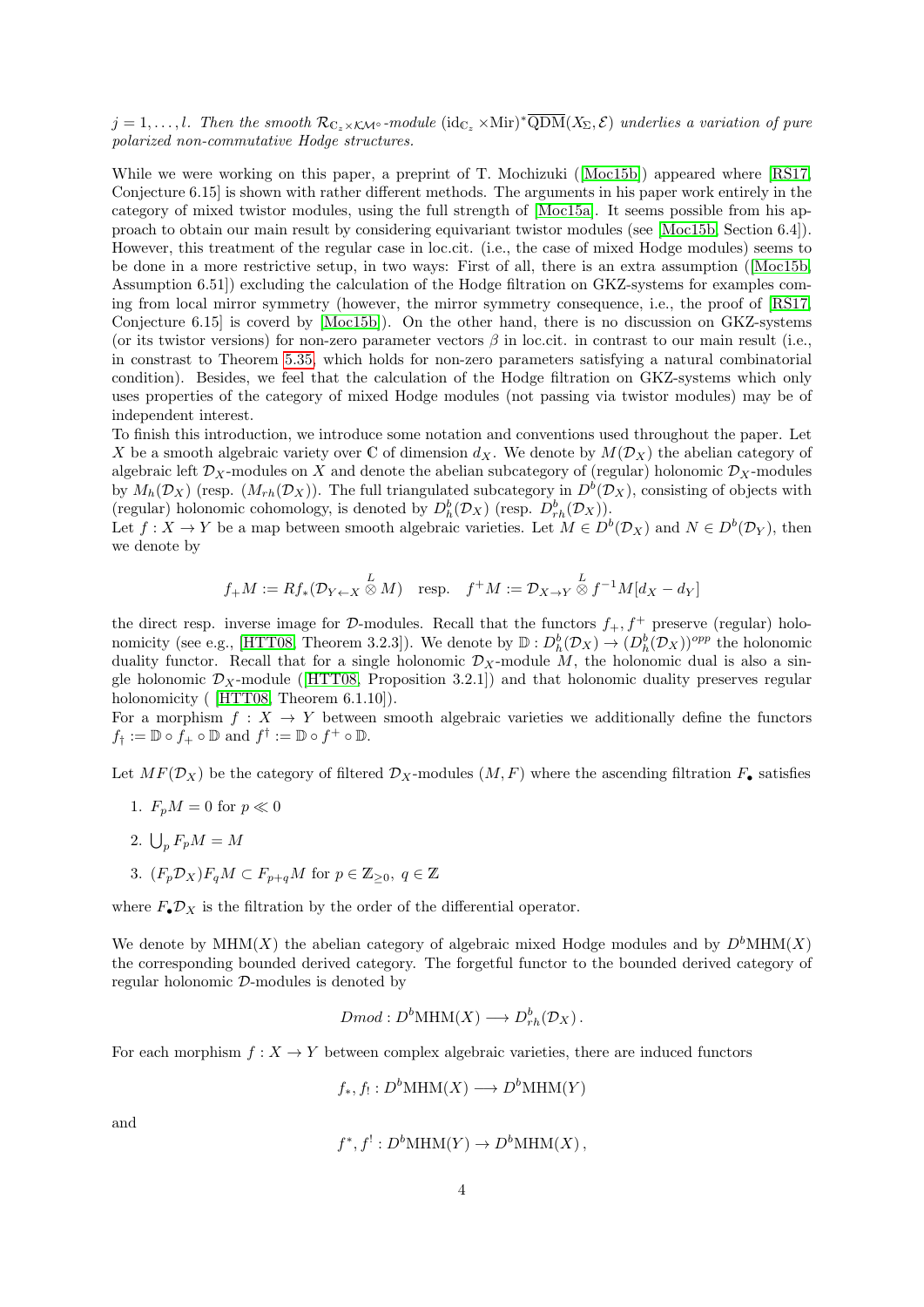which are interchanged by  $\mathbb{D}$ . The functors  $f_*, f_!, f^*, f^!$  lift the analogous functors  $f_+, f_*, f^*, f^+$  on  $D_{rh}^b(\mathcal{D}_X)$ . Let  $\mathbb{Q}_{pt}^H$  be the unique mixed Hodge structure with  $\text{Gr}_i^W = \text{Gr}_i^F = 0$  for  $i \neq 0$  and underlying vector space Q. Denote by  $a_X : X \longrightarrow \{pt\}$  the map to the point and set

$$
\mathbb{Q}_X^H := a_X^* \mathbb{Q}_{pt}^H.
$$

The shifted object  ${}^p \mathbb{Q}_X^H := \mathbb{Q}_X^H[d_X]$  lies in MHM(X) and is equal to  $(\mathcal{O}_X, F, \mathbb{Q}_X[d_X], W)$  with  $\text{Gr}_p^F = 0$ for  $p \neq 0$  and  $\text{Gr}_{i}^{W} = 0$  for  $i \neq d_{X}$ . We have  $\mathbb{D}\mathbb{Q}_{X}^{H} \simeq a_{X}^{!}\mathbb{Q}_{pt}^{H}$  and, since X is smooth, the isomorphism

$$
\mathbb{D}\mathbb{Q}_X^H \simeq \mathbb{Q}_X^H(d_X)[2d_X].\tag{1}
$$

Here  $(d_X)$  denotes the Tate twist (see e.g., [\[Sai90,](#page-75-1) page 257]).

We also have to consider the category  $MHM(X, \mathbb{C})$  of complex mixed Hodge modules which can be defined as follows (see [\[DS13,](#page-74-11) Definition 3.2.1]): First note that one can naturally extend the notion of a Q-mixed Hodge module (i.e., an object of  $\text{MHM}(X)$ ) to R-mixed Hodge module, due to the work of Mochizuki on mixed twistor modules (see in particular [\[Moc15a,](#page-75-8) Section 13.5], where the notion of a Kmixed Hodge module is considered, K being any subfield of R). Then we say that a filtered  $\mathcal{D}_X$ -module  $(M, F_{\bullet})$  underlies a complex mixed Hodge module if it is a direct summand of a filtered  $\mathcal{D}_X$ -module that underlies an R-mixed Hodge module. Many properties of the category of R-mixed Hodge modules carry over to  $MHM(X, \mathbb{C})$  since they are stable by direct summands.

Let  $T = (\mathbb{C}^*)^d$  be a torus with coordinates  $t_1, \ldots, t_d$  and  $\beta \in \mathbb{R}^d$ . We denote by  $\mathcal{O}_T^{\beta}$  the  $\mathcal{D}_T$ -module

$$
\mathcal{O}_T^{\beta} = \mathcal{D}_T/((\partial_{t_i} t_i + \beta_i)_{i=1,\dots,d})
$$

and by  $\mathbb{C}_T^{H,\beta}$  the complex Hodge module  $(\mathcal{O}_T^{\beta}, F, W)$  with  $\text{Gr}_p^F \mathbb{C}_T^{H,\beta} = 0$  for  $p \neq 0$  and  $\text{Gr}_i^W \mathbb{C}_T^{H,\beta} = 0$ for  $i \neq d$ . Finally we set  ${}^p\mathbb{C}_T^{H,\beta} := \mathbb{C}_T^{H,\beta}[d_T]$ .

Acknowledgments: We thank Takuro Mochizuki, Claude Sabbah and Uli Walther for many stimulating discussions on the content of this paper.

# <span id="page-4-0"></span>2 A guiding example

In this section, we intend to discuss a particular example, related to the quantum differential equation of  $\mathbb{P}^1$ , where most of the techniques used in the main body of the paper can be written down quite explicitly. We hope that this section will help the reader to find his way through the technical difficulties of the paper.

Let  $\ddot{A}$  be the following 2  $\times$  3-matrix with integer entries:

$$
\begin{pmatrix} 1 & 1 & 1 \ 0 & 1 & -1 \end{pmatrix}.
$$

As explained in Definition [3.1](#page-14-2) below, any  $d \times n$ -integer matrix A together with a vector  $\beta \in \mathbb{C}^d$  defines a cyclic  $\mathcal{D}_{\mathbb{C}^n}$ -module called a GKZ-system and denoted by  $\mathcal{M}_{A}^{\beta}$ . For the above matrix, this system for the vector  $\beta = 0$  is given by

$$
\mathcal{M}_{\widetilde{A}}^{0} = \mathcal{D}_{\mathbb{C}^{3}} / (\partial_{\lambda_{0}}^{2} - \partial_{\lambda_{1}} \partial_{\lambda_{2}}, \lambda_{0} \partial_{\lambda_{0}} + \lambda_{1} \partial_{\lambda_{1}} + \lambda_{2} \partial_{\lambda_{2}}, \lambda_{1} \partial_{\lambda_{1}} - \lambda_{2} \partial_{\lambda_{2}})
$$

Itis well known that  $\mathcal{M}_{\tilde{A}}^0$  is holonomic (see [\[Ado94\]](#page-74-12)) and regular ([\[SW08\]](#page-76-1)). Moreover, it follows from [\[Rei14,](#page-75-0) Theorem 3.5] that  $\mathcal{M}_{\tilde{A}}^0$  underlies a mixed Hodge module  $^H \mathcal{M}_{\tilde{A}}^0 \in \text{MHM}(\mathbb{C}^3)$ . The purpose of this introductory socion is to explain and partly prove the following statement, which is a ver this introductory section is to explain and partly prove the following statement, which is a very special case of the main theorem of this paper (Theorem [5.35\)](#page-63-0).

<span id="page-4-1"></span>**Theorem 2.1.** We have an isomorphism of filtered  $\mathcal{D}_{\mathbb{C}^3}$ -modules

$$
(\mathcal{M}_{\widetilde{A}}^0, F_{\bullet}^H) \simeq (\mathcal{M}_{\widetilde{A}}^0, F_{\bullet+1}^{ord}),
$$

where  $F^H$  denotes the filtration such that the filtered module  $(\mathcal{M}_{\tilde{A}}^0, F^H)$  underlies the mixed Hodge module  ${}^{H}M_{\tilde{A}}^{0}$  and where  $F_{\bullet}^{ord}$  is the filtration induced on  $M_{\tilde{A}}^{0}$  by the filtration on  $\mathcal{D}_{C3}$  by orders of differential<br>constants operators.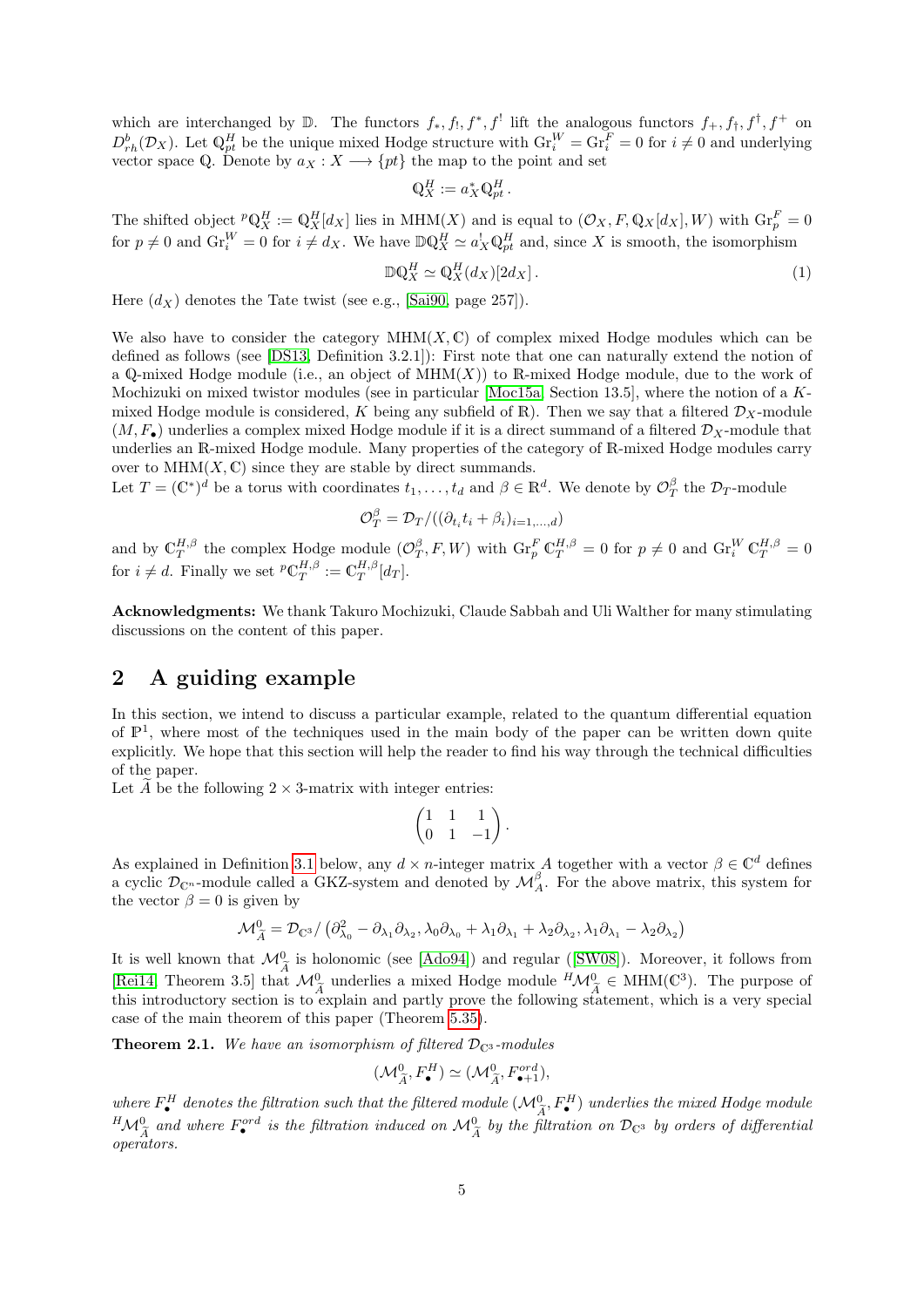The proof of this theorem will be done in several steps that parallel the main steps of the proof of Theorem [5.35.](#page-63-0) The two major simplifications are that we are dealing with the very special matrix  $\ddot{A}$ , whereas in Theorem [5.35](#page-63-0) any  $(d + 1) \times (n + 1)$ -matrix A satisfying some combinatorial conditions is considered, and moreover we restrict to the parameter value  $\beta = 0$  (compare with the general definition of GKZ-systems  $\mathcal{M}_{\widetilde{A}}^{\beta}$  in Definition [3.1](#page-14-2) resp. with the Definition [3.5](#page-16-1) for the sheaf  $\widetilde{\mathcal{M}}_{\widetilde{A}}^{\beta}$ . This avoids considering some rather involved combinatorial condition relating  $\tilde{A}$  and  $\beta$  (see the definition of the set  $\mathfrak{A}_{\widetilde{A}}$  in Equation [\(15\)](#page-20-0) below).

We first consider the morphism

$$
h_{\widetilde{A}}: (\mathbb{C}^*)^2 \longrightarrow \mathbb{C}^3 =: W
$$
  
\n $(t_0, t_1) \longmapsto (t_0, t_0 \cdot t_1, t_0 \cdot t_1^{-1}) =: (w_0, w_1, w_2)$ 

where the exponents of the monomials in the components of the map are exactly the columns of  $A$ . As explained in more detail in Theorem [3.9](#page-17-1) and Proposition [3.11](#page-18-1) below, it follows from a result of Schulze andWalther ([\[SW09\]](#page-76-0)) that we have the following isomorphism of  $\mathcal{D}_W$ -modules

$$
h_{\tilde{A},+}\mathcal{O}_{(\mathbb{C}^*)^2} \cong h_{\tilde{A},+}\mathcal{D}_{(\mathbb{C}^*)^2}/(\partial_{t_0}t_0+2,\partial_{t_1}t_1-1)
$$
  

$$
\stackrel{!}{\cong} \mathcal{D}_W/\left(w_0^2 - w_1w_2, \partial_{w_0}w_0 + \partial_{w_1}w_1 + \partial_{w_2}w_2, \partial_{w_1}w_1 - \partial_{w_2}w_2\right) =: \tilde{\mathcal{M}}_{\tilde{A}}^0.
$$

The main point in this result is to show that (left) multiplication by  $w_0$  is invertible on  $\check{M}_{\widetilde{A}}^0$ , then the isomorphism follows since the map  $h_0$  can be decomposed as isomorphism follows since the map  $h_{\widetilde{A}}$  can be decomposed as

$$
h_{\widetilde{A}}: (\mathbb{C}^*)^2 \xrightarrow{h_{\widetilde{A},1}} \mathbb{C}^* \times \mathbb{C}^2 \xrightarrow{h_{\widetilde{A},2}} W
$$

where both  $h_{\tilde{A},1}$  and  $h_{\tilde{A},2}$  are embeddings and where  $h_{\tilde{A},1}$  sends  $(t_0, t_1)$  to  $(t_0, t_0 \cdot t_1, t_0 \cdot t_1^{-1})$  and is closed (this follows since the map  $\mathbb{C}^* \to \mathbb{C}^2$ ,  $t \mapsto (t, t^{-1})$  is a closed embedding), whereas  $h_{\tilde{A},2}$  is the canonical open embedding of  $\mathbb{C}^* \times \mathbb{C}^2$  into W.

A second consequence of Proposition [3.11](#page-18-1) below is that  $\widetilde{\mathcal{M}}_{\widetilde{A}}^0$  underlies a mixed Hodge module on W, namely the object  $h_{\tilde{A},*}^p \mathbb{Q}_T^H \in \text{MHM}(W)$ . A first step to prove Theorem [2.1](#page-4-1) above is to compute the Hodge filtration on  $\check{M}_{\tilde{\lambda}}^0$ . This task can be divided into two steps: First we have to compute the Hodge filtration on the module \* $\tilde{\mathcal{M}}_{\tilde{A}}^0 := h_{\tilde{A},1,+}\mathcal{O}_{(\mathbb{C}^*)^2}$  which underlies the mixed Hodge module  $h_{\tilde{A},1,*}P^p_{T} \in MHM(\mathbb{C}^* \times \mathbb{C}^2)$ . This is done via a rather direct argument since  $h_{\tilde{A},1}$  is closed. The second step, which is more delicate, is to obtain from this the Hodge filtration on  $h_{\tilde{A},2,+}*\check{M}_{\tilde{A}}^0 = \check{M}_{\tilde{A}}^0$ .

Here we are faced with the fundamental problem of extending a mixed Hodge module from the complement of a (smooth) divisor to the total space. While this operation is easily understood at the level of  $D$ -modules, one cannot simply use the direct image functors for  $\mathcal{O}$ -modules to calculate the extension of the filtration steps of the Hodge filtration since those are by definition  $\mathcal{O}\text{-coherent}$ , a property that is lost under direct images of open embeddings. As is explained in more detail at the beginning of section [4.3,](#page-29-0) this problem is solved by intersecting the direct image with the canonical V -filtration along the divisor in question. In order to compute the Hodge filtration on  $h_{\tilde{A},2,+}^* \mathcal{M}_{\tilde{A}}^0$ , we thus have to calculate this V-filtration along  $w_1 = 0$ .

Notice that in the main body of the text, we follow a slightly different strategy, due to the fact that the factorization of  $h_{\tilde{A}}$  used above into a closed an open embedding may look different depending on the shape of the matrix  $\widetilde{A}$ . In general, one can always consider the factorization into a map between tori, which is a closed embedding (which would be the map from  $(\mathbb{C}^*)^2$  to  $(\mathbb{C}^*)^3$  in the above example) followed by the canonical open embedding from the torus into affine space. The latter, however, is the extension over a normal crossing divisor, which is not smooth. In order to apply the techniques sketched above, one has to compose further with a graph embedding with respect to the equation of the normal crossing divisor (see diagram [\(23\)](#page-30-0) and the arguments following it).

The first (easy) step of the calculation of the Hodge filtration on  $\check{\mathcal{M}}_{\widetilde{A}}^{0}$  can be formulated as follows.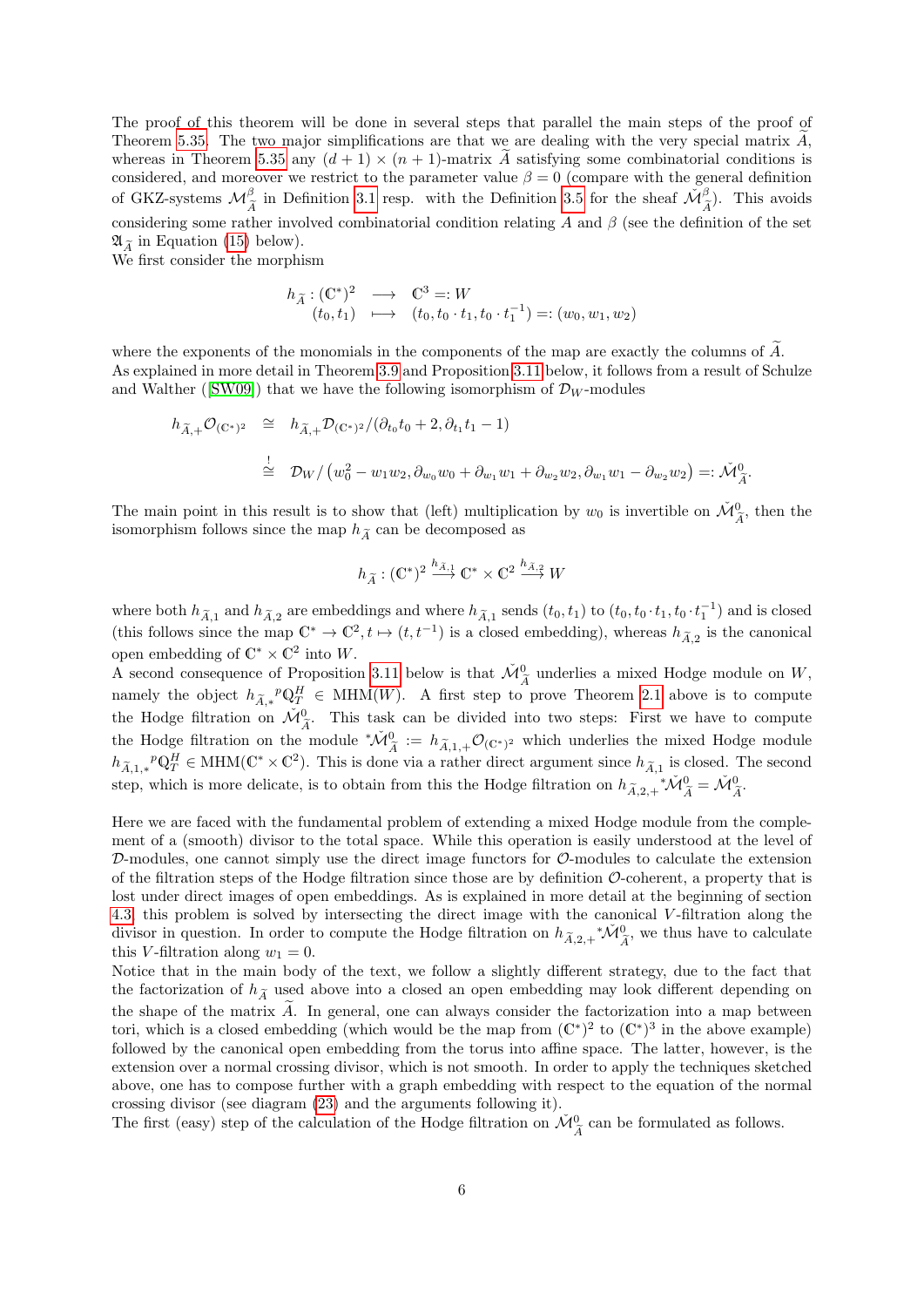<span id="page-6-1"></span>**Lemma 2.2** (Compare Lemma [4.14](#page-30-1) below for the general case). The direct image  $\mathcal{H}^0 h_{\tilde{A},1,+}\mathcal{O}_{(\mathbb{C}^*)^2}$  is isomorphic to the cyclic  $\mathcal{D}_{\mathbb{C}^*\times\mathbb{C}^2}$ -module

$$
\mathcal{D}_{\mathbb{C}^* \times \mathbb{C}^2} / (w_0^2 - w_1 w_2, \partial_{w_0} w_0 + \partial_{w_1} w_1 + \partial_{w_2} w_2, \partial_{w_1} w_1 - \partial_{w_2} w_2)
$$

and the Hodge filtration on this module is given, under this isomorphism, by the induced order filtration, shifted by one, i.e., we have

$$
F_p^H \mathcal{H}^0 h_{\widetilde{A},1,+} \mathcal{O}_{(\mathbb{C}^*)^2} = F_{p-1}^{ord} \left[ \mathcal{D}_{\mathbb{C}^* \times \mathbb{C}^2} / \left( w_0^2 - w_1 w_2, \partial_{w_0} w_0 + \partial_{w_1} w_1 + \partial_{w_2} w_2, \partial_{w_1} w_1 - \partial_{w_2} w_2 \right) \right]
$$

*Proof.* We can factor  $h_{\tilde{A},1}$  further as  $h_{\tilde{A},1} = h_{\tilde{A},1} \circ h_{\tilde{A},1}$ , where

$$
\widetilde{h}_{\widetilde{A},1} : (\mathbb{C}^*)^2 \longrightarrow (\mathbb{C}^*)^3
$$
  

$$
(t_0, t_1) \longrightarrow (t_0, t_0 \cdot t_1, t_0 \cdot t_1^{-1})
$$

and where  $\widetilde{h}_{\widetilde{A},1}$ :  $(\mathbb{C}^*)^3 \hookrightarrow \mathbb{C}^* \times \mathbb{C}^2$  is the canonical open embedding. Then since  $h_{\widetilde{A},1}$  is a closed embedding, we know that the support of  $^*\mathcal{M}_{\tilde{\Lambda}}^0$  is disjoint from the divisor  $(\mathbb{C}^*\times\mathbb{C}^2)\setminus(\mathbb{C}^*)^3$ , which  $\boldsymbol{A}$ implies that  $F_p^{H*} \mathcal{M}_{\widetilde{A}}^0 = \widetilde{h}_{\widetilde{A},1,*} F_p^{H} \widetilde{h}_{\widetilde{A},1,+} \mathcal{O}_{(\mathbb{C}^*)^2}$ . It therefore suffices to determine the filtration steps  $F_p^H \tilde{h}_{\tilde{A},1,+} \mathcal{O}_{(\mathbb{C}^*)^2}$ , or, more precisely, to show that

$$
F_p^H \widetilde{h}_{\widetilde{A},1,+} \mathcal{O}_{(\mathbb{C}^*)^2} = F_{p-1}^{ord} \left[ \mathcal{D}_{(\mathbb{C}^*)^3} / \left( w_0^2 - w_1 w_2, \partial_{w_0} w_0 + \partial_{w_1} w_1 + \partial_{w_2} w_2, \partial_{w_1} w_1 - \partial_{w_2} w_2 \right) \right]
$$

Consider the coordinate change

$$
\begin{array}{rcl}\n\phi: (\mathbb{C}^*)^3 & \longrightarrow & (\mathbb{C}^*)^3 \\
(w_0, w_1, w_2) & \longmapsto & (w_0, w_1/w_0, w_1w_2/w_0^2) =: (u_0, u_1, u_2)\n\end{array}
$$

so that  $(\phi \circ h_{\widetilde{A},1})(t_0, t_1) = (t_0, t_1, 1)$  and

$$
(\phi \circ \widetilde{h}_{\widetilde{A},1}) + \mathcal{O}_{(\mathbb{C}^*)^2} = \mathcal{D}_{(\mathbb{C}^*)^3} / (u_2 - 1, \partial_{u_0} u_0 + 2, \partial_{u_1} u_1) = \left( \mathcal{D}_{(\mathbb{C}^*)^2} / (\partial_{u_0} u_0 + 2, \partial_{u_1} u_1) \right) [\partial_{u_2}].
$$

According to [\[Sai93,](#page-75-9) Formula (1.8.6)], we have

$$
F_{p+1}^H(\phi \circ \widetilde{h}_{\widetilde{A},1})_+ \mathcal{O}_{(\mathbb{C}^*)^2} = \sum_{p_1+p_2=p} F_{p_1}^H \left( \mathcal{D}_{(\mathbb{C}^*)^2} / (\partial_{u_0} u_0 + 2, \partial_{u_1} u_1) \partial_{u_2}^{p_2} \right)
$$

Since  $F_{p_1}^H(\mathcal{D}_{(\mathbb{C}^*)^3}/(\partial_{u_0}u_0, \partial_{u_1}u_1)) = F_{p_1}^{ord}(\mathcal{D}_{(\mathbb{C}^*)^3}/(\partial_{u_0}u_0, \partial_{u_1}u_1),$  we obtain from the above formula that

$$
F_p^H(\phi \circ \widetilde{h}_{\widetilde{A},1})_+ \mathcal{O}_{(\mathbb{C}^*)^2} = F_{p-1}^{ord} \left( \mathcal{D}_{(\mathbb{C}^*)^3} / (u_2 - 1, \partial_{u_0} u_0, \partial_{u_1} u_1) \right).
$$

Since  $\phi$  is invertible, we obtain that the Hodge filtration on  $\phi_+^{-1}((\phi \circ \widetilde{h}_{\widetilde{A},1})_+ \mathcal{O}_{(\mathbb{C}^*)^2}) = \widetilde{h}_{\widetilde{A},1,+} \mathcal{O}_{(\mathbb{C}^*)^2}$  is the order filtration on  $\mathcal{D}_{(\mathbb{C}^*)^3}/(w_0^2 - w_1w_2, \partial_{w_0}w_0 + \partial_{w_1}w_1 + \partial_{w_2}w_2, \partial_{w_1}w_1 - \partial_{w_2}w_2)$ , shifted by one. As discussed above, the closure of the support of  $\widetilde{h}_{\widetilde{A},1,+}\mathcal{O}_{(\mathbb{C}^*)^2}$  in  $\mathbb{C}^*\times\mathbb{C}^2$  lies entirely in the torus  $(\mathbb{C}^*)^3$ , therefore, we obtain

$$
F_p^H h_{\tilde{A},1,+} \mathcal{O}_{(\mathbb{C}^*)^2} = F_{p-1}^{ord} \left[ \mathcal{D}_{\mathbb{C}^* \times \mathbb{C}^2} / \left( w_0^2 - w_1 w_2, \partial_{w_0} w_0 + \partial_{w_1} w_1 + \partial_{w_2} w_2, \partial_{w_1} w_1 - \partial_{w_2} w_2 \right) \right],
$$
  
direct.

as required.

The next step is to compute the Hodge filtration of the open direct image  $h_{\tilde{A},2,+}*\tilde{M}_{\tilde{A}}^0 = \tilde{M}_{\tilde{A}}^0$ . As mentioned above, this needs information on the canonical V-filtration of the module  $\widetilde{\mathcal{M}}_{\widetilde{A}}^0$  with respect to the smooth divisor  $\{w_0 = 0\}$ . More precisely, we have the following important formula (see Formula [\(22\)](#page-30-2) below, as well as [\[Sai93,](#page-75-9) Proposition 4.2.]):

<span id="page-6-0"></span>
$$
F_p^H \check{\mathcal{M}}_{\tilde{A}}^0 = \sum_{i \ge 0} \partial_{w_0}^i \left( V^0 \check{\mathcal{M}}_{\tilde{A}}^0 \cap h_{\tilde{A},2,*} F_{p-i}^H \check{\mathcal{M}}_{\tilde{A}}^0 \right) \tag{2}
$$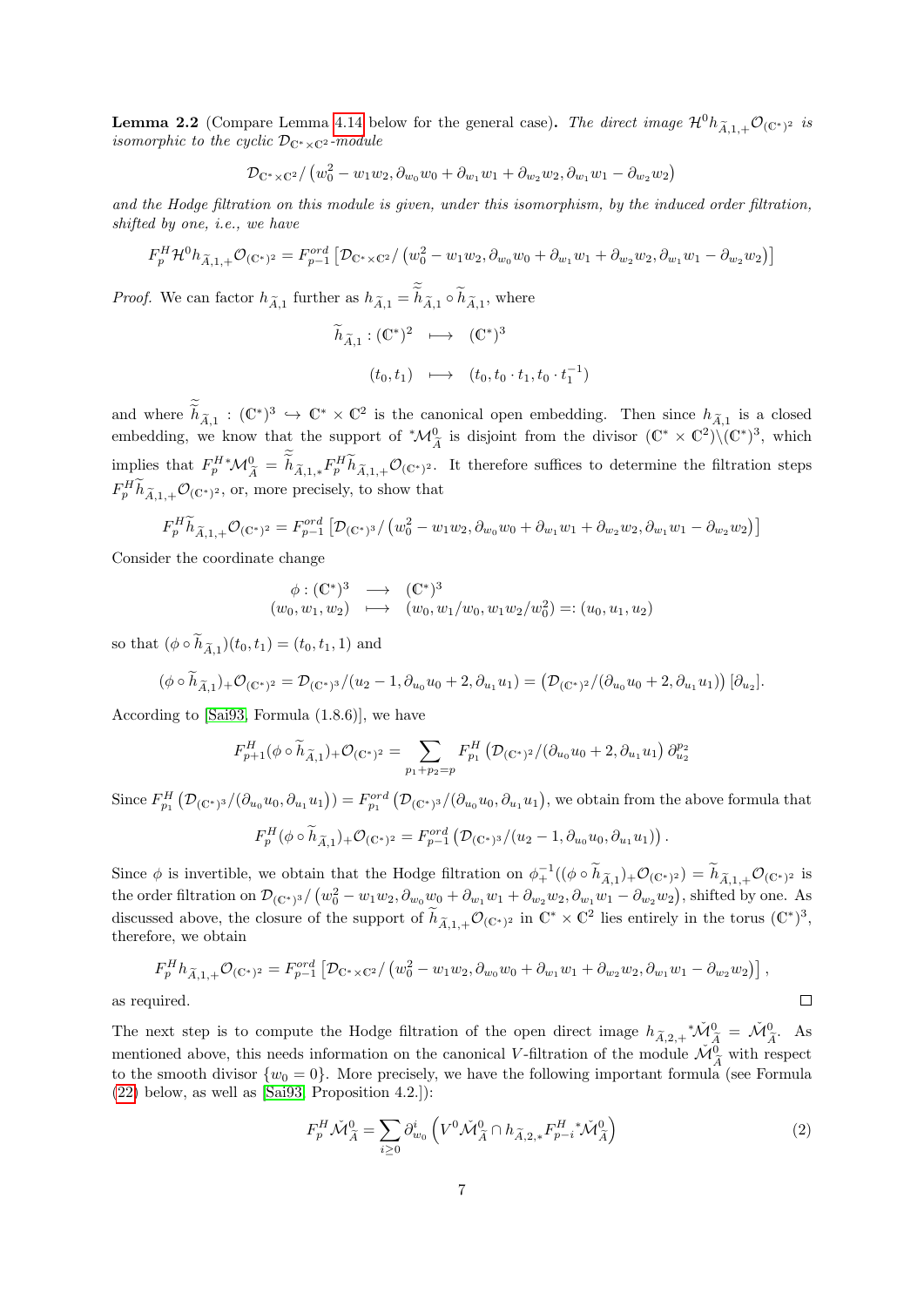Hence we need to determine the object  $V^0 \tilde{\mathcal{M}}_{A}^0$ . For what follows, it is more convenient to work out everything at the level of global sections. Since all modules we are considering here are defined on affine spaces, this is obviously sufficient.

We refer to [\[MM04\]](#page-75-10) for details on the V-filtration. For what follows in this introduction, we only need that  $V^0D_{\mathbb{C}^3} = \mathbb{C}[w_0, w_1, w_2] \langle w_0 \partial_{w_0}, \partial_{w_1}, \partial_{w_2} \rangle$  and the following characterization of the canonical V-filtration of the holonomic module  $\tilde{M}_{\tilde{A}}^{\tilde{0}} = \Gamma(\mathbb{C}^3, \tilde{\mathcal{M}}_{\tilde{A}}^0)$ , copied from [\[MM04,](#page-75-10) Definition 4.3-3, Proposition 4.3-9] (notice again that we work at the level of global sections): For any  $m \in M_A^0$  we consider its Bernstein-<br>Sets polynomial  $h_n(x) \in C[x]$ , which is the unique monic polynomial of amellest derms estisfying the Sato polynomial  $b_m(x) \in \mathbb{C}[x]$ , which is the unique monic polynomial of smallest degree satisfying the functional equation  $b_m(\partial_{w_0}w_0)m \in w_0 \cdot V^0(D_{\mathbb{C}^3})m$ . The set of roots of  $b_m(x)$  is denoted by ord $(m)$ . Then we have

$$
V^{\alpha} \check{M}^0_{\widetilde{A}} := \left\{ m \in \check{M}^0_{\widetilde{A}} \mid \text{ord}(m) \subset [\alpha, \infty) \right\}.
$$

Our first step is to compute the Bernstein-Sato polynomial for the class  $[1] \in \check{M}_{\tilde{A}}^0$ . Here we have the following result following result.

<span id="page-7-1"></span>**Proposition 2.3** (Compare Lemma [4.4](#page-21-0) below for the general case). Consider the class of  $1 \in D_{\mathbb{C}^3}$  in the quotient  $\check{M}_{\widetilde{A}}^0$ , denoted by [1]. Then we have  $b_{[1]}(s) = s^2$ .

*Proof.* It is sufficient to find a functional equation in  $D_{\mathbb{C}^3}$  of the form  $(\partial_{w_0}w_0)^2 = w_0 \cdot P + \check{I}_{\check{A}}^0$  $\tilde{A}^0$ , where

$$
\check{I}_{\tilde{A}}^0 := (w_0^2 - w_1 w_2, \partial_{w_0} w_0 + \partial_{w_1} w_1 + \partial_{w_2} w_2, \partial_{w_1} w_1 - \partial_{w_2} w_2)
$$

and where  $P \in \mathbb{C}[w_0, w_1, w_2] \langle w_0 \partial_{w_0}, \partial_{w_1}, \partial_{w_2} \rangle$ . We will show that

<span id="page-7-0"></span>
$$
(-\partial_{w_1} w_1 - \partial_{w_2} w_2)^2 \in w_0 \cdot \mathbb{C}[w_1, w_2] \langle \partial_{w_1}, \partial_{w_2} \rangle + \check{I}_{\widetilde{A}}^0,\tag{3}
$$

 $\Box$ 

which suffices to conclude. We have

$$
(-\partial_{w_1} w_1 - \partial_{w_2} w_2)^2 = 2\partial_{w_1} \partial_{w_2} w_1 w_2 + (\partial_{w_1} w_1)^2 + (\partial_{w_2} w_2)^2
$$
  
\n
$$
\equiv 2w_0^2 \cdot \partial_{w_1} \partial_{w_2} + (\partial_{w_1} w_1)^2 + (\partial_{w_2} w_2)^2 \text{ mod } \tilde{I}_{\tilde{A}}^0
$$
  
\n
$$
= 2w_0^2 \cdot \partial_{w_1} \partial_{w_2} + (\partial_{w_1} w_1 - \partial_{w_2} w_2)^2 + 2\partial_{w_1} \partial_{w_2} w_1 w_2
$$
  
\n
$$
\equiv w_0^2 \cdot 4 \cdot \partial_{w_1} \partial_{w_2} \text{ mod } \tilde{I}_{\tilde{A}}^0,
$$

which shows Formula [\(3\)](#page-7-0).

Notice that the above calculation can be extended to any matrix  $\tilde{A}$  of the form

$$
\widetilde{A} = \begin{pmatrix}\n1 & 1 & \dots & 1 \\
0 & a_{11} & \dots & a_{1n} \\
\vdots & \vdots & & \vdots \\
0 & a_{d1} & \dots & a_{dn}\n\end{pmatrix}
$$
\nwhere the columns of the matrix\n
$$
A = \begin{pmatrix}\na_{11} & \dots & a_{1n} \\
\vdots & & \vdots \\
a_{n1} & \dots & a_{nn}\n\end{pmatrix}
$$

are the primitive integral generators of the fan of a smooth projective toric Fano manifold. Then one has to consider the classical cohomology algebra of this manifold, which admits a toric description (see, e.g. [\[Ful93,](#page-74-13) Section 5.2]), and the functional equation (i.e. the analogue of Formula [3\)](#page-7-0) can be deduced from the relations in this algebra. Notice also that this is in fact an argument which is a much simplified version of the one used to prove Lemma [4.4](#page-21-0) below (actually, the proof of this lemma relies on the main result of the separate paper [\[RSW18\]](#page-75-11), which is based on general arguments from toric algebra, such as Euler-Koszul complexes, toric modules etc.). Lemma [4.4](#page-21-0) is also more general in the sense that the matrix considered there is not necessarily defined by the rays of a smooth toric variety.

We have the following consequence of the above calculation which gives complete control on the integer part of the canonical V-filtration on  $\dot{M}$ .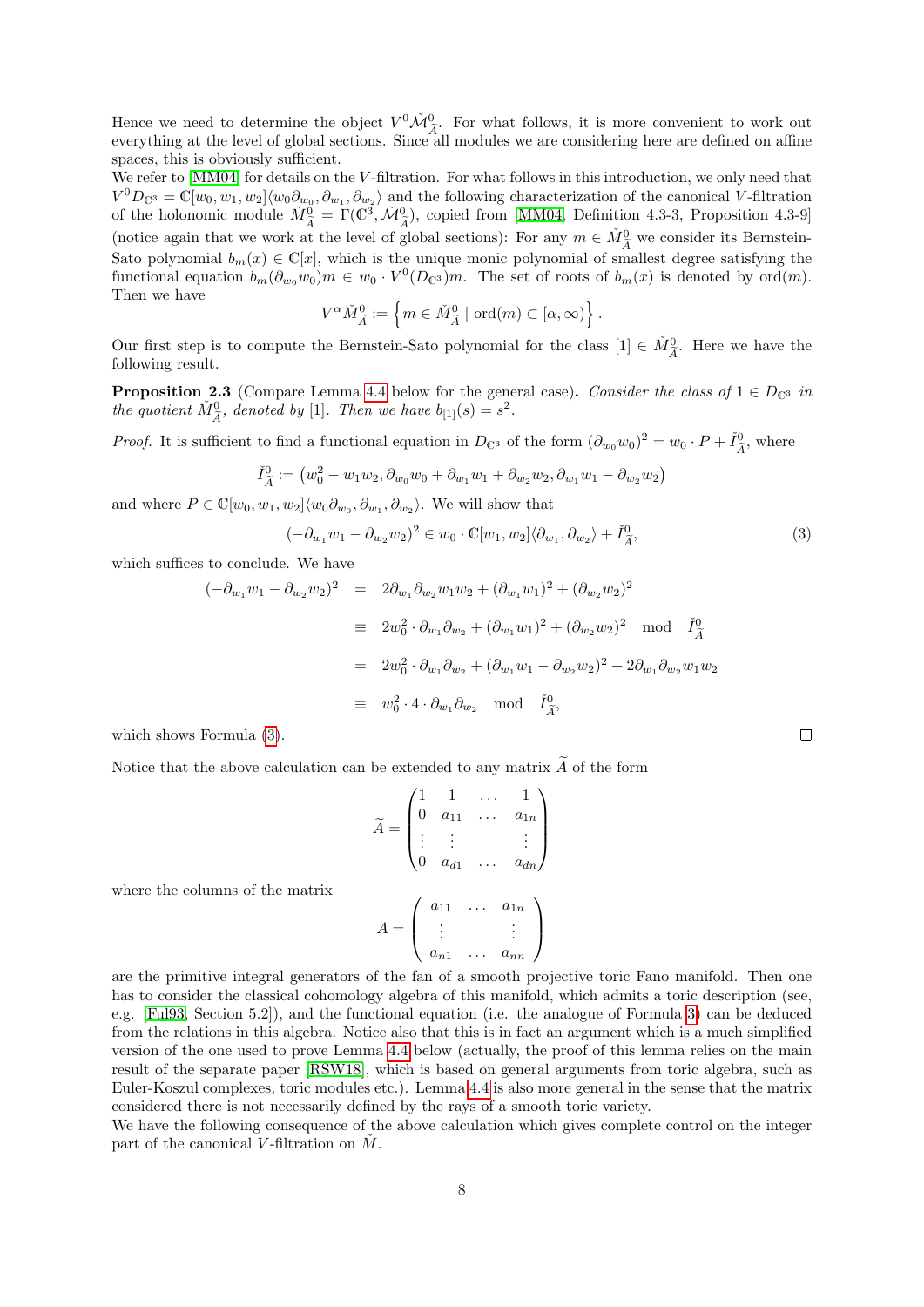<span id="page-8-1"></span>**Corollary 2.4** (Compare Proposition [4.8](#page-22-0) below for the general case). Denote by  $V_{ind}^{\bullet} \check{M}_{\tilde{A}}^0$  the filtration induced on  $\tilde{M}_{\tilde{A}}^0$  by the V-filtration (with respect to  $w_0$ ) on  $D_{\mathbb{C}^3}$ . Then for all  $k \in \mathbb{Z}$ , we have  $V_{ind}^k \tilde{M}_{\tilde{A}}^0 =$  $V^k \check{M}_{\widetilde{A}}^0$ .

*Proof.* The proof is more or less similar to the general case in Proposition [4.8](#page-22-0) below. In the case  $k \geq 0$ any element  $[P] \in V_{ind}^k \check{M}_{\widetilde{A}}^0$  has an expression

$$
[P] = [\sum_{i=0}^{l} w_0^k (w_0 \partial_{w_0})^i \cdot P_i] + [R]
$$

where  $P_i \in \mathbb{C}[w_1, w_2] \langle \partial_{w_1}, \partial_{w_2} \rangle$  and where  $[R] \in V_{ind}^{k+1} \check{M}_{\tilde{A}}^0$ . On the other hand, if  $k > 0$ , we can always write an element  $[P] \in V_{ind}^{-k} \check{M}_{\widetilde{A}}^0$  as

$$
[P] = [\sum_{i=0}^{l} \partial_{w_1}^{k} (w_1 \partial_{w_1})^i \cdot P_i] + [R].
$$

where  $P_i$  and  $[R]$  are as above. One easily deduces (see the calculations in the proof of Proposition [4.8](#page-22-0)) below) from the functional equation  $(\partial_{w_0} w_0)^2[1] \in V_{ind}^1 \check{M}_{\tilde{A}}^0$  proved in Proposition [2.3](#page-7-1) above that we have

$$
(\partial_{w_0} w_0 - k)^2 [P] \in V_{ind}^{k+1} \check{M}_{\tilde{A}}^0 \quad \text{for } k \ge 0 \text{ and } [P] \in V_{ind}^k \check{M}_{\tilde{A}}^0
$$
  

$$
(\partial_{w_0} w_0 + k)^2 [P] \in V_{ind}^{-k+1} \check{M}_{\tilde{A}}^0 \quad \text{for } k > 0 \text{ and } [P] \in V_{ind}^{-k} \check{M}_{\tilde{A}}^0
$$

General considerations on the canonical V-filtration (see, e.g., [\[MM04,](#page-75-10) section 4.2 and 4.3] and the argument in the proof of Proposition [4.8\)](#page-22-0) then imply that  $V_{ind}^k \check{M}_{\tilde{A}}^0 = V^k \check{M}_{\tilde{A}}^0$ .  $\Box$ 

Finally, we arrive at the following first main step toward the proof of theorem [2.1.](#page-4-1)

<span id="page-8-2"></span>**Proposition 2.5** (Compare Theorem [4.17](#page-34-0) below for the general case). Let  $\widetilde{A}$  and  $h_{\widetilde{A}} : (\mathbb{C}^*)^2 \to \mathbb{C}^3 = W$ be as above, then for any  $k \in \mathbb{Z}$  we have the following isomorphism of  $\mathcal{O}_W$ -modules

$$
F_p^H h_{\tilde{A},+} \mathcal{O}_{(\mathbb{C}^*)^2} \cong F_{p-1}^{ord} \left[ \mathcal{D}_W / (w_0^2 - w_1 w_2, \partial_{w_0} w_0 + \partial_{w_1} w_1 + \partial_{w_2} w_2, \partial_{w_1} w_1 - \partial_{w_2} w_2) \right]
$$

Proof. The main tool to obtain a description of the Hodge filtration is Formula [\(2\)](#page-6-0) from above (see [\[Sai93,](#page-75-9) Proposition 4.2.]) which at the level of global sections reads

<span id="page-8-0"></span>
$$
F_p^H \check{M}_{\tilde{A}}^0 = \sum_{i \ge 0} \partial_{w_0}^i \left( V^0 \check{M}_{\tilde{A}}^0 \cap F_{p-i}^H \, {}^* \check{M}_{\tilde{A}}^0 \right). \tag{4}
$$

Recall from Lemma [2.2](#page-6-1) that for all  $l \in \mathbb{Z}$  we have

$$
F_l^{H*}\check{M}_{\widetilde{A}}^0 = F_{l-1}^{ord*}\check{M}_{\widetilde{A}}^0.
$$

In particular, since  $F_p^{\text{ord}*}\tilde{M}_{\tilde{A}}^0 = 0$  for all  $p < 0$ , we have  $F_p^H \tilde{M}_{\tilde{A}}^0 = 0$  for all  $p < 1$ . On the other hand, we have seen in Proposition [2.3](#page-7-1) that  $[1] \in V^0 \tilde{M}_{\tilde{A}}^0$ . Obviously, we have  $[1] \in F$  $[1] \in F_1^H \check{M}_{\tilde{A}}^0$ . Since  $\check{M}_{\tilde{A}}^0$  is a cyclic  $D_W$ -module and since both filtrations  $F^H$  and  $F^{ord}$  on it are good filtrations  $\check{A}^W$ filtrations, we obtain the inclusion

$$
F_{p-1}^{ord} \check{M}^0_{\widetilde{A}} \subset F_p^H \check{M}^0_{\widetilde{A}}
$$

for all  $p \in \mathbb{Z}$ . It remains to show the reverse inclusion  $F_p^H \check{M}_{\tilde{A}}^0 \subset F_{p-1}^{ord} \check{M}_{\tilde{A}}^0$ . Using formula [\(4\)](#page-8-0) as well as Corollary 2.4 and Lamma 2.2 this amounts to Corollary [2.4](#page-8-1) and Lemma [2.2](#page-6-1) this amounts to

$$
\sum_{i\geq 0} \partial_{w_0}^i \left( V_{ind}^0 \check{M}_{\tilde{A}}^0 \cap F_{p-i}^{ord*} \check{M}_{\tilde{A}}^0 \right) \subset F_p^{ord} \check{M}_{\tilde{A}}^0.
$$

We obviously have  $\partial_{w_0}^i F_{p-i}^{ord} \check{M}_{\tilde{A}}^0 \subset F_p^{ord} \check{M}_{\tilde{A}}^0$  for all *i* so it only remains to show that

$$
V_{ind}^0 \check{M}_{\widetilde{A}}^0 \cap F_l^{ord*} \check{M}_{\widetilde{A}}^0 \subset F_l^{ord} \check{M}_{\widetilde{A}}^0
$$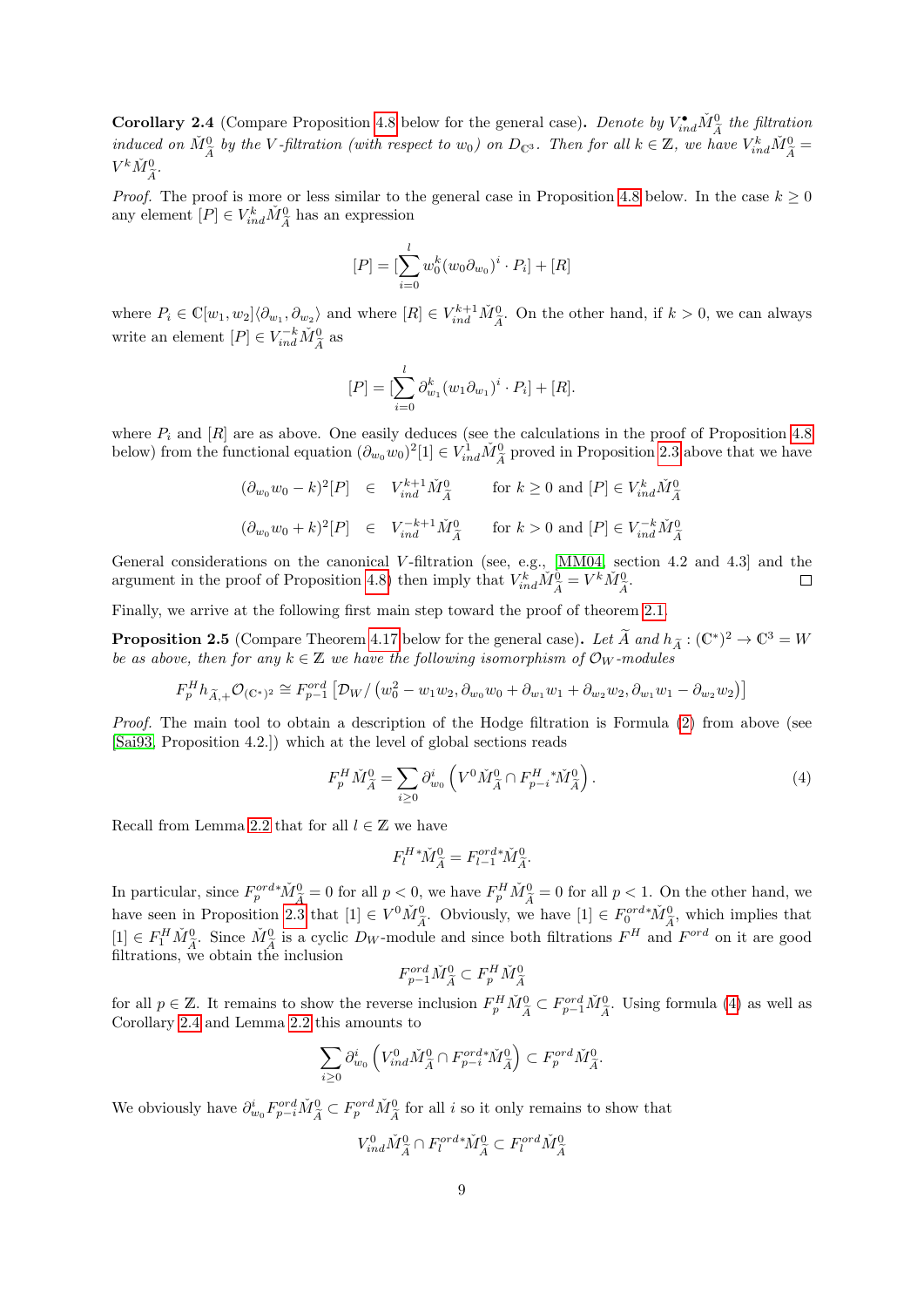for all  $l \in \mathbb{Z}$ . Consider any class  $[P] \in V_{ind}^0 \tilde{M}_{\tilde{A}}^0 \cap F_l^{ord*}\tilde{M}_{\tilde{A}}^0$ . Since we have  ${}^*\tilde{M}_{\tilde{A}}^0 = \tilde{M}_{\tilde{A}}^0[w_0^{-1}]$ , we can write

$$
P = w_0^{-k} P_k + w_0^{-k+1} P_{-k+1} + \dots,
$$

where  $P_i \in \mathbb{C}[w_1, w_2] \langle \partial_{w_0}, \partial_{w_1}, \partial_{w_2} \rangle$ . It follows that  $w_0^k \cdot [P] \in V_{ind}^k \tilde{M}_{\tilde{A}}^0 \cap F_l^{ord} \tilde{M}_{\tilde{A}}^0$ . We thus have to prove

$$
V_{ind}^k \check{M}_{\widetilde{A}}^0 \cap F_l^{ord} \check{M}_{\widetilde{A}}^0 \subset w_0^k F_l^{ord} \check{M}_A^0.
$$

for all  $k, l \in \mathbb{Z}$ . Take any class  $[Q] \in V_{ind}^k \tilde{M}_{\tilde{A}}^0 \cap F_l^{ord} \tilde{M}_{\tilde{A}}^0$ , then suppose that we can find a representative  $\frac{A}{2}$  $Q \in V^k D_W \cap F_l D_W$  of  $[Q]$ . This means that  $Q = w_0^k \cdot \tilde{Q}$ , with  $\tilde{Q} \in F_l D_W$ , as required. Hence we obtain  $[Q] \in w_0^k F_l^{ord} \tilde{M}_{\tilde{A}}^0$ . It thus remains to show the existence of such a representative  $Q \in V^k D_W \cap F_l$ and this is exactly the content of the next lemma.  $\Box$ 

Lemma 2.6 (Compare Proposition [4.9](#page-23-1) below for the general case). Let A be as above, then for all  $k, l \in \mathbb{Z}$ , the morphism

$$
V^k D_W \cap F_l D_W \longrightarrow V^k_{ind} \check{M}_{\widetilde{A}}^0 \cap F_l^{ord} \check{M}_{\widetilde{A}}^0
$$

is surjective.

Proof. The proof relies on the theory of Gröbner bases in the Weyl algebra. We will not give any definition here, but we refer to subsection [4.1](#page-19-0) for details about monomial orders and Gröbner bases in the non-commutative setup.

Consider any class  $m \in V_{ind}^k \check{M}_{\tilde{A}}^0 \cap F_l^{ord} \check{M}_{\tilde{A}}^0$ . Then we can find  $P \in F_l D_W$  and  $Q \in V^k D_W$  such that  $[P] = [Q] = m$ , that is,  $P = Q + i$  for some

$$
i \in \check{I}_{\tilde{A}}^0 = (w_0^2 - w_1 w_2, \partial_{w_0} w_0 + \partial_{w_1} w_1 + \partial_{w_2} w_2, \partial_{w_1} w_1 - \partial_{w_2} w_2).
$$

We chose a minimal  $r \in \mathbb{N}$  with  $Q \in F_r D_W$ . If  $r \leq l$ , we are done since then  $Q \in V^k D_W \cap F_l D_W$  is the preimage of m we are looking for. Hence suppose  $r > l$ . It is easy to see that then  $i \in F_rD_W$  and the class of i in  $\operatorname{Gr}_r^F D_W$  is non-zero. For any operator  $R \in D_W$ , write

$$
\sigma(R) \in \text{Gr}_{\bullet}^{F} D_{W} = \mathbb{C}[w_0, w_1, w_2, \xi_0, \xi_1, \xi_2] =: \mathbb{C}[\underline{w}, \underline{\xi}]
$$

for its symbol. The three generators of  $\check{I}^0_{\tilde{\sigma}}$  from above form a Gröbner basis of this ideal with respect to the partial ordering given by the weight vector  $(0,1)$  (i.e. where  $w_i$  has weight 0 and  $\partial_{w_i}$  has weight 1), notice that this weight vector induces the filtration  $F_{\bullet}$  on  $D_W$ . This can be directly shown by a Macaulay2 calculation, the corresponding general result is Corollary [4.13](#page-28-0) below, where we treat a slightly different situation however (we add a column to our matrix which is the sum of all other columns, this corresponds to composing with the graph embedding of the equation of a normal crossing divisor, see also the remarks before Lemma [4.14](#page-30-1) above).

We can therefore conclude that there is an expression

$$
\sigma(i) = \tilde{i}_1 \cdot (w_0^2 - w_1 w_2) + \tilde{i}_2 \cdot (\xi_0 w_0 + \xi_1 w_1 + \xi_2 w_2) + \tilde{i}_3 \cdot (\xi_1 w_1 - \xi_2 w_2).
$$

with  $\widetilde{i}_1,\widetilde{i}_2,\widetilde{i}_3\in\mathbb{C}[\underline{w},\underline{\xi}]$ . Let  $i_1,i_2,i_3\in D_W$  be the normally ordered operators obtained from  $\widetilde{i}_1,\widetilde{i}_2,\widetilde{i}_3$  by replacing  $\xi_k$  by  $\partial_{w_k}$ . Then we define

$$
i' := i_1(w_0^2 - w_1w_2) + i_2(\partial_{w_0}w_0 + \partial_{w_1}w_1 + \partial_{w_2}w_2) + i_3(\partial_{w_1}w_1 - \partial_{w_2}w_2) \in \check{I}_{\tilde{A}}^0
$$

and clearly  $i' \in F_l D_W$ . However, we also have  $i' \in V^k D_W$ , since it can again be shown by a direct computation that the three polynomials  $w_0^2 - w_1w_2$ ,  $\xi_0w_0 + \xi_1w_1 + \xi_2w_2$ ,  $\xi_1w_1 - \xi_2w_2$  form a Gröbner basis of the ideal they generate with respect to a partial ordering given by the weight vector  $(-1, 0, 0, 1, 0, 0)$ (i.e. the weight of  $w_0$  is -1, the weight of  $\xi_0$  is 1 and all other weights are zero). Notice again that this weight vector yields the filtration induced from  $V^{\bullet}D_W$  on  $\mathbb{C}[\underline{w},\xi]$ . The corresponding general result (for the case of the extended matrix with one added column) is found in Corollary [4.13,](#page-28-0) 2. below. Summarizing, we obtain that the operator  $Q - i'$  satisfies

1. 
$$
[Q - i'] = [Q] = m
$$
.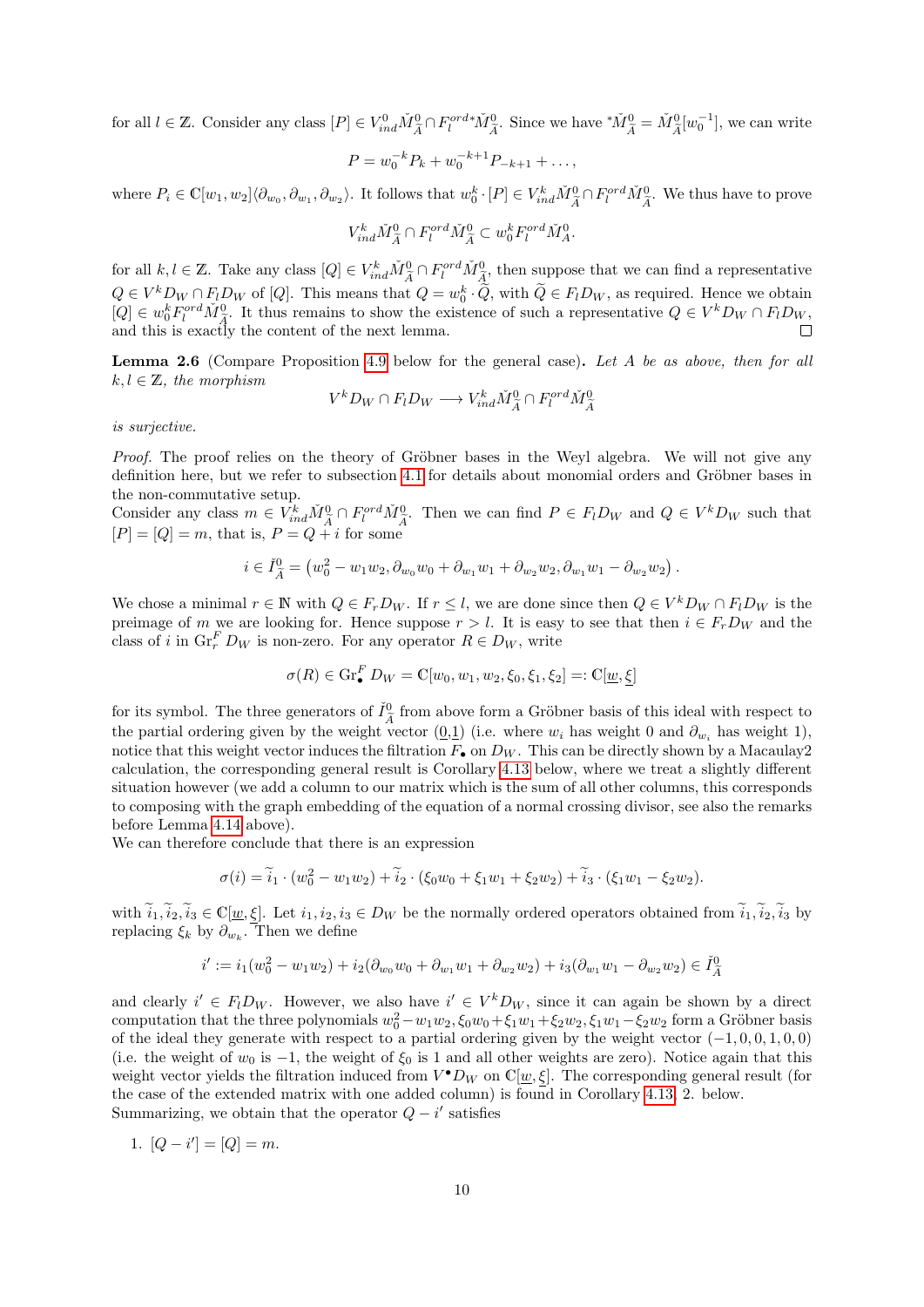- 2.  $Q i' \in V^k D_W$
- 3.  $Q i' \in F_{l-1}D_W$  (this follows from  $\sigma(Q) = \sigma(i) = \sigma(i')$ ).

Hence we see by descending induction on l that we can construct an operator  $Q' \in F_l D_W \cap V^k D_W$  such that  $[Q'] = m$ . This shows the statement.  $\Box$ 

We have finished the proof of Proposition [2.5](#page-8-2) above, which roughly summarizes the content of section [4](#page-18-0) in the main body of the paper for our particular example. We now turn to the statements corresponding to section [5](#page-35-0) below (for our example), that is, we are going to complete the proof of Theorem [2.1.](#page-4-1) Recall that the GKZ system  $\mathcal{M}_{\widetilde{A}}^0$  can be described as a Fourier-Laplace transform of a torus embedding

$$
\mathcal{M}_{\widetilde{A}}^0 \simeq \mathrm{FL}(h_{\widetilde{A},+}\mathcal{O}_{(\mathbb{C}^*)^2})
$$

Since the matrix A is homogeneous (i.e.  $(1, \ldots, 1)$  is in its row span) the D-module  $\mathcal{M}_{\widetilde{A}}^0$  has a different presentation involving only (proper) direct image functors and inverse image functors but excluding the use of the Fourier-Laplace transformation (see [\[Rei14,](#page-75-0) Proposition 2.7(iii)]). Let us recall some ingredients of this construction in the present situation. Consider the torus embedding

$$
g: \mathbb{C}^* \longrightarrow \mathbb{P}^2
$$
  

$$
t \mapsto (1 : t : t^{-1}),
$$

then  $\mathcal{M}^0_{\tilde{\Lambda}}$  can be described by a Radon type transform of the D-module  $g_+\mathcal{O}_{\mathbb{C}^*}$ . More precisely, we have  $A^{\text{max}}$  and  $B^{\text{max}}$  are denoted

$$
\begin{array}{ccc}\n & U & \\
\pi_1^U & \\
 & \downarrow U & \\
\hline\n\mathbb{P}^2 \leftarrow & \pi_1 \mathbb{P}^2 \times \mathbb{C}^3 \xrightarrow{\pi_2} \mathbb{C}^3\n\end{array}
$$

where U is the complement of the universal hyperplane in  $\mathbb{P}^2 \times \mathbb{C}^3$ , i.e.  $U := {\lambda_0 w_0 + \lambda_1 w_1 + \lambda_2 w_2 \neq 0}.$ The GKZ-system  $\mathcal{M}_{\widetilde{A}}^0$  is now given by

$$
\mathcal{M}_{\widetilde{A}}^{0} \simeq \mathcal{R}_{c}^{\circ}(g_{+}\mathcal{O}_{\mathbb{C}^{*}}) \simeq \pi_{2\uparrow}^{U}\pi_{1}^{U,\dagger}g_{+}\mathcal{O}_{\mathbb{C}^{*}} \simeq \pi_{2,+}\left(\pi_{1}^{\dagger}g_{+}\mathcal{O}_{T} \otimes j_{U,\dagger}\mathcal{O}_{U}\right)
$$

where the last isomorphism follows from the projection formula.

Since  $\mathcal{O}_{\mathbb{C}^*}$  carries a trivial Hodge module structure and since the category of algebraic mixed Hodge modules is stable under the (proper) direct image functor and the (exceptional) inverse image functor this induces a mixed Hodge module structure on  $\mathcal{M}^0_{\tilde{\lambda}}$ .

For technical reasons that mainly occur when dealing with the case  $\beta \neq 0$  as we do in the main body of this paper, we will pursue a slightly different approach.

Consider the map  $F: \mathbb{C}^* \times \mathbb{C}^3 \to \mathbb{C}$  given by the Laurent polynomial  $\lambda_0 + \lambda_1 t + \lambda_2 t^{-1}$  and let  $j: \mathbb{C}^* \to \mathbb{C}$ the canonical embedding. Denote by p resp. q the projection from  $\mathbb{C}^* \times \mathbb{C}^3$  to the second resp. first factor. We consider the integral transform of  $\mathcal{O}_{\mathbb{C}^*}$  from  $\mathbb{C}^*$  to  $\mathbb{C}^3$  with kernel  $F^{\dagger}j_{\dagger}\mathcal{O}_{\mathbb{C}^*}$  and prove in Proposition [5.4](#page-39-0) that this integral transfrom is isomorphic to the GKZ-system  $\mathcal{M}_{\tilde{A}}^{0}$  (In the more general case of a non-zero  $\widetilde{\beta} = (\beta_0, \beta)$  we would start with  $\mathcal{O}_{\mathbb{C}^*}^{\beta}$  and use the kernel  $F^{\dagger} j_{\dagger} \mathcal{O}_{\mathbb{C}^*}^{\beta_0}$ .

Since this integral transformation preserves the category of mixed Hodge modules we define a Hodge module structure on the GKZ system by

<span id="page-10-0"></span>
$$
{}^{H}\mathcal{M}_{\widetilde{A}}^0 := \mathcal{H}^6(p_*(q^{*p}\mathbb{C}_{\mathbb{C}^*} \otimes F^*j_!{}^p\mathbb{C}_{\mathbb{C}^*}))
$$
\n<sup>(5)</sup>

In proposition [5.5](#page-40-0) we prove that this approach coincides with the Radon transform for integer  $\beta_0$ . In order to compute the Hodge filtration on [\(5\)](#page-10-0) explicitly we have to consider a partial compactification of  $\mathbb{C}^* \times \mathbb{C}^3$ , since the projection  $p : \mathbb{C}^* \times \mathbb{C}^2$  is not proper. For this we use the locally closed embedding  $g: \mathbb{C}^* \to \mathbb{P}^2$ . As an intermediate step we compute the Hodge filtration on the mixed Hodge module

$$
{}^H{\mathcal N}:=(g\times id)_*(q^{*p}{\mathbb C}_{{\mathbb C}^*}\otimes F^*j_!{}^p{\mathbb C}_{{\mathbb C}^*})
$$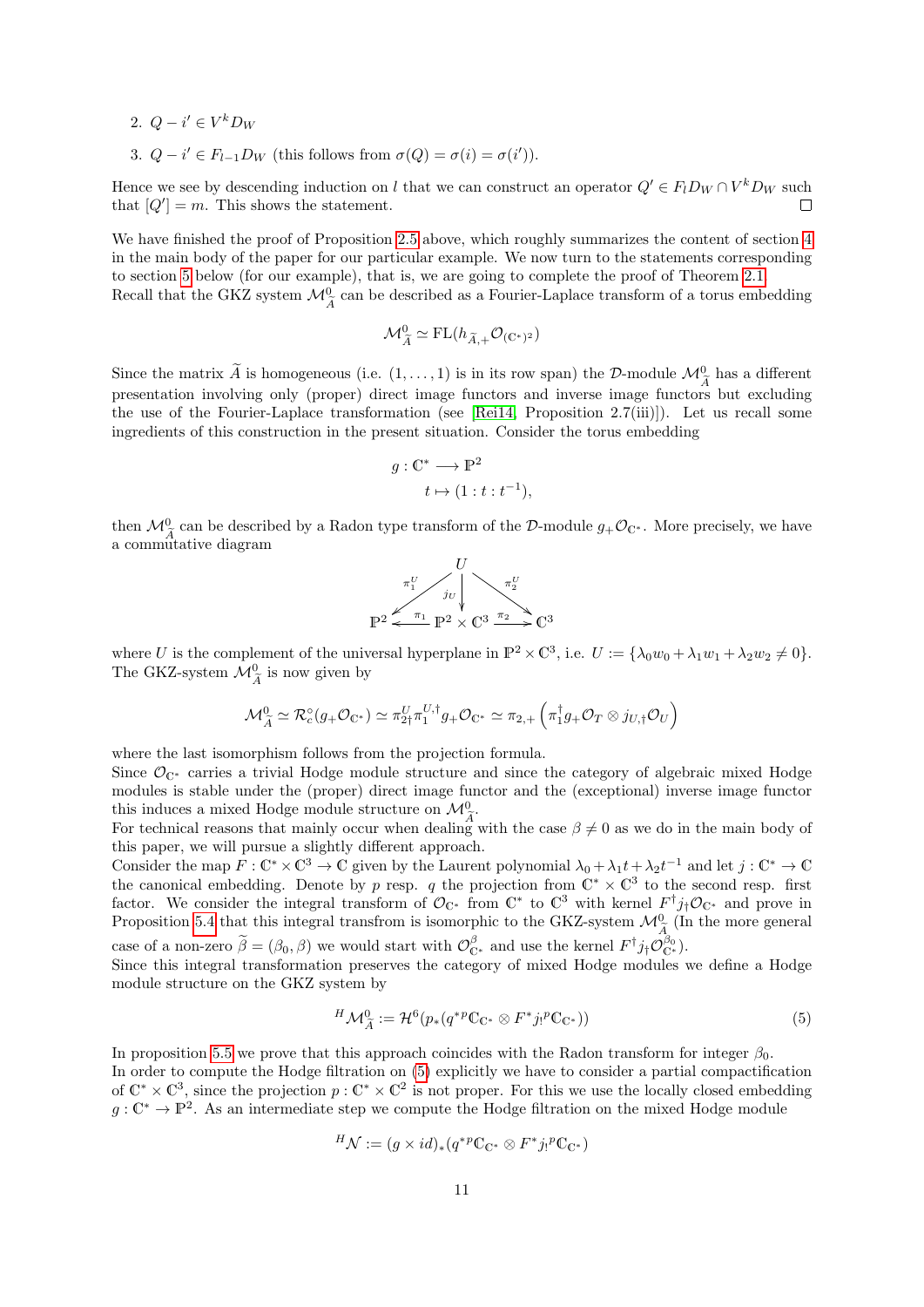The space  $\mathbb{P}^2 \times \mathbb{C}^3$  is covered by the three charts  $W_u = \{w_u \neq 0\}$  for  $u = 0, 1, 2$ . The map g factors over each chart and is given by

$$
g_0: \mathbb{C}^* \longrightarrow W_0
$$
  
\n
$$
t \mapsto (t, t^{-1})
$$
  
\n
$$
g_1: \mathbb{C}^* \longrightarrow W_1
$$
  
\n
$$
g_2: \mathbb{C}^* \longrightarrow W_2
$$
  
\n
$$
t \mapsto (t, t^2)
$$
  
\n
$$
g_2: \mathbb{C}^* \longrightarrow W_2
$$

We obtain in Formula [\(41\)](#page-44-0) below that the restriction of  $^H\mathcal{N}$  to  $W_u$  can be written as a direct product

$$
{}^H\mathcal{N}_u = \mathcal{H}^0({}^pg_{u*}\mathbb{C}^H_{\mathbb{C}^*}) \boxtimes \mathcal{H}^2(pr_uj_!{}^p\mathbb{C}^H_{\mathbb{C}^*})
$$

where  $pr_u : \mathbb{C}^3 \to \mathbb{C}$  is the projection to the  $(u + 1)$ -th factor. The Hodge filtration on the first factor can be computed by using Theorem [4.17,](#page-34-0) the computation of the second factor is straightforward (cf. Remark [4.18\)](#page-35-2) (we check the assumption of Theorem [4.17](#page-34-0) in Lemma [5.8\)](#page-44-1). Define the matrices

$$
A_0^s := \begin{pmatrix} 0 & 0 & 1 & 1 & 1 \\ 1 & -1 & 0 & 1 & -1 \end{pmatrix} \quad A_1^s := \begin{pmatrix} 0 & 0 & 1 & 1 & 1 \\ -1 & -2 & 0 & 1 & -1 \end{pmatrix} \quad A_2^s := \begin{pmatrix} 0 & 0 & 1 & 1 & 1 \\ 1 & 2 & 0 & 1 & -1 \end{pmatrix}
$$

We show in Lemma [5.13](#page-48-0) that the D-module underlying  $^H\mathcal{N}_u$  is isomorphic to a partial Laplace transformation of  $\mathcal{M}_{A_u^s}^0$  in the *w*-variables. More precisely we have

$$
\mathcal{N}_0 = \mathcal{D}_{\mathbb{C}^2 \times \mathbb{C}^3} / \overset{\langle \vee \rangle}{\mathcal{I}}_{A_0^s}, \qquad \mathcal{N}_1 = \mathcal{D}_{\mathbb{C}^2 \times \mathbb{C}^3} / \overset{\langle \vee \rangle}{\mathcal{I}}_{A_1^s}, \qquad \mathcal{N}_2 = \mathcal{D}_{\mathbb{C}^2 \times \mathbb{C}^3} / \overset{\langle \vee \rangle}{\mathcal{I}}_{A_2^s}
$$

where  $\hat{\mathcal{I}}_{A_0^s}$  is generated by Euler operators

$$
E_0^{(v)} := \lambda_0 \partial_{\lambda_0} + \lambda_1 \partial_{\lambda_1} + \lambda_2 \partial_{\lambda_2}, \quad E_1^{(v)} := -w_{10} \partial_{w_{10}} + w_{20} \partial_{w_{20}} + \lambda_1 \partial_{\lambda_1} - \lambda_2 \partial_{\lambda_2}
$$

and the box operators

$$
\overset{\text{\tiny{(v)}}}{\Box}_{(1,1,0,0,0)} := w_{10}w_{20} - 1, \quad \overset{\text{\tiny{(v)}}}{\Box}_{(0,0,2,-1,-1)} := \partial_{\lambda_0}^2 - \partial_{\lambda_1}\partial_{\lambda_2}, \qquad \overset{\text{\tiny{(v)}}}{\Box}_{(0,1,-1,1,0)} := w_{20}\partial_{\lambda_1} - \partial_{\lambda_0}
$$

The ideal  $\hat{\mathcal{I}}_{A_1^s}$  is generated by Euler operators

$$
E_0^{(v)} := \lambda_0 \partial_{\lambda_0} + \lambda_1 \partial_{\lambda_1} + \lambda_2 \partial_{\lambda_2}, \quad E_1^1 := w_{01} \partial_{w_{01}} + 2w_{21} \partial_{w_{21}} + \lambda_1 \partial_{\lambda_1} - \lambda_2 \partial_{\lambda_2}
$$

and box operators

$$
\overset{\text{\tiny{(v)}}}{\Box}_{(2,-1,0,0,0)} := w_{01}^2 - w_{21}, \quad \overset{\text{\tiny{(v)}}}{\Box}_{(0,0,2,-1,-1)} := \partial^2_{\lambda_0} - \partial_{\lambda_1} \partial_{\lambda_2}, \quad \overset{\text{\tiny{(v)}}}{\Box}_{(1,0,-1,1,0)} := w_{01} \partial_{\lambda_1} - \partial_{\lambda_0}
$$

The ideal  $\hat{\mathcal{I}}_{A_2^s}$  is generated by Euler operators

$$
E_0^{(v)} := \lambda_0 \partial_{\lambda_0} + \lambda_1 \partial_{\lambda_1} + \lambda_2 \partial_{\lambda_2}, \quad E_1^{(v)} := -w_{02} \partial_{w_{01}} - 2w_{12} \partial_{w_{21}} + \lambda_1 \partial_{\lambda_1} - \lambda_2 \partial_{\lambda_2}.
$$

and box operators

$$
\overset{\text{\tiny{(v)}}}{\Box}_{(2,-1,0,0,0)} := w_{02}^2 - w_{12}, \quad \overset{\text{\tiny{(v)}}}{\Box}_{(0,0,2,-1,-1)} := \partial^2_{\lambda_0} - \partial_{\lambda_1} \partial_{\lambda_2}, \quad \overset{\text{\tiny{(v)}}}{\Box}_{(1,0,1,-1,0)} := w_{02} \partial_{\lambda_0} - \partial_{\lambda_1}
$$

The Hodge filtration on these systems is given by  $F_{p+1}^H \mathcal{N}_u = F_p^{ord} \mathcal{D}_{W_u \times \mathbb{C}^3}/\overset{(v)}{\mathcal{I}}_{A_u^s}$ .

Using the fact that  $\mathcal{N}_u$  is a partial Fourier-Laplace transform of  $\mathcal{M}_{A_u^s}$  we use the results of section [3.1](#page-14-1) to construct a strict resolution of  $(\mathcal{N}_u, F^H_\bullet)$  at the level of global sections which is given by the Euler-Koszul complex

$$
\overset{\text{\tiny{(v)}}}{K}_{u}^{\bullet} \; := \; D_{W_{u} \times \mathbb{C}^{3}} / J_{A_{u}^{s}}^{\text{\tiny{(v)}}} \overset{\text{\tiny{(v)}}}{\longrightarrow} \overset{\text{\tiny{(v)}}}{E_{1}^{u}} \overset{\text{\tiny{(v)}}}{E_{0}^{u}})^{t}} \rightarrow (D_{W_{u} \times \mathbb{C}^{3}} / J_{A_{u}^{s}}^{\text{\tiny{(v)}}})^{2} \xrightarrow{\cdot (\overset{\text{\tiny{(v)}}}{E_{0}^{u}}, \overset{\text{\tiny{(v)}}}{E_{1}^{u}})} D_{W_{u} \times \mathbb{C}^{3}} / J_{A_{u}^{s}}^{\text{\tiny{(v)}}}
$$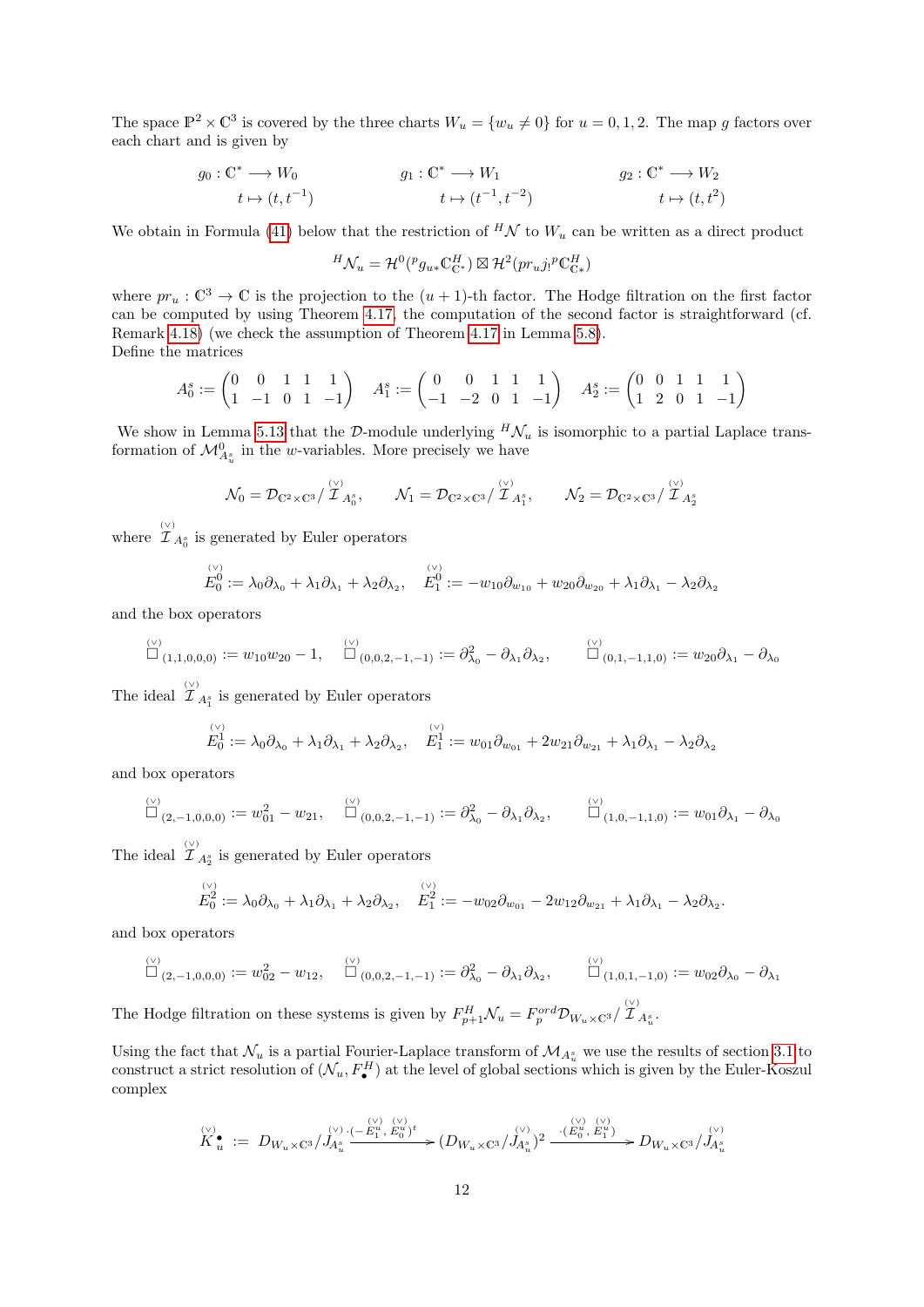where the left ideal  $J_{A_u^s}$  is generated by the "box-type" generators from above.

It remains to compute the projection of  $(\mathcal{N}, F^H_\bullet)$  under the map  $\mathbb{P}^2 \times \mathbb{C}^3 \to \mathbb{C}^3$ . In order to do this we lift the filtered D-modules  $(N_u, F^H_{\bullet})$  as well as their strictly filtered resolution  $(K_u^{\circ}, F_{\bullet})$  to the category of  $\mathbb{R}_{\mathscr{W}_u\times\mathscr{C}^3}$ -modules where  $\mathscr{W}_u\times\mathscr{C}^3:=\mathbb{C}_z\times W_u\times\mathbb{C}^3$  and

$$
\mathbf{R}_{\mathscr{W}_u \times \mathscr{C}^3} = \mathbb{C}[z, (w_{iu})_{i \neq u}, \lambda_0, \lambda_1, \lambda_2] \langle (z \partial_{w_{iu}})_{i \neq u}, z \partial_{\lambda_0}, z \partial_{\lambda_1}, z \partial_{\lambda_2} \rangle
$$

This is done by the Rees construction, i.e. we associate to the filtered  $D_{W_U \times \mathbb{C}^3}$ -modules  $(N_u, F^H_\bullet)$  resp.  $(K_u^{\bullet}, F_{\bullet})$  the  $\mathcal{R}_{\mathscr{W}_u \times \mathscr{C}^3}$ -modules

$$
\mathcal{N}_u:=R_F N_u=\bigoplus_{p\in\mathbb{Z}}F_p N_u z^p,\qquad \mathcal{K}_u^\bullet:=R_F\overset{(\vee)}{K}_u^\bullet
$$

and similarly for the filtered  $\mathcal{D}_{\mathbb{P}^2\times\mathbb{C}^3}$ -module  $(\mathcal{N}, F^H_{\bullet})$  to which we associate  $\mathcal{N} := \mathcal{O}_{\mathscr{P}\times\mathscr{C}^3} \otimes_{\mathcal{O}_{\mathbb{P}^2\times\mathbb{C}^3}[z]}$  $R_{F^H} \mathcal{N}$ , where  $\mathscr{P} \times \mathscr{C}^3 := \mathbb{C}_z \times \mathbb{P}^2 \times \mathbb{C}^3$ .

Instead of computing the projection of the filtered  $\mathcal{D}$ -module  $(\mathcal{N}, F_{\bullet}^H)$  we compute the projection of the  $\mathscr{R}\text{-module }\mathscr{N}.$  This is given by

$$
\pi_{2+} \mathcal{N} \simeq R \pi_{2*} D R_{\mathscr{P} \times \mathscr{C}^3/\mathscr{C}^3}(\mathscr{N}),
$$

where this time  $\pi_2$  denotes the map  $\mathscr{P} \times \mathscr{C}^3 \to \mathscr{C}^3$ .

Since this is hard to compute directly we construct a resolution  $\mathscr{K}^{\bullet}$  from the local resolutions  $K_u^{\bullet}$  and get the double complex  $\Omega^{\bullet+2}_{\mathscr{P}\times\mathscr{C}^3/\mathscr{C}^3}\otimes\mathscr{K}^\bullet$ :

$$
\mathcal{K}^{0} \longrightarrow \Omega^{1}_{\mathscr{P}\times\mathscr{C}^{3}/\mathscr{C}^{3}} \otimes \mathscr{K}^{0} \longrightarrow \Omega^{2}_{\mathscr{P}\times\mathscr{C}^{3}/\mathscr{C}^{3}} \otimes \mathscr{K}^{0}
$$
\n
$$
\mathcal{K}^{-1} \longrightarrow \Omega^{1}_{\mathscr{P}\times\mathscr{C}^{3}/\mathscr{C}^{3}} \otimes \mathscr{K}^{-1} \longrightarrow \Omega^{2}_{\mathscr{P}\times\mathscr{C}^{3}/\mathscr{C}^{3}} \otimes \mathscr{K}^{-1}
$$
\n
$$
\mathcal{K}^{-1} \longrightarrow \Omega^{1}_{\mathscr{P}\times\mathscr{C}^{3}/\mathscr{C}^{3}} \otimes \mathscr{K}^{-1} \longrightarrow \Omega^{2}_{\mathscr{P}\times\mathscr{C}^{3}/\mathscr{C}^{3}} \otimes \mathscr{K}^{-1}
$$
\n
$$
\mathcal{K}^{-2} \longrightarrow \Omega^{1}_{\mathscr{P}\times\mathscr{C}^{3}/\mathscr{C}^{3}} \otimes \mathscr{K}^{-2} \longrightarrow \Omega^{2}_{\mathscr{P}\times\mathscr{C}^{3}/\mathscr{C}^{3}} \otimes \mathscr{K}^{-2}
$$

This double complex gives rise to two spectral sequences: The first one is given by first taking cohomology in the vertical direction. This gives the  $_IE_1$ -page where only the  $_IE_1^{0,q}$ -terms are non-zero and are isomorphic to  $\Omega^{q+2}_{\mathscr{P}\times\mathscr{C}^3/\mathscr{C}^3}\otimes\mathcal{N}$ . If we consider the second spectral sequence and take cohomology in the horizontal direction we get the  $_{II}E_1$ -page. Here  $_{II}E_1^{p,q} = 0$  for  $q \neq 0$  and we set  $\mathcal{L}^{\bullet} := H E_1^{p,0}$ . Since both spectral sequences degenerate at the second page we get a quasi-isomorphism  $\Omega^{\bullet+2}_{\mathscr{P}\times\mathscr{C}^3/\mathscr{C}^3}\otimes\mathcal{N}\simeq\mathcal{L}^\bullet$ (cf. Propsoition [5.20\)](#page-54-0).

In order to get an explicit representation of  $\mathcal{L}^{\bullet}$  we introduce a sheaf of rings  $\mathscr{S}$  on  $\mathscr{P} \times \mathscr{C}^3$  and an ideal  $\mathscr{J} \subset \mathscr{S}$  which are locally given by

$$
\Gamma(\mathscr{W}_u\times \mathscr{C}^3,\mathscr{S}):=S_{\mathscr{W}_u\times \mathscr{C}^3}:=\mathbb{C}[z,\lambda_0,\lambda_1,\lambda_2,(w_{iu})_{i\neq u}]\langle z\partial_{\lambda_0},z\partial_{\lambda_1},z\partial_{\lambda_2}\rangle
$$

resp.

$$
\Gamma(\mathscr{W}_u\times \mathscr{C}^3,\mathscr{J})=J_{A^s_u}
$$

where  $J_{A_u^s}$  is the left ideal in  $S_{\mathscr{W}_u \times \mathscr{C}^3}$  generated by the corresponding box operators. Define the following Euler operators

$$
\tilde{E}_0 = \lambda_0 z \partial_{\lambda_0} + \lambda_1 z \partial_{\lambda_1} + \lambda_2 z \partial_{\lambda_2}, \qquad \tilde{E}_1 = \lambda_1 z \partial_{\lambda_1} - \lambda_2 z \partial_{\lambda_2}
$$

we get the following quasi-isomorphism

$$
\mathcal{L}^{\bullet} \simeq Kos^{\bullet}(z^{-1}\mathscr{S}/\mathscr{J}, (\tilde{E}_k)_{k=0,1})
$$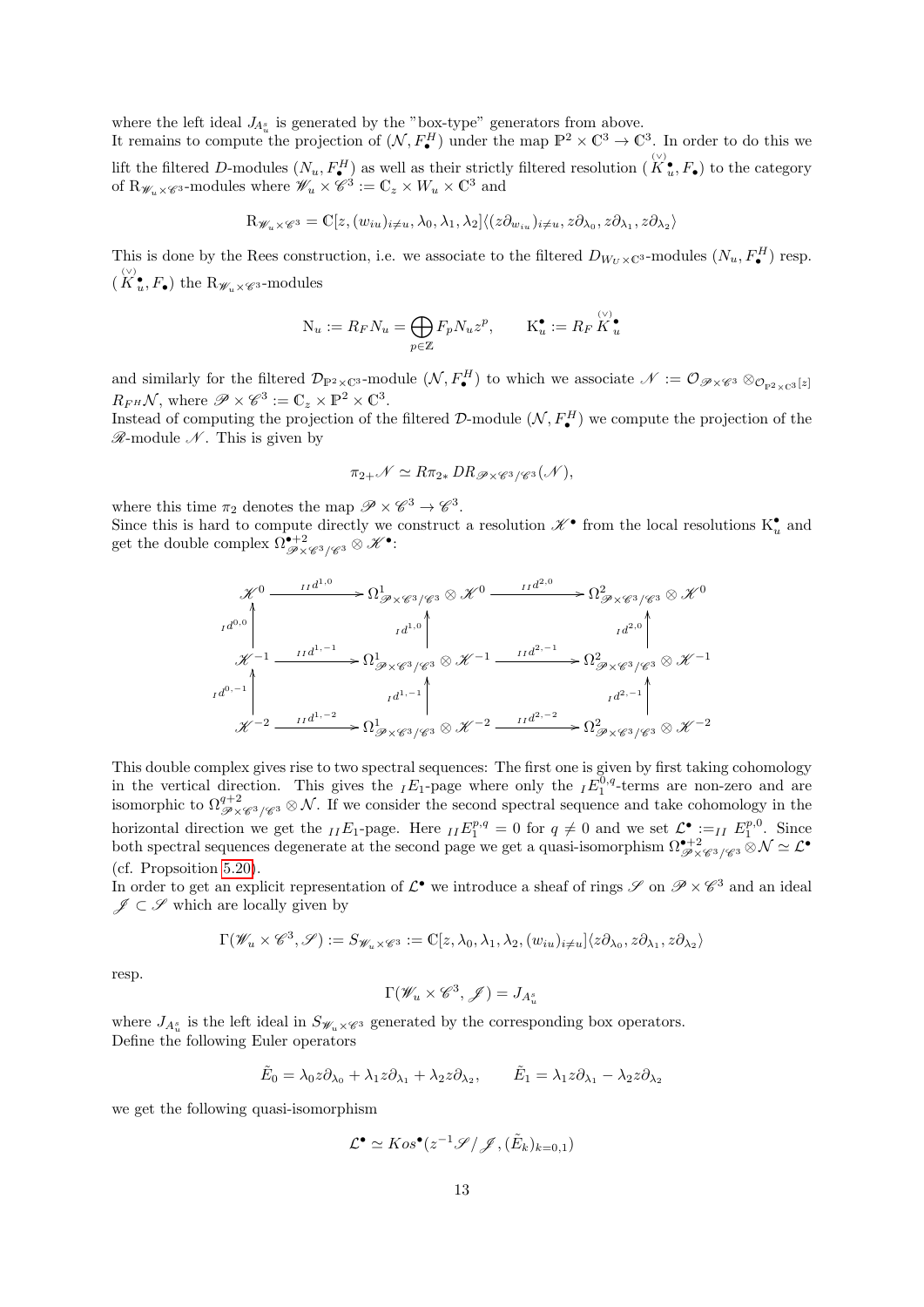hence we get  $\pi_{2+} \mathscr{N} \simeq R \pi_{2*} \left( Kos^{\bullet}(z^{-1} \mathscr{S}/\mathscr{J}, (\tilde{E}_k)_{k=0,1}) \right)$ .

Since  $\mathscr{C}^3 = \mathbb{C}_z \times \mathbb{C}^3$  is affine it is enough to compute the global sections of  $\pi_{2+}\mathscr{N}$  which are given by

$$
R\Gamma\left(Kos^{\bullet}(z^{-1}\mathscr{S}/\mathscr{J},(\tilde{E}_k)_{k=0,1})\right).
$$

We will show that each term in the Koszul complex is Γ-acyclic which boils down to the fact that  $\mathscr{S}/\mathscr{J}$ is Γ-acyclic.

Define the matrix

$$
A^s := \begin{pmatrix} 1 & 1 & 1 & 0 & 0 & 0 \\ 0 & 0 & 0 & 1 & 1 & 1 \\ 0 & -1 & -1 & 0 & -1 & -1 \end{pmatrix}
$$

and the ring

$$
\mathcal{S}:=\mathbb{C}[z,w_0,w_1,w_2,\lambda_0,\lambda_1,\lambda_2]\langle z\partial_{\lambda_0},z\partial_{\lambda_1},z\partial_{\lambda_2}\rangle
$$

Let  $J_{A^s}$  be the left ideal in S generated by

$$
w_0^2 - w_1 w_2
$$
,  $\partial_{\lambda_0}^2 - \partial_{\lambda_1} \partial_{\lambda_2}$ ,  $w_1 \partial_{\lambda_1} - w_0 \partial_{\lambda_0}$ ,  $w_2 \partial_{\lambda_2} - w_0 \partial_{\lambda_0}$ 

(these are box operators with respect to the matrix  $A^s$ ). The associated sheaf  $\widetilde{S/J_{A^s}}$  is isomorphic to  $\mathscr{S}/\mathscr{J}$ . The associated graded module is defined by

$$
\Gamma_*(\mathscr{S}/\mathscr{J}):=\bigoplus_{a\in\mathbb{Z}}\Gamma(\mathscr{P}\times\mathscr{C}^3,(\mathscr{S}/\mathscr{J})(a))
$$

The difference between  $S/J_{A^s}$  and the associated graded module is measured by local cohomology modules of  $S/J_{A^s}$ , more precisely we have (cf. Proposition [5.22\)](#page-56-0)

$$
0 \longrightarrow H^0_{(\underline{w})}(S/J_{A^s}) \longrightarrow S/J_{A^s} \longrightarrow \Gamma_*(\mathscr{S}/\mathscr{J}) \longrightarrow H^1_{(\underline{w})}(S/J_{A^s}) \longrightarrow 0
$$

and

<span id="page-13-0"></span>
$$
\bigoplus_{a \in \mathbb{Z}} H^i(\mathscr{P} \times \mathscr{C}^3, (\mathscr{S}/\mathscr{J})(a)) \simeq H^{i+1}(\mathscr{S}/J_{A^s})
$$
\n(6)

where  $(\underline{w})$  is the ideal in  $\mathbb{C}[z, w_0, w_1, w_2, \lambda_0, \lambda_1, \lambda_2]$  generated  $w_0, w_1, w_2$ . Notice that all terms involved carry a natural Z-grading by setting  $\deg(w_i) = 1$  and  $\deg(\lambda_i) = deg(\partial_{\lambda_i}) = 0$  for  $i = 0, 1, 2$ . The generators of  $J_{A^s}$  lie in the commutative subring  $T := \mathbb{C}[w_0, w_1, w_2, \partial_{\lambda_0}, \partial_{\lambda_1}, \partial_{\lambda_2}] \subset S$ . We denote by  $K_{A^s}$  the corresponding ideal in T. It is easily seen that the ring  $T/K_{A^s}$  is isomorphic to the semi-group ring  $\mathbb{C}[NA^s]$ .

We prove that the local cohomology modules turning up in Formula  $(6)$  above can be rewritten as follows (cf. Lemma [5.24\)](#page-57-1):

$$
H_{(\underline{w})}^k(S/J_{A^s}) \simeq S \otimes_T H^k_I(\mathbb{C}[\mathbb{N}A^s])
$$

where the ideal  $I \subset \mathbb{C}[\mathbb{N}A^s]$  is generated by  $w_0, w_1, w_2$ . Hence, we have reduced the problem to a wellknown subject in commutative algebra, since the local cohomology groups  $H_I^k(\mathbb{C}[\mathbb{N} A^s])$  can be explicitly computed by the so-called Ishida complex. Let  $\sigma$  be th face which is generated by the first three columns of  $A^s$  (the columns which correspond to variables  $w_0, w_1, w_2$ ). For a face  $\tau \subseteq \sigma$  we define the localization  $\mathbb{C}[{\mathbb N}A^s]_\tau := \mathbb{C}[{\mathbb N}A^s + {\mathbb Z}(A^s \cap \tau)].$  Put

$$
L^k_\tau := \bigoplus_{\tau \subset \sigma \atop \dim \tau = k} \mathbb{C}[\mathbb{N} A^s]_\tau
$$

The Ishida complex therefore takes the form

$$
L_\sigma^\bullet:0\longrightarrow L_\sigma^0\longrightarrow L_\sigma^1\longrightarrow L_\sigma^2\longrightarrow 0
$$

We prove in Proposition [5.25](#page-58-0) that  $H_I^k(\mathbb{C}[N\mathbb{A}^s]) \simeq H^k(L^{\bullet}_{\sigma})$ . Finally we show in Corollary [5.31](#page-62-1) that  $H^k(L^{\bullet}_{\sigma})=0$  for  $k\neq 2$  (so we have local cohomology only in the top degree) and that the Z-degrees in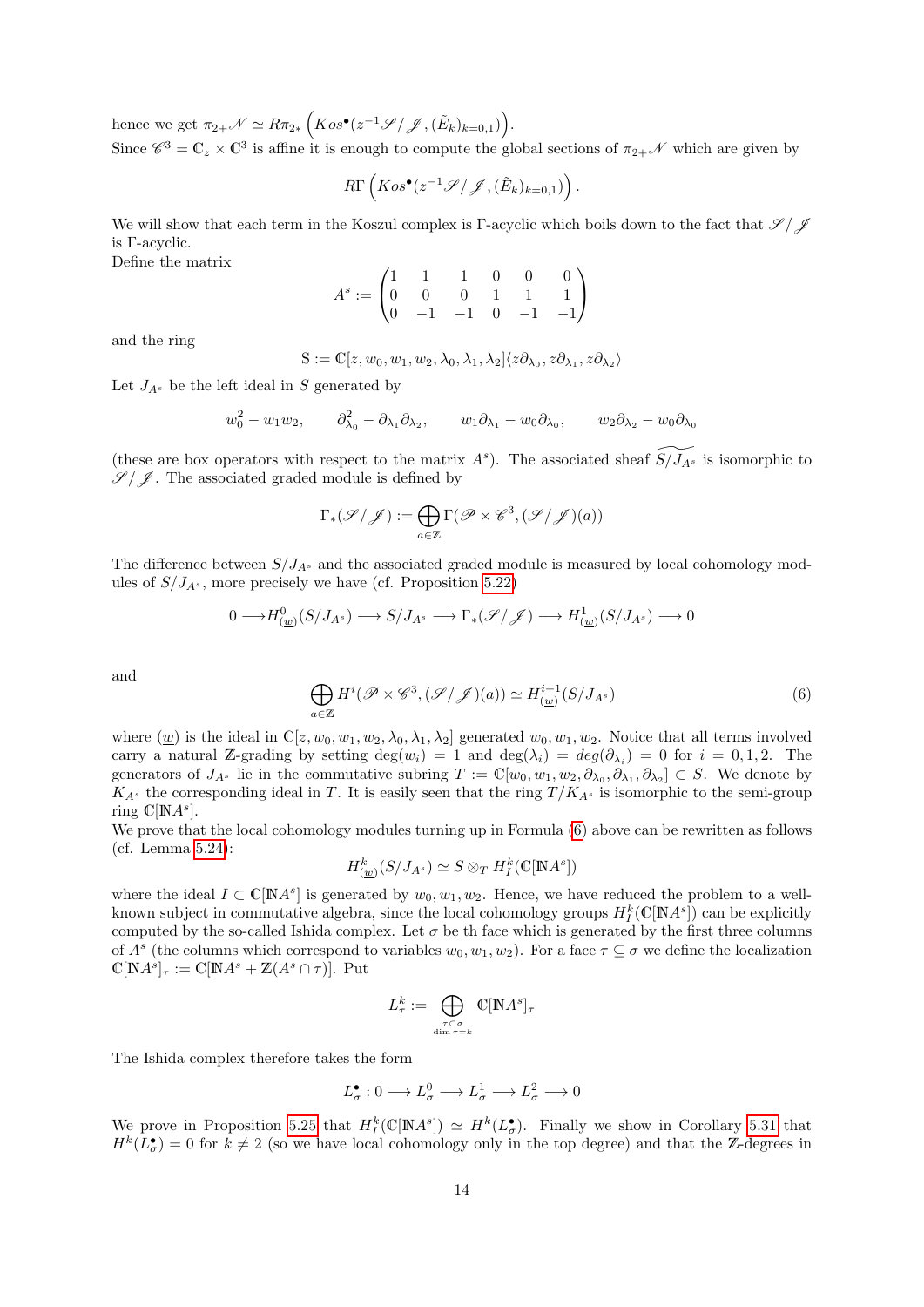$H^2(L^{\bullet}_{\sigma})$  are purely negative. We refer the reader to Example [5.27](#page-59-0) for more details in this particular case.

We can therefore conclude that

$$
S/J_{A^s} \simeq \Gamma_*(\mathscr{S}/\mathscr{J}) \qquad \text{and} \qquad H^i(\mathscr{P} \times \mathscr{C}^3, \mathscr{S}/\mathscr{J})) = 0 \quad \text{for all } i \ge 1
$$

Putting things together we conclude that the global sections of  $\pi_{2+} \mathcal{N}$  are given by  $\Gamma(Kos^{\bullet}(z^{-1}\mathscr{S}/\mathscr{J}, (\tilde{E}_k)_{k=0,1})).$ The latter one can be easily computed and gives

$$
\Gamma \mathcal{H}^0 \pi_{2+} \mathcal{N} = z^{-1} R_{\mathscr{C}^3} / I_{\tilde{A}}^{\lambda}
$$
 and  $\Gamma \mathcal{H}^i \pi_{2+} \mathcal{N} = 0$  for  $i \ge 1$ 

where  $R_{\mathscr{C}^3} := \mathbb{C}[z, \lambda_0, \lambda_1, \lambda_2] \langle z \partial_{\lambda_0}, z \partial_{\lambda_1}, z \partial_{\lambda_2} \rangle$  and the left ideal  $I_A^{\lambda}$  $\frac{\lambda}{\hat{A}}$  is generated by the box operator  $(z\partial_{\lambda_0})^2 - (z\partial_{\lambda_1})(z\partial_{\lambda_2})$  and the Euler operators  $\tilde{E}_0, \tilde{E}_1$ . But this shows that

$$
(\mathcal{M}_{\widetilde{A}}^0, F_{\bullet}^H) \simeq (\mathcal{M}_{\widetilde{A}}^0, F_{\bullet+1}^{ord})
$$

which is the statement of Theorem [2.1](#page-4-1) resp. that of Theorem [5.35](#page-63-0) below in the general case.

# <span id="page-14-0"></span>3 GKZ-systems and the Fourier-Laplace transformation

We start by introducing GKZ-systems as well as their Fourier-Laplace transformed versions. Throughout the whole paper, we let W be a finite-dimensional vector space over  $\mathbb C$  and denote by V its dual vector space. We will fix coordinates  $w_1, \ldots, w_n$  on W and dual coordinates  $\lambda_1, \ldots, \lambda_n$  on V.

#### <span id="page-14-1"></span>3.1 GKZ-systems and strict resolutions

Given a  $d \times n$  integer matrix  $A = (a_{ki})$  we denote by  $\underline{a}_1, \ldots, \underline{a}_n$  its columns. We define

$$
\mathbb{N} A := \sum_{i=1}^n \mathbb{N} \underline{a}_i
$$

and similarly for  $\mathbb{Z}A$  and  $\mathbb{R}_{\geq 0}A$ . Throughout the paper we assume that the matrix A satisfies

$$
\mathbb{Z}A=\mathbb{Z}^d.
$$

<span id="page-14-2"></span>**Definition 3.1.** Let  $A = (a_{ki})$  be a  $d \times n$  integer matrix with  $\mathbb{Z}A = \mathbb{Z}^d$  and  $\beta = (\beta_1, \ldots, \beta_d) \in \mathbb{C}^d$ . Write  $\mathbb{L}_A$  for the Z-module of integer relations among the columns of A and write  $\mathcal{D}_V$  for the sheaf of rings of differential operators on  $V$ . Define

$$
{\mathcal M}_A^\beta:={\mathcal D}_V/{\mathcal I}_A\,,
$$

where  $\mathcal{I}_A$  is the sheaf of left ideals generated by

$$
\Box_{\underline{l}} := \prod_{i:l_i<0} \partial_{\lambda_i}^{-l_i} - \prod_{i:l_i>0} \partial_{\lambda_i}^{l_i}
$$

for all  $l \in \mathbb{L}_A$  and

$$
E_k - \beta_k := \sum_{i=1}^n a_{ki} \lambda_i \partial_{\lambda_i} - \beta_k
$$

for  $i = 1, \ldots, d$ .

Since GKZ-systems are defined on the affine space  $V \cong \mathbb{C}^n$ , we will often work with the D-modules of global sections  $M_A^{\beta} := \Gamma(\mathbb{C}^n, \mathcal{M}_A^{\beta})$  rather than with the sheaves themselves.

We will now discuss filtrations on GKZ-systems given by a weight vector  $(u, v) \in \mathbb{Z}^{2n}$ . This weight vector induces an increasing filtration on  $D_V$  given by

$$
F_p^{(u,v)}D_V = \left\{ \sum_{\sum_i u_i \gamma_i + v_i \delta_i \le p} c_{\gamma \delta} \lambda^{\gamma} \partial_{\lambda}^{\delta} \mid \gamma, \delta \in \mathbb{Z}_{\ge 0}^n \right\}
$$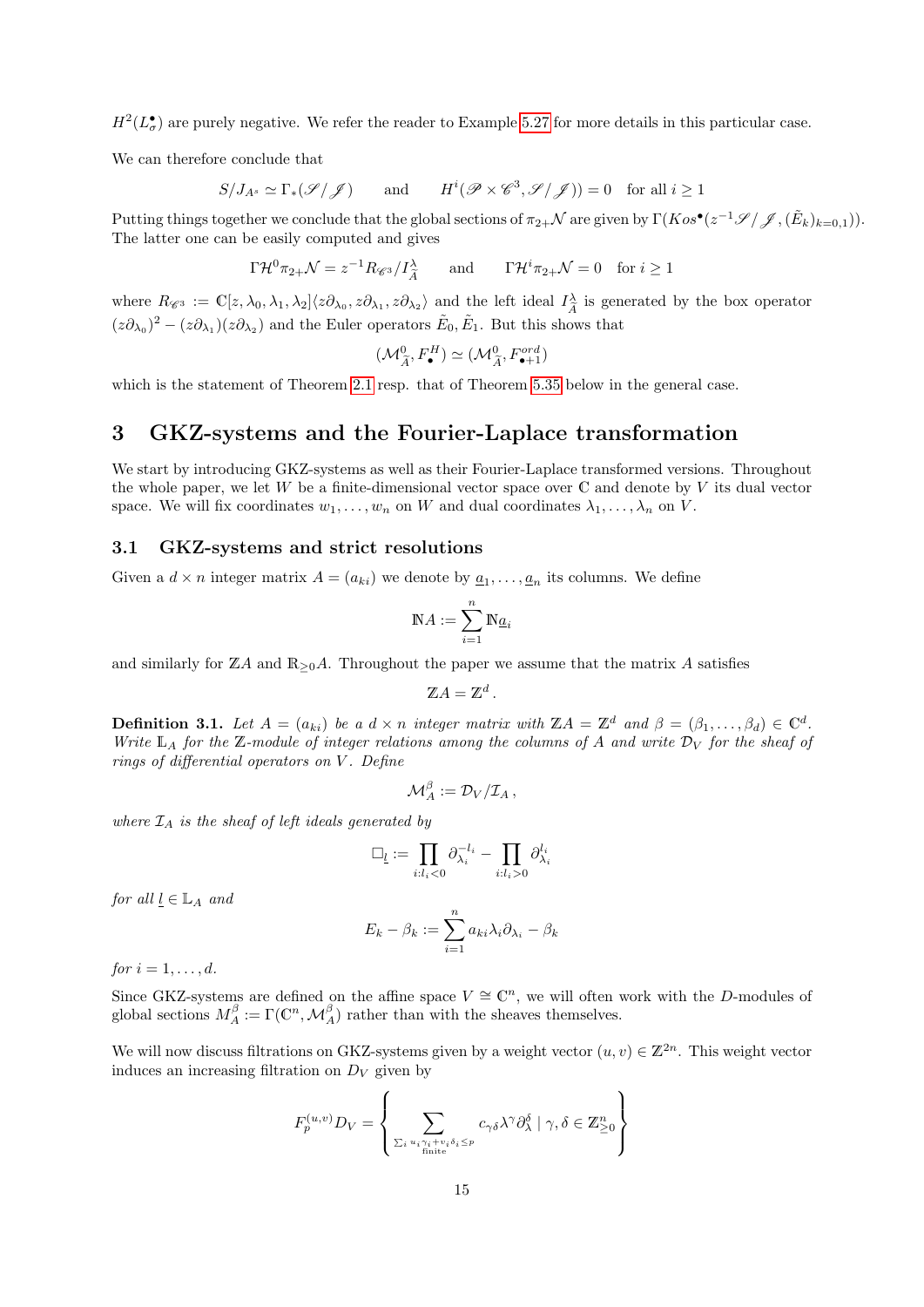where we set  $\lambda^{\gamma} := \prod_{i=1}^n \lambda_i^{\gamma_i}$  etc. . For an element  $P = \sum c_{\gamma\delta}\lambda^{\gamma}\partial_{\lambda}^{\delta}$  we define  $ord_{(u,v)}(P) := \max\{\sum_i u_i\gamma_i +$  $v_i \delta_i \mid c_{\gamma \delta} \neq 0$ . The associated graded ring  $\text{Gr}_{\bullet}^{(u,v)} D_V$  is given by  $\bigoplus_p F_p^{(u,v)} D_V / F_{p-1}^{(u,v)} D_V$ .

In order to construct a strictly filtered resolution of  $\mathcal{M}_{A}^{\beta}$ , we use the theory of Euler-Koszul complexes as introduced in [\[MMW05\]](#page-75-6). We will work at the level of global sections. We briefly recall the definition of the Euler-Koszul complex  $(K^{\bullet}, E - \beta)$  from [\[MMW05,](#page-75-6) Definition 4.2] (where it is called  $\mathcal{K}_{\bullet}(E - \beta; \mathbb{C}[NA])$ and placed in positive homological degrees). Its terms are given by

$$
K^{-l} = \bigoplus_{0 \le i_1 < \ldots < i_l \le l} (D_V / J_A) e_{i_1 \ldots i_{i_l}} \,,
$$

where the left ideal  $J_A \subset \mathbb{C}[\mathcal{Q}] := \mathbb{C}[\partial_{\lambda_1}, \dots, \partial_{\lambda_n}]$  is generated by

$$
\Box_{\underline{l}} := \prod_{i:l_i<0} \partial_{\lambda_i}^{-l_i} - \prod_{i:l_i>0} \partial_{\lambda_i}^{l_i}, \quad \forall \underline{l} \in \mathbb{L}_A
$$

A simple computation using the fact that  $\sum_{i=1}^{n} l_i a_{ki} = 0$  shows that the maps

$$
D_V/D_V J_A \longrightarrow D_V/D_V J_A
$$
  
\n $P \mapsto P \cdot (E_k - \beta_k) \qquad \text{for} \quad k = 1, ..., d$  (7)

are well defined. Moreover, we have  $[E_{k_1} - \beta_{k_1}, E_{k_2} - \beta_{k_2}] = 0$  for  $k_1, k_2 \in \{1, ..., d\}$ , and hence we can build the Koszul complex

$$
(K^{\bullet}, E - \beta) = (\dots \xrightarrow{d_{-2}} K^{-1} \xrightarrow{d_{-1}} K^0 \to 0) := \text{Kos}(D_V/D_V J_A, (E_k - \beta_k)_{1=0,\dots,d}).
$$

with  $D_V$ -linear differential

$$
d_{-l}(e_{i_1...i_l}) := \sum_{k=1}^l (-1)^{l-1} (E_{i_k} - \beta_{i_k}) e_{i_1...i_k...i_l}
$$

If we assume that the semigroup NA satisfies

$$
\mathbb{N}A = \mathbb{Z}^d \cap \mathbb{R}_{\geq 0}A
$$

thenby a classical result due to Hochster ([\[Hoc72,](#page-74-14) theorem 1]) it follows that the semigroup ring  $\mathbb{C}[NA]$ is Cohen-Macaulay. It was shown in [\[MMW05,](#page-75-6) Remark 6.4] that in this case  $(K^{\bullet}, E - \beta)$  is a resolution of  $M_A^{\beta}$  for all  $\beta \in \mathbb{C}^d$ .

Notice that the filtration  $F_{\bullet}^{(u,v)}$  on  $D_V$  induces a filtration on  $D_V/D_V J_A$  which we denote by the same symbol. We define the following filtration on each term of the Koszul complex  $(K^{\bullet}, E - \beta)$ :

$$
F_p^{(u,v)} K^{-l} := \bigoplus_{0 \le i_1 < \ldots < i_l \le l} F_{p - \sum_{k=1}^l c_{i_k}}^{(u,v)} (D_V / D_V J_A) e_{i_1 \ldots i_{i_l}},
$$

where  $c_i = ord_{(u,v)}(E_i - \beta_i)$ . This shows that the complex  $((K^{\bullet}, E - \beta), F_{\bullet}^{(u,v)})$  is filtered, i.e. that the differential d respects the filtration

$$
d_{-l}(F_p^{(u,v)}K^{-l}) \subset F_p^{(u,v)} d_{-l}(K^{-l}) := \text{im}(d_{-l}) \cap F_p^{(u,v)} K^{-l+1}.
$$

We recall the following well-known criterion for a complex to be strictly filtered, which means

$$
d_{-l}(F_p^{(u,v)}K^{-l}) = F_p^{(u,v)}d_{-l}(K^{-l}) = im(d_{-l}) \cap F_p^{(u,v)}K^{-l+1}
$$

Lemma 3.2. Let

 $0 \longrightarrow (M_1, F) \stackrel{d_1}{\longrightarrow} \dots \stackrel{d_{n-1}}{\longrightarrow} (M_n, F) \longrightarrow 0$ 

be a sequence of filtered D-modules with bounded below filtration. The following properties are equivalent.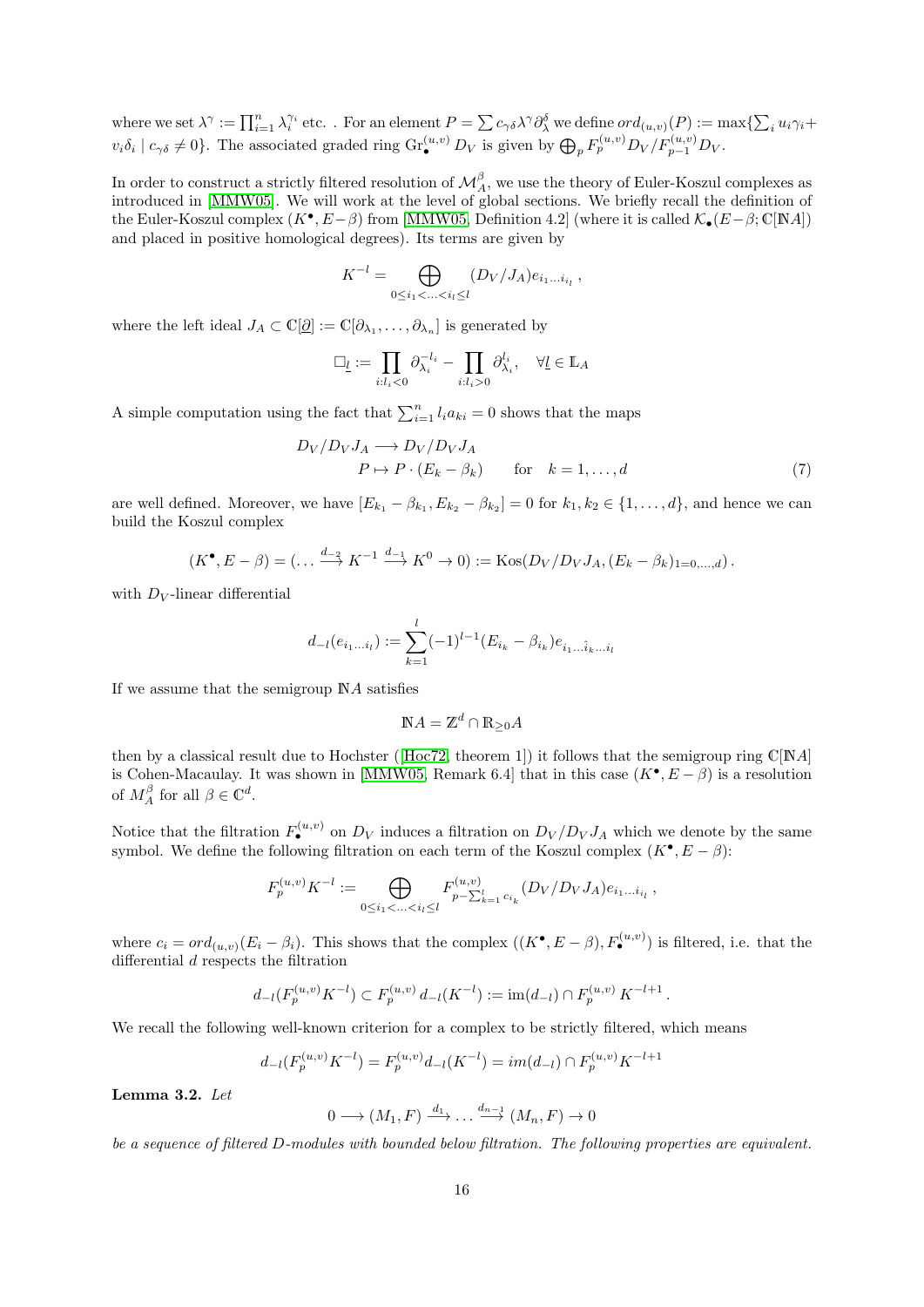- 1. The map  $d_k$  is strict.
- 2.  $H^k(F_pM_{\bullet}) \simeq F_pH^k(M_{\bullet})$  for all p.
- 3.  $H^k(gr_p^F M_{\bullet}) \simeq \text{Gr}_p^F H^k(M_{\bullet})$  for all p.

**Remark 3.3.** Suppose that we have  $NA = \mathbb{Z}^d \cap \mathbb{R}_{\geq 0}A$ , then in order to prove that the filtered complex  $((K^{\bullet}, E - \beta), F_{\bullet}^{(u,v)})$  is strict it is enough to show that  $H^{-l}(\text{Gr}_{\bullet}^{(u,v)} K^{\bullet}) = 0$  for  $l > 1$  and  $H^0(\text{Gr}_{\bullet}^{(u,v)} K^{\bullet}) = \text{Gr}_{\bullet}^{(u,v)} M_A^{\beta}$ , since we already know that  $H^{-l}(K^{\bullet}) = 0$  for  $l > 1$  and  $H^0(K^{\bullet}) = M_A^{\beta}$ .

#### <span id="page-16-0"></span>3.2 Fourier-Laplace transformed GKZ-systems

Let as before W be a *n*-dimensional vector space over  $\mathbb C$  and denote by V its dual vector space. Let X be a smooth algebraic variety and  $E = X \times W$  be a trivial vector bundle and  $E' := X \times V$  its dual. We write  $\langle , \rangle : W \times V \to \mathbb{C}$  for the canonical pairing which extends to a function  $\langle , \rangle : E \times E' \to \mathbb{C}$ .

**Definition 3.4.** Define  $\mathcal{L} := \mathcal{O}_{E \times x E'} e^{-\langle x \rangle}$  which is by definition the free rank one module with differential given by the product rule. Denote by  $p_1 : E \times_X E' \to E$ ,  $p_2 : E \times_X E \to E'$  the canonical projections. For  $\mathcal{M} \in D_h^b(\mathcal{D}_E)$  the Fourier-Laplace transformation is then defined by

$$
\mathrm{FL}_X(\mathcal{M}) := p_{2+}(p_1^+\mathcal{M}\overset{L}{\otimes}\mathcal{L})[-n]
$$

<span id="page-16-1"></span>**Definition 3.5.** Let  $A = (a_{ki})$  be a  $d \times n$  integer matrix. Let  $\beta \in \mathbb{C}^d$ . Write  $\mathbb{L}_A$  for the Z-module of relations among the columns of A and write  $\mathcal{D}_W$  for the sheaf of rings of algebraic differential operators on W. Define

$$
\check{\mathcal{M}}^{\beta}_{A} := \mathcal{D}_{W}/\left( (\check{\square}_{\underline{m}})_{\underline{m} \in \mathbb{L}_A}, (\check{E}_k + \beta_k)_{k=1,\dots,d} \right) ,
$$

where

$$
\check{E}_k := \sum_{i=1}^n a_{ki} \partial_{w_i} w_i \quad \text{for } k = 1, \dots, d
$$
\n
$$
\check{\Box}_{\underline{m} \in \mathbb{L}_A} := \prod_{m_i > 0} w_i^{m_i} - \prod_{m_i < 0} w_i^{-m_i} \,. \tag{8}
$$

Again we will often work with the  $D_W$ -module of global sections

$$
\check{M}^\beta_A := \Gamma(W, \check{\mathcal{M}}^\beta_A)
$$

of the  $\mathcal{D}_W$ -module  $\mathcal{M}_{A}^{\beta}$ . Sometimes we will be interested in the case  $\beta = 0$  and will write

$$
\check{\mathcal{M}}_A := \check{\mathcal{M}}_A^0
$$
 and  $M_A := \Gamma(W, \check{\mathcal{M}}_A)$ .

**Remark 3.6.** Notice that  $\check{\mathcal{M}}^{\beta}_{A}$  is just a Fourier-Laplace transformation (in all variables) of the GKZsystem  $\mathcal{M}_{A}^{\beta}$  (cf. Definition [3.1\)](#page-14-2).

The semigroup ring associated with the matrix A is

$$
\mathbb{C}[{\mathbb N}A]\simeq \mathbb{C}[\underline{w}]/((\check{\Box}_{m})_{m\in{\mathbb L}_A})\ ,
$$

where  $\mathbb{C}[\underline{w}]$  is the commutative ring  $\mathbb{C}[w_1,\ldots,w_n]$  and the isomorphism follows from [\[MS05,](#page-75-12) Theorem 7.3]. The rings  $\mathbb{C}[\underline{w}]$  and  $\mathbb{C}[\mathbb{N}A]$  are naturally  $\mathbb{Z}^d$ -graded if we define  $\deg(w_j) = \underline{a}_j$  for  $j = 1, \ldots, n$ . This is compatible with the  $\mathbb{Z}^d$ -grading of the Weyl algebra  $D_W$  given by  $\deg(\partial_{w_j}) = -\underline{a}_j$  and  $\deg(w_j) = \underline{a}_j$ .

**Definition 3.7** ([\[MMW05,](#page-75-6) Definition 5.2]). Let N be a finitely generated  $\mathbb{Z}^d$ -graded  $\mathbb{C}[\underline{w}]$ -module. An element  $\alpha \in \mathbb{Z}^d$  is called a true degree of N if  $N_\alpha$  is non-zero. A vector  $\alpha \in \mathbb{C}^d$  is called a quasi-degree of N, written  $\alpha \in \text{gdeg}(N)$ , if  $\alpha$  lies in the complex Zariski closure  $\text{gdeg}(N)$  of the true degrees of N via the natural embedding  $\mathbb{Z}^d \hookrightarrow \mathbb{C}^d$ .

Schulze and Walther now define the following set of parameters: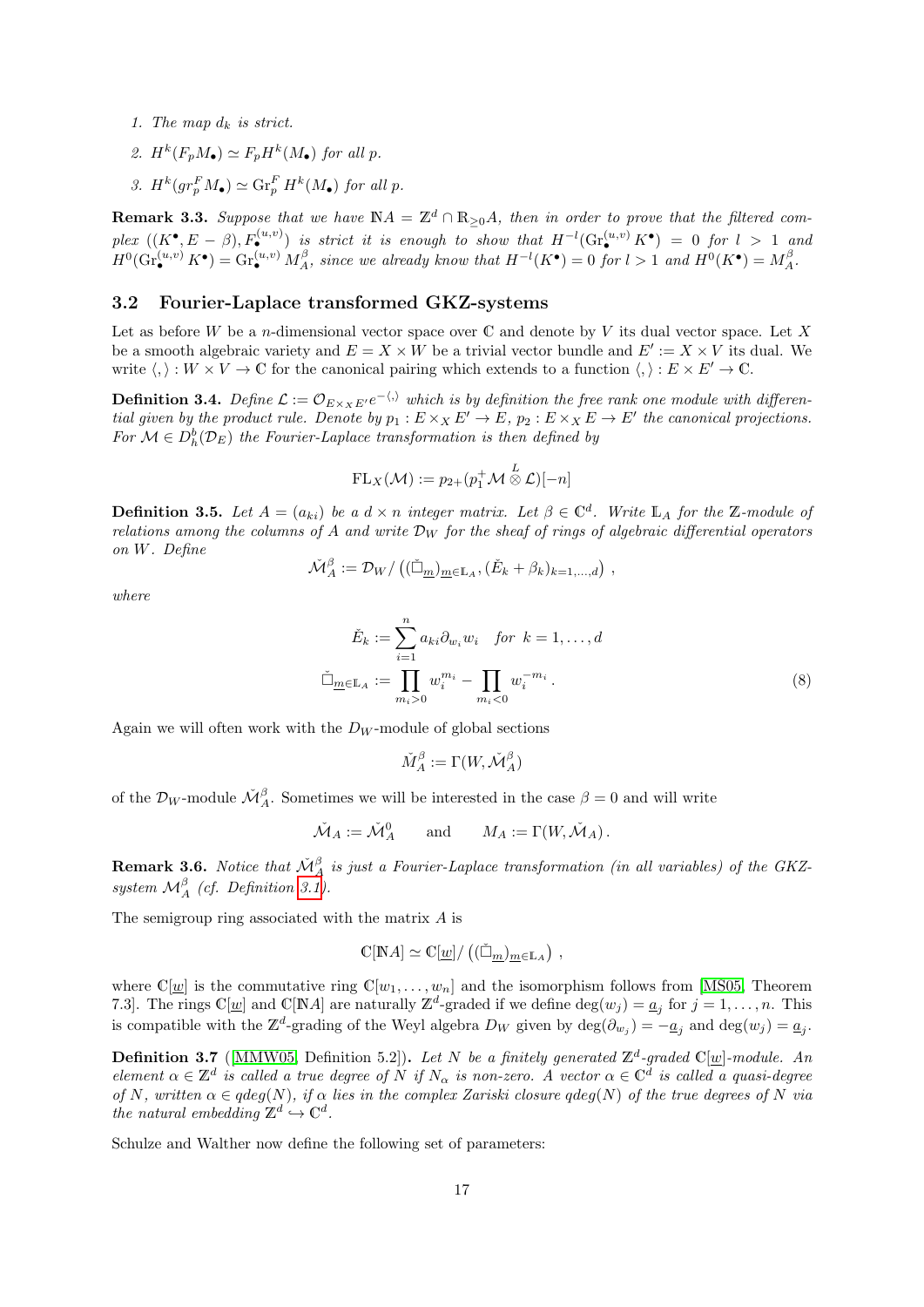<span id="page-17-0"></span>Definition 3.8 ([\[SW09\]](#page-76-0)). The set

$$
sRes(A) := \bigcup_{j=1}^{n} sRes_j(A) ,
$$

where

$$
sRes_j(A) := \{ \beta \in \mathbb{C}^d \mid \beta \in -(\mathbb{N}+1)\underline{a}_j + qdeg(\mathbb{C}[\mathbb{N}A]/(w_j)) \}
$$

is called the set of strongly resonant parameters of A.

The matrix A is called pointed if 0 is the only unit in NA. The matrix A gives rise to a map from a torus  $T = (\mathbb{C}^*)^d$  with coordinates  $(t_1, \ldots, t_d)$  into the affine space  $W = \mathbb{C}^n$  with coordinates  $w_1, \ldots, w_n$ :

$$
h_A: T \longrightarrow W
$$
  

$$
(t_1, \ldots, t_d) \mapsto (\underline{t}^{\underline{a}_1}, \ldots, \underline{t}^{\underline{a}_n}),
$$

where  $\underline{t}^{a_i} := \prod_{k=1}^d t_k^{a_{ki}}$ . Notice that the map  $h_A$  is affine and a locally closed embedding, hence the direct image functor for  $\mathcal{D}_T$ -modules  $(h_A)_+$  is exact.

For a pointed matrix A Schulze and Walther computed the direct image of the twisted structure sheaf

$$
\mathcal{O}_T^{\beta} := \mathcal{D}_T / \mathcal{D}_T \cdot (\partial_{t_1} t_1 + \beta_1, \dots \partial_{t_d} t_d + \beta_d)
$$

under the morphism  $h_A$ .

<span id="page-17-1"></span>**Theorem 3.9** ([\[SW09\]](#page-76-0) Theorem 3.6, Corollary 3.7). Let A a pointed  $(d \times n)$  integer matrix satisfying  $\mathbb{Z}A=\mathbb{Z}^d$ , then the following statements are equivalent

- 1.  $\beta \notin sRes(A)$ .
- 2.  $\mathcal{M}_A^{\beta} \simeq (h_A)_+ \mathcal{O}_T^{\beta}$ .
- 3. Left multiplication with  $w_i$  is invertible on  $\check{M}^{\beta}_A$  for  $i = 1, \ldots, n$ .

Notice that Schulze and Walther [\[SW09\]](#page-76-0) use the GKZ-system  $\mathcal{M}_{A}^{\beta}$  and the convention  $deg(\partial_{\lambda_j}) = \underline{a_j}$ . We will use  $\check{\mathcal{M}}^\beta_A$  and  $deg(w_j) = \underline{a}_j$  instead.

The aim of section is to generalize the implication 1.  $\Rightarrow$  2. to the case of a non-pointed matrix A. For this we set  $\underline{a}_0 := 0$ . We will associate to the matrix A the homogenized  $(d + 1 \times n + 1)$  matrix A with columns  $\tilde{a}_i := (1, a_i)$  for  $i = 0, \ldots, n$ . Notice that  $\mathbb{Z} \tilde{A} = \mathbb{Z}^{d+1}$  holds and that the matrix  $\tilde{A}$  is pointed in any case. Consider now the augmented map

$$
h_{\widetilde{A}} : \widetilde{T} \longrightarrow \widetilde{W}
$$
  
\n
$$
(t_0, \dots, t_d) \mapsto (t_0 \underline{t}^{a_0}, t_0 \underline{t}^{a_1}, \dots, t_0 \underline{t}^{a_n}),
$$
\n
$$
(9)
$$

where  $\widetilde{T} = (\mathbb{C}^*)^{d+1}$  and  $\widetilde{W} = \mathbb{C}_{\infty}^{n+1}$  with coordinates  $w_0, \ldots, w_n$ . Let  $\widetilde{W}_0$  be the subvariety of  $\widetilde{W}$  given by  $w_0 \neq 0$  and denote by  $k_0 : \widetilde{W}_0 \to \widetilde{W}$  the canonical embedding. The map  $h_{\widetilde{A}}$  factors through  $\widetilde{W}_0$ which gives rise to a map  $h_0$  with  $h_{\tilde{A}} = k_0 \circ h_0$ . We get the following commutative diagram

$$
\widetilde{T} \xrightarrow{h_0} \widetilde{W}_0 \xrightarrow{k_0} \widetilde{W}
$$
\n
$$
\downarrow_{\pi} \qquad \downarrow_{\pi_0} \qquad \qquad (10)
$$
\n
$$
T \xrightarrow{h_A} W
$$

where  $\pi$  is the projection which forgets the first coordinate and  $\pi_0$  is given by

$$
\pi_0: W_0 \longrightarrow W
$$
  

$$
(w_0, w_1, \dots, w_n) \mapsto (w_1/w_0, \dots, w_n/w_0).
$$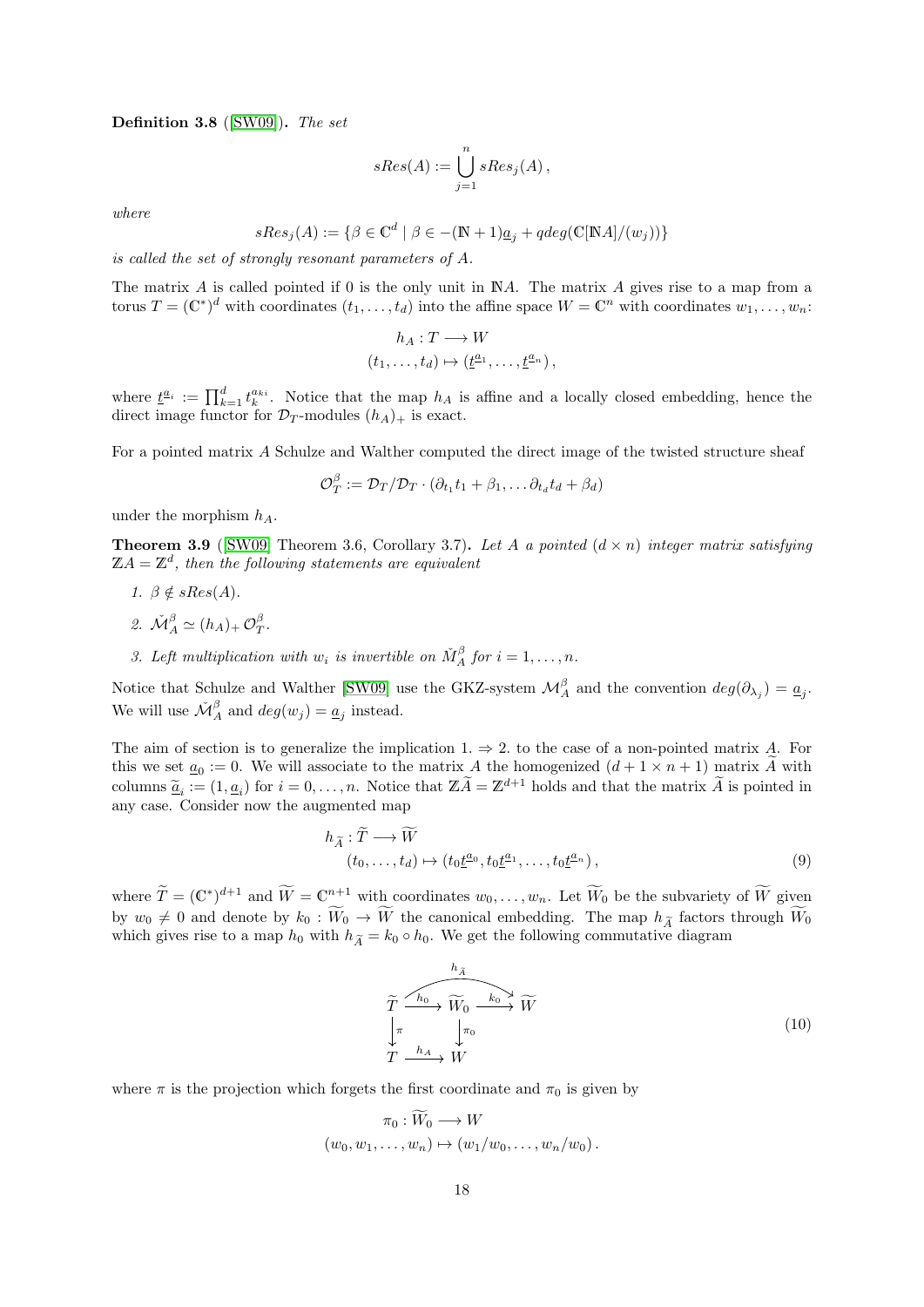<span id="page-18-2"></span>**Lemma 3.10.** For each  $\beta_0 \in \mathbb{Z}$  we have an isomorphism:

$$
\mathcal{H}^0\left(h_{A+}\mathcal{O}_T^{\beta}\right) \simeq \mathcal{H}^0\left(\pi_{0+}k_0^+\left(h_{\widetilde{A}+}\mathcal{O}_{\widetilde{T}}^{(\beta_0,\beta)}\right)\right).
$$

Proof. We show the claim by using the following isomorphisms

$$
\mathcal{H}^{0}h_{A+}\mathcal{O}_{T}^{\beta} \simeq \mathcal{H}^{0}h_{A+}\mathcal{H}^{0}\pi_{+}\mathcal{O}_{\widetilde{T}}^{(\beta_{0},\beta)} \simeq \mathcal{H}^{0}h_{A+}\pi_{+}\mathcal{O}_{\widetilde{T}}^{(\beta_{0},\beta)} \simeq \mathcal{H}^{0}\pi_{0+}h_{0+}\mathcal{O}_{\widetilde{T}}^{(\beta_{0},\beta)}
$$

$$
\simeq \mathcal{H}^{0}\pi_{0+}k_{0}^{+}k_{0+}h_{0+}\mathcal{O}_{\widetilde{T}}^{(\beta_{0},\beta)} \simeq \mathcal{H}^{0}\pi_{0+}k_{0}^{+}h_{\widetilde{A}+}\mathcal{O}_{\widetilde{T}}^{(\beta_{0},\beta)}.
$$

The first isomorphism follows from the fact that  $\pi$  is a projection with fiber  $\mathbb{C}^*$ , the second isomorphism follows from the exactness of  $(h_A)_+$  and the fourth from the fact that  $k_0^+(k_0)_+ \simeq id_{\widetilde{W}_0}$ .

The following proposition is the generalization of Theorem [3.9](#page-17-1) to the non-pointed case.

<span id="page-18-1"></span>**Proposition 3.11.** Let  $A = (a_{ki})$  be a  $d \times n$  integer matrix satisfying  $\mathbb{Z}A = \mathbb{Z}^d$  and let  $\beta \in \mathbb{C}^d$  with  $\beta \notin sRes(A)$ , then  $\mathcal{H}^{0}\left((h_{A})_{+}\mathcal{O}_{T}^{\beta}\right)$  is isomorphic to  $\check{\mathcal{M}}_{A}^{\beta}$ .

Proof. The proof relies on Lemma [3.10](#page-18-2) and the theorem of Schulze and Walther in the pointed case. Notice that we can find a  $\beta_0 \in \mathbb{Z}$  with  $\beta_0 \gg 0$  such that  $(\beta_0, \beta) \notin sRes(\tilde{A})$  by [\[Rei14,](#page-75-0) Lemma 1.16] (in loc. cit. the statement is formulated for  $\beta \in \mathbb{Q}^d$  but the proof carries over almost word for word in this more general case).

Consider the following isomorphism on  $\widetilde{W}_0$ :

$$
f: \widetilde{W}_0 \longrightarrow \mathbb{C}_{w_0}^* \times W
$$
  

$$
(w_0, \dots w_n) \mapsto ((w_0, w_1/w_0, \dots, w_n/w_0))
$$

together with the canonical projection  $p: W \times \mathbb{C}^*_{w_0} \to W$  which forgets the first coordinate. This factors  $\pi_0 = p \circ f$ , which gives (using Lemma [3.10](#page-18-2) above)

$$
\mathcal{H}^{0}\left((h_{A})_{+}\mathcal{O}_{T}^{\beta}\right) \simeq \mathcal{H}^{0}\left((\pi_{0})_{+}\left((h_{\widetilde{A}})_{+}\mathcal{O}_{\widetilde{T}}^{(\beta_{0},\beta)}\right)_{|\widetilde{W}_{0}}\right) \simeq \mathcal{H}^{0}\left(p_{+}f_{+}\left((h_{\widetilde{A}})_{+}\mathcal{O}_{\widetilde{T}}^{(\beta_{0},\beta)}\right)_{|\widetilde{W}_{0}}\right) \simeq \mathcal{H}^{0}\left(p_{+}f_{+}(\widetilde{\mathcal{M}}_{\widetilde{A}}^{(\beta_{0},\beta)})_{|\widetilde{W}_{0}}\right).
$$

The D-module  $\mathcal{H}^0 f_+(\tilde{\mathcal{M}}_{\tilde{\lambda}}^{(\beta_0,\beta)}$  $\left(\frac{(\beta_0,\beta)}{\widetilde{A}}\right)_{|\widetilde{W}_0}$  is isomorphic to  $\mathcal{D}_{W \times \mathbb{C}_{w_0}^*}/\mathcal{I}_0'$  where  $\mathcal{I}_0'$  is generated by

$$
\check{\Box}_{\underline{m}\in\mathbb{L}_A} = \prod_{i:m_i>0,} w_i^{m_i} - \prod_{i:m_i<0,} w_i^{-m_i}
$$

and

$$
Z_0 = \partial_{w_0} w_0 + \beta_0 \quad \text{and} \quad E_k = \sum_{i=1}^n a_{ki} \partial_{w_i} w_i + \beta_k
$$

Hence  $\mathcal{H}^0 f_+(\check{M}^{(\beta_0,\beta)}_{\widetilde{\Lambda}})$  $(\frac{(\beta_0,\beta)}{\widetilde{A}})_{\vert \widetilde{W}_0}$  is isomorphic to  $\widetilde{\mathcal{M}}_A^{\beta} \boxtimes \mathcal{D}_{\mathbb{C}_{w_0}^*}/(\partial_{w_0}w_0 + \beta_0)$  as a D-module. We therefore have

$$
\mathcal{H}^0\left(p_+f_+(\check{M}_{\widetilde{A}}^{(\beta_0,\beta)})_{|\widetilde{W}_0}\right) \simeq \mathcal{H}^0\left(p_+\mathcal{H}^0f_+(\check{M}_{\widetilde{A}}^{(\beta_0,\beta)})_{|\widetilde{W}_0}\right) \simeq \mathcal{H}^0p_+\left(\check{M}_A^{\beta}\boxtimes\mathcal{D}_{\mathbb{C}_{w_0}^*}/(\partial_{w_0}w_0+\beta_0)\right) \simeq \check{M}_A^{\beta}.
$$

 $\Box$ 

 $\Box$ 

### <span id="page-18-0"></span>4 Hodge filtration on torus embeddings

The aim of this section is to compute explicitly the Hodge filtration of  $(h_A)_+\mathcal{O}^{\beta}_{T}$  as a mixed Hodge module for certain values of  $\beta$  (cf. Theorem [4.17\)](#page-34-0). We will use this result in section [5](#page-35-0) where the behavior of mixed Hodge modules obtained by such torus embeddings under the twisted Radon transformation is studied.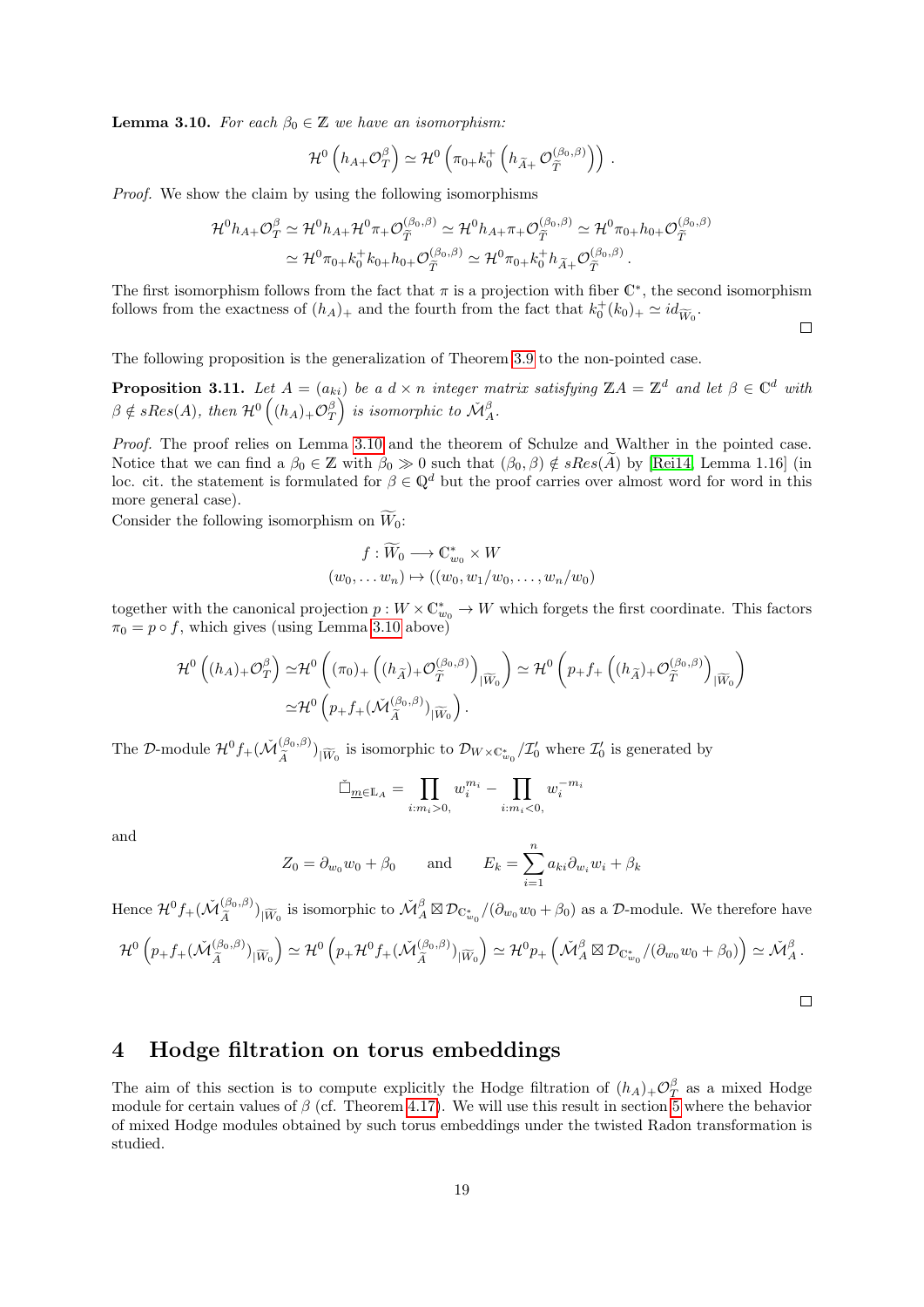#### <span id="page-19-0"></span>4.1 V-filtration

As above let A be a  $d \times n$  integer matrix s.t.  $\mathbb{Z}A = \mathbb{Z}^d$ . In this section we additionally assume that the matrix A satisfies the following conditions:

<span id="page-19-1"></span>
$$
NA = \mathbb{Z}^d \cap \mathbb{R}_{\geq 0}A \quad \text{and} \quad \mathbb{N}A \neq \mathbb{Z}^d \tag{11}
$$

where  $\mathbb{R}_{\geq 0}A$  is the cone generated by the columns of A. As already noticed above, the first condition is equivalent to the fact that the semigroup ring  $\mathbb{C}[NA]$  is normal (see, e.g., [\[BH93,](#page-74-15) Section 6.1]). We will again consider the locally closed embedding

$$
h_A: T \longrightarrow W
$$

$$
(t_1, \dots, t_d) \mapsto (\underline{t}^{a_1}, \dots, \underline{t}^{a_n}).
$$

Put  $D := \{w_1 \cdot \ldots \cdot w_n = 0\} \subset W$ ,  $W^* := W \backslash D$ , and consider the decomposition  $h_A = l_A \circ k_A$ , where

$$
k_A: T \longrightarrow W^*
$$
  

$$
(t_1, \ldots, t_d) \mapsto (\underline{t}^{a_1}, \ldots, \underline{t}^{a_n}).
$$

and where  $l_A: W^* \to W$  is the canonical open embedding.

<span id="page-19-2"></span>**Lemma 4.1.** The morphism  $k_A: T \to W^*$  is a closed embedding.

*Proof.* This is clear, as the image of  $k_A$  is precisely the vanishing locus of  $(\tilde{\Box}_m)_{m\in\mathbb{L}_A} \subset \Gamma(W^*, \mathcal{O}_{W^*})$ .

The aim of this subsection is to compute parts of the canonical (descending) V-filtration of  $\check{M}^{\beta}_A \simeq h_{A+} \mathcal{O}^{\beta}_T$ (or Kashiwara-Malgrange filtration) along the normal crossing divisor  $D$  for certain values of  $\beta$ . We review very briefly some facts about the V-filtration for differential modules. Let  $X = \text{Spec}(R)$  be a smooth affine variety and  $Y = div(t)$  be a smooth reduced principal divisor. Denote by  $I = (t)$  the corresponding ideal. Let as before  $D_X = \Gamma(X, \mathcal{D}_X)$  be the ring of algebraic differential operators on X, then the V-filtration on  $D_X$  is defined by

$$
V^k D_X = \{ P \in D_X \mid PI^j \subset I^{j+k} \text{ for any } j \in \mathbb{Z} \},
$$

where  $I^j = R$  for  $j \leq 0$ . One has

$$
V^k D_X = t^k V^0 D_X ,
$$
  

$$
V^{-k} D_X = \sum_{0 \le j \le k} \partial_t^j V^0 D_X .
$$

Choose a total ordering  $\lt$  on C such that, for any  $\alpha, \beta \in \mathbb{C}$ , the following conditions hold:

- 1.  $\alpha < \alpha + 1$ ,
- 2.  $\alpha < \beta$  if and only if  $\alpha + 1 < \beta + 1$ ,
- 3.  $\alpha < \beta + m$  for some  $m \in \mathbb{Z}$ .

We recall the definition of the canonical V-filtration (see, e.g., [\[Sai93,](#page-75-9) Section 1]).

<span id="page-19-3"></span>**Definition 4.2.** Let N be a coherent  $D_X$ -module. The canonical V-filtration (or Kashiwara-Malgrange filtration) is an exhaustive filtration on N indexed discretely by C with total order as above and is uniquely determined by the following conditions

- 1.  $(V^k D_X)(V^{\alpha} N) \subset V^{\alpha+k} N$  for all  $k, \alpha$
- 2.  $V^{\alpha}N$  is coherent over  $V^{0}D_{X}$  for any  $\alpha$
- 3.  $t(V^{\alpha}N) = V^{\alpha+1}N$  for  $\alpha \gg 0$
- 4. the action of  $\partial_t t \alpha$  on  $\text{Gr}_V^{\alpha} N = V^{\alpha} N / V^{> \alpha} N$  is nilpotent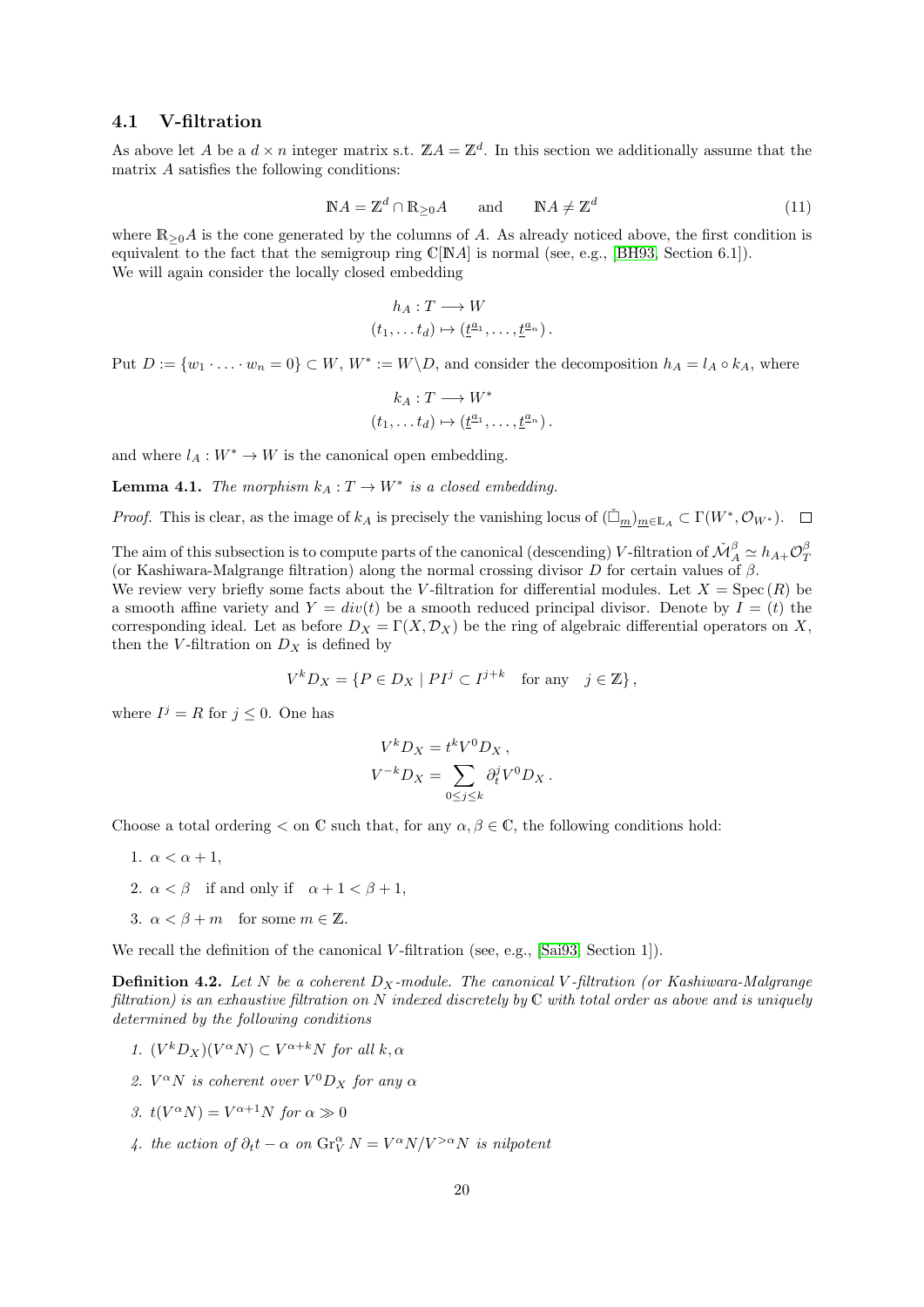where  $V^{>\alpha}N := \bigcup_{\beta > \alpha} V^{\beta}$ .

The canonical V-filtration is unique if it exists. Its existence is guaranteed if N is  $D_X$ -holonomic.

We reduce the computation of the V-filtration on  $\check{M}^{\beta}_A$  along the possibly singular divisor D to the computation of a V -filtration along a smooth divisor by considering the following graph embedding:

$$
i_g: W \longrightarrow W \times \mathbb{C}_t
$$
  

$$
(w_1, \dots, w_n) \mapsto (w_1, \dots, w_n, w_1 \cdot \dots \cdot w_n).
$$

Instead of computing the V-filtration on  $\check{M}^{\beta}_{A}$ , we will compute it on  $\Gamma(W \times \mathbb{C}_t, \mathcal{H}^0(i_{g+1}, \check{\mathcal{M}}^{\beta}_A))$  along  $t = 0$ (notice that  $i_g$  is an affine embedding hence  $i_{g+}$  is exact). In order to compute the direct image we consider the composed map

$$
i_g \circ h_A: T \longrightarrow W \times \mathbb{C}_t
$$
  
\n
$$
(t_1, \dots, t_d) \mapsto (\underline{t}^{a_1}, \dots, \underline{t}^{a_n}, \underline{t}^{a_1 + \dots + a_n}).
$$
\n
$$
(12)
$$

Notice that the matrix A', which is built from the columns  $\underline{a}_1, \ldots, \underline{a}_n, \underline{a}_1 + \ldots + \underline{a}_n$ , gives a saturated semigroup  $\mathbb{N}A' = \mathbb{N}A$ . Hence we can apply again Proposition [3.11](#page-18-1) to compute

$$
\check{\mathcal{M}}^\beta_{A'} \simeq \mathcal{H}^0 i_{g+} \check{\mathcal{M}}^\beta_A \simeq \mathcal{H}^0(i_g \circ h_A)_+ \mathcal{O}^\beta_T\,.
$$

This means that  $\mathcal{H}^0 i_{g+} \mathcal{M}_A^\beta$  is a cyclic  $\mathcal{D}_{W \times \mathbb{C}_t}$ -module  $\mathcal{D}_{W \times \mathbb{C}_t}/\mathcal{I}'$ , where  $\mathcal{I}'$  is generated by

<span id="page-20-1"></span>
$$
\check{E}'_k := \sum_{i=1}^n a_{ki} \partial_{w_i} w_i + c_k \partial_t t + \beta_k \quad \text{for } k = 1, \dots, d,
$$
\n(13)

where  $c_k = a_{k1} + \ldots + a_{kn}$  is the k -th component of  $c \in \mathbb{Z}^d$  and

$$
\check{\Box}_{\underline{m}\in\mathbb{L}_{A'}} := \begin{cases} \prod_{m_i>0} w_i^{m_i} t^{m_{n+1}} - \prod_{m_i<0} w_i^{-m_i} & \text{for } m_{n+1}\geq 0\\ \prod_{m_i>0} w_i^{m_i} - \prod_{m_i<0} w_i^{-m_i} t^{-m_{n+1}} & \text{for } m_{n+1}<0 \end{cases}
$$
(14)

where  $\mathbb{L}_{A'}$  is the Z-module of relations among the columns of  $A'$ .

We are going to use the following characterization of the canonical V-filtration along  $t = 0$ .

**Proposition 4.3.** [\[MM04,](#page-75-10) Definition 4.3-3, Proposition 4.3-9] Let  $n \in N$  and set  $E := \partial_t t$ . The Bernstein-Sato polynomial of n is the unitary polynomial of smallest degree, satisfying

$$
b(E)n \in V^1(D_X)n.
$$

We denote it by  $b_n(x) \in \mathbb{C}[x]$  and denote the set of roots of  $b_n(x)$  by ord(n). The canonical V-filtration on  $N$  is then given by

$$
V^{\alpha}N = \{ n \in N \mid ord(n) \subset [\alpha, \infty) \}.
$$

We will use this characterization to compute the canonical V-filtration on  $\check{M}_{A'}^{\beta}$  along  $t=0$  for certain  $\beta \in \mathbb{R}^d$ .

Let  $\underline{c} := \underline{a}_1 + \ldots + \underline{a}_n$ . For all facets F of  $\mathbb{R}_{\geq 0}A' = \mathbb{R}_{\geq 0}A$  let  $0 \neq \underline{n}_F \in \mathbb{Z}^d$  be the uniquely determined primitive, inward-pointing, normal vector of F, i.e.  $n_F$  satisfies  $\langle n_F, F \rangle = 0$ ,  $\langle n_F, \mathbb{N}A \rangle \subset \mathbb{Z}_{\geq 0}$  and  $\lambda \cdot \underline{n}_F \notin \mathbb{Z}^d$  for  $\lambda \in [0,1)$  (where  $\langle \cdot, \cdot \rangle$  is the Euclidean pairing). Set

$$
e_F:=\langle \underline{n}_F,\underline{c}\rangle\in\mathbb{Z}_{\geq 0}.
$$

We show that  $e_F$  is always positive. We have  $c \neq 0$  since otherwise  $0 = -a_1 - \ldots - a_n \in \mathbb{N}A$  and therefore  $-\underline{a}_i \in \mathbb{N}A$  for all  $i \in \{1,\ldots,n\}$  which contradicts the assumption  $\mathbb{N}A \neq \mathbb{Z}^d$ . Furthermore  $\underline{c}$ lies in the interior of  $\mathbb{R}_{\geq 0}A'$ . In order to see this assume to the contrary that  $\underline{c}$  lies on some facet F of  $\mathbb{R}_{\geq 0}A'$ . Then  $\langle \underline{n}_F, \underline{c} \rangle = 0$  holds. For  $\underline{a}_i \notin F$  we have on the one hand  $\underline{c} - \underline{a}_i \in \mathbb{N}A$  and on the other hand  $\langle \underline{c} - \underline{a}_i, \underline{n}_F \rangle < 0$  which is a contradiction. Hence  $\underline{c}$  is in the interior of  $\mathbb{R}_{\geq 0}A$ , which shows  $e_F \in \mathbb{Z}_{> 0}$ . We define the following set of admissible parameters  $\beta$ :

<span id="page-20-0"></span>
$$
\mathfrak{A}_A := \bigcap_{F:F \text{ facet}} \{ \mathbb{R} \cdot F - [0, \frac{1}{e_F}) \cdot \underline{c} \} \tag{15}
$$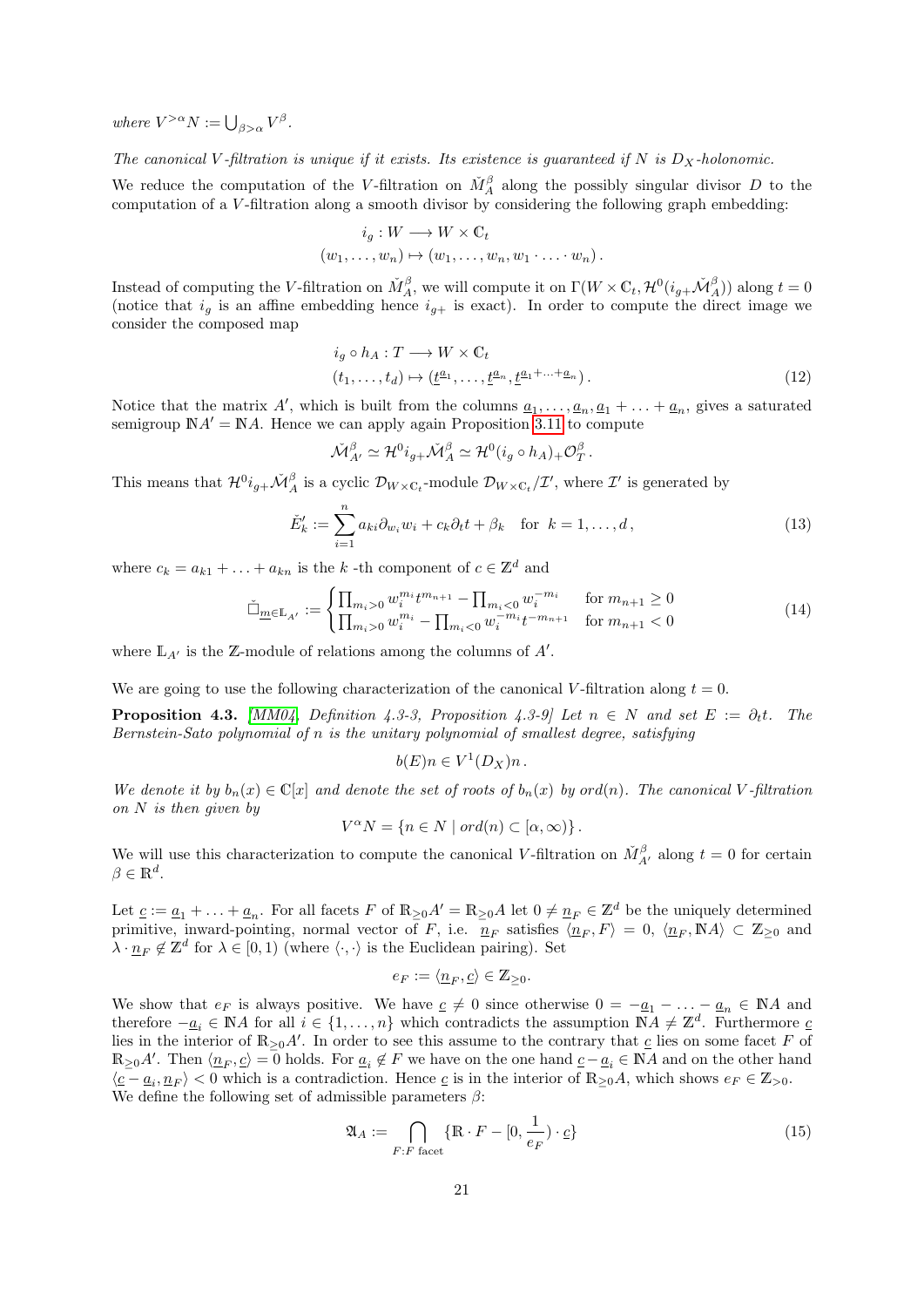<span id="page-21-0"></span>**Lemma 4.4.** Suppose as above that  $\mathbb{N}A = \mathbb{Z}^d \cap \mathbb{R}_{\geq 0}A$ . Consider the cyclic  $D_{W \times \mathbb{C}_t}$ -module  $\check{M}_{A'}^{\beta}$ , and its generator  $[1] \in M_{A'}$ . Then we have ord $([1]) \subset [0,1)$  if  $\beta \in \mathfrak{A}_A$ .

*Proof.* It was shown in [\[RSW18,](#page-75-11) Theorem 3.5] that the roots of  $b_{[1]}(x)$  for  $[1] \in \check{M}^{\beta}_A$  are contained in the set  $\{\epsilon \in \mathbb{C} \mid \epsilon \cdot \underline{c} \in \mathrm{qdeg}(\mathbb{C}[\mathbb{N}A']/(t)) - \beta\}$  which is discrete since  $\underline{c}$  lies in the interior of  $\mathbb{R}_{\geq 0}A' = \mathbb{R}_{\geq 0}A$ and qdeg( $\mathbb{C}[NA']/(t)$ ) is a finite union of parallel translates of the complex span of faces of  $\mathbb{R}_{\geq 0}A'$  (cf. [\[MMW05\]](#page-75-6)). We will now compute an estimate of the quasi-degrees  $qdeg(C[NA']/(t))$ . For this we remark that  $0 = [P] \in \mathbb{C}[\mathbb{N}A']/(t)$  for  $P \in \mathbb{C}[\mathbb{N}A']$  iff  $\exists P' \in \mathbb{C}[\mathbb{N}A']$  with  $P = P' \cdot t$ . In this case we have  $deg(P) \in \mathbb{N}A + c.$ 

Set  $L_F := \{ \frac{k}{e_F} \cdot \frac{c}{e_F + C} \cdot F \mid k = 0, \ldots e_F - 1 \}.$  Then  $L = \bigcup_{F : \text{face} \cup L_F} L_F$  is Zariski closed and we will show that the set deg( $\mathbb{C}[NA']/(t)$ ) is contained in L. Let  $P \in \mathbb{C}[NA']$  with  $0 \neq [P] \in \mathbb{C}[NA']/(t)$  and set  $\underline{p} := deg(P) \in \mathbb{N}A$ . Since  $-\underline{c} \notin \mathbb{R}_{\geq 0}A$  there exist a facet F and some  $\lambda \in [0,1)$  such that  $\underline{p} - \lambda \underline{c} \in F$ , i.e.  $p = \lambda_{\mathcal{L}} + f$  for some  $f \in F$ . We have  $\lambda \cdot e_F = \langle \lambda_{\mathcal{L}} + f, \underline{n}_F \rangle = \langle \underline{p}, \underline{n}_F \rangle \in \mathbb{Z}_{\geq 0}$ . Hence  $p \in \overline{L_F} \subset L$ .

Since  $qdeg(C[NA']/(t))$  is by definition the Zariski closure of  $deg(C[NA']/(t))$  the former set is contained in L. In particular this shows that the roots of  $b_{[1]}(x)$  are contained in the set  $\{\epsilon \in \mathbb{C} \mid \epsilon \cdot \underline{c} \in L - \beta\}.$ Since L is a union of hypersurfaces which are defined over  $\mathbb{R}, \underline{c} \in \mathbb{Z}^d$  and  $\beta \in \mathbb{R}^d$ , this set is equal to  $\{\epsilon \in \mathbb{R} \mid \epsilon \cdot \underline{c} \in L - \beta\}.$  Hence for  $\beta \in \bigcap_{F:\text{facet}} \{\mathbb{R} \cdot F - [0, \frac{1}{e_F}) \cdot \underline{c}\}\$ we can guarantee that the roots of  $b_{[1]}(x)$  are contained in [0, 1). П

We will prove a basic lemma on the set  $\mathfrak{A}_A$  which will be of importance later.

**Lemma 4.5.** Suppose  $\mathbb{N}A = \mathbb{Z}^d \cap \mathbb{R}_{\geq 0}$ . Then  $\mathfrak{A}_A \cap sRes(A) = \emptyset$ .

*Proof.* Recall that  $sRes(A) = \bigcup_{j=1}^{n} sRes_j(A) = \bigcup_{j=1}^{n} -(\mathbb{N}+1)\underline{a_j} + \text{qdeg}(\mathbb{C}[\mathbb{N}A]/((w_j)).$  Therefore it is enough to show that

$$
\mathfrak{A}_A \cap \left\{ - (\mathbb{N} + 1)\underline{a}_j + \mathrm{qdeg}(\mathbb{C}[\mathbb{N}A]/(w_j)) \right\} = \emptyset \tag{16}
$$

holds. The following estimate of the quasi-degrees of  $\mathbb{C}[NA]/(w_i)$  can be shown similarly as in the proof of the lemma above

$$
\mathrm{qdeg}(\mathbb{C}[{\mathbb{N}} A]/((w_j))\subset L_j:=\bigcup_{F:\underline{a}_j\not\in F}\{\frac{k}{e_{F,j}}\cdot \underline{a}_j+\mathbb{C}\cdot F\mid k=0,\ldots,e_{F,j}-1\}
$$

where  $e_{F,j} := \langle \underline{n}_F, \underline{a}_j \rangle$ . Hence it is enough to show that for each  $j \in \{1, ..., n\}$  and each facet F with  $\underline{a}_j \notin F$  the following holds

<span id="page-21-1"></span>
$$
\left\{ \mathbb{R} \cdot F - [0, \frac{1}{e_F}) \cdot \underline{c} \right\} \cap \left\{ - (\mathbb{N} + 1)\underline{a}_j + \bigcup_{k=0}^{e_{F,j}-1} \frac{k}{e_{F,j}} \cdot \underline{a}_j + \mathbb{R} \cdot F \right\} = \emptyset \tag{17}
$$

 $\Box$ 

Since F has codimension one in  $\mathbb{R}^d$  and  $\underline{a}_j, \underline{c} \notin \mathbb{R} \cdot F$  we can write  $\underline{c} = \lambda \underline{a}_j + f$  for some  $f \in \mathbb{R} \cdot F$ . We get  $e_F = \lambda e_{F,i}$ . We conclude that [\(17\)](#page-21-1) is equivalent to

$$
\left\{\mathbb{R}\cdot F - [0,\frac{1}{e_{F,j}})\cdot \underline{a}_j\right\} \cap \left\{-(\mathbb{N}+1)\underline{a}_j + \bigcup_{k=0}^{e_{F,j}-1}\frac{k}{e_{F,j}}\cdot \underline{a}_j + \mathbb{R}\cdot F\right\} = \emptyset.
$$

But this holds since  $(-\frac{1}{e_{F,j}},0] \cap \{-(\mathbb{N}+1)+\{0,\frac{1}{e_{F,j}},\ldots,\frac{e_{F,j}-1}{e_{F,j}}\}$  $_{eF,j}^{F,j-1}\}\big\} = \emptyset.$ 

**Example 4.6.** The sets sRes(A) and  $\mathfrak{A}_A$  for the matrix

$$
A = \begin{pmatrix} -1 & 0 & 1 & 2 \\ 1 & 1 & 1 & 1 \end{pmatrix}
$$

are sketched below.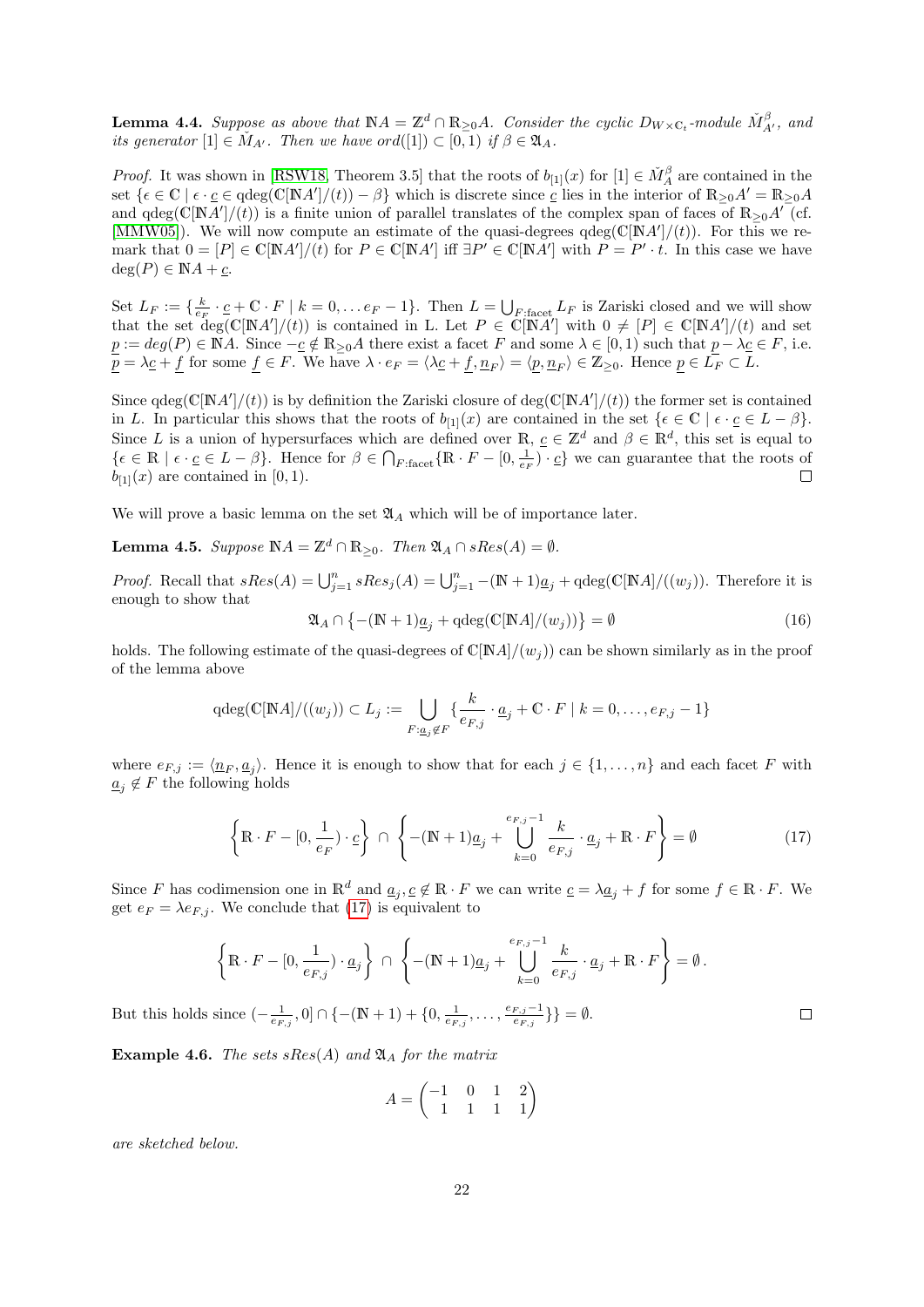

We give another estimate of the set  $\mathfrak{A}_4$ :

**Lemma 4.7.** Suppose  $\mathbb{N}A = \mathbb{Z}^d \cap \mathbb{R}_{\geq 0}A$ . Let  $\underline{b} \in \mathbb{Z}^d \cap \text{int}(\mathbb{R}_{\geq 0}A)$ , then  $\mathfrak{A}_A \subset -\underline{b} + \text{int}(\mathbb{R}_{\geq 0}A)$ .

*Proof.* Let F be a face of  $\mathbb{R}_{\geq 0}A$ . Since F has codimension and  $\underline{b}, \underline{c} \notin \mathbb{R}F$  we can write  $\underline{c} = \lambda \underline{b} + f$  for some  $f \in \mathbb{R} \cdot F$ . If we set  $e_{F,b} := \langle \underline{n}_F, \underline{b} \rangle \in \mathbb{Z}_{>0}$  we get  $e_F = \lambda e_{F,b}$ . hence

$$
\{\mathbb{R}\cdot F - [0,\frac{1}{e_F})\cdot \underline{c}\} = \{\mathbb{R}\cdot F - [0,\frac{1}{e_{F,\underline{b}}})\cdot \underline{b}\} \subset \{\mathbb{R}\cdot F - [0,1)\underline{b}\} \subset \{\mathbb{R}\cdot F - \underline{b} + (0,\infty)\underline{b}\} \subset -\underline{b} + \{\mathbb{R}\cdot F + (0,\infty)n_{\underline{F}}\}
$$

hence

$$
\mathfrak{A} = \bigcap_{F} \{ \mathbb{R} \cdot F - [0, \frac{1}{e_F}) \cdot \underline{c} \} \} \subset -\underline{b} + \mathrm{int}(\mathbb{R}_{\geq 0} A)
$$

Next we draw a consequence for the canonical V-filtration with respect to  $t = 0$  on  $\mathcal{H}^0 i_{g+} \mathcal{M}^{\beta}_A$ . We will not compute all of its filtration steps, but those corresponding to integer indices, which is sufficient for our purpose. For this consider the induced V-filtration on  $\check{M}^{\check{\beta}}_{A'} = \Gamma(W \times \mathbb{C}_t, \mathcal{H}^0 i_{g+} \check{\mathcal{M}}^{\beta}_{A})$ 

$$
V_{ind}^k \check{M}_{A'}^\beta := \{ [P] \in \check{M}_{A'}^\beta \mid P \in V^k D_{W \times \mathbb{C}_t} \}.
$$

It is readily checked that  $V_{ind}^k \check{M}_{A'}^{\beta}$  is a good V-filtration on  $\check{M}_{A'}^{\beta}$ . As  $\check{M}_{A'}$  is holonomic, hence specializable along any smooth hypersurface, it admits a Bernstein polynomial  $b_{V_{ind}}(x)$  in the sense of [\[MM04,](#page-75-10) Définition 4.2-3]. On the other hand, for any section  $\sigma : \mathbb{C}/\mathbb{Z} \to \mathbb{C}$  of the canonical projection  $\mathbb{C} \to \mathbb{C}/\mathbb{Z}$ , there is a unique good (Z-indexed) V-filtration  $V^{\bullet}_{\sigma} \check{M}^{\beta}_{A'}$  on  $\check{M}^{\beta}_{A'}$  such that the roots of  $b_{V^{\bullet}_{\sigma}}(x)$  lie in  $Im(\sigma)$ (see loc.cit., Proposition 4.2-6). From this we deduce the following result, which describes the integral part of the canonical V-filtration on  $\check{M}^{\beta}_{A'}$ .

<span id="page-22-0"></span>**Proposition 4.8.** If  $\mathbb{N}A = \mathbb{Z}^d \cap \mathbb{R}_{\geq 0}A$  and  $\beta \in \mathfrak{A}_A$ , then for any  $k \in \mathbb{Z}$ , we have the following equality  $V^k \check{M}^{\beta}_{A'} = V^k_{ind} \check{M}^{\beta}_{A'}$ .

*Proof.* Recall (see [\[MM04,](#page-75-10) Proposition 4.3-5]) that we have  $V^{\alpha+k} \tilde{M}_{A'}^{\beta} = V_{\sigma_{\alpha}}^k \tilde{M}_{A'}^{\beta}$  for any  $\alpha \in \mathbb{C}, k \in \mathbb{Z}$ , where  $\sigma_{\alpha}: \mathbb{C}/\mathbb{Z} \to \mathbb{C}$  is the section of  $\mathbb{C} \to \mathbb{C}/\mathbb{Z}$  with image equal to  $[\alpha, \alpha + 1]$ . Hence, in order to prove the proposition it is enough to show that  $V^k_{\sigma_0} \check{M}^\beta_{A'} = V^k_{ind} \check{M}^\beta_{A'}$ . Using loc. cit., Proposition 4.2-6 it remains to show that the roots of the Bernstein polynomial  $b_{V_{ind}}(x)$  are contained in [0, 1).

An element  $[P]$  of  $V_{ind}^k \tilde{M}_{A'}^\beta$  for  $k \geq 0$  can be written as

$$
[P] = \left[\sum_{i=0}^{l} t^{k} (\partial_t t)^i P_i\right] + [R],
$$

where  $[R] \in V_{ind}^{k+1} \check{M}_{A'}^{\beta}$  and  $P_i \in \mathbb{C}[w_1, \ldots, w_n] \langle \partial_{w_1}, \ldots, \partial_{w_n} \rangle$ . We have

$$
b_{[1]}(\partial_t t - k) \cdot [P] = \left[ \sum_{i=0}^l t^k (\partial_t t)^i P_i \cdot b_{[1]}(\partial_t t) \right] + b_{[1]}(\partial_t t - k) \cdot [R]
$$
  
= 
$$
\sum_{i=0}^l t^k (\partial_t t)^i P_i \cdot b_{[1]}(\partial_t t) \cdot [1] + b_{[1]}(\partial_t t - k) \cdot [R].
$$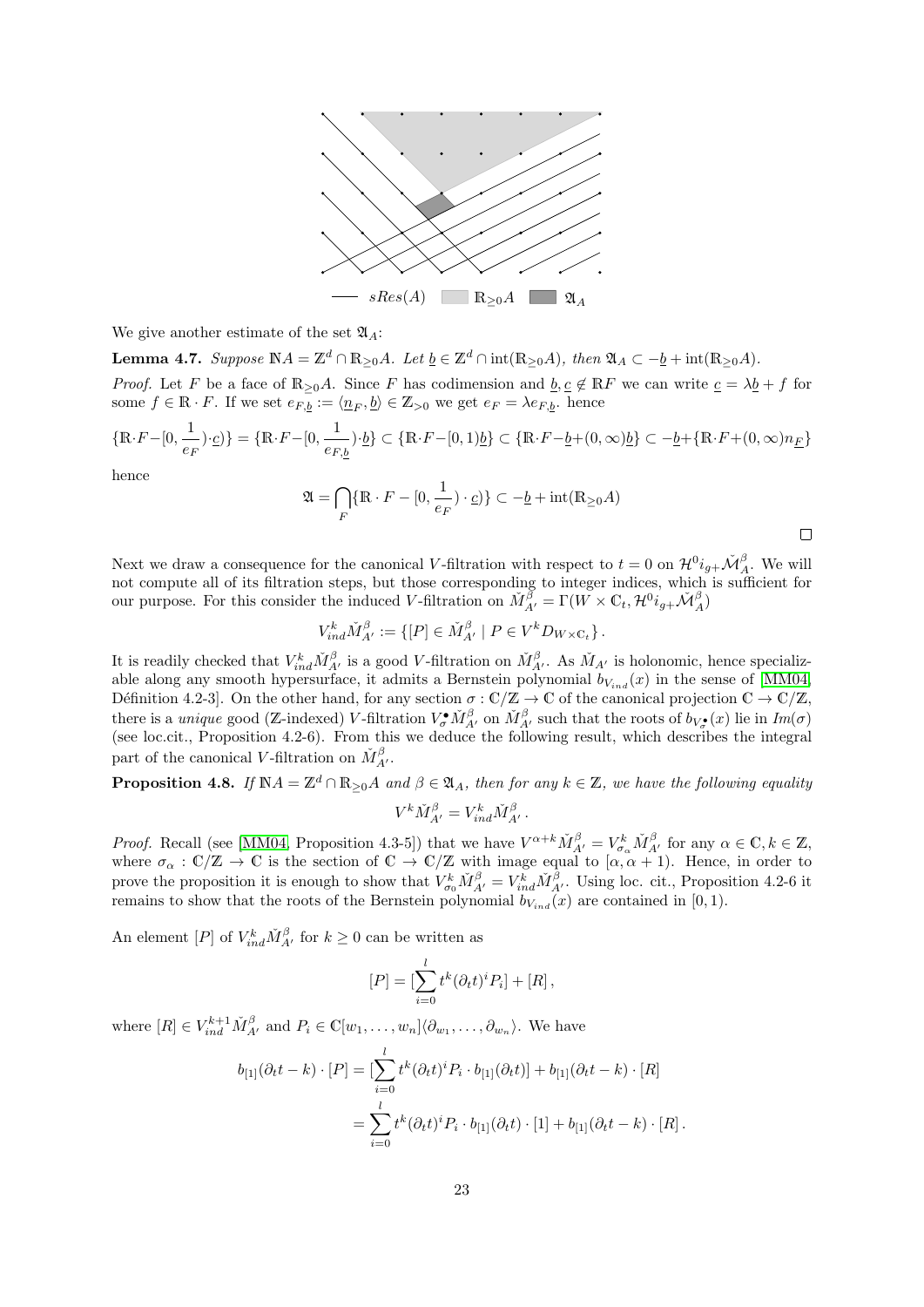But  $\sum_{i=0}^l t^k(\partial_t t)^i P_i \cdot b_{[1]}(\partial_t t) \cdot [1] \in V_{ind}^{k+1} \check{M}_{A'}^{\beta}$  because  $\sum_{i=0}^l t^k(\partial_t t)^i P_i \in V^k D$  and  $b_{[1]}(\partial_t t) \cdot [1] \in V_{ind}^1 \check{M}_{A'}^{\beta}$ . Therefore

$$
b_{[1]}(\partial_t t - k) \cdot [P] \in V_{ind}^{k+1} \check{M}_{A'}^\beta.
$$

Now let  $[P] \in V_{ind}^{-k} \check{M}_{A'}^{\beta}$  with  $k > 0$ . It can be written as

$$
[P] = \left[\sum_{i=0}^{l} \partial_t^k (\partial_t t)^i P_i\right] + [R],
$$

where  $[R] \in V_{ind}^{k+1} \check{M}_{A'}^{\beta}$ . By a similar argument we have

$$
b_{[1]}(\partial_t t + k) \cdot [P] \in V_{ind}^{-k+1} \check{M}_{A'}^{\beta}.
$$

This shows  $b_{V_{ind}}(x) \mid b_{[1]}(x)$ . Because of Lemma [4.4](#page-21-0) the roots of  $b_{V_{ind}}(x)$  are contained in [0, 1], the claim follows.

 $\Box$ 

### <span id="page-23-0"></span>4.2 Compatibility of filtrations

In this subsection we are going to show a compatibility result between two filtrations on the  $D_{W'}$ -module  $\check{M}^{\beta}_{A'}$  (recall that the  $d \times (n+1)$ -matrix A' has columns  $\underline{a}_1, \ldots, \underline{a}_n, \underline{a}_1 + \ldots + \underline{a}_n$ ). Let, as before,  $F^{ord}$ be the filtration induced on  $M_{A'}^{\beta}$  by the filtration  $F_{\bullet}D_{W'}$  by orders of differential operators. Moreover, let  $V^{\bullet}D_{W'}$  be the V-filtration on  $D_{W'}$  with respect to the coordinate  $w_{n+1}$ , and denote as before by  $V_{ind}^{\bullet} M_{A'}^{\beta}$  the induced filtration on  $M_{A'}^{\beta}$ . Then the main result of this subsection can be stated as follows.

<span id="page-23-1"></span>**Proposition 4.9.** Let A be a  $d \times n$ -integer matrix and suppose that  $NA = \mathbb{Z}^d \cap \mathbb{R}_{\geq 0}A$ ,  $NA \neq \mathbb{Z}^d$ . Let  $A' := (\underline{a}_1, \ldots, \underline{a}_n, \underline{a}_1 + \ldots + \underline{a}_n)$  and consider the left  $D_{W'}$ -module

$$
\check{M}^{\beta}_{A'} = D_{W'}/((\check{\Box}_{m})_{m \in \mathbb{L}_{A'}} + (\check{E}'_k + \beta_k)_{k=1,\dots,d}).
$$

Then the map

$$
V^k D_{W'} \cap F_p D_{W'} \longrightarrow V_{ind}^k \check{M}_{A'}^\beta \cap F_p^{ord} \check{M}_{A'}^\beta.
$$

is surjective.

The proof of this result will occupy this entire section. Before going into it, let us comment on how this result will enter in the calculation of the Hodge filtration on  $\check{M}^{\beta}_{A'}$ . As will be explained in more detail at the beginning of section [4.3,](#page-29-0) we consider the mixed Hodge module  $h_{A*}P\mathbb{C}_T^{\beta,H}$  with underlying  $\mathcal{D}_W$ -module  $h_{A+}\mathcal{O}_T^{\beta}$ . If A and  $\beta$  satisfy the assumptions of Proposition [3.11,](#page-18-1) then this  $\mathcal{D}_W$ -module is  $\check{M}^{\beta}_A$ . In order to compute the Hodge filtration on its module of global sections  $\check{M}^{\beta}_A$ , we will first consider the module  $\check{M}^{\beta}_{A'} = \Gamma(W', h^{\beta}_{A'+} \mathcal{O}^{\beta}_T)$  and compute the Hodge filtration on it. We will use the fact that the embedding  $h_{A'} : T \hookrightarrow W'$  can be factored as

$$
T \xrightarrow{\hspace{0.5cm}} W \times \mathbb{C}^*_t \xrightarrow{\hspace{0.5cm} j \hspace{0.5cm}} W' = W \times \mathbb{C}_t,
$$

where the first morphism is a *closed* embedding, and the second one is the canonical open embedding of  $W \times \mathbb{C}^*_t$  into W'. Then the main tool to compute the Hodge filtration on  $\check{M}^{\beta}_{A'}$  is the following formula of Saito (see formula [\(22\)](#page-30-2) below). Let  $(M, F^H_{\bullet})$  be any filtered  $\mathcal{D}_{W \times \mathbb{C}^*_t}$ -module underlying a complex mixed Hodge module in MHM( $W \times \mathbb{C}_t^*$ , C). Then the direct image  $j_+\mathcal{M}$  underlies a complex mixed Hodge module on  $W'$ , and its Hodge filtration is given as

$$
F_p^H j_+ \mathcal{M} = \sum_{i \geq 0} \partial_t^i \left( V^0 j_+ \mathcal{M} \cap j_* \left( F_q^H \mathcal{M} \right) \right),
$$

where  $V^{\bullet}j_{+}\mathcal{M}$  denotes the canonical V-filtration on  $j_{+}\mathcal{M}$  with respect to the divisor  $\{t=0\}$ . We are going to apply this formula for the case where M is the direct image of  $\mathcal{O}_T^{\beta}$  under the map  $T \to W \times \mathbb{C}^*_t$ (so that  $j_{+}M = \check{M}_{A'}^{\beta}$ ). Since this map is a closed immersion, we can explicitly calculate the Hodge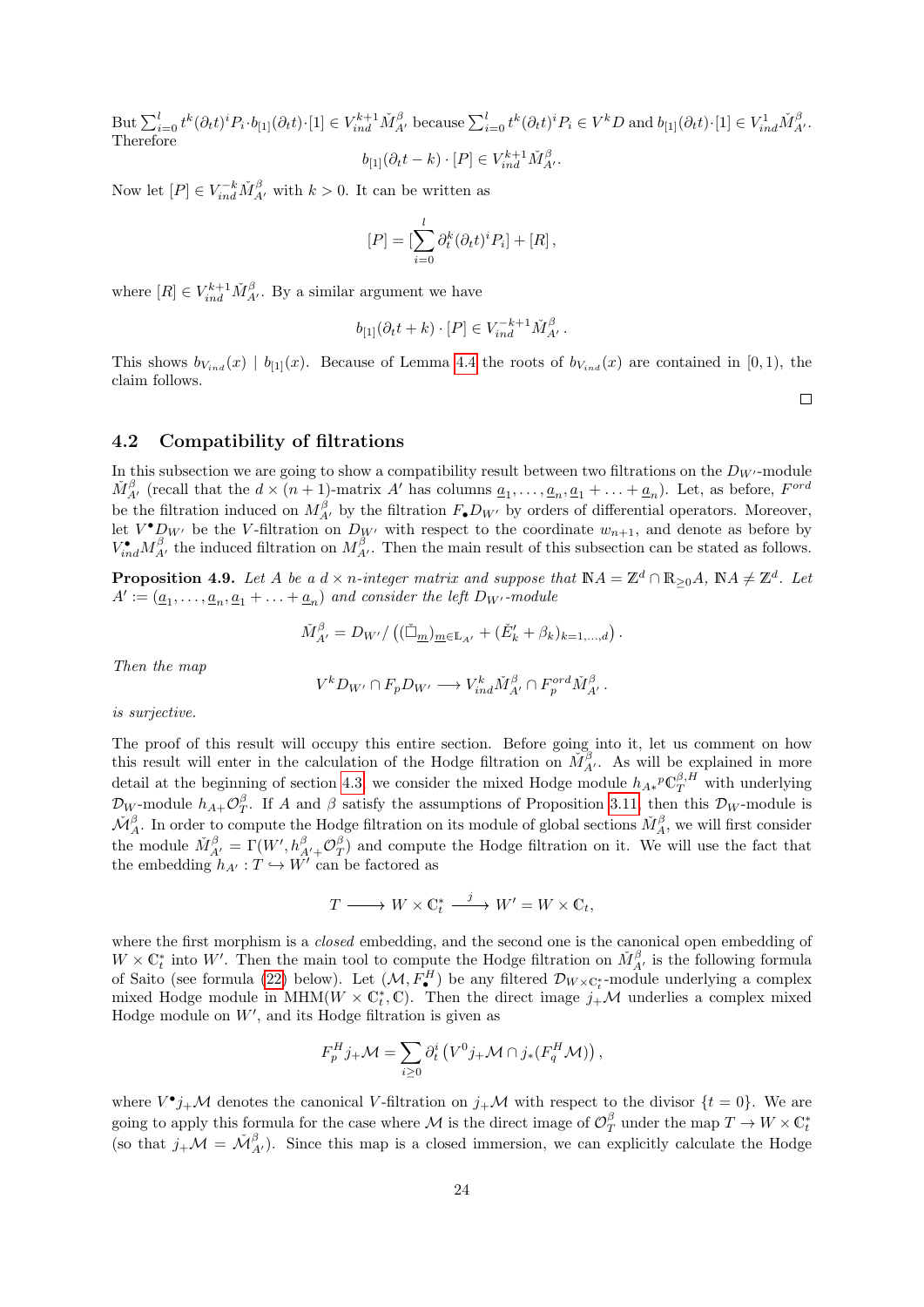filtration on this direct image, i.e., it is given as the shifted order filtration for a cyclic presentation. Moreover, if  $\beta$  satisfies the assumptions of Proposition [4.8,](#page-22-0) then we have  $V^k \check{M}^{\beta}_{A'} = V^k_{ind} \check{M}^{\beta}_{A'}$  for all  $k \in \mathbb{Z}$  (in particular, for  $k = 0$ ), so that we have to compute the intersection of the order filtration on  $M_{A'}^{\beta}$  with the *induced V*-filtration on that module. As we will see below in section [4.3,](#page-29-0) this is possible since these two filtrations satisfy the compatibility statement of the above proposition. Its proof relies on the very specific structure of the hypergeometric ideal  $\check{I}_{A'} = ((\check{\Box}_{m})_{m \in \mathbb{L}_{A'}} + (\check{E}_k + \beta_k)_{k=1,\dots,d}) \subset D_{W'}$ and uses non-commutative Gröbner basis techniques, a good reference for results needed is [\[SST00\]](#page-75-13). We will recall the main definitions for the reader's convenience.

To simplify the notation, we rename the coordinate t on W' to be  $w_{n+1}$ , that is  $\Gamma(W', \mathcal{O}_{W'}) =$  $\mathbb{C}[w_1,\ldots,w_n,w_{n+1}]$ . We work in the Weyl algebra  $D_{W'}=\mathbb{C}[w_1,\ldots,w_{n+1}]\langle \partial_{w_1},\ldots,\partial_{w_{n+1}}\rangle$ . Any operator  $P \in D_{W'}$  has the so-called normally ordered expression  $P = \sum_{(\gamma,\delta)} c_{\gamma\delta} w^{\gamma} \partial_w^{\delta} \in D_{W'}$ , where the sum runs over all pairs  $(\gamma, \delta)$  in some finite subset of  $\mathbb{N}^{2(n+1)}$ .

First we define partial orders on the set of monomials in  $D_{W'}$  resp.  $\mathbb{C}[w] := \mathbb{C}[w_1, \ldots, w_{n+1}]$  resp.  $\mathbb{C}[w,\xi] := \mathbb{C}[w_1,\ldots,w_{n+1},\xi_1,\ldots,\xi_{n+1}]$  by choosing the weight vectors  $(u,v) \in \mathbb{Z}^{2(n+1)}$  with  $u_i + v_i \geq 0$ resp.  $u \in \mathbb{Z}^{n+1}$ . This means that the variables  $w_i$  have weight  $u_i$  and the partial differentials  $\partial_{w_i}$  resp.  $\xi_i$  have weight  $v_i$ . The associated partial order in  $D_{W'}$  is defined as follows: If for two monomials  $w^{\gamma} \partial_{w}^{\delta}, w^{c} \partial_{w}^{d}$  we have  $\sum_{i} u_{i} c_{i} + v_{i} d_{i} < \sum_{i} u_{i} \gamma_{i} + v_{i} \delta_{i}$ , then by definition  $w^{\gamma} \partial_{w}^{\delta}$  is larger then  $w^{c} \partial_{w}^{d}$ . we write  $w^c \partial_w^d \prec_{(u,v)} \overline{w}^{\gamma} \partial_w^{\delta}$  and similarly for C[w] and C[w,  $\xi$ ]. The weight vector  $(u, v)$  induces an increasing resp. decreasing filtrations on  $D_{W'}$  given by

$$
F_p^{(u,v)} D_{W'} = \left\{ \sum_{\sum_i u_i \gamma_i + v_i \delta_i \le p} c_{\gamma \delta} w^{\gamma} \partial_w^{\delta} \right\} \qquad \text{resp.} \qquad F_{(u,v)}^p D_{W'} = \left\{ \sum_{\sum_i u_i \gamma_i + v_i \delta_i \ge p} c_{\gamma \delta} w^{\gamma} \partial_w^{\delta} \right\}
$$

We define the graded ring  $\text{Gr}_{\bullet}^{(u,v)} D_{W'} := \bigoplus_{p} F_{p}^{(u,v)} D_{W'}/F_{p-1}^{(u,v)} D_{W'}$  associated with the weight  $(u, v)$ . Notice that for  $(u, v) = (0, \ldots, 0, 1, \ldots, 1)$  (i.e. the  $w_i$  have weight 0 and the  $\partial_{w_i}$  have weight 1) the ascending filtration  $F_{\bullet}^{(u,v)}D_{W'}$  is the order filtration  $F_{\bullet}D'_{W}$  and for  $(u, v) = (0, \ldots, 0, -1, 0, \ldots, 0, 1)$  the descending filtration  $F_{(u,v)}^{\bullet}D_{W'}$  is the V-filtration with respect to  $w_{n+1}$ .

We get well-defined maps

$$
in_{(u,v)}: D_{W'} \longrightarrow \text{Gr}_{\bullet}^{(u,v)} D_{W'} = \mathbb{C}[w, \xi]
$$

$$
P = \sum_{\gamma, \delta} c_{\gamma\delta} w^{\gamma} \partial_{w}^{\delta} \longmapsto in_{(u,v)}(P) := \sum_{\sum_{i} u_{i}\gamma_{i} + v_{i}\delta_{i} = m} c_{\gamma\delta} w^{\gamma} \xi^{\delta}
$$

where  $m := ord_{(u,v)}(P) := \max\{\sum_i u_i \gamma_i + v_i \delta_i \mid c_{\gamma} \delta \neq 0\}$  and

$$
in_u: \mathbb{C}[w] \longrightarrow \text{Gr}^u_{\bullet} \mathbb{C}[w] = \mathbb{C}[w]
$$

$$
Q = \sum_{\gamma} c_{\gamma} w^{\gamma} \longmapsto in_u(Q) := \sum_{\sum_i u_i \gamma_i = m} c_{\delta} w^{\delta}
$$

where  $m = \max\{\sum_u u_i \gamma_i \mid c_\gamma \neq 0\}$  and

$$
in_{(u,v)}: \mathbb{C}[w,\xi] \longrightarrow \text{Gr}_{\bullet}^{(u,v)} \mathbb{C}[w,\xi] = \mathbb{C}[w,\xi]
$$

$$
R = \sum_{\gamma,\delta} c_{\gamma} w^{\gamma} \xi^{\delta} \longmapsto in_{(u,v)}(Q) := \sum_{\sum_{i} u_{i}\gamma_{i}+v_{i}\delta_{i}=m} c_{\delta} w^{\delta}
$$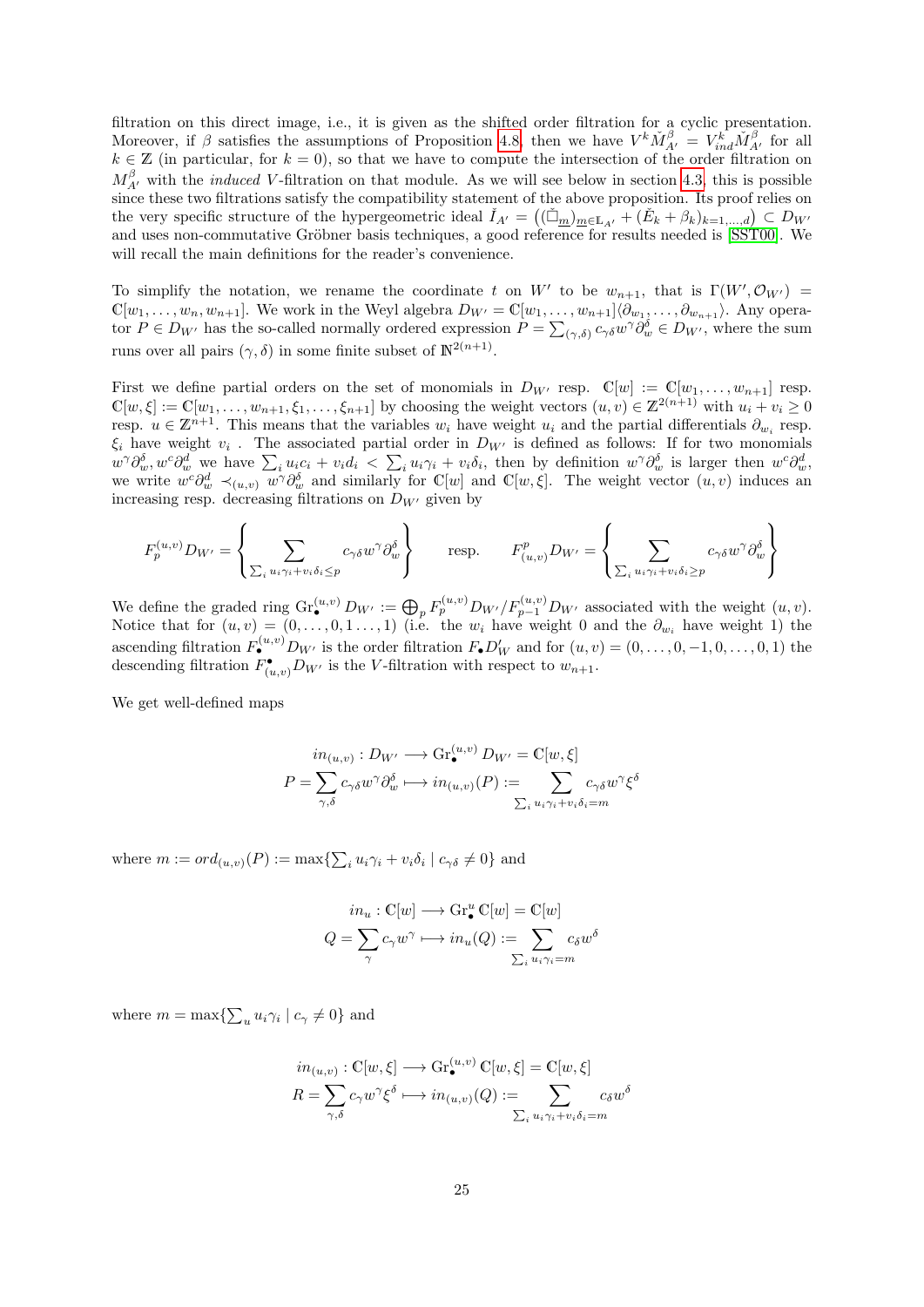where  $m := ord_{(u,v)}(R) := \max\{\sum_i u_i \gamma_i + v_i \delta_i \mid c_{\gamma} \delta \neq 0\}$ . Notice that, in constrast to the case of a total ordering, the initial terms  $in_{(u,v)}$  resp.  $in_u$  are not monomials.

Let  $I' \subset D_{W'}$  be a left ideal. The set  $in_{(u,v)}(I')$  is an ideal in  $\text{Gr}_{\bullet}^{(u,v)}D_{W'}$  and is called initial ideal of  $I'$ with respect to the weight vector  $(u, v)$ . A finite subset G of  $D_{W'}$  is a Gröbner basis of I' with respect to  $(u, v)$  if I' is generated by G and  $in_{(u,v)}(I')$  is generated by  $in_{(u,v)}(G)$ . Similarly, let  $J' \subset \mathbb{C}[w]$  resp.  $K' \subset \mathbb{C}[w,\xi]$  be an ideal. The set  $in_u(J')$  resp.  $in_{(u,v)}(K')$  is an ideal in  $\operatorname{Gr}_{\bullet}^u\mathbb{C}[w]$  resp.  $\operatorname{Gr}_{\bullet}^{(u,v)}\mathbb{C}[w,\xi]$ and is called initial ideal of  $J'$  resp. K' with respect to the weight vector u resp.  $(u, v)$ . The definition of a Gröbner basis is parallel to the definition above.

Let  $\check{I}_{A'} = ((\check{\Box}_{\underline{m}})_{\underline{m} \in \mathbb{L}_{A'}} + (\check{E'_k} + \beta_k)_{k=1,\dots,d})$  be the hypergeometric ideal. The fake initial ideal  $fin_{(u,v)}(\check{I}_{A'})$ is the following ideal in  $\text{Gr}_{(u,v)} D_{W'}$ :

$$
fin_{(u,v)}(\check{I}_{A'}):=Gr_{(u,v)}\mathcal{D}_{W'}\cdot in_u(\check{J}_{A'})+\sum_{k=1}^d Gr_{(u,v)}\mathcal{D}_{W'}\cdot in_{(u,v)}(\check{E}_k+\beta_k)
$$

where  $\check{J}_{A'} \subset \mathbb{C}[w]$  is the ideal generated by  $(\check{\Box}_{\underline{m}})_{\underline{m} \in \mathbb{L}_{A'}}$ .

Consider the Koszul complex

$$
\dots \xrightarrow{d_{-2}} K^{-1}(\text{Gr}_{\bullet}^{(u,v)}(D_{W'}/D_{W'}\check{J}_{A'})) \xrightarrow{d_{-1}} K^{0}(\text{Gr}_{\bullet}^{(u,v)}(D_{W'}/D_{W'}\check{J}_{A'})) \longrightarrow 0
$$

where

$$
K^{-p}(\mathrm{Gr}_{\bullet}^{(u,v)}(D_{W'}/D_{W'}\check{J}_{A'})=\bigoplus_{1\leq i_1<\ldots
$$

and

$$
d_{-p}(e_{i_1...i_p}) = \sum_{k=1}^p (-1)^{k-1} i n_{(u,v)} (\check{E}_k + \beta_k) e_{i_1...i_k...i_p}
$$

The following statement is an easy adaption of [\[SST00,](#page-75-13) Theorem 4.3.5]

<span id="page-25-1"></span>**Proposition 4.10.** If the cohomologgy  $H^{-1}(K^{\bullet}(Gr_{\bullet}^{(u,v)}(D_{W'}/D_{W'}\check{J}_{A'})))$  vanishes, then the initial ideal satisfies  $in_{(u,v)}(\check{I}_{A'}) = fin_{(u,v)}(\check{I}_{A'}).$ 

*Proof.* After a Fourier-Laplace transform  $w_i \to \partial_{x_i}$  and  $\partial_{w_i} \to -x_i$  the proof carries over word for word from loc. cit. (Notice that in Chapter 4 of loc. cit. the homogenity of  $A'$  assumed, however the proof of this statement does not need this requirement).  $\Box$ 

Recall that  $A'$  is a matrix built from the matrix  $A$  by adding a column which is the sum over all columns of A. Let  $\check{J}_A \subset \mathbb{C}[w_1,\ldots,w_n]$  be the ideal generated by  $(\check{\Box}_l)_{l\in\mathbb{L}_A}$ . We choose generators  $g_1,\ldots,g_{\ell-1}$  of  $\check{J}_A$ . Notice that  $g_1, \ldots, g_{\ell-1}, g_\ell := w_{n+1} - w_1 \cdot \ldots \cdot w_n$  is a basis of  $\check{J}_{A'} \subset \mathbb{C}[w_1, \ldots, w_{n+1}].$ 

<span id="page-25-2"></span>**Lemma 4.11.** The elements  $g_1, \ldots, g_\ell$  form a Gröbner basis of  $\check{J}_{A'}$  with respect to the weight vector  $(0, \ldots, 0, -e)$  with  $e > 0$ .

*Proof.* We have already seen that  $g_1, \ldots, g_\ell$  is a basis of  $\tilde{J}_{A'}$ . It remains to prove that  $in_{(0,\ldots,0,-\epsilon)}(g_1)$  $g_1, \ldots, i n_{(0,\ldots,0,-e)}(g_{\ell-1}) = g_{\ell-1}, i n_{(0,\ldots,0,-e)}(g_{\ell}) = w_1 \cdot \ldots \cdot w_n$  is a basis of  $i n_{(0,\ldots,0,-e)}(J_{A'})$ . Let

<span id="page-25-0"></span>
$$
x = \sum_{i=1}^{\ell} x_i g_i \tag{18}
$$

and  $-e \cdot N := \max\{\text{ord}_{(0,\ldots,0,-e)}(x_i g_i) \mid i = 1,\ldots,\ell\}.$  Assume that  $\text{ord}_{(0,\ldots,0,-e)}(x) < -e \cdot N$ , then the maximal  $w_{n+1}$ -degree component of the equation [\(18\)](#page-25-0) is given by

$$
0 = \sum_{i=1}^{\ell-1} w_{n+1}^N p_i g_i + w_{n+1}^N p_\ell \cdot (w_1 \cdot \ldots \cdot w_n)
$$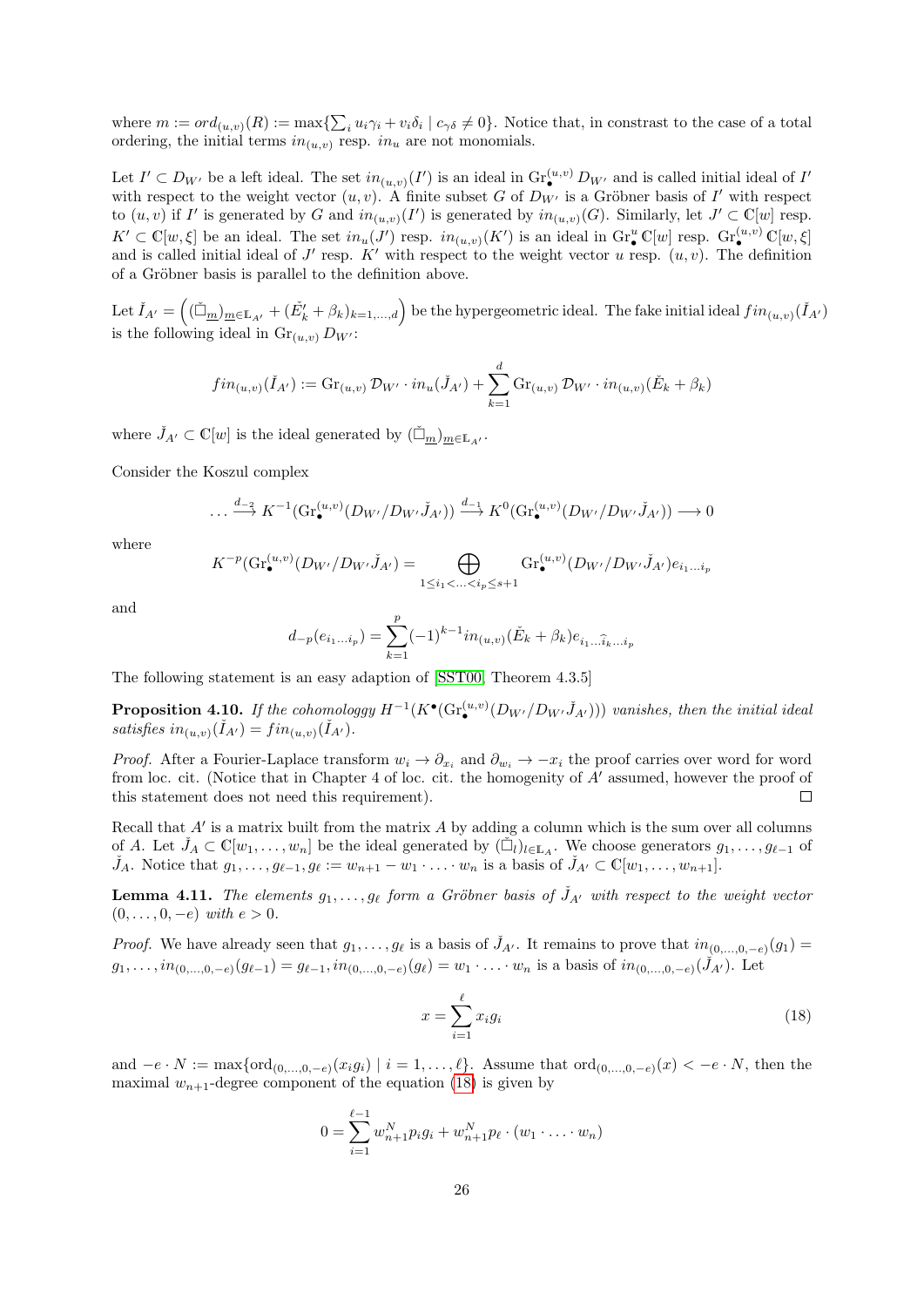for polynomials  $p_i \in \mathbb{C}[w_1,\ldots,w_n]$ . Since  $\check{J}_A=(g_1,\ldots,g_{\ell-1})$  is a prime ideal and  $w_1 \cdot \ldots \cdot w_n \notin \check{J}_A$  we conclude that  $p_\ell \in \check{J}_A$ . Hence there exist polynomial  $q_i \in \mathbb{C}[w_1, \ldots, w_n]$  such that  $p_\ell = \sum_{i=1}^{\ell-1} q_i g_i$ . We get

$$
x = \sum_{i=1}^{\ell} x_i g_i - \sum_{i=1}^{\ell-1} w_{n+1}^N p_i g_i - w_{n+1}^N p_{\ell} \cdot g_{\ell} + w_{n+1}^{N+1} \left( \sum_{i=1}^{\ell-1} q_i g_i \right) = \sum_{i=1}^{\ell} x'_i g_i
$$

for  $x'_i \in \mathbb{C}[w_1,\ldots,w_{n+1}]$  with  $\max\{ord_{(0,\ldots,0,-e)}(x'_ig_i) \mid i=1,\ldots,\ell\} < -e \cdot N$ . By induction we can reduce to the case  $\text{ord}_{(0,...,0,-e)}(x) = -e \cdot N$ . In this case we get for the maximal  $w_{n+1}$ -degree component

$$
in_{(0,\ldots,0,-e)}(x) = \sum w_{n+1}^N p'_i g_i + w_{n+1}^N p'_i \cdot (w_1 \cdot \ldots \cdot w_n) = \sum w_{n+1}^N p'_i i n_{(0,\ldots,0,-e)}(g_i) + w_{n+1}^N p'_i i n_{(0,\ldots,0,-e)}(g_i)
$$

for polynomials  $p'_i \in \mathbb{C}[w_1, \ldots, w_n]$ . This shows the claim.

<span id="page-26-1"></span>**Proposition 4.12.** Let A be a  $d \times n$  integer matrix such that  $\mathbb{N}A = \mathbb{R}_{\geq 0}A \cap \mathbb{Z}^d$  and  $\mathbb{N}A \neq \mathbb{Z}^d$ . Let A' be the matrix built from A by adding a column which is the sum over all columns of A. Then

$$
fin_{(u,v)}(\check{I}_{A'})=in_{(u,v)}(\check{I}_{A'})
$$

if

- 1.  $(u, v) = (0, 0, \ldots, 0, 1, 1, \ldots, 1)$
- 2.  $(u, v) = (0, \ldots, 0, -e, 1, \ldots, 1, 1+e)$  for  $0 < e < 1$ .

Proof. The first case was proven in [\[SST00,](#page-75-13) Corollary 4.36] for homogeneous A. In order to prove the statement for  $(u, v) = (0, 0, \ldots, 0, 1, 1, \ldots, 1)$  in the general case we first observe that  $\text{Gr}_{(v, u)}(D_{W'}/J_{A'})$ is isomorphic to

$$
\mathbb{C}[\xi_1,\ldots,\xi_{n+1}]\otimes_{\mathbb{C}}\mathbb{C}[\mathbb{N}A']
$$

which is Cohen-Macaulay by the assumption  $\mathbb{N}A = \mathbb{R}_{\geq 0}A \cap \mathbb{Z}^d$  and the fact that  $\mathbb{N}A = \mathbb{N}A'$  as well as  $\mathbb{R}_{\geq 0}A = \mathbb{R}_{\geq 0}A'$ . It follows from [\[BZGM15,](#page-74-16) Theorem 1.2] that the elements  $in_{(u,v)}(\check{E}_k + \beta_k)$  are part of a system of parameters in  $\mathbb{C}[\xi_1,\ldots,\xi_{n+1}]\otimes_{\mathbb{C}}\mathbb{C}[\mathbb{N}A']$  and since this ring is Cohen-Macaulay they also form a regular sequence. Therefore  $H^{-1}(K^{\bullet}(Gr_{(u,v)}(D_{W'}/D_{W'}\check{J}_{A'}))) = 0$  and the claim follows from Proposition [4.10.](#page-25-1)

We prove the second claim. Since  $\mathbb{N}A \neq \mathbb{Z}^d$  holds the last column of A', which is the sum of the columns of A, is non-zero (this was shown above Lemma [4.4\)](#page-21-0). Hence we can assume (by elementary row manipulations of A', which do not change the ideal  $\check{I}_{A'}$  that the last column of A' is zero except for the entry in the first row. Set

$$
\check{e}_k := \sum_{i=1}^n a_{ki} w_i \xi_i \quad \text{for} \quad k = 1, \dots, d.
$$

We will use the generators  $g_1, \ldots, g_{\ell-1}$  of  $\check{J}_A$  from Lemma [4.11.](#page-25-2) It follows from [\[BZGM15,](#page-74-16) Theorem 1.2] that  $\check{e}_1, \ldots, \check{e}_d$  is part of a system of parameters for

$$
\mathbb{C}[\xi_1,\ldots,\xi_n] \otimes_{\mathbb{C}} \mathbb{C}[NA] \simeq \mathbb{C}[\xi_1,\ldots,\xi_n,w_1,\ldots,w_n]/\mathbb{C}[\xi_1,\ldots,\xi_n,w_1,\ldots,w_n]\check{J}_A
$$
  

$$
\simeq \mathbb{C}[\xi_1,\ldots,\xi_n,w_1,\ldots,w_n]/(g_1,\ldots,g_{\ell-1})
$$

where  $\mathbb{C}[NA]$  has Krull dimension d. Therefore

$$
\mathbb{C}[\xi_1,\ldots,\xi_n,w_1,\ldots,w_n]/(g_1,\ldots,g_{\ell-1},\check{e}_1,\ldots,\check{e}_r)
$$

has Krull dimension n.

We will show that the Krull dimension of

<span id="page-26-0"></span>
$$
\mathbb{C}[\xi_1, \dots, \xi_n, w_1, \dots, w_n]/(g_1, \dots, g_{\ell-1}, w_1 \cdot \dots \cdot w_n, \check{e}_2, \dots, \check{e}_r)
$$
\n(19)

 $\Box$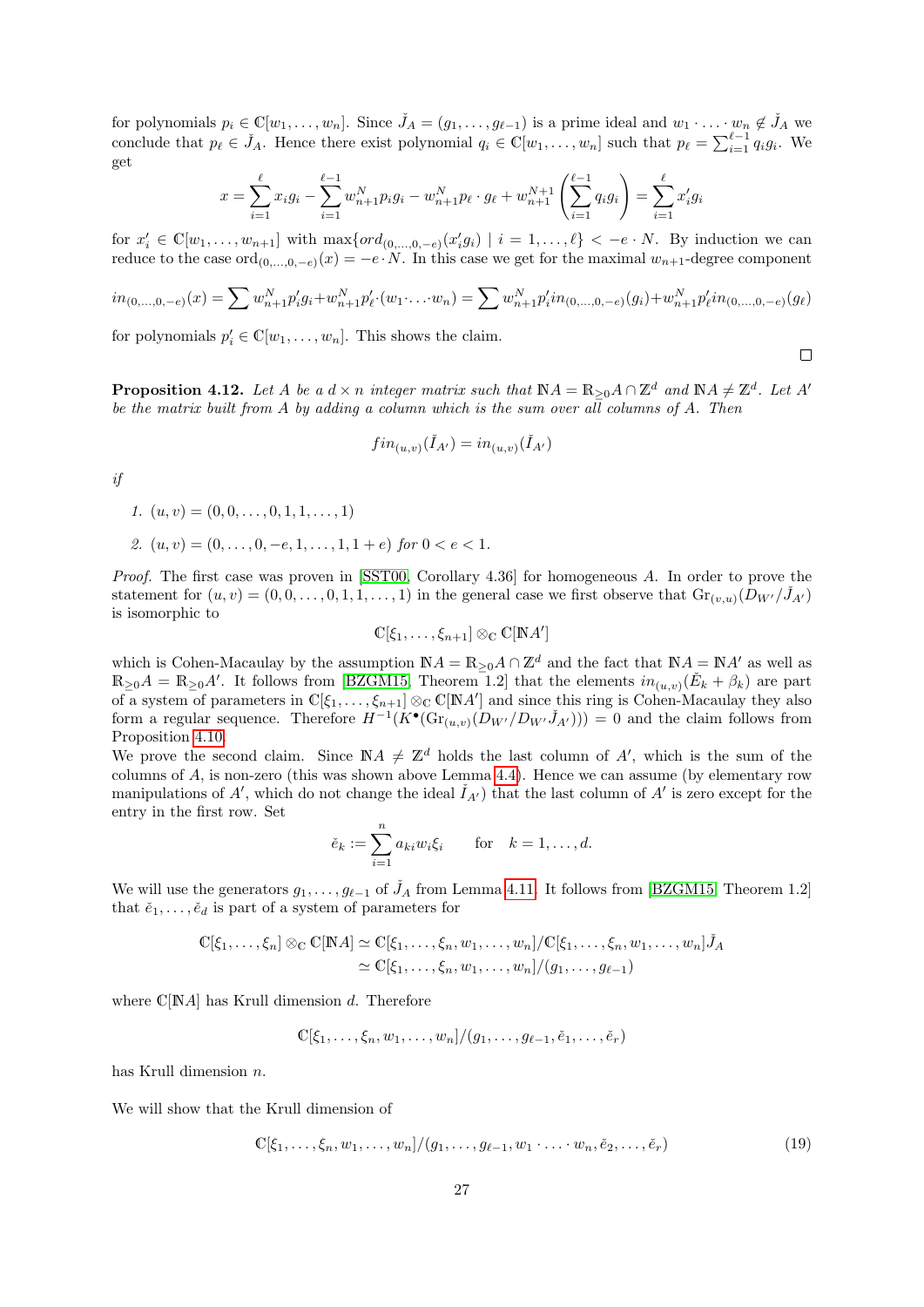is also n (notice that we omitted  $\check{e}_1$ ). The variety corresponding to  $\mathbb{C}[\xi_1,\ldots,\xi_n] \otimes_{\mathbb{C}} \mathbb{C}[\mathbb{N}A]$  is

$$
\mathbb{C}^n \times X_A \subset \mathbb{C}^n \times \mathbb{C}^n
$$

where  $X_A := \text{Spec } \mathbb{C}[\mathbb{N}A]$ . The toric variety  $X_A$  is a finite disjoint union of torus orbits where the big dense torus lies in  $\{w_1 \cdot \ldots \cdot w_n \neq 0\}$  and the smaller dimensional tori lie in  $\{w_1 \cdot \ldots \cdot w_n = 0\}$ . Hence

<span id="page-27-0"></span>
$$
\mathbb{C}[\xi_1,\ldots,\xi_n,w_1,\ldots,w_n]/(g_1,\ldots,g_{\ell-1},w_1\cdot\ldots\cdot w_n)
$$
\n
$$
(20)
$$

 $\Box$ 

has Krull dimension  $n + d - 1$ . The torus orbits of  $X_A$  correspond to the faces of the cone  $\mathbb{R}_{\geq 0}A$  where the big dense torus corresponds to  $\mathbb{R}_{>0}A$  itself. For a face  $\tau \subsetneq \mathbb{R}_{>0}A$  the torus orbit  $Orb(\tau)$  is given by  $Orb(\tau) = X_A \cap (\mathbb{C}^*_w)^\tau$  where  $(\mathbb{C}^*)^{\tau}_w = \{w \in \mathbb{C}^n \mid w_i = 0 \text{ for } a_i \notin \tau, w_j \neq 0 \text{ for } a_j \in \tau\}.$  Hence it suffices to prove that  $(\mathbb{C}^n \times Orb(\tau))\cap V((\check{e}_2,\ldots,\check{e}_d)$  has dimension n, where  $\check{V}((\check{e}_2,\ldots,\check{e}_d)$  is the vanishing locus of the ideal generated by  $\check{e}_2,\ldots,\check{e}_d$ . Set  $\mathbb{C}_{\xi}^{\tau} = \{\xi \in \mathbb{C}^n \mid \xi_i = 0 \text{ for } a_i \notin \tau\}.$  It is enough to show that  $\mathbb{C}_{\xi}^{\tau} \times Orb(\tau) \cap V((\check{e}_2^{\tau},\ldots,\check{e}_d^{\tau}))$  has dimension at most  $\sharp\{i \mid a_i \in \tau\}$ , where  $\check{e}_k^{\tau} := \sum_{i:a_i \in \tau} a_{ki}w_i\xi_i$ . The codimension of  $V((\tilde{e}_2^{\tau}, \ldots, \tilde{e}_d^{\tau}))$  is  $\dim(\tau)$  since  $(1, 0, \ldots, 0) = \frac{1}{c}(a_1 + \ldots + a_n)$  (for a suitable  $c \in \mathbb{Z} \setminus \{0\}$ ) lies in the interior of  $\mathbb{R}_{\geq 0}\tilde{A}$ , hence not in  $\tau$  and therefore the matrix  $(a_{ki})_{k\geq 2, i:a_i\in\tau}$  has rank dim( $\tau$ ). By [\[BZGM15,](#page-74-16) Lemma 1.1] the intersection of  $\mathbb{C}_{\xi}^{\tau} \times Orb(\tau)$  with  $V((\check{e}_2^{\tau},\ldots,\check{e}_d^{\tau}))$  is transverse. Since the codimension of  $V((\check{e}_2^{\tau},\ldots,\check{e}_d^{\tau}))$  is dim  $Orb(\tau)=\dim(\tau)$  the intersection has dimension  $\sharp\{i \mid a_i \in \tau\}$ . This shows that the Krull dimension of  $(19)$  is n.

Let

$$
\check{e}'_1 := \check{e}_1 + \left(\sum_{i=1}^n a_{1i}\right) x_{n+1} \xi_{n+1} = i n_{(0,\dots,0,-e,1,\dots,1,1+e)} (\check{E}'_1 + \beta_1)
$$
  

$$
\check{e}'_k := \check{e}_k = i n_{(0,\dots,0,-e,1,\dots,1,1+e)} (\check{E}'_k + \beta_k) \quad \text{for} \quad k = 2,\dots,d.
$$

and

$$
\overline{g}_i := in_{(0,\ldots,0,-e,1,\ldots,1,1+e)}(g_i) = g_i \quad \text{for} \quad i = 1,\ldots,\ell-1
$$
  

$$
\overline{g}_\ell := in_{(0,\ldots,0,-e,1,\ldots,1,1+e)}(g_\ell) = w_1 \cdot \ldots \cdot w_n
$$

Since  $\overline{g}_1,\ldots,\overline{g}_{\ell}$  and  $\check{e}'_2,\ldots,\check{e}'_d$  are independent of  $w_{n+1},\xi_{n+1}$  and  $\check{e}'_1=\check{e}_1+(\sum_{i=1}^n a_{1i})x_{n+1}\xi_{n+1}$  is (for degree reasons) a non-zerodivisor on

$$
\mathbb{C}[w_{n+1}, \xi_{n+1}] \otimes_{\mathbb{C}} \mathbb{C}[\xi_1, \ldots, \xi_n, w_1, \ldots, w_n]/(\overline{g}_1, \ldots, \overline{g}_\ell, \check{e}_2, \ldots, \check{e}_d),
$$

one easily sees that

$$
\mathbb{C}[w_1,\ldots,w_{n+1},\xi_1,\ldots,\xi_{n+1}]/(\overline{g}_1,\ldots,\overline{g}_{\ell},\check{e}'_1,\ldots,\check{e}'_d)
$$

has Krull dimension  $n+1$ . It follows from [\(20\)](#page-27-0) that  $\mathbb{C}[w_1,\ldots,w_{n+1},\xi_1,\ldots,\xi_{n+1}]/(\overline{g}_1,\ldots,\overline{g}_\ell)$  has Krull dimension  $(n + d + 1)$ , hence  $\check{e}'_1, \ldots, \check{e}'_d$  is part of a system of parameters. By the assumption on A the ring

$$
\mathbb{C}[w_1,\ldots,w_{n+1},\xi_1,\ldots,\xi_{n+1}]/(\overline{g}_1,\ldots,\overline{g}_{\ell-1})\simeq \mathbb{C}[w_{n+1},\xi_1,\ldots,\xi_{n+1}]\otimes_{\mathbb{C}}\mathbb{C}[\mathbb{N}A]
$$

is Cohen-Macaulay. Since  $\bar{g}_{\ell} = w_1 \cdot \ldots \cdot w_n$  is not a zero-divisor in the ring above (because C[NA] has no non-zero zero-divisors), we see that the ring

 $\mathbb{C}[w_1, \ldots, w_{n+1}, \xi_1, \ldots, \xi_{n+1}]/(\overline{g}_1, \ldots, \overline{g}_{\ell})$ 

is also Cohen-Macaulay and therefore  $\check{e}'_1,\ldots,\check{e}'_d$  is a regular sequence in  $\mathbb{C}[w_1,\ldots,w_{n+1},\xi_1,\ldots,\xi_{n+1}]/(\overline{g}_1,\ldots,\overline{g}_{\ell}).$ 

Since

$$
\mathrm{Gr}_{(0,\ldots,0,-e,1,\ldots,1,1+e)}(D_{W'}/D_{W'}\check{J}_{A'}) \simeq \mathbb{C}[w_1,\ldots,w_{n+1},\xi_1,\ldots,\xi_{n+1}]/(\overline{g}_1,\ldots,\overline{g}_\ell)
$$

and  $\check{e}'_k = in_{(0,...,0,-e,1,...,1,1+e)} (\check{E}'_k + \beta_k)$  for  $k = 1,...,d$ , we have

$$
H^{-1}(K^{\bullet}(\text{Gr}_{(0,\ldots,0,-e,1,\ldots,1,1+e)}(D_{W'}/D_{W'}\check{J}_{A'})))=0.
$$

Using again Proposition [4.10,](#page-25-1) this shows the second claim.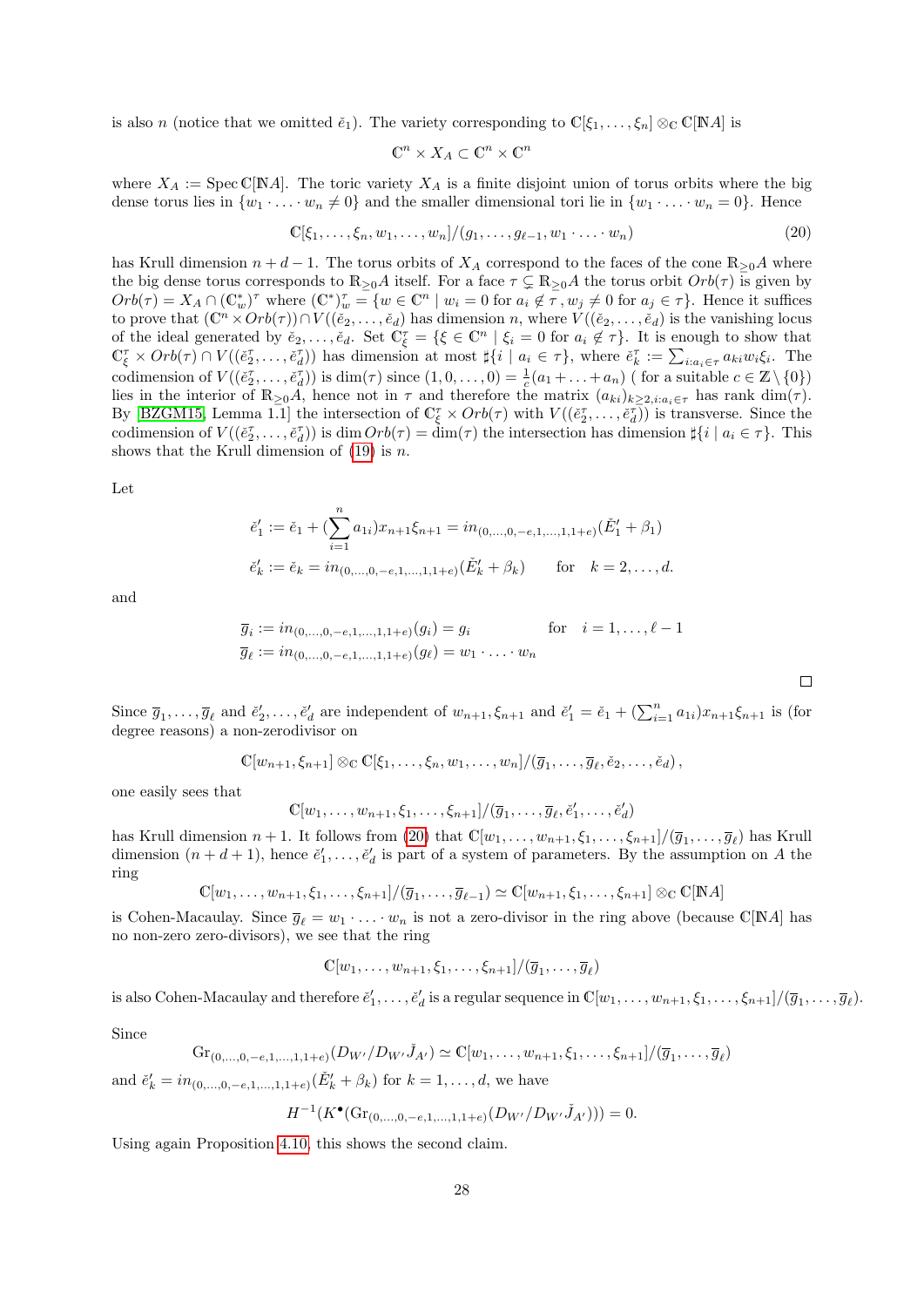<span id="page-28-0"></span>**Corollary 4.13.** Let  $g_1, \ldots, g_\ell \in \mathbb{C}[w_1, \ldots, w_{n+1}]$  be the generators of  $\tilde{J}_{A'}$  defined above Lemma [4.11.](#page-25-2)

- 1. The  $(g_i)_{i=1,\ldots,\ell}$  together with  $(\check{E}'_k+\beta_k)_{k=1,\ldots,d}$  form a Gröbner basis of  $\check{I}_{A'}$  with respect to the weight vector  $(u, v) = (0, \ldots, 0, 1 \ldots, 1)$ .
- 2. Let  $(u, v) = (0, \ldots, 0, 1, \ldots, 1)$  and set  $\tilde{g}_i := in_{(u,v)}(g_i)$  and  $\tilde{E}'_k = in_{(u,v)}(\check{E}'_k + \beta_k)$ . The elements  $(\tilde{g}_i)_{i=1,\ldots,\ell}$  and  $(\tilde{E}'_k)_{k=1,\ldots,d}$  form a Gröbner-basis of

$$
in_{(u,v)}(\check{I}_{A'}) = in_{(u,v)}((g_1, \ldots, g_\ell, \check{E}'_1 + \beta_1, \ldots, \check{E}'_d + \beta_d))
$$
  
=  $(\tilde{g}_1, \ldots, \tilde{g}_\ell, \tilde{E}'_1, \ldots, \tilde{E}'_d) \subset \mathbb{C}[w_1, \ldots, w_{n+1}, \xi_1, \ldots, \xi_{n+1}]$ 

with respect to the weight vector  $(0, \ldots, 0, -1, 0, \ldots, 0, 1)$  (i.e.  $w_{n+1}$  has weight  $-1$  and  $\xi_{n+1}$  has weight  $+1$ ).

*Proof.* 1.) The set  $(g_i)_{i=1,\ldots,\ell}$  is a Gröbner basis for  $J_{A'}$ . Therefore the elements  $in_u(g_i) = g_i$  generate  $in_u(\check{J}_{A'}) = \check{J}_{A'}$ . The elements  $(g_i)_{i=1,\dots,\ell}$  and  $(\check{E}_k + \beta_k)_{k=1,\dots,d}$  generate  $\check{I}_{A'}$  and the elements  $(in_{u,v}(g_i))_{i=1,\ldots,\ell}$  and  $(in_{(u,v)}(\check{E}_k+\beta_k))_{k=1,\ldots,d}$  generate  $fin_{(u,v)}$  by definition. The claim follows now from Proposition [4.12](#page-26-1) 1. .

2.) It follows from the first point that the  $\tilde{g}_i = in_{(u,v)}(g_i)$  and the  $\tilde{E}'_k = in_{(u,v)}(\tilde{E}'_k + \beta_k)$  generate  $in_{(u,v)}(\check{I}_{A'})$ . We have to show that the  $in_{(0,...,0,-1,0,...,0,1)}(\tilde{g}_i)$  for  $i=1,\ldots,d$  and the  $in_{(0,...,0,-1,0,...,0,1)}(\tilde{E}'_k)$ generate  $in_{(0,...,0,-1,0,...,0,1)}(in_{(u,v)}(\check{I}_{A'}))$ . But this follows from (cf. [\[SST00,](#page-75-13) Lemma 2.1.6 (2)])

$$
in_{(0,\ldots,0,-1,0,\ldots,0,1)}(\tilde{g}_i) = in_{(0,\ldots,0,-e,1,\ldots,1,1+e)}(g_i) \qquad \text{for } i = 1,\ldots,\ell
$$
  
\n
$$
in_{(0,\ldots,0,-1,0,\ldots,0,1)}(\tilde{E}'_k) = in_{(0,\ldots,0,-e,1,\ldots,1,1+e)}(\tilde{E}'_k + \beta_k) \qquad \text{for } k = 1,\ldots,d
$$
  
\n
$$
in_{(0,\ldots,0,-1,0,\ldots,0,1)}(in_{(u,v)}(\check{I}_{A'})) = in_{(0,\ldots,0,-e,1,\ldots,1,1+e)}(\check{I}_{A'})
$$

for  $0 < e \ll 1$  and Proposition [4.12](#page-26-1) 2.

The second notion we are going to introduce relates the order filtration  $F_{\bullet}$  on  $D_{W'}$  with the V-filtration that already occurred in the last subsection. Here we consider the descending V-filtration on  $D_{W'}$  with respect to  $w_{n+1} = 0$ , which we denote again by by  $V^{\bullet}D_{W'}$ . We have

$$
V^{0}D_{W'} = \sum_{i,k \geq 0} (\partial_{w_{n+1}} w_{n+1})^{i} (w_{n+1})^{k} P_{i}
$$

for  $P_i \in \mathbb{C}[w_1, \ldots, w_n] \langle \partial_{w_1}, \ldots, \partial_{w_n} \rangle$  and

<span id="page-28-1"></span>
$$
V^{k}D_{W'} = w_{n+1}^{k}V^{0}D_{W'} \quad \text{and} \quad V^{-k}D_{W'} = \sum_{j\geq 0} \partial_{w_{n+1}}^{j}V^{0}D_{W'} \tag{21}
$$

for  $k > 0$ .

Recall the left ideal  $\check{I}_{A'} \subset D_{W'}$  and the left  $D_{W'}$ -modules  $\check{M}_{A'}^{\beta} := D_{W'} / \check{I}_{A'}$  from above. We define filtrations  $V_{ind}^{\bullet}$  and  $F_{\bullet}^{ord}$  on  $\check{M}_{A'}^{\beta}$  by:

$$
V_{ind}^k \check{M}_{A'}^{\beta} := \frac{V^k D_{W'} + \check{I}_{A'}}{\check{I}_{A'}} \quad \text{and} \quad F_p^{ord} \check{M}_{A'}^{\beta} := \frac{F_p D_{W'} + \check{I}_{A'}}{\check{I}_{A'}}.
$$

We are now ready to prove the main result of this subsection.

Proof of Proposition [4.9.](#page-23-1) Let  $m \in V_{ind}^k \tilde{M}_{A'}^{\beta} \cap F_p^{ord} \tilde{M}_{A'}^{\beta}$ . We can find  $P, Q \in D_{W'}$  such that  $P \in F_p D_{W'}$ ,  $Q \in V^k D_{W'}$  and  $[P] = m = [Q]$ , i.e.  $P = Q - i$  for some  $i \in I_{A'}$ . We have to find a Q' with  $Q' \in V^k D_{W'} \cap F_p D_{W'}$  with  $P = Q' - i'$  for  $i' \in I$ . We will construct this element  $Q'$  by decreasing induction on the order of Q by killing its leading term in each step. For this we will use the special Gröbner basis of  $I_{A}$  which we constructed in Corollary [4.13](#page-28-0) above.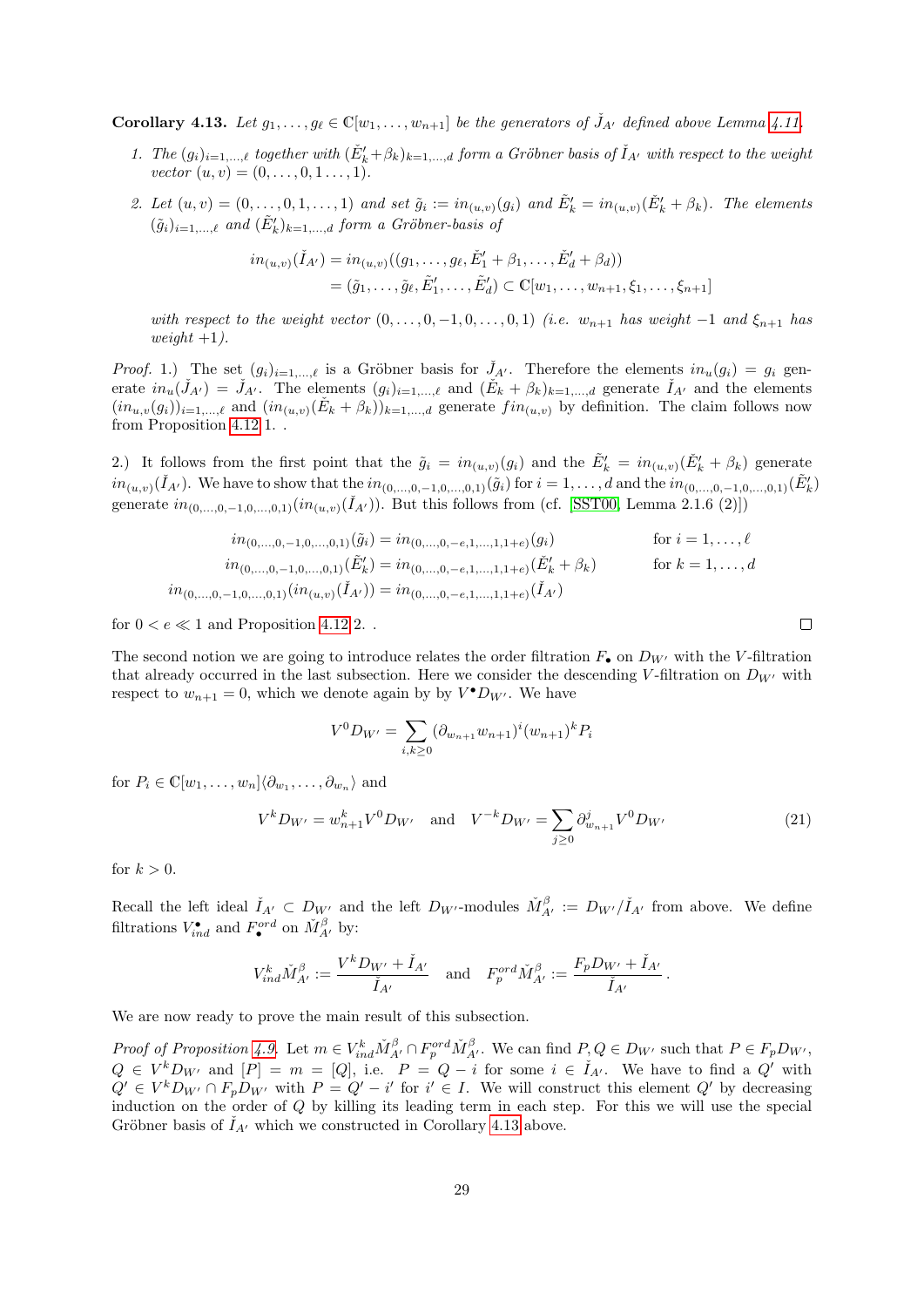Recall that the weight vector  $(u, v) := (0, \ldots, 0, 1, \ldots, 1)$  induces the order filtration  $F_{\bullet}^{(u, v)} = F_{\bullet}^{ord}$  on  $D_{W'}$ . If  $R \in D_{W'}$  and  $k := ord_{(u,v)}(R)$  we define the symbol of R by  $\sigma_k(R) = in_{(u,v)}(R)$  and set  $\sigma_q(R) = 0$  for  $q \neq k$ . We define a second weight vector  $(u', v') := (0, \ldots, 0, -1, 0, \ldots, 0, 1)$  which induces the descending V-filtration from [\(21\)](#page-28-1) on  $D_{W'}$ . The V-filtration and F-filtration also induce filtrations  $\tilde{V}$  and  $\tilde{F}$  on  $\text{Gr}_{\bullet}^{(u,v)} D_{W'} = \text{Gr}_{\bullet}^{F} D_{W'} = \mathbb{C}[w_1, \ldots, w_{n+1}, \xi_1, \ldots, \xi_{n+1}].$ 

Let  $t_Q := \text{ord}_{(u,v)} Q$ ,  $t_i := \text{ord}_{(u,v)} i$  and set  $t := \max(t_Q, t_i)$ . Obviously we have  $t \geq p$ . If  $t = p$  we are done. Hence, we assume  $t > p$ , thus we have

$$
0 = \sigma_t(P) = \sigma_t(Q - i)
$$

and therefore  $t = t_Q = t_i$  which implies  $\sigma_t(Q) = \sigma_t(i) \neq 0$ . Set  $k_Q := ord_{(u',v')}(\sigma_t(Q))$ , then we have  $\sigma_t(i) = \sigma_t(Q) \in \tilde{V}^{k_Q}.$ 

Recall from Corollary [4.13](#page-28-0) that  $\check{I}_{A'}$  is generated by  $\{G_1,\ldots,G_m\} := \{g_1,\ldots,g_\ell,\check{E}'_1+\beta_1,\ldots,\check{E}'_d+\beta_d\}$ and these elements form a Gröbner basis with respect to weight vector  $(u, v)$  and their initial forms

$$
\{\tilde{G}_1, \ldots, \tilde{G}_m\} := \{in_{(u,v)}(G_1), \ldots, in_{(u,v)}(G_m)\}
$$

are a Gröbner basis of  $in_{(u,v)}(\check{I}_{A})$  with respect to the weight vector  $(u',v')$ . Therefore we can write

$$
\sigma_t(i) = \sum_{l=1}^m \tilde{i}_l \tilde{G}_l
$$

with  $\tilde{i}_l \in \mathbb{C}[w_1,\ldots,w_{n+1},\xi_1,\ldots,\xi_{n+1}]$ . Using a commutative version of [\[SST00,](#page-75-13) Theorem 1.2.10] we can assume that  $\tilde{i}_l \in \tilde{V}^{k_Q-k_l}$  where  $k_l = ord_{(u',v')}(\tilde{G}_l)$ . Since the elements  $\tilde{G}_l$  are homogeneous with respect to the variables  $\xi_1, \ldots, \xi_{n+1}$  we can also assume that  $\tilde{i}_l \in \tilde{F}_{t-t_l}$  Gr $\tilde{F}_{\bullet}$   $D_{W'}$  where  $t_l = ord_{(u,v)}(\tilde{G}_l)$ . Let  $i_l \in D_{W'}$  be the normally ordered element which we obtain from  $\tilde{i}_l$  by replacing  $\xi_i$  with  $\partial_{w_i}$ . One sees easily that  $i_l G_l \in F_t D_{W'} \cap V^{k_Q} D_{W'}$ . Therefore the element  $i' := \sum_{l=1}^m i_l G_l$  has the following two properties

$$
\sigma_t(i') = \sigma_t(i) = \sigma_t(Q) \quad \text{and} \quad i' \in V^{k_Q} D_{W'}
$$

where the second property follows from  $ord_{(u',v')}(G_l) = ord_{(u',v')}(\tilde{G}_l)$ . We therefore have

$$
P = Q - i' - (i - i')
$$

with  $Q - i' \in F_{t-1}D_{W'} \cap V^{k_Q}D_{W'}$ . Since obviously we have  $k \leq k_Q$ , we conclude that  $Q - i' \in$  $F_{t-1}D_{W'} \cap V^k D_{W'}$ . The claim now follows by descending induction on the order t.

#### <span id="page-29-0"></span>4.3 Calculation of the Hodge filtration

In this subsection we want to compute the Hodge filtration on the mixed Hodge module

$$
{\mathcal H}^0(h_{A*}{}^p{\mathbb C}^{\beta,H}_T)\,,
$$

recall from section [1](#page-1-0) that  ${}^p\mathbb{C}^{\beta,H}_T = \mathbb{C}^{\beta,H}_T[d] \in \text{MHM}(T)$ . Also recall that  ${}^p\mathbb{C}^{\beta,H}_T$  has the underlying filtered D-module  $(\mathcal{O}_T^{\beta}, F^H_{\bullet} \mathcal{O}_T^{\beta})$ , where the Hodge filtration is given by

$$
F_p^H \mathcal{O}_T^{\beta} = \begin{cases} \mathcal{O}_T^{\beta} & \text{for } p \ge 0 \\ 0 & \text{else.} \end{cases}
$$

We will use several different presentations of  $\mathcal{O}_T^{\beta}$  as a  $\mathcal{D}_T$ -module, namely, for each  $\alpha = (\alpha_k)_{k=1,\dots,d} \in \mathbb{Z}^d$ we have a  $D_T$ -linear isomorphism

$$
\Gamma(T, \mathcal{O}_T^{\beta}) \simeq D_T / (\partial_{t_k} t_k + \beta_k + \alpha_k)_{k=1,\dots,d}
$$

such that the Hodge filtration is simply the order filtration on the right hand side.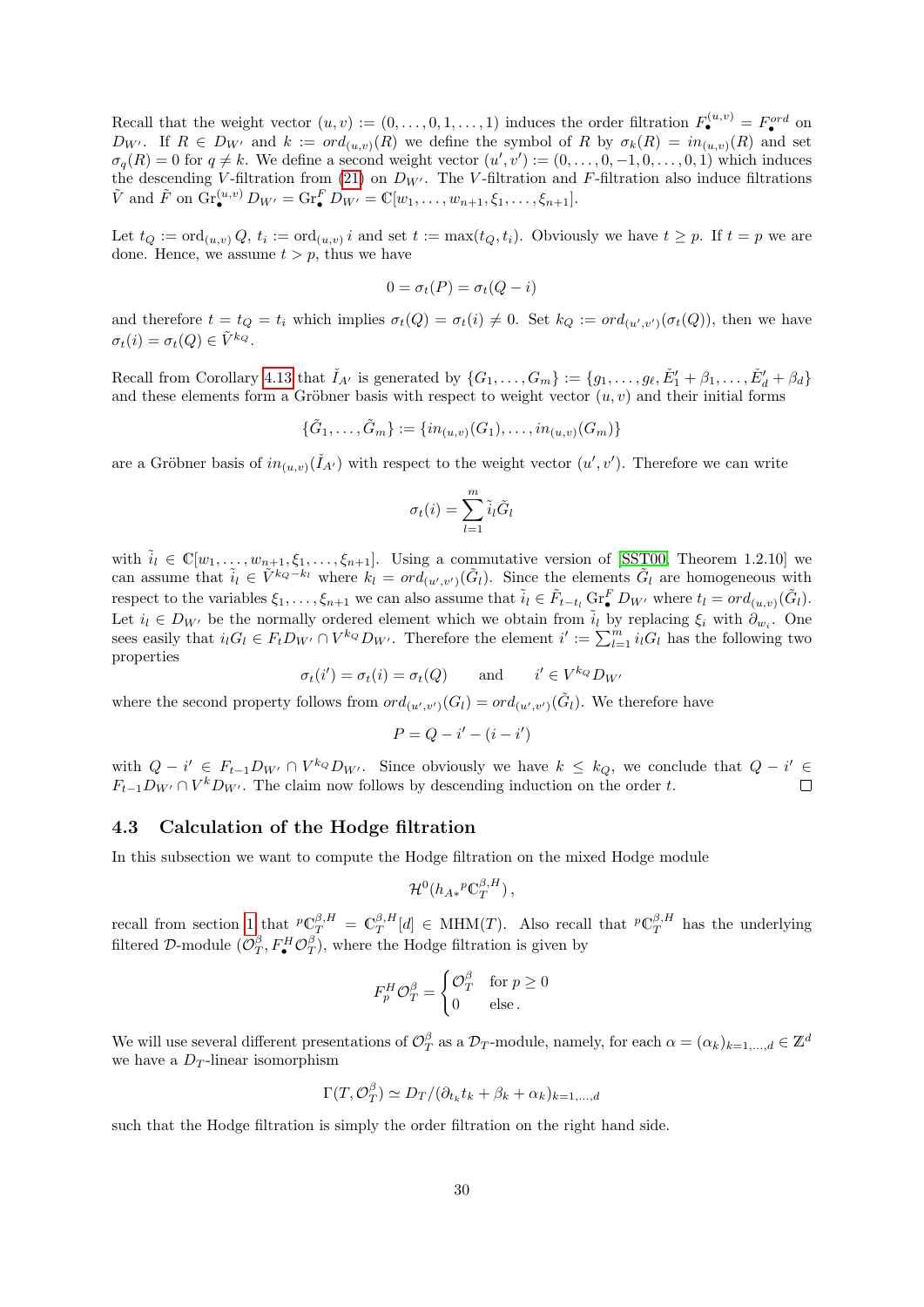As we have seen in Lemma [4.1,](#page-19-2) the morphism  $h_A$  can be decomposed into the closed embedding  $k_A$ :  $T \to W^* = W \backslash D$  and the canonical open embedding  $l_A : W^* \to W$ . We have to determine the Hodge filtration on the direct image modules for both mappings. The former is (after some coordinate change) a rather direct calculation, and will be carried out in Lemma [4.14](#page-30-1) below. However, understanding the behaviour of the Hodge filtration under the direct image of an open embedding of the complement of a divisor (like the map  $l_A$ ) is more subtle and at the heart of the theory of mixed Hodge modules (see, e.g., [\[Sai90,](#page-75-1) Section (2.b)]). More precisely, since the steps of the Hodge filtration of a mixed Hodge module are coherent modules over the structure sheaf of the underlying variety, the usual direct image functors are not suitable for the case of an open embedding as they do not preserve coherence. In order to circumvent this difficulty, one uses the canonical V -filtration along the boundary divisor, as computed in subsection [4.1](#page-19-0) above. Let us give an overview of the strategy to be used below. The actual calculation will be finished only in Theorem [4.17,](#page-34-0) the main step being Proposition [4.16.](#page-33-0)

We will need the following formula (copied from [\[Sai93,](#page-75-9) Proposition 4.2.]) which describes the extension of a mixed Hodge module over a smooth hypersurface. Let X be a smooth variety, let  $t, x_1, \ldots x_n$  be local coordinates on X and  $j: Y \hookrightarrow X$  be a smooth hypersurface given by  $t = 0$ . Let  $^H\mathcal{M}$  be a mixed Hodge module on  $X \setminus Y$  with underlying filtered  $D$ -module  $(\mathcal{M}, F^H_{\bullet} \mathcal{M})$ , then

<span id="page-30-2"></span>
$$
F_p^H \mathcal{H}^0 j_+ \mathcal{M} = \sum_{i \ge 0} \partial_t^i F_{p-i}^H V^0 \mathcal{H}^0 j_+ \mathcal{M}, \quad \text{where} \quad F_q^H V^0 \mathcal{H}^0 j_+ \mathcal{M} := V^0 \mathcal{H}^0 j_+ \mathcal{M} \cap j_*(F_q^H \mathcal{M}), \tag{22}
$$

here  $V^0 \mathcal{H}^0 j_+ \mathcal{M}$  is the canonical V-filtration on the D-module  $\mathcal{H}^0 j_+ \mathcal{M} \simeq j_* \mathcal{M}$ , as introduced in Definition [4.2.](#page-19-3)

If Y is a non-smooth hypersurface locally given by  $g = 0$ , we consider (locally) the graph embedding

$$
i_g: X \longrightarrow X \times \mathbb{C}_t
$$

$$
x \mapsto (x, g(x))
$$

together with its restriction  $i_g^{\circ}: X \setminus Y \to X \times \mathbb{C}_t^*$ . Notice that  $i_g^{\circ}$  is a closed embedding. Given a mixed Hodge module M on  $X \setminus Y$  we proceed as follows. We first extend the Hodge filtration of  $(i_g^{\circ})_{+}M$  over the smooth divisor given by  $\{t = 0\}$  as explained above. Afterward, we restrict the mixed Hodge module which we obtained to the smooth divisor given by  $\{t = g\}.$ 

After these general remarks, we come back to the situation of the torus embedding  $h_A : T \to W$  described at the beginning of this section. Consider the following commutative diagram

<span id="page-30-0"></span>
$$
T \xrightarrow{\begin{array}{c}\hbar_A\\
\hline\n\end{array}} W^* \xrightarrow{\begin{array}{c}\n\downarrow_A \searrow \\
\hline\n\end{array}} W \xrightarrow{\begin{array}{c}\n\downarrow_g\\
\downarrow_g\end{array}} W \times \mathbb{C}_t
$$
\n
$$
\begin{array}{c}\n\downarrow_g\\
\downarrow_g\\
W \times \mathbb{C}_t^* \n\end{array}
$$
\n(23)

where  $W^* := W \setminus D = W \setminus \{w_1 \dots w_n = 0\} \simeq (\mathbb{C}^*)^n$  and where  $i_g$  is the graph embedding

<span id="page-30-3"></span>
$$
i_g: W \longrightarrow W \times \mathbb{C}_t
$$
  
\n
$$
w \mapsto (w, w_1 \cdot \ldots \cdot w_n)
$$
\n
$$
(24)
$$

associated with the function  $g: W \to \mathbb{C}_t, w \mapsto w_1 \cdot \ldots \cdot w_n$ . Notice that  $i_g \circ l_A$  factors over  $W \times \mathbb{C}_t^*$ . We have the following isomorphisms

$$
i_{g+}h_{A+}\mathcal{O}_{T}^{\beta} \simeq i_{g+}l_{A+}k_{A+}\mathcal{O}_{T}^{\beta} \simeq j_{t+}i_{g+}^{\circ}k_{A+}\mathcal{O}_{T}^{\beta}.
$$

<span id="page-30-1"></span>**Lemma 4.14.** The direct image  $\mathcal{H}^0 k_{A+} \mathcal{O}_T^{\beta}$  is isomorphic to the cyclic  $\mathcal{D}_{W^*}$ -module

$$
\displaystyle{ \raisebox{0.6ex}{\scriptsize{*}}} \check{\mathcal{M}}^{\beta}_{A'} := \mathcal{D}_{W^*} / \check{\mathcal{I}}^*_{\beta}
$$

where  $\check{\mathcal{I}}^*_{\beta}$  is the left ideal generated by  $(\check{E}_k + \beta_k)_{k=1,\dots,d}$  for  $\beta = (\beta_k)_{k=1,\dots,d} \in \mathbb{R}^d$  and  $(\check{\Box}_{\underline{m}})_{\underline{m} \in \mathbb{L}_A}$ . Furthermore, the Hodge filtration on  $\mathcal{M}_{A'}$  is equal to the induced order filtration, shifted by  $n - d$ , i.e.

$$
F_p^{H*}\check{\mathcal{M}}_{A'} = F_{p-(n-d)}^{ord} \mathcal{D}_{W*}/\check{\mathcal{I}}_{\beta}^*.
$$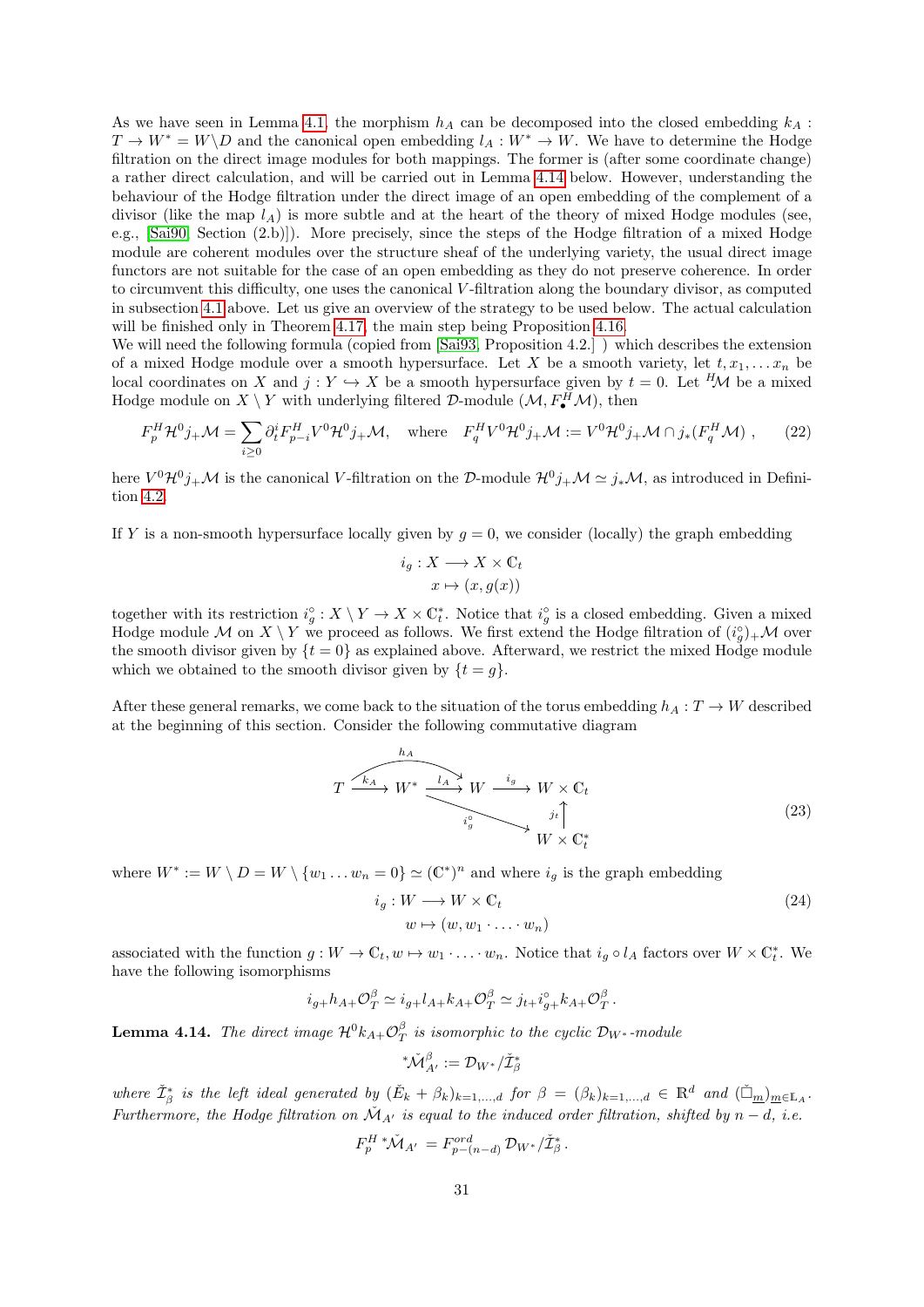*Proof.* We factor the map  $k_A$  from above in the following way. Let  $A = C \cdot E \cdot F$  be the Smith normal form of A, i.e.  $C = (c_{pq}) \in GL(d, \mathbb{Z}), F = (f_{uv}) \in GL(n, \mathbb{Z})$  and  $E = (I_d, 0_{d,n-d})$ . This gives rise to the maps

$$
k_C: T \longrightarrow T
$$
  
\n
$$
(t_1, \dots, t_d) \mapsto (\tilde{t}_1, \dots, \tilde{t}_d) = (\underline{t}^{\underline{c}_1}, \dots, \underline{t}^{\underline{c}_d})
$$
  
\n
$$
k_E: T \longrightarrow (\mathbb{C}^*)^n
$$
  
\n
$$
(\tilde{t}_1, \dots, \tilde{t}_d) \mapsto (\tilde{w}_1, \dots, \tilde{w}_n) = (\tilde{t}_1, \dots, \tilde{t}_d, 1, \dots, 1)
$$
  
\n
$$
k_F: (\mathbb{C}^*)^n \longrightarrow W^*
$$
  
\n
$$
(\tilde{w}_1, \dots, \tilde{w}_n) \mapsto (w_1, \dots, w_n) = (\underline{\tilde{w}}^{\underline{f}_1}, \dots, \underline{\tilde{w}}^{\underline{f}_n}).
$$

For  $\gamma \in \mathbb{Z}^d$  we have

<span id="page-31-0"></span>
$$
k_{A+}\mathcal{O}^{\gamma}_{T} \simeq (k_{F} \circ k_{E} \circ k_{C})_{+}\mathcal{O}^{\gamma}_{T} \simeq k_{F+}k_{E+}k_{C+}\mathcal{O}^{\gamma}_{T}.
$$

Since all maps and spaces involved are affine, we will work at the level of global sections. We have  $\Gamma(T, \mathcal{O}_T^{\gamma}) = D_T/(\partial_{t_k} t_k + \gamma_k)_{k=1,\dots,d} = D_T/(t_k \partial_{t_k} + \gamma_k + 1)_{k=1,\dots,d}$ . Notice that the Hodge filtration in this presentation is simply the order filtration. Since  $k<sub>C</sub>$  is a change of coordinates we have  $\Gamma(T, \mathcal{H}^0(k_C)_{+} O_T^{\gamma}) \simeq D_T/(\sum_{i=1}^d c_{ki} \tilde{t}_i \partial_{\tilde{t}_i} + \gamma_k + 1)_{k=1,\dots,d}$  and again the Hodge filtration is equal to the order filtration. We now calculate  $\Gamma((\mathbb{C}^*)^n, k_{E+}k_{C+}\mathcal{O}_T^{\gamma})$ . We have

$$
\Gamma((\mathbb{C}^*)^n, \mathcal{H}^0 k_{E+} k_{C+} \mathcal{O}_T^\gamma) \simeq \Gamma(T, \mathcal{H}^0 k_{C+} \mathcal{O}_T^\gamma) [\partial_{\tilde{w}_{d+1}}, \dots, \partial_{\tilde{w}_n}]
$$
  

$$
\simeq D_{(\mathbb{C}^*)^n} / (\sum_{i=1}^d c_{ki} \tilde{w}_i \partial_{\tilde{w}_i} + \gamma_k + 1)_{k=1,\dots,d}, (\tilde{w}_i - 1)_{i=d+1,\dots,n}.
$$
 (25)

The Hodge filtration is (cf. [\[Sai93,](#page-75-9) Formula (1.8.6)])

$$
F_{p+(n-d)}^H \left( \Gamma((\mathbb{C}^*)^n, \mathcal{H}^0 k_{E+} k_{C+} \mathcal{O}_T^{\gamma}) \right) = \sum_{p_1+p_2=p} F_{p_1}^H \Gamma(T, \mathcal{H}^0 k_{C+} \mathcal{O}_T^{\gamma}) \otimes \underline{\partial}^{p_2}
$$
  
= 
$$
\sum_{p_1+p_2=p} F_{p_1}^{ord} \Gamma(T, \mathcal{H}^0 k_{C+} \mathcal{O}_T^{\gamma}) \otimes \underline{\partial}^{p_2} = F_p^{ord} \left( \Gamma((\mathbb{C}^*)^n, \mathcal{H}^0 k_{E+} k_{C+} \mathcal{O}_T^{\gamma}) \right).
$$
 (26)

Hence we see that the Hodge filtration on the presentation [\(25\)](#page-31-0) shifted by  $(n - d)$  is equal to the order filtration, i.e.  $F_{p+(n-d)}^{H} = F_{p}^{ord}$ .

The map  $k_F$  is again a change of coordinates, so we have

$$
\Gamma((\mathbb{C}^*)^n, \mathcal{H}^0 k_{F+} k_{E+} k_{C+} \mathcal{O}_T^{\gamma}) \simeq D_{(\mathbb{C}^*)^n} / \left( (\sum_{j=1}^n a_{kj} w_j \partial_{w_j} + \gamma_k + 1)_{k=1,\dots,d}, (\underline{w}^{m_i} - 1)_{i=d+1,\dots,n} \right)
$$

$$
\simeq D_{(\mathbb{C}^*)^n} / \left( (\sum_{j=1}^n a_{kj} w_j \partial_{w_j} + \gamma_k + 1)_{k=1,\dots,d}, (\check{\Box}_m)_{m \in \mathbb{L}_A} \right),
$$
(27)

where  $\underline{m}_i$  are the columns of the inverse matrix  $M = F^{-1}$ . The first isomorphism follows from the equality  $A = C \cdot E \cdot F$ . The second isomorphism follows from the fact that an element  $\underline{m} \in \mathbb{Z}^n$  is a relation between the columns of A if and only if it is a relation between the columns of  $E \cdot F$ . So the Hodge filtration on the presentation [\(27\)](#page-31-1) shifted by  $(n-d)$  is again the order filtration. We have

$$
\sum_{j=1}^{n} a_{kj} w_j \partial_{w_j} + \gamma_k + 1 = \sum_{j=1}^{n} a_{kj} \partial_{w_j} w_j - \sum_{j=1}^{n} a_{kj} + \gamma_k + 1.
$$

Setting  $\gamma_k := \sum_{j=1}^n a_{kj} + \beta_k - 1$ , shows that

<span id="page-31-1"></span>
$$
^*\widetilde{\mathcal{M}}_{A'}^\beta = \mathcal{H}^0 k_{A+} \mathcal{O}_T^{\sum_{j=1}^n \underline{a}_j + \beta - 1} \simeq \mathcal{H}^0 k_{A+} \mathcal{O}_T^\beta \tag{28}
$$

where the last isomorphism is given by right multiplication with  $\underline{t}^{-\sum_{j=1}^{n} \underline{a}_j+1}$  (here  $1 := (1, \ldots, 1) \in$  $\mathbb{Z}^d$ ).  $\Box$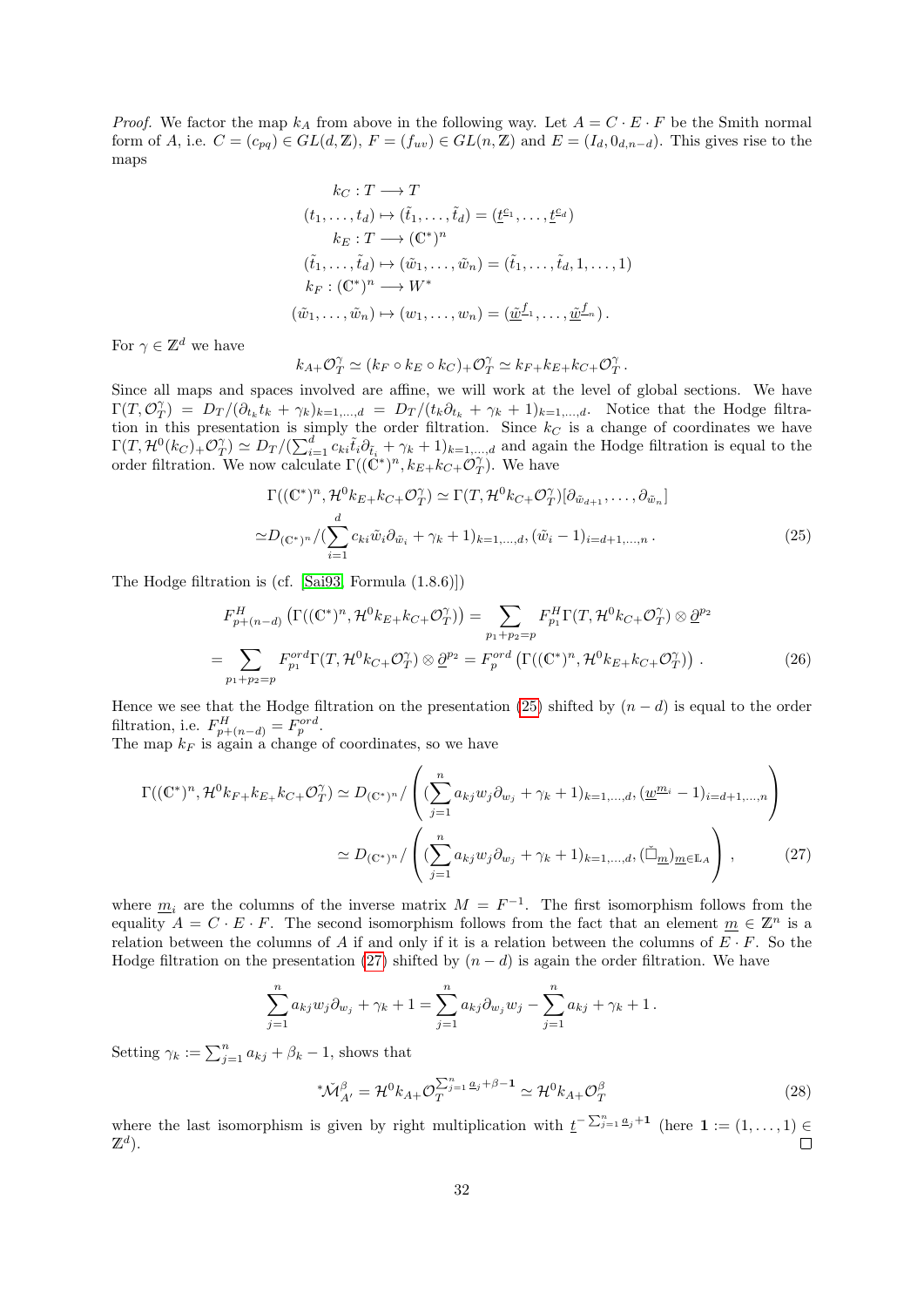The next step is to compute the Hodge filtration of  $h_{A+}\mathcal{O}_{T}^{\beta} \simeq l_{A+}k_{A+}\mathcal{O}_{T}^{\beta}$  from that of  $k_{A+}\mathcal{O}_{T}^{\beta}$ . As the map  $l_A$  is an open embedding of the complement of a normal crossing divisor, we need to consider the graph embedding embedding  $i_g^{\circ}$  with respect to the function  $g = w_1 \cdots w_n$ . We proceed as described at the beginning of this section, i.e., we first extend the module  $i^{\circ}_{g+} k_{A+} \mathcal{O}^{\beta}_T$  over the smooth divisor  $\{t = 0\}$ .

<span id="page-32-1"></span>**Lemma 4.15.** The direct image  $i_{g+}^{\circ}k_{A+}\mathcal{O}_{T}^{\beta}$  is isomorphic to the cyclic  $\mathcal{D}_{W\times \mathbb{C}_{t}^*}$ -module  $\mathcal{D}_{W\times \mathbb{C}_{t}^*}/\mathcal{I}^{\circ}$  where  $\mathcal{I}^{\circ}$  is the left ideal generated by  $(\check{E}'_k + \beta_k)_{k=1,...d}$  for  $\beta = (\beta_k)_{k=1,...,d} \in \mathbb{R}^d$  and  $(\check{\Box}_{\underline{m}})_{\underline{m} \in \mathbb{L}_{A'}}$ . Recall that the vector fields  $E'_k$  have been defined in formula [\(13\)](#page-20-1) as  $E'_k := \sum_{i=1}^n b_{ki} \partial_{w_i} w_i + c_k \overline{\partial_t t}$  for  $k = 1, \ldots, d$ . Furthermore, the Hodge filtration shifted by  $n-d+1$  is equal to the induced order filtration, i.e., we have

$$
F_p^H i_{g+}^{\circ} k_{A+} \mathcal{O}_T^{\beta} \simeq F_{p-(n-d+1)}^{ord} \mathcal{D}_{W \times \mathbb{C}_t^*}/\mathcal{I}^{\circ}.
$$

Proof. We define

$$
\widetilde{W} := (W^* \times \mathbb{C}_{\tilde{t}}) \setminus \{\tilde{t} + g(\underline{w}) = 0\}
$$

and factor the map  $i_g^{\circ}$  in the following way. Set

$$
l_1: W^* \longrightarrow \widetilde{W}
$$
  
\n
$$
\underline{w} \mapsto (\underline{w}, 0)
$$
  
\n
$$
l_2: \widetilde{W} \longrightarrow W^* \times \mathbb{C}_t^*
$$
  
\n
$$
(\underline{w}, \tilde{t}) \mapsto (\underline{w}, \tilde{t} + g(\underline{w}))
$$

and let  $l_3: W^* \times \mathbb{C}_t^* \to W \times \mathbb{C}_t^*$  be the canonical inclusion. We have  $i_g^{\circ} = l_3 \circ l_2 \circ l_1$ . For the convenience of the reader, let us summarize these maps in the following diagram



Notice again that all spaces involved are affine, hence we will work with the modules of global sections. Since  $l_1$  is just the inclusion of a coordinate hyperplane we have

<span id="page-32-2"></span>
$$
\Gamma(\widetilde{W}, \mathcal{H}^0 l_{1+} k_{A+} \mathcal{O}_T^{\beta}) \simeq \Gamma(W^*, \mathcal{H}^0 k_{A+} \mathcal{O}_T^{\beta})[\partial_{\tilde{t}}].
$$

The Hodge filtration is given by

<span id="page-32-0"></span>
$$
\Gamma(\widetilde{W}, F_{p+1}^H(\mathcal{H}^0 l_{1+k} A_+ \mathcal{O}_T^{\beta})) \simeq \sum_{p_1+p_2=p} \Gamma(W^*, F_{p_1}^H \mathcal{H}^0 k_{A+} \mathcal{O}_T^{\beta}) \otimes \partial_{\tilde{t}}^{p_2}.
$$
\n(29)

Notice that  $\Gamma(\widetilde{W}, \mathcal{H}^0 l_{1+k} A_+ \mathcal{O}_T^{\beta}) \simeq D_{\widetilde{W}}/I_1^{\circ}$  where  $I_1^{\circ}$  is the left ideal generated by  $(\check{E}_k + \beta_k)_{k=1,\dots,d}$  $(\check{\Box}_{\underline{m}})_{\underline{m}\in\mathbb{L}_A}$  and  $\tilde{t}$ .

Under this isomorphism the Hodge filtration on  $\Gamma(\widetilde{W}, \mathcal{H}^0 l_{1+}k_{A+}\mathcal{O}^{\beta}_T)$  shifted by  $(n-d)+1$  is equal to the order filtration by Lemma [4.14](#page-30-1) and  $(29)$ . The map  $l_2$  is just a change of coordinates, hence under the substitutions  $\tilde{t} \mapsto t = \tilde{t} + g(\underline{w}), w_i \partial_{w_i} \mapsto w_i \partial_{w_i} + g(\underline{w}) \partial_t \equiv w_i \partial_{w_i} + \partial_t t$  for  $i = 1, ..., n$  and by using the presentation of  $\mathcal{H}^0(k_{A+}\mathcal{O}^{\beta}_{T})$  as acyclic D-module, we get that

$$
\Gamma(W^* \times \mathbb{C}_t^*, \mathcal{H}^0 l_{2+} l_{1+} k_{A+} \mathcal{O}_T^{\beta}) \simeq D_{W^* \times \mathbb{C}_t^*} / ((\check{E}_k' + \beta_k)_{k=1,\dots,d} + (\check{\Box}_m)_{m \in \mathbb{L}_A} + (t - w_1 \cdot \dots \cdot w_n))
$$
  
\simeq D\_{W^\* \times \mathbb{C}\_t^\*} / ((\check{E}\_k' + \beta\_k)\_{k=1,\dots,d} + (\check{\Box}\_m)\_{m \in \mathbb{L}\_{A'}}), (30)

where  $\check{E}'_k$  was defined in formula [\(13\)](#page-20-1) and  $A'$  is the matrix defined just before that formula. Notice that the Hodge filtration shifted by  $(n - d) + 1$  is again equal to the order filtration.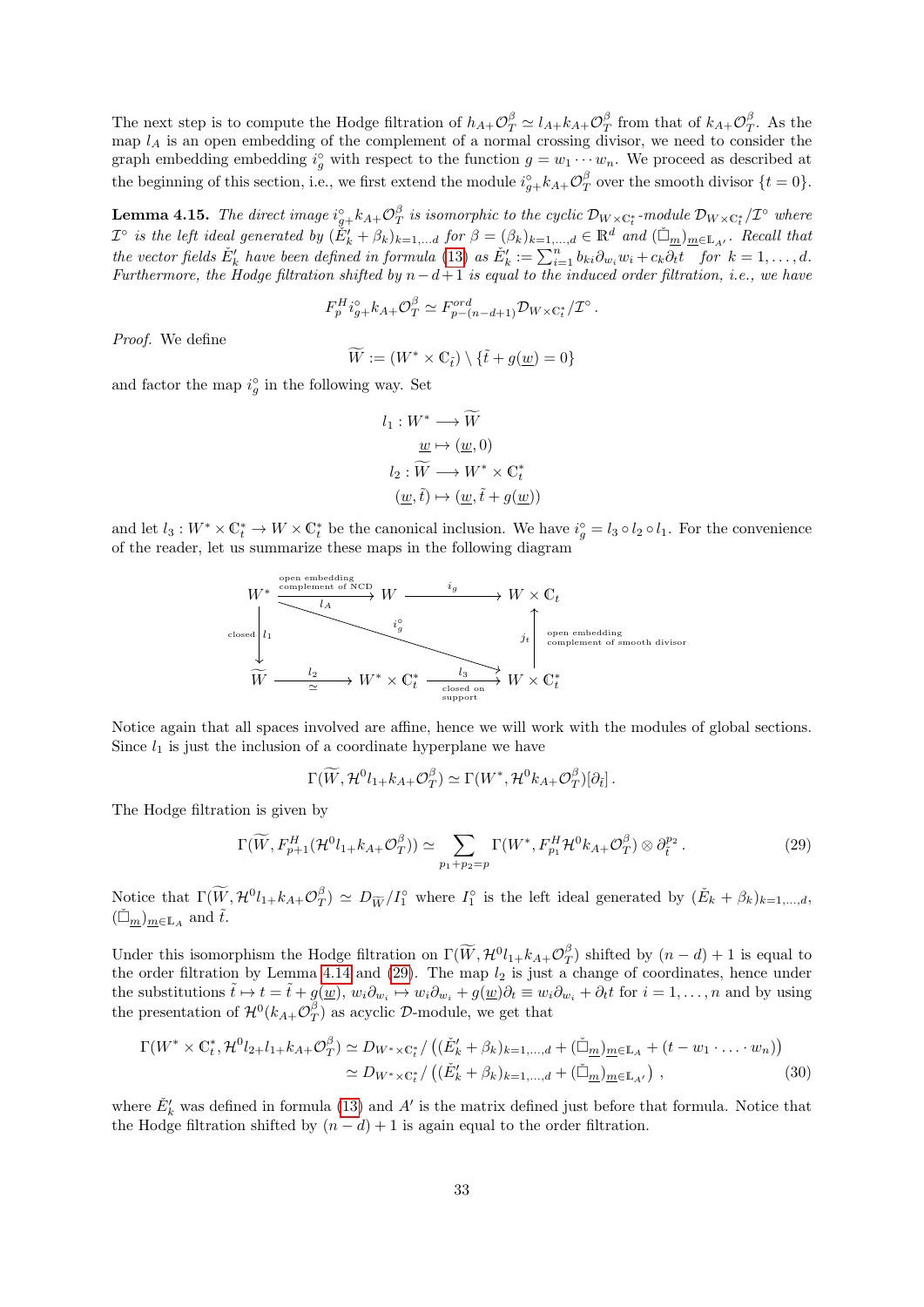Since the support of  $\mathcal{H}^0 l_{2+l_1+k} A_+ \mathcal{O}_T^{\beta}$  lies in the subvariety  $\{t = g(\underline{w})\}$ , the closure of the support in  $W \times \mathbb{C}_t^*$  does not meet  $D \times \mathbb{C}_t^*$ . We conclude that

$$
\Gamma(W \times \mathbb{C}_t^*, \mathcal{H}^0 i_{g+}^{\circ} k_{A+} \mathcal{O}_T^{\beta}) \simeq \Gamma(W \times \mathbb{C}_t^*, \mathcal{H}^0 l_{3+} l_{2+} l_{1+} k_{A+} \mathcal{O}_T^{\beta})
$$
  
\n
$$
\simeq \Gamma(W^* \times \mathbb{C}_t^*, \mathcal{H}^0 l_{2+} l_{1+} k_{A+} \mathcal{O}_T^{\beta})
$$
  
\n
$$
\simeq D_{W^* \times \mathbb{C}_t^*} / \left( (\check{E}_k' + \beta_k)_{k=1,\dots,d} + (\check{\Box}_{\underline{m}})_{\underline{m} \in \mathbb{L}_{A'}} \right)
$$
  
\n
$$
\simeq D_{W \times \mathbb{C}_t^*} / \left( (E_k' + \beta_k)_{k=1,\dots,d} + (\check{\Box}_{\underline{m}})_{\underline{m} \in \mathbb{L}_{A'}} \right).
$$

The Hodge filtration is then simply extended by using the following formula

$$
F_p^H \mathcal{H}^0 i_{g+}^{\circ} k_{A+} \mathcal{O}_T^{\beta} \simeq F_p^H \mathcal{H}^0 l_{3+} l_{2+} l_{1+} k_{A+} \mathcal{O}_T^{\beta} \simeq l_{3*} F_p^H \mathcal{H}^0 l_{2+} l_{1+} k_{A+} \mathcal{O}_T^{\beta}.
$$

<span id="page-33-0"></span>**Proposition 4.16.** Let  $\beta \in \mathbb{R}^d \setminus sRes(A)$ . The direct image  $\mathcal{H}^0 j_{t+} i_{g+}^{\circ} k_{A+} \mathcal{O}_T^{\beta}$  is isomorphic to the quotient  $\check{\mathcal{M}}_{A'}^{\beta} = \mathcal{D}_{W \times \mathbb{C}_t}/\mathcal{I}'$ , where  $\mathcal{I}'$  is the left ideal generated by  $(\check{E}'_k + \beta_k)_{k=1,\dots,d}$  and  $(\check{\Box}_{\underline{m}})_{\underline{m} \in \mathbb{L}_{A'}}$ . Furthermore, if  $\beta \in \mathfrak{A}_A$ , then the Hodge filtration on  $\mathcal{D}_{W \times \mathbb{C}_t}/\mathcal{I}'$  shifted by  $(n-d)+1$  is equal to the induced order filtration, that is,

$$
F_p^H \mathcal{H}^0 j_{t+} i_{g+}^{\circ} k_{A+} \mathcal{O}_T^{\beta} = F_{p-(n-d+1)}^{ord} \mathcal{D}_{W \times \mathbb{C}_t} / \mathcal{I}'.
$$

*Proof.* First recall that we have an isomorphism  $\mathcal{H}^0 j_{t+1}^{\circ} j_{t+1}^{\circ} k_{A+} \mathcal{O}_T^{\beta} \simeq \mathcal{H}^0 i_{g+} h_{A+} \mathcal{O}_T^{\beta}$ . The composed map  $i_g \circ h_A$  is a torus embedding given by the matrix A'. Hence, we have an isomorphism  $\mathcal{H}^0 j_{t+} i_{g+}^{\circ} k_{A+} \mathcal{O}_T^{\beta} \simeq$  $\check{\mathcal{M}}_{A'}^{\beta}$  for  $\beta \in \mathbb{R}^d$  and  $\beta \notin sRes(A') = sRes(A)$ . This shows the first claim.

For the second statement, suppose that  $\beta \in \mathfrak{A}_4$ . The formula for extending the Hodge filtration over the smooth divisor  $\{t = 0\}$  is

<span id="page-33-1"></span>
$$
F_p^H \check{\mathcal{M}}_{A'}^{\beta} = \sum_{i \ge 0} \partial_t^i (V^0 \check{\mathcal{M}}_{A'}^{\beta} \cap j_{t*} j_t^{-1} F_{p-i}^H \check{\mathcal{M}}_{A'}^{\beta}). \tag{31}
$$

At the level of global sections the adjunction morphism  $\mathcal{M}_{A'}^{\beta} \longrightarrow j_{t+j} \dot{t}^{\beta} \mathcal{M}_{A'}^{\beta}$  is given by the inclusion  $\check{M}^{\beta}_{A'} \to {}^*\check{M}^{\beta}_{A'}$ , where  ${}^*\check{M}_{A'}$  is the  $D_{W \times \mathbb{C}^*_t}$ -module from Lemma [4.15](#page-32-1) seen as a  $D_{W \times \mathbb{C}^*_t}$ -module. Hence, at the level of global sections, formula  $(31)$  becomes

$$
F_p^H \check{M}^\beta_{A'} = \sum_{i \geq 0} \partial_t^i (V^0 \check{M}^\beta_{A'} \cap F_{p-i}^H {^*} \check{M}^\beta_{A'}).
$$

Since we have  $F_{p+(n-d+1)}^H * \check{M}_{A'}^\beta = F_p^{ord*} \check{M}_{A'}^\beta$  by the same lemma, we conclude that  $F_{n-d}^H \check{M}_{A'}^\beta = 0$ . The element  $1 \in \check{M}_{A'}^{\beta}$  is in  $V^0 \check{M}_{A'}^{\beta}$  by Proposition [4.8](#page-22-0) and  $1 \in F_{(n-d)+1}^H \check{M}_{A'}^{\beta} = F_0^{ord*} \check{M}_{A'}^{\beta}$  and therefore  $1 \in F_{(n-d)+1}^H \check{M}_{A'}^{\beta}$ . Notice that both  $(\check{M}_{A'}^{\beta}, F_{\bullet}^{H})$  and  $(\check{M}_{A'}^{\beta}, F_{\bullet}^{ord})$  are cyclic, well-filtered  $D_{W \times \mathbb{C}_t}$ -modules (see e.g. [\[Sai88,](#page-75-14) Section 2.1.1], therefore we can conclude

$$
F_p^{ord} \check{M}_{A'}^{\beta} \subset F_{p+(n-d+1)}^H \check{M}_{A'}^{\beta}.
$$

In order to show the reverse inclusion, we have to show

$$
F_p^{ord} \check{M}^\beta_{A'} \supset F^H_{p+(n-d+1)} \check{M}^\beta_{A'} = \sum_{i \geq 0} \partial_t^i (V^0 \check{M}^\beta_{A'} \cap F^H_{p+(n-d+1)-i} {}^*\check{M}^\beta_{A'}) = \sum_{i \geq 0} \partial_t^i (V^0_{ind} \check{M}^\beta_{A'} \cap F^{ord*}_{p-i} \check{M}^\beta_{A'})
$$

for all  $p \geq 0$ , where the last equality follows from Proposition [4.8](#page-22-0) and Lemma [4.15.](#page-32-1) Since we have

$$
F_p^{ord} \check{M}_{A'}^{\beta} \supset \partial_t^i F_{p-i}^{ord} \check{M}_{A'}^{\beta} \text{ for } p \ge 0 \text{ and } 0 \le i \le p
$$

it remains to show

$$
F_{p-i}^{\operatorname{ord}} \check{M}_{A'}^{\beta} \supset V_{ind}^0 \check{M}_{A'}^{\beta} \cap F_{p-i}^{\operatorname{ord}*} \check{M}_{A'}^{\beta} \text{ for } p \ge 0 \text{ and } 0 \le i \le p
$$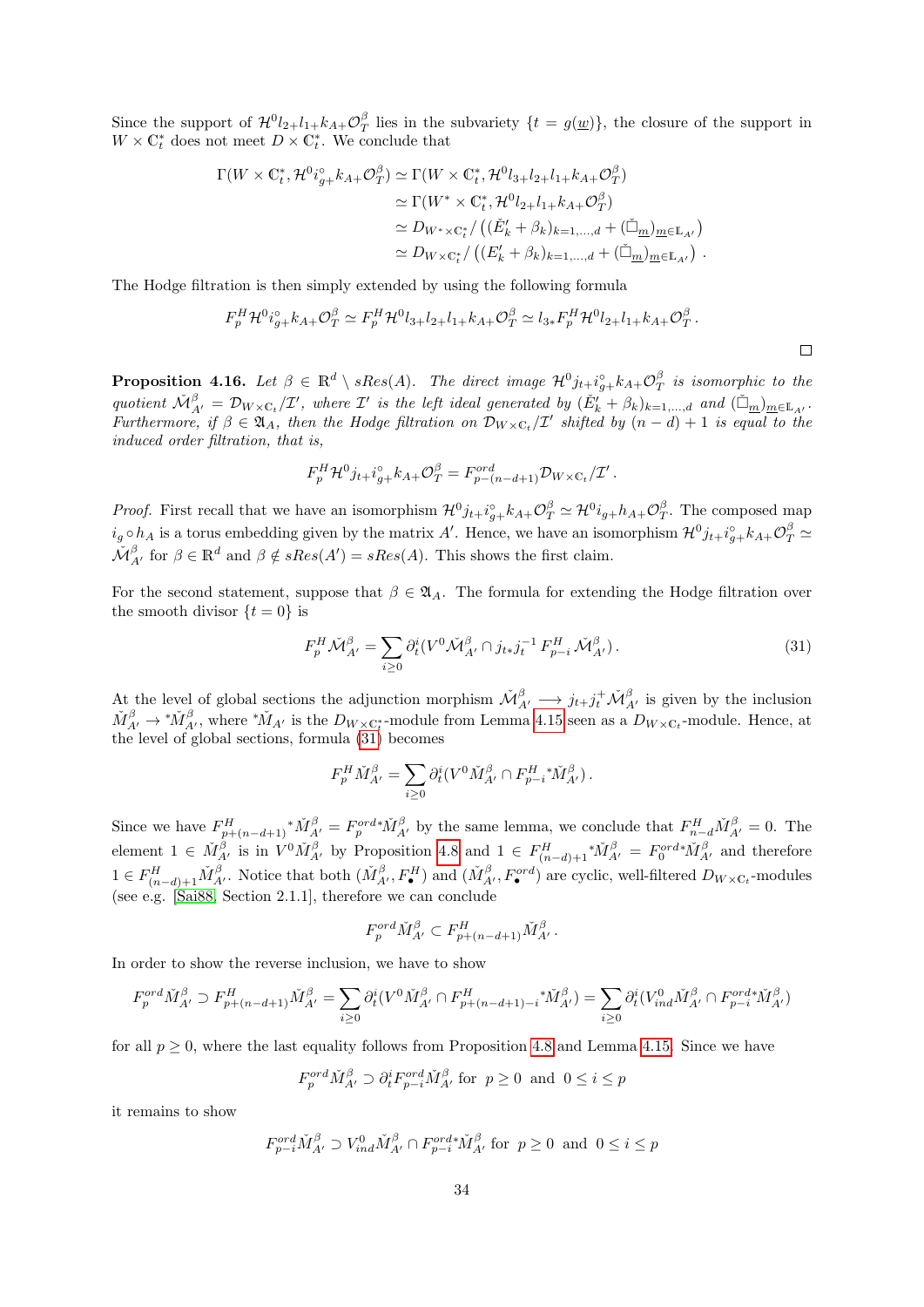resp.

$$
F_p^{ord} \check{M}_{A'}^{\beta} \supset V_{ind}^0 \check{M}_{A'}^{\beta} \cap F_p^{ord*} \check{M}_{A'}^{\beta} \text{ for } p \ge 0.
$$

Now let  $[P] \in V^0_{ind} \check{M}^\beta_{A'} \cap F_p^{ord*} \check{M}^\beta_{A'}$ , then  $P \in D_{W \times \mathbb{C}_t}$  can be written as

$$
P = t^{-k} P_k + t^{-k+1} P_{k-1} + \dots
$$

with  $P_i \in \mathbb{C}[w_1,\ldots,w_n]\langle \partial_t, \partial_{w_1},\ldots,\partial_{w_n}\rangle$  and  $P_k \neq 0$ . Since  $t^k \cdot [P] \in V_{ind}^k \tilde{M}_{A'}^\beta \cap F_p^{ord} \tilde{M}_{A'}^\beta$  it is enough to prove

$$
t^k F_p^{\text{ord}} \check{M}_{A'}^\beta \supset V_{ind}^k \check{M}_{A'}^\beta \cap F_p^{\text{ord}} \check{M}_{A'}^\beta \text{ for } p \ge 0.
$$

Given an element  $[Q] \in V_{ind}^k \tilde{M}_{A'}^\beta \cap F_p^{ord} \tilde{M}_{A'}^\beta$  we can find, using Proposition [4.9,](#page-23-1) a  $Q' \in V^k D_{W \times C_t} \cap$  $F_pD_{W\times C_t}$  with  $[Q] = [Q']$ . But this element Q' can be written as a linear combination of monomials  $t^{l_0}w_1^{l_1}\dots w_n^{l_n}\partial_t^{p_0}\partial_{w_1}^{p_1}\dots\partial_{w_n}^{p_n}$  with  $p_0+\dots p_n\leq p$  and  $l_0-p_0\geq k$ , hence  $[Q']\in t^kF_p^{ord}\check{M}_{A'}^{\beta}$ . This shows the statement in the case  $\mathbb{N}A \neq \mathbb{Z}^d$  (recall that  $\mathbb{N}A \neq \mathbb{Z}^d$  was a condition used in Proposition [4.9\)](#page-23-1).

In the case  $\mathbb{N}A = \mathbb{Z}^d$  the support of  $\mathcal{M}_{A'}^{\beta}$  is disjoint from the divisor  $\{t = 0\}$ , hence the extension of the Hodge filtration is simply given by  $F_p^H \check{\mathcal{M}}_{A'}^\beta = j_{t*} F_p^{H*} \check{\mathcal{M}}_{A'}^\beta$ . Since  $j_t$  is an open embedding we have  $\check{M}^{\beta}_{A'} = {}^*\check{M}^{\beta}_{A'}$  and therefore also  $F^H_p \check{M}^{\beta}_{A'} = F^{H*}_p \check{M}^{\beta}_{A'}$ . This shows the claim.  $\Box$ 

Now we want to deduce the Hodge filtration on  $h_{A+} \mathcal{O}^{\beta}_{T}$  from the proposition above.

<span id="page-34-0"></span>**Theorem 4.17.** Let  $\mathbb{N}A = \mathbb{Z}^d \cap \mathbb{R}_{\geq 0}A$  and  $\beta \in \mathbb{R}^d \setminus sRes(A)$ . The direct image  $h_{A+}\mathcal{O}_T^{\beta}$  is isomorphic to the cyclic  $D_W$ -module  $\check{\mathcal{M}}_A^{\beta} := \mathcal{D}_W/\check{\mathcal{I}}$ , where  $\check{\mathcal{I}}$  is the left ideal generated by  $(\check{E}_k + \beta_k)_{k=1,\dots,d}$  and  $(\check{\Box}_{m})_{m\in\mathbb{L}_A}$ . For  $\beta\in\mathfrak{A}_A$  the Hodge filtration on  $\check{\mathcal{M}}_A^{\beta}$  is equal to the order filtration shifted by  $n-d$ , i.e.

$$
F_{p+(n-d)}^H \check{\mathcal{M}}_A^\beta = F_p^{ord} \check{\mathcal{M}}_A^\beta.
$$

*Proof.* Recall that we have  $j_t \circ i_g^{\circ} \circ k_A = i_g \circ h_A$  where  $i_f$  is the graph embedding from [\(24\)](#page-30-3). The map  $i_f$  can be factored by

$$
i_0: W \longrightarrow W \times \mathbb{C}_{\tilde{t}}
$$

$$
\underline{w} \mapsto (\underline{w}, 0)
$$

$$
l_g: W \times \mathbb{C}_{\tilde{t}} \longrightarrow W \times \mathbb{C}_t
$$

$$
(\underline{w}, \tilde{t}) \mapsto (\underline{w}, \tilde{t} + g(\underline{w})).
$$

Once again, we summarize the relevant maps in the following diagram.



We first compute  $\mathcal{H}^0(l_g^{-1})_+\tilde{\mathcal{M}}_{A'}^{\beta}$  with its corresponding Hodge filtration. Since  $(l_g)^{-1}$  is just a coordinate change we get similarly to formula [\(30\)](#page-32-2)

<span id="page-34-1"></span>
$$
\Gamma(W \times \mathbb{C}_{\tilde{t}}, \mathcal{H}^0(l_g^{-1})_+ \check{\mathcal{M}}_{A'}^\beta) \simeq D_{W \times \mathbb{C}_{\tilde{t}}}/\left((\check{E}_k + \beta_k)_{k=1,\dots,d}, (\check{\Box}_m)_{m \in \mathbb{L}_A}, (\check{t})\right),\tag{32}
$$

where the Hodge filtration on the right hand side is the induced order filtration shifted by  $(n - d + 1)$ . Notice that the right hand side of [\(32\)](#page-34-1) is simply  $\check{M}^{\beta}_A[\partial_{\vec{t}}]$ , hence the Hodge filtration on

$$
\check{M}^{\beta}_{A} = \Gamma(W, \check{\mathcal{M}}^{\beta}_{A}) = \Gamma(W \times \mathbb{C}_{\tilde{t}}, \mathcal{H}^0 i^+_0 (l^{-1}_g)_{+} \check{\mathcal{M}}^{\beta}_{A'})
$$

is simply the order filtration shifted by  $(n - d)$  by [\[Sai88,](#page-75-14) Proposition 3.2.2 (iii)].

 $\Box$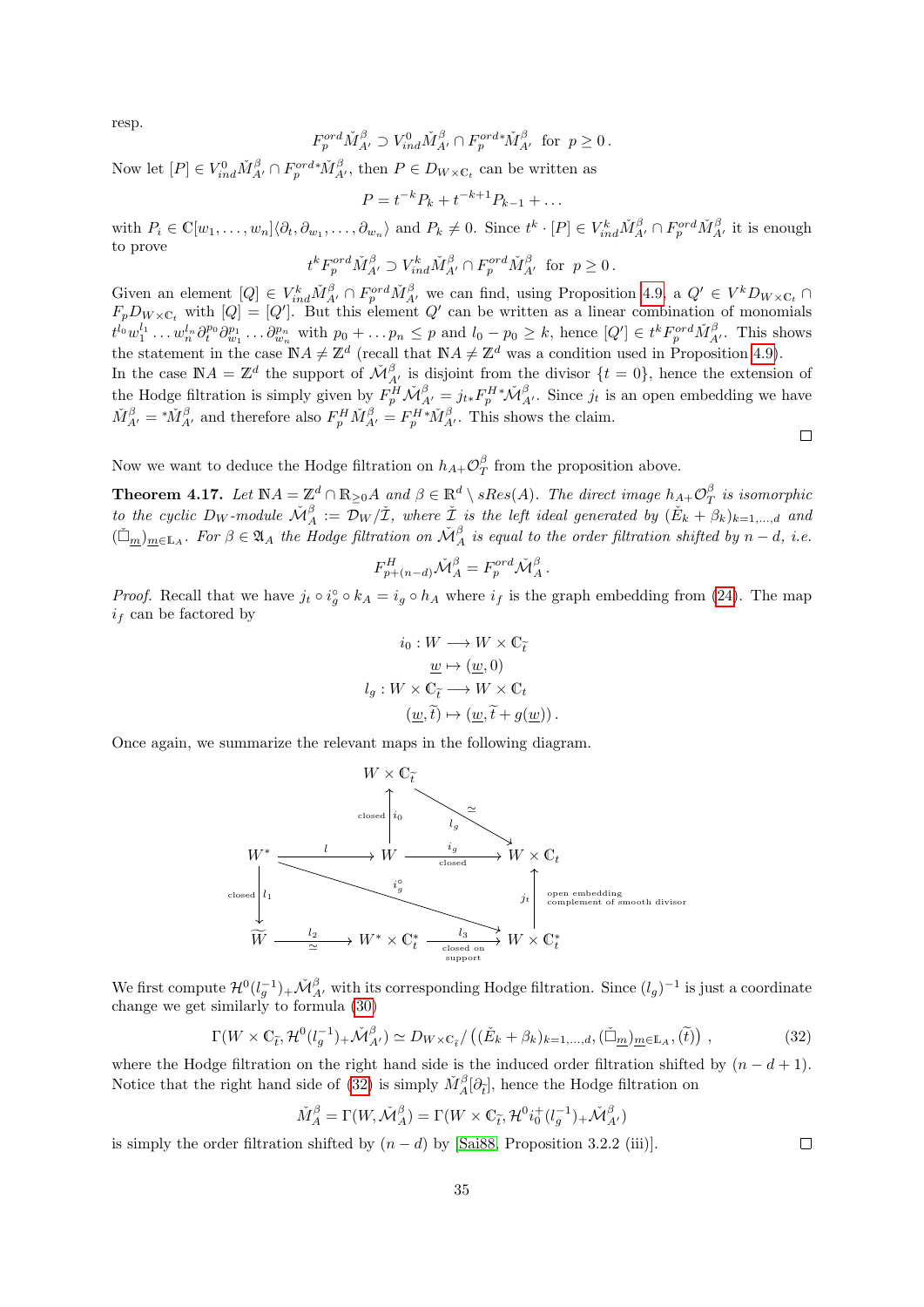<span id="page-35-2"></span>**Remark 4.18.** Let  $\mathcal{O}_{\mathbb{C}^*}^{\beta} = \mathcal{D}_{\mathbb{C}^*}/(\partial_t t + \beta)$  and  $j_0 : \mathbb{C}^* \longrightarrow \mathbb{C}$  be the inclusion. If  $\beta \notin \{-1, -2, -3, \dots\}$ then

$$
j_{0+}\mathcal{O}_{\mathbb{C}^*}^{\beta} \simeq \mathcal{D}_{\mathbb{C}}/(\partial_t t + \beta)
$$

as well as

$$
j_{0\dagger} \mathcal{O}_{\mathbb{C}^*}^{-\beta-1} \simeq \mathbb{D} j_{0+} \mathbb{D} \mathcal{O}_{\mathbb{C}^*}^{\beta} \simeq \mathbb{D} j_{0+} \mathcal{D}_{\mathbb{C}^*} / (\partial_t t + \beta) \simeq \mathbb{D} \mathcal{D}_{\mathbb{C}} / (\partial_t t + \beta) \simeq \mathcal{D}_{\mathbb{C}} / (t \partial_t - \beta)
$$

If, additionally,  $\beta \in (-1,0]$  holds then by Theorem [4.17](#page-34-0)

$$
(j_{0+}\mathcal{O}_{\mathbb{C}^*}^{\beta}, F_{\bullet}^H) \simeq (\mathcal{D}_{\mathbb{C}}/(\partial_t t + \beta), F_{\bullet}^{ord})
$$

In order to compute the Hodge filtration on  $j_{0}$ + $\mathcal{O}_{\mathbb{C}^*}^{-\beta-1}$  we use that  $(\mathbb{D} \mathcal{O}_{\mathbb{C}^*}^{-\beta-1}, F_p^H) = (\mathcal{D}_{\mathbb{C}^*}/(\partial_t t + \beta), F_{\bullet-1}^{ord})$ and therefore  $(j_{0+} \mathbb{D} \mathcal{O}_{\mathbb{C}^*}^{-\beta-1}, F_p^H) = (\mathcal{D}_{\mathbb{C}}/(\partial_t t + \beta), F_{\bullet-1}^{ord})$  holds, since we assumed  $\beta \in (-1,0]$ . We use the filtered resolution

$$
(\mathcal{D}_{\mathbb{C}^*}, F_{\bullet-2}^{ord}) \xrightarrow{\partial_t t + \beta} (\mathcal{D}_{\mathbb{C}^*}, F_{\bullet-1}^{ord})
$$

to resolve  $(\mathcal{D}_{\mathbb{C}}/(\partial_t t + \beta), F_{\bullet-1}^{ord})$  and apply  $\mathcal{H}om(-, (\mathcal{D}_{\mathbb{C}}, F_{\bullet-2}^{ord}) \otimes \omega_X^{\vee})$  to compute the dual of  $(\mathcal{D}_{\mathbb{C}}/(\partial_t t +$  $(\beta), F_{\bullet-1}^{ord}$ ) (cf. [\[Sai94,](#page-75-15) page 55] for the choice of filtration on  $\mathcal{D}_{\mathbb{C}} \otimes \omega_X^{\vee}$ ). This gives

$$
(j_{0\dagger} \mathcal{O}_{\mathbb{C}^*}^{-\beta - 1}, F_p^H) \simeq (\mathcal{D}_{\mathbb{C}}/(t\partial_t - \beta), F_p^{ord})
$$

for  $\beta \in (-1,0]$ .

# <span id="page-35-0"></span>5 Integral transforms of torus embeddings

In this section we investigate how the Hodge filtration of  $\mathbb{C}_T^{H,\beta}$  behaves under a certain integral transformation, which depends on a matrix  $\widetilde{A}$  and a parameter  $\beta_0$ . We show that the outcome of this transform is isomorphic to the GKZ-system  $\mathcal{M}_{\tilde{A}}^{(\beta_0,\beta)}$  (cf. Proposition [5.4\)](#page-39-0). In the special case  $\beta_0 \in \mathbb{Z}$  we will<br>show that the integral transformation mentioned above is isomorphic to the Badon transform of a toru show that the integral transformation mentioned above is isomorphic to the Radon transform of a torus embedding.

The Radon transformation has been extensively used in the previous papers [\[Rei14\]](#page-75-0) and [\[RS17\]](#page-75-3) in order to study hyperplane sections of toric varieties, more precisely, fibres of Laurent polynomials and their compactifications.

In the first subsection below, we give a brief reminder of how certain GKZ-systems can be constructed using the Radon transformation. The second subsection introduces an integral transform that is able to produce all GKZ-systems  $\mathcal{M}_{\widetilde{A}}^{\beta}$  with  $\widetilde{\beta} \notin sRes(\widetilde{A})$  and homogeneous  $\widetilde{A}$ .<br>The next subsections (until [5.9\)](#page-62-0) constitute the main part of this section, where we study in detail how

the various functors entering in the definition of this integral transformation act on the twisted structure sheaf. One can roughly divide the construction in two parts: In subsection [5.3](#page-41-0) we calculate the pushforward of a tensor product between the twisted structure sheaf and a kernel to a partial compactification. Then one has to study the projection to the parameter space (i.e., the space on which the GKZ-system is defined). The calculation of the behavior of the filtration steps is non-trivial, as the higher direct images of these filtration steps, being coherent  $\mathcal{O}\text{-modules}$ , do not, a priori, vanish. However, we can show that this is actually the case in the current situation. We formulate this result in the language of  $\mathscr{R}\text{-modules}$ (i.e., using the Rees construction for filtered D-modules), and make extensive use of (variants of) the Euler-Koszul complex of hypergeometric modules. All these intermediate steps are contained in the subsections [5.4](#page-47-0) until [5.9.](#page-62-0) A very important technical result is the calculation of some local cohomology groups of a certain semi-group ring, contained in subsection [5.8.](#page-57-0) The culminating point is then Theorem [5.35](#page-63-0) which gives a precise description of the Hodge filtration on certain GKZ-systems.

### <span id="page-35-1"></span>5.1 Hypergeometric modules, Gauß-Manin systems and the Radon transformation

Here we give a brief reminder on the relationship between GKZ-hypergeometric systems, Gauß-Manin systems of families of Laurent polynomials as developed in [\[Rei14\]](#page-75-0).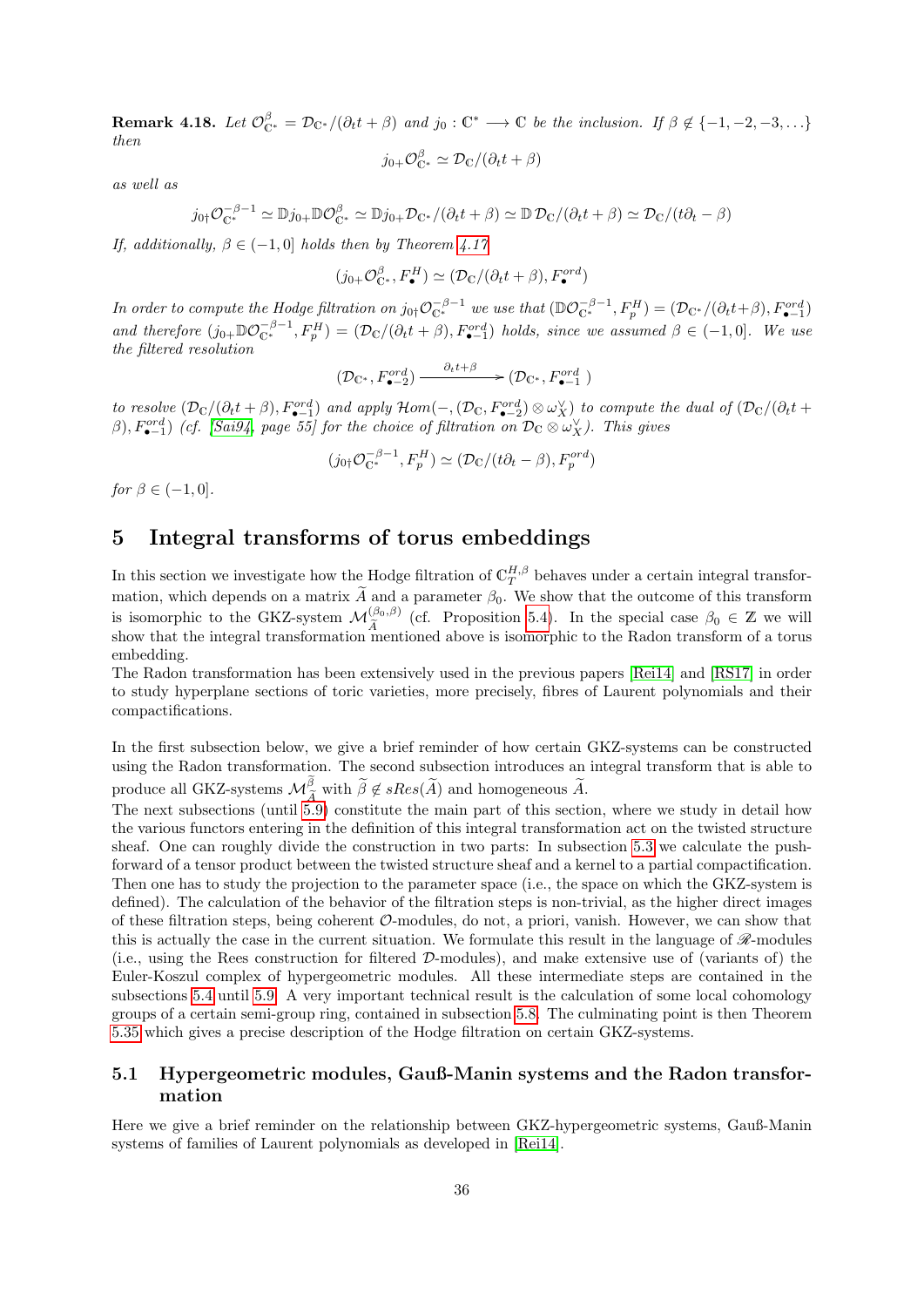As in [\[RS15,](#page-75-0) [RS17\]](#page-75-1), we will consider a homogenization of the above systems. Namely, given the matrix  $A = (a_{ki})$ , we consider the system  $\mathcal{M}_{\widetilde{A}}^{\beta}$ , where  $\widetilde{A}$  is the  $(d+1) \times (n+1)$  integer matrix

<span id="page-36-3"></span>
$$
\widetilde{A} := (\widetilde{\underline{a}}_0, \dots, \widetilde{\underline{a}}_n) := \begin{pmatrix} 1 & 1 & \dots & 1 \\ 0 & a_{11} & \dots & a_{1n} \\ \vdots & \vdots & & \vdots \\ 0 & a_{d1} & \dots & a_{dn} \end{pmatrix}
$$
\n(33)

and  $\widetilde{\beta} \in \mathbb{C}^{d+1}$ .

In order to show that such a homogenized GKZ-system comes from geometry we have to review briefly the so-called Radon transformation for D-modules which was introduced by Brylinski [\[Bry86\]](#page-74-0) and variants were later added by d'Agnolo and Eastwood [\[DE03\]](#page-74-1).

Let W be the dual vector space of V with coordinates  $w_0, \ldots, w_n$ , and let  $\lambda_0, \ldots, \lambda_n$  be coordinates for V. We will denote by  $Z \subset \mathbb{P}(W) \times V$  the universal hyperplane given by  $Z := \{ \sum_{i=0}^{n} \lambda_i w_i = 0 \}$  and denote its complement by  $U := (\mathbb{P}(W) \times V) \setminus Z$ . Consider the following diagram

<span id="page-36-2"></span>
$$
P(W) \xleftarrow{\pi_1^U} P(W) \times V \xrightarrow{\pi_2^U} V
$$
\n
$$
\uparrow
$$
\n
$$
P(W) \times V \xrightarrow{\pi_2} V
$$
\n(34)

We will use in the sequel several variants of the so-called Radon transformation in the derived category of mixed Hodge modules. These are functors from  $D^bMHM(\mathbb{P}(W))$  to  $D^bMHM(\mathcal{D}_V)$  given by

$$
{}^*\mathcal{R}(M) := \pi_{2*}^Z (\pi_1^Z)^* M \simeq \pi_{2*} i_{Z*} i_Z^* \pi_1^* M,
$$
  
\n
$$
{}^!\mathcal{R}(M) := \mathbb{D} \circ {}^*\mathcal{R} \circ \mathbb{D}(M) \simeq \pi_{2*}^Z (\pi_1^Z)^! M \simeq \pi_{2*} i_{Z*} i_Z^! \pi_1^! M
$$
  
\n
$$
{}^*\mathcal{R}_{cst}(M) := \pi_{2*} \pi_1^* M.
$$
  
\n
$$
{}^!\mathcal{R}_{cst}(M) := \mathbb{D} \circ {}^*\mathcal{R}_{cst} \circ \mathbb{D}(M) \simeq \pi_{2*} \pi_1^! M.
$$
  
\n
$$
{}^*\mathcal{R}_c^{\circ}(M) := \pi_{2!}^U (\pi_1^U)^* (M) \simeq \pi_{2*} j_{U!} j_U^* \pi_1^*(M)
$$
  
\n
$$
{}^!\mathcal{R}^{\circ}(M) := \mathbb{D} \circ {}^*\mathcal{R}_c^{\circ} \circ \mathbb{D}(M) \simeq \pi_{2*}^U (\pi_1^U)^! (M) \simeq \pi_{2*} j_{U*} j_U^! \pi_1^1(M).
$$

The adjunction triangle corresponding to the open embedding  $j_U$  and the closed embedding  $i_Z$  gives rise to the following triangles of Radon transformations

<span id="page-36-1"></span><span id="page-36-0"></span>
$$
{}^{!}\mathcal{R}(M) \longrightarrow {}^{!}\mathcal{R}_{cst}(M) \longrightarrow {}^{!}\mathcal{R}^{\circ}(M) \stackrel{+1}{\longrightarrow}, \tag{35}
$$

$$
{}^*{\mathcal R}_c^{\circ}(M) \longrightarrow {}^*{\mathcal R}_{cst}(M) \longrightarrow {}^*{\mathcal R}(M) \stackrel{+1}{\longrightarrow}, \tag{36}
$$

where the second triangle is dual to the first.

We now introduce a family of Laurent polynomials defined on  $T \times \Lambda := (\mathbb{C}^*)^d \times \mathbb{C}^n$  using the columns of the matrix A, more precisely, we put

$$
\varphi_A: T \times \Lambda \longrightarrow V = \mathbb{C}_{\lambda_0} \times \Lambda,
$$
  
( $t_1, \ldots, t_d, \lambda_1, \ldots, \lambda_n$ )  $\mapsto$  ( $-\sum_{i=1}^n \lambda_i \underline{t}^{a_i}, \lambda_1, \ldots, \lambda_n$ ). (37)

The following theorem of [\[Rei14\]](#page-75-2) constructs a morphism between the Gauß-Manin system  $\mathcal{H}^0(\varphi_{A,+}\mathcal{O}_{T\times\Lambda})$ resp. its proper version  $\mathcal{H}^0(\varphi_{A,\dagger}\mathcal{O}_{T\times\Lambda})$  and certain GKZ-hypergeometric systems and identify both with a corresponding Radon transform.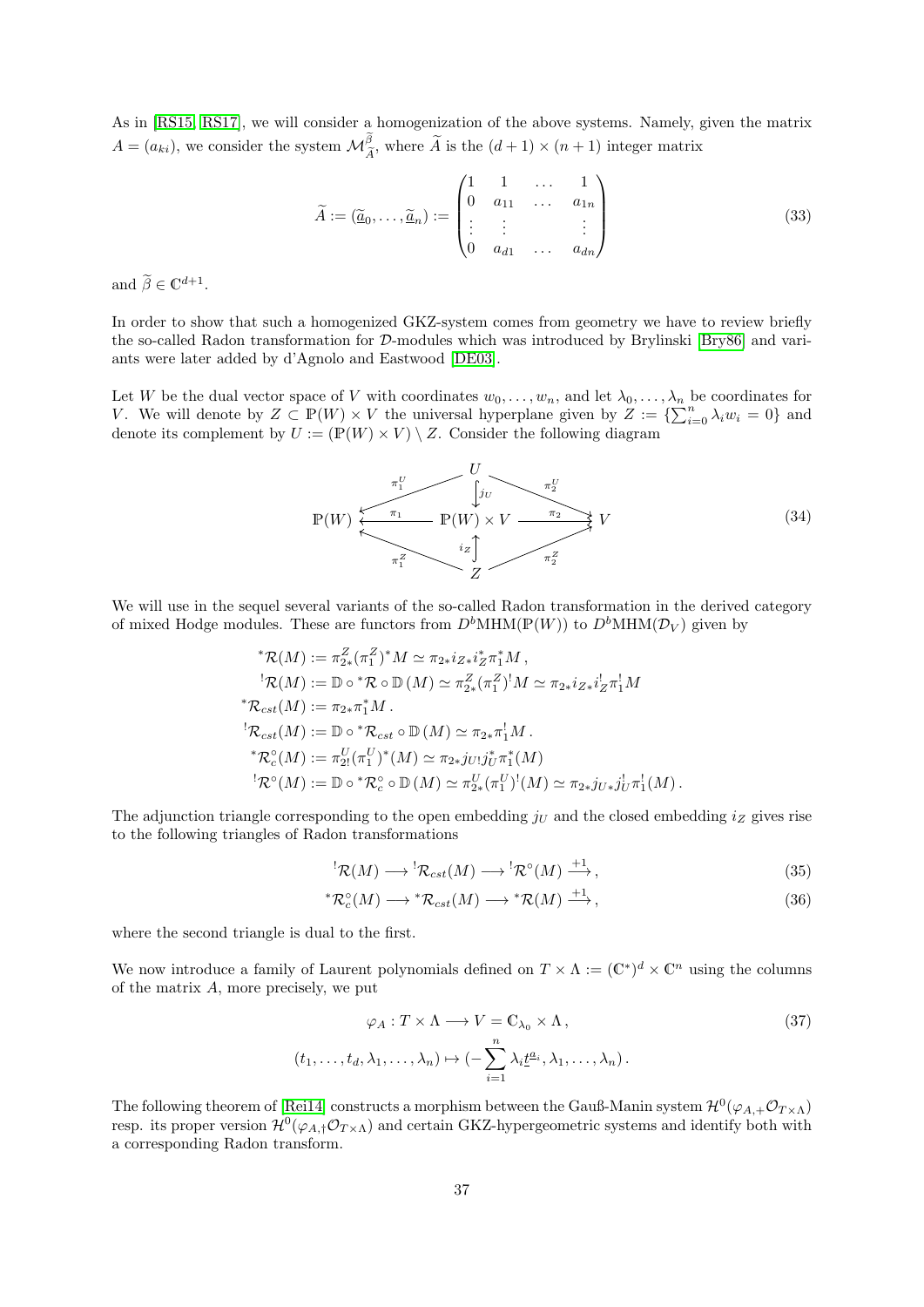For this we apply the triangle [\(35\)](#page-36-0) to  $M = g_! \mathbb{D}^p \mathbb{Q}^H_T$  and the triangle [\(36\)](#page-36-1) to  $M = g_*^p \mathbb{Q}^H_T$ , where the map  $g$  was defined by

$$
g: T \longrightarrow \mathbb{P}(W)
$$
  

$$
(t_1, \ldots, t_d) \mapsto (1 : \underline{t}^{a_1} : \ldots : \underline{t}^{a_n}).
$$

<span id="page-37-0"></span>**Theorem 5.1.** [\[Rei14,](#page-75-2) Lemma 1.11, Proposition 3.4] Let  $A = (\underline{a}_1, \ldots, \underline{a}_n) \in M(d \times n, \mathbb{Z})$  and  $\widetilde{A} = \widetilde{A}$  $(\underline{\tilde{a}}_0, \underline{\tilde{a}}_1, \ldots, \underline{\tilde{a}}_n) \in M((d+1) \times (n+1), \mathbb{Z})$  be as above and assume that  $\tilde{A}$  satisfies

- 1.  $\widetilde{Z} \cdot \widetilde{A} = \mathbb{Z}^{d+1}$
- 2.  $\mathbb{N}\widetilde{A}=\mathbb{R}_{\geq 0}\widetilde{A}\cap \mathbb{Z}^{d+1}$

Then for every  $\widetilde{\beta} \in \mathbb{N} \widetilde{A}$  and every  $\widetilde{\beta}' \in int(\mathbb{N} \widetilde{A})$ , we have that

$$
\mathcal{M}_{\widetilde{A}}^{\widetilde{\beta}} \simeq \mathrm{DMod}\left(\mathcal{H}^{n+1}({}^*\mathcal{R}_c^{\circ}(g_*{}^p \mathbb{Q}_T^H))\right) \quad \text{and} \quad \mathcal{M}_{\widetilde{A}}^{-\widetilde{\beta}'} \simeq \mathrm{DMod}\left(\mathcal{H}^{-n-1}({}^! \mathcal{R}^{\circ}(g_! \mathbb{D}^p \mathbb{Q}_T^H))\right)
$$

If we define

$$
{}^{H}\!{\cal M}_{\widetilde{A}}^{\widetilde{\beta}}:={\cal H}^{n+1}({}^*\mathcal{R}_c^{\circ}(g_*{}^p{\mathbb{Q}}^H_T)) \quad and \quad {}^{H}\!{\cal M}_{\widetilde{A}}^{-\widetilde{\beta}'}:={\cal H}^{-n-1}({}^{!}\mathcal{R}^{\circ}(g_!{}^{{\mathbb{D}}}{}^p{\mathbb{Q}}^H_T))
$$

the following sequences of mixed Hodge modules are exact and dual to each other:

$$
H^{d-1}(T, \mathbb{C}) \otimes {}^{p}\mathbb{Q}_{V}^{H} \qquad \mathcal{H}^{0}(\varphi_{A*} {}^{p}\mathbb{Q}_{T\times\Lambda}^{H}) \qquad H^{d}(\overline{T}, \mathbb{C}) \otimes {}^{p}\mathbb{Q}_{V}^{H}
$$
  
\n
$$
\uparrow \simeq \qquad \qquad \uparrow \simeq \qquad \qquad \uparrow \simeq \qquad \qquad \uparrow \simeq \qquad \qquad \uparrow \simeq \qquad \qquad \downarrow
$$
  
\n
$$
0 \longrightarrow \mathcal{H}^{n}({}^{*}\mathcal{R}_{cst}(g_{*} {}^{p}\mathbb{Q}_{T}^{H})) \longrightarrow \mathcal{H}^{n}({}^{*}\mathcal{R}(g_{*} {}^{p}\mathbb{Q}_{T}^{H})) \longrightarrow \mathcal{H}^{n+1}({}^{*}\mathcal{R}_{c}^{\circ}(g_{*} {}^{p}\mathbb{Q}_{T}^{H})) \longrightarrow \mathcal{H}^{n+1}({}^{*}\mathcal{R}_{cst}(g_{*} {}^{p}\mathbb{Q}_{T}^{H})) \longrightarrow 0
$$

$$
0 \leftarrow \mathcal{H}^{-n}({}^{!}\mathcal{R}_{cst}(g_{!}\mathbb{D}^{p}\mathbb{Q}_{T}^{H})) \leftarrow \mathcal{H}^{-n}({}^{!}\mathcal{R}(g_{!}\mathbb{D}^{p}\mathbb{Q}_{T}^{H})) \leftarrow \mathcal{H}^{-n-1}({}^{!}\mathcal{R}^{\circ}(g_{!}\mathbb{D}^{p}\mathbb{Q}_{T}^{H})) \leftarrow \mathcal{H}^{-n-1}({}^{!}\mathcal{R}_{cst}(g_{!}^{p}\mathbb{Q}_{T}^{H})) \leftarrow 0.
$$
\n
$$
\begin{vmatrix}\n\omega & \omega & \omega \\
\omega & \omega & \omega \\
\omega & \omega & \omega \\
\omega & \omega & \omega\n\end{vmatrix}
$$
\n
$$
H_{d+1}(T, \mathbb{C}) \otimes \mathbb{D}^{p}\mathbb{Q}_{V}^{H} \qquad \mathcal{H}^{0}(\varphi_{A!}\mathbb{D}^{p}\mathbb{Q}_{T\times\Lambda}^{H}) \qquad H_{\mathcal{M}}^{-\tilde{\beta}'} \qquad H_{d}(T, \mathbb{C}) \otimes \mathbb{D}^{p}\mathbb{Q}_{V}^{H}
$$

<span id="page-37-1"></span>**Proposition 5.2.** Let  $\widetilde{\beta} \in \mathbb{N} \widetilde{A}$  and  $\widetilde{\beta}' \in \text{int}(\mathbb{N} \widetilde{A})$ . There exists a natural morphism of mixed Hodge modules between  ${}^H \mathcal{M}_{\tilde{A}}^{-\tilde{\beta}'}(-d-n)$  and  ${}^H \mathcal{M}_{\tilde{A}}^{\tilde{\beta}}$ , which is (up to multiplication with a non-zero constant)<br>given on the underlying  $\mathcal{D}_{\tilde{A}}$  modules by given on the underlying  $\mathcal{D}_V$ -modules by

$$
\mathcal{M}_{\widetilde{A}}^{-\widetilde{\beta}'} \longrightarrow \mathcal{M}_{\widetilde{A}}^{\widetilde{\beta}}
$$

$$
P \mapsto P \cdot \partial^{\widetilde{\beta} + \widetilde{\beta}'}
$$

,

where  $\partial^{\widetilde{\beta}+\widetilde{\beta}'} := \prod_{i=0}^n \partial_{\lambda_i}^{k_i}$  for any  $\underline{k} = (k_0, \ldots, k_n)$  with  $\widetilde{A} \cdot \underline{k} = \widetilde{\beta} + \widetilde{\beta}'$ .

Proof. First notice that there is a natural morphism of mixed Hodge modules

$$
\mathcal{H}^0(\varphi_{A!}\mathbb{D}^p\mathbb{Q}^H_{T\times\Lambda})(-d-n)\longrightarrow \mathcal{H}^0(\varphi_{A*}{}^p\mathbb{Q}^H_{T\times\Lambda})
$$

which is induced by the morphism  $\mathbb{D}^p \mathbb{Q}^H_{T \times \Lambda}(-d - n) \to^p \mathbb{Q}^H_{T \times \Lambda}$ . Using the isomorphisms in the second column, this gives a morphism

$$
\mathcal{H}^{-n}({}^{!}\mathcal{R}(g_{!}\mathbb{D}^p\mathbb{Q}^H_T))(-n-d)\longrightarrow \mathcal{H}^{n}({}^{*}\mathcal{R}(g_{*}^p\mathbb{Q}^H_T)).
$$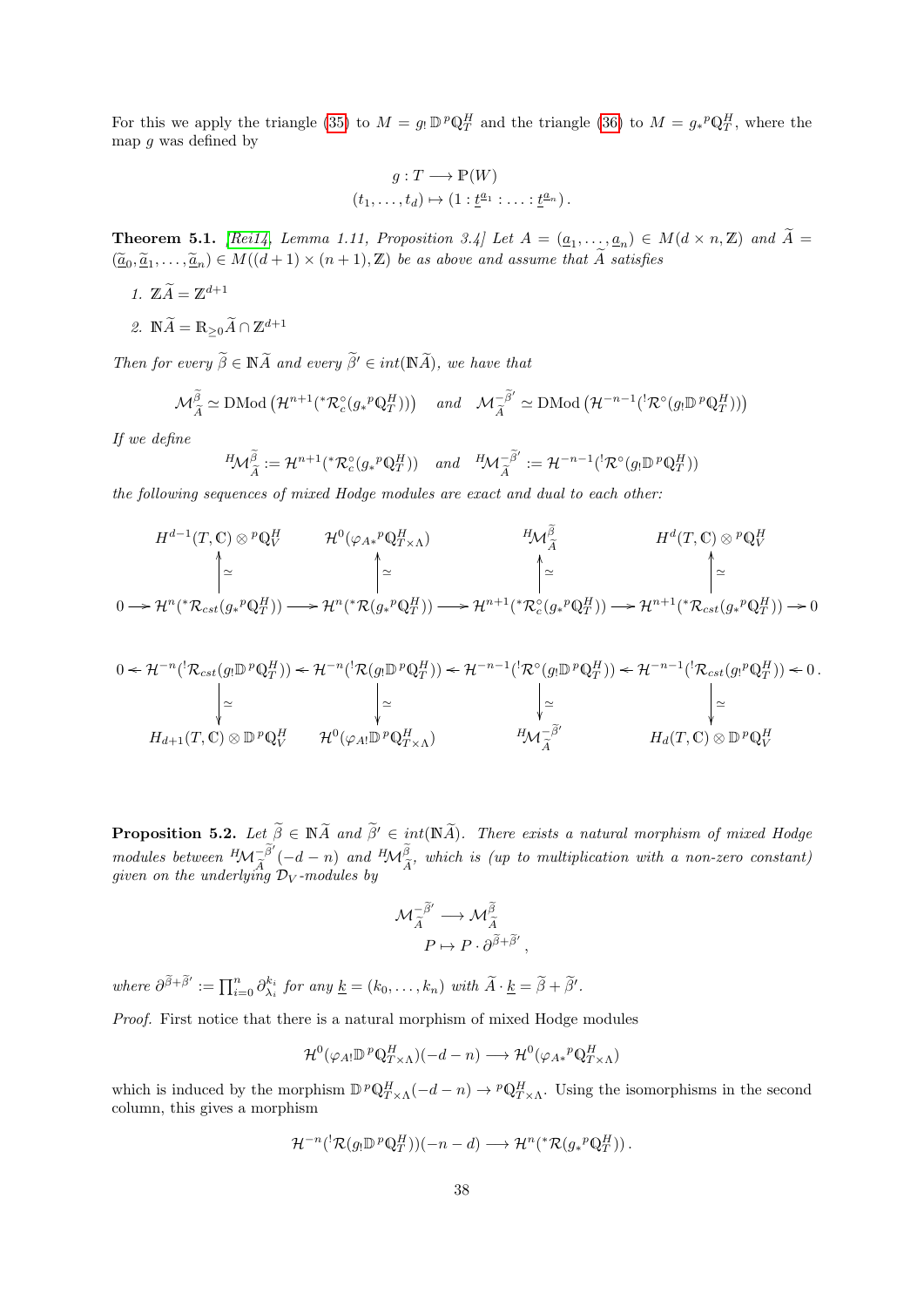Now we can concatenate this with the following morphisms

$$
\mathcal{H}^{n}({}^*\mathcal{R}(g_*^p\mathbb{Q}_T^H)) \longrightarrow \mathcal{H}^{n+1}({}^*\mathcal{R}_c^{\circ}(g_*^p\mathbb{Q}_T^H))
$$
\n
$$
\uparrow \qquad \qquad \uparrow
$$
\n
$$
\mathcal{H}^{-n}({}^!\mathcal{R}(g_!\mathbb{D}^p\mathbb{Q}_T^H))(-n-d) \longleftarrow \mathcal{H}^{-n-1}({}^!\mathcal{R}^{\circ}(g_!\mathbb{D}^p\mathbb{Q}_T^H))(-n-d).
$$

This gives the desired morphism of mixed Hodge modules between  ${}^H \mathcal{M}_{\widetilde{A}}^{-\widetilde{\beta}'}(-d-n)$  and  ${}^H \mathcal{M}_{\widetilde{A}}^{\widetilde{\beta}}$ . Then it follows from [\[RS17,](#page-75-1) Lemma 2.12] that the corresponding morphism of the underlying  $\mathcal{D}_V$ -modules is (up to multiplication by a non-zero constant) right multiplication with  $\partial^{\tilde{\beta}+\tilde{\beta}'}$ .  $\Box$ 

We will now prove a partial generalization of Theorem [5.1](#page-37-0) for non-integer  $\beta$ .

<span id="page-38-0"></span>**Proposition 5.3.** With the notation as above, let  $\widetilde{\beta} = (\beta_0, \beta) \in (\mathbb{Z} \times \mathbb{R}^d) \setminus \text{sRes}(\widetilde{A})$ , then we have the following isomorphism

$$
\mathrm{DMod}(\mathcal{H}^{n+1}({}^*\mathcal{R}_c^{\circ}(g_*{}^p\mathbb{C}_T^{\beta,H})) \simeq \mathcal{M}_{\widetilde{A}}^{\widetilde{\beta}}
$$

This induces the structure of a complex mixed Hodge module on  $\mathcal{M}_{\widetilde{A}}^{\beta}$  which we call  ${}^H \! \mathcal{M}_{\widetilde{A}}^{\beta}$ .

Proof. Consider the following commutative diagram with cartesian square



where  $\pi_T$  is the projection to the first factor. We have

$$
\overline{j}_{+}\pi^{+}g_{+}\mathcal{O}_{T}^{\beta} \simeq \overline{j}_{+}\widetilde{h}_{+}\pi_{T}^{+}\mathcal{O}_{T}^{\beta} \simeq h_{\widetilde{A}+}\mathcal{O}_{\mathbb{C}^{*}\times T}^{(0,\beta)}[1] \simeq h_{+}\mathcal{O}_{\mathbb{C}^{*}\times T}^{(\beta_{0},\beta)}[1]
$$

for every  $\beta_0 \in \mathbb{Z}$ . Let  ${}^*\mathcal{R}_c^{\circ}: D_{rh}^b(\mathcal{D}_X) \to D_{rh}^b(\mathcal{D}_X)$  be the corresponding functor for  $\mathcal{D}$ -modules which is given by  $M \mapsto \pi_{2+}j_{U^{\dagger}}j^{\dagger}_{U}\pi^{\dagger}_{1}M$ . We have the following isomorphism

$$
{}^*\mathcal{R}_c^{\circ}(g_+\mathcal{O}_T^{\beta})[-n-1] \simeq \mathrm{FL}(\bar{j}_+\pi^+g_+\mathcal{O}_T^{\beta}[-1]) \simeq \mathrm{FL}(h_{\widetilde{A}^+}\mathcal{O}_{\mathbb{C}^*\times T}^{(\beta_0,\beta)}) \simeq \mathcal{M}_{\widetilde{A}}^{\widetilde{\beta}}
$$

where the first isomorphism follows from [\[DE03,](#page-74-1) Proposition 1]. Notice that the various shifts, occurring in the formulas above, stem from a different (shifted) definition of the (exceptional) inverse image for D-modules in loc. cit. .  $\Box$ 

#### <span id="page-38-1"></span>5.2 Integral transforms of twisted structure sheaves

Unfortunately, the Radon transformation produces only GKZ-systems with  $\beta_0 \in \mathbb{Z}$ , as we can see in Proposition [5.3.](#page-38-0) To remedy this fact, we introduce a integral transformation which takes care of that by twisting with a kernel which depends on  $\beta_0$ .

Let  $T = (\mathbb{C}^*)^d$  resp.  $\widetilde{T} := (\mathbb{C}^*)^{d+1}$  be tori with coordinates  $t_1, \ldots, t_d$  resp.  $t_0, \ldots, t_d, W = V = \mathbb{C}^{n+1}$ with coordinates  $w_0, \ldots, w_n$  resp.  $\lambda_0, \ldots, \lambda_n$  and consider the torus embedding with respect to the matrix  $\ddot{A}$ 

$$
h := h_{\widetilde{A}} : \widetilde{T} \longrightarrow W
$$
  

$$
(t_0, \dots, t_d) \mapsto (t_0, t_0 \underline{t}^{a_1}, \dots, t_0 \underline{t}^{a_n})
$$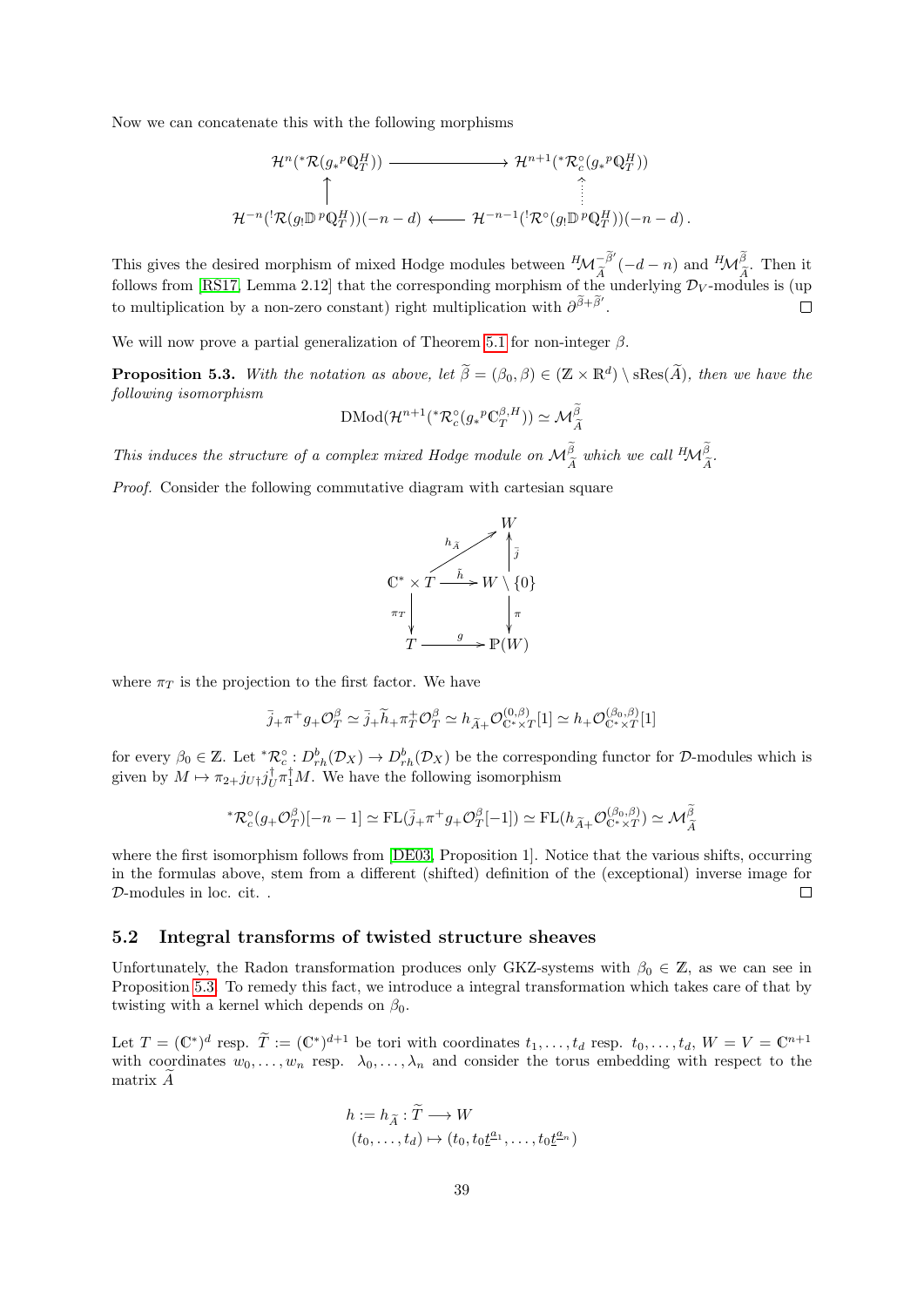If  $\widetilde{\beta} \notin sRes(\widetilde{A})$  the GKZ-system  $\mathcal{M}_{\widetilde{A}}^{\beta}$  is given by  $FL(h_+\mathcal{O}_{\widetilde{T}}^{\beta})$  $(\tilde{\tau})$ . Consider the maps

$$
\mathbb{C}^* \xrightarrow{j} \mathbb{C} \xleftarrow{F} T \times V \xrightarrow{p} V
$$

$$
\downarrow{q}
$$

$$
T
$$

where F is given by  $(t_1,\ldots,t_d,\lambda_0,\ldots,\lambda_n) \mapsto \lambda_0 + \sum_{i=1}^n \lambda_i \underline{t}^{a_i}$ , where  $p_1$  resp.  $p_2$  is the projection to the first resp. second factor and where  $j$  is the inclusion.

Proposition [5.3](#page-38-0) showed that a GKZ-system with integer  $\beta_0$  can be expressed by a Radon transformation, generalizing a result in [\[Rei14\]](#page-75-2). The Radon transformation  ${}^*\mathcal{R}_c^{\circ}$  can be seen as an integral transform from  $\mathbb{P}^n$  to  $\mathbb{C}^{n+1}$  with kernel  $j_{U!}P\mathbb{C}^H_T$ . Now, in order to construct GKZ-systems with general  $\beta_0$  we could twist the kernel  $j_{U}$ <sup>p</sup>C<sub>U</sub><sup>H</sup> which means instead of using the constant module <sup>p</sup>C<sub>U</sub><sup>H</sup> on U we could use a rank one local system on U with monodormy  $e^{2\pi i\beta_0}$  (notice that U has fundamental group isomorphic to Z). However, due to computational reason we use a slightly different approach. Instead of embedding the torus T in  $\mathbb{P}^n$  and considering an integral transform from  $\mathbb{P}^n$  to  $\mathbb{C}^{n+1}$  we directly define an integral transformation from T to V with a kernel depending on  $\beta_0$  and A (the matrix A is encoded in the map  $F$ ). We prove in Proposition [5.4](#page-39-0) that the outcome of this integral transformation applied to the  $\mathcal{D}_T$ -module  $\mathcal{O}_T^{\beta}$  is indeed the GKZ-system  $\mathcal{M}_{\tilde{A}}^{\beta}$ . Finally, we prove in Proposition [5.5](#page-40-0) that this approach<br>is compatible with the original approach using the Badon transform from Proposition 5.3 is compatible with the original approach using the Radon transform from Proposition [5.3.](#page-38-0)

The following proposition is a variant of a theorem of d'Agnolo and Eastwood [\[DE03\]](#page-74-1). It compares the Fourier-Laplace transform of the twisted structure sheaf under a torus embedding with an integral transform of the twisted structure on a smaller torus. The latter description is favorable since it naturally equips the GKZ-system with the structure of a mixed Hodge module.

<span id="page-39-0"></span>**Proposition 5.4.** Let  $\widetilde{\beta} = (\beta_0, \beta) \notin sRes(\widetilde{A})$  then

$$
\mathcal{M}_{\widetilde{A}}^{\widetilde{\beta}} \simeq \mathrm{FL}(h_+\mathcal{O}_{\widetilde{T}}^{\widetilde{\beta}}) \simeq \mathcal{H}^{2n+d+1}(p_+(q^\dagger \mathcal{O}_{T}^{\beta} \otimes_{\mathcal{O}} F^\dagger(j_\dagger \mathcal{O}_{\mathbb{C}^*}^{-\beta_0-1})))
$$

*Proof.* Notice that the morphism  $h : \widetilde{T} \longrightarrow \mathbb{C}^{n+1}$  factors as

<span id="page-39-1"></span>
$$
\widetilde{T} \xrightarrow{j} \mathbb{C} \times T \xrightarrow{k} W \tag{38}
$$

where  $\tilde{j}$  is the canonical embedding and k is given by  $(t_0, \ldots, t_d) \mapsto (t_0, t_0 \underline{t}^{a_1}, \ldots, t_0 \underline{t}^{a_n})$ . Consider the diagram



where  $p_{ij}$  are the projections to the factors i and j, the maps  $l, q, p_1, q_1$  are the projections to the first and the maps  $f, g, p, p_2, q_2$ , are the projection to the second factor.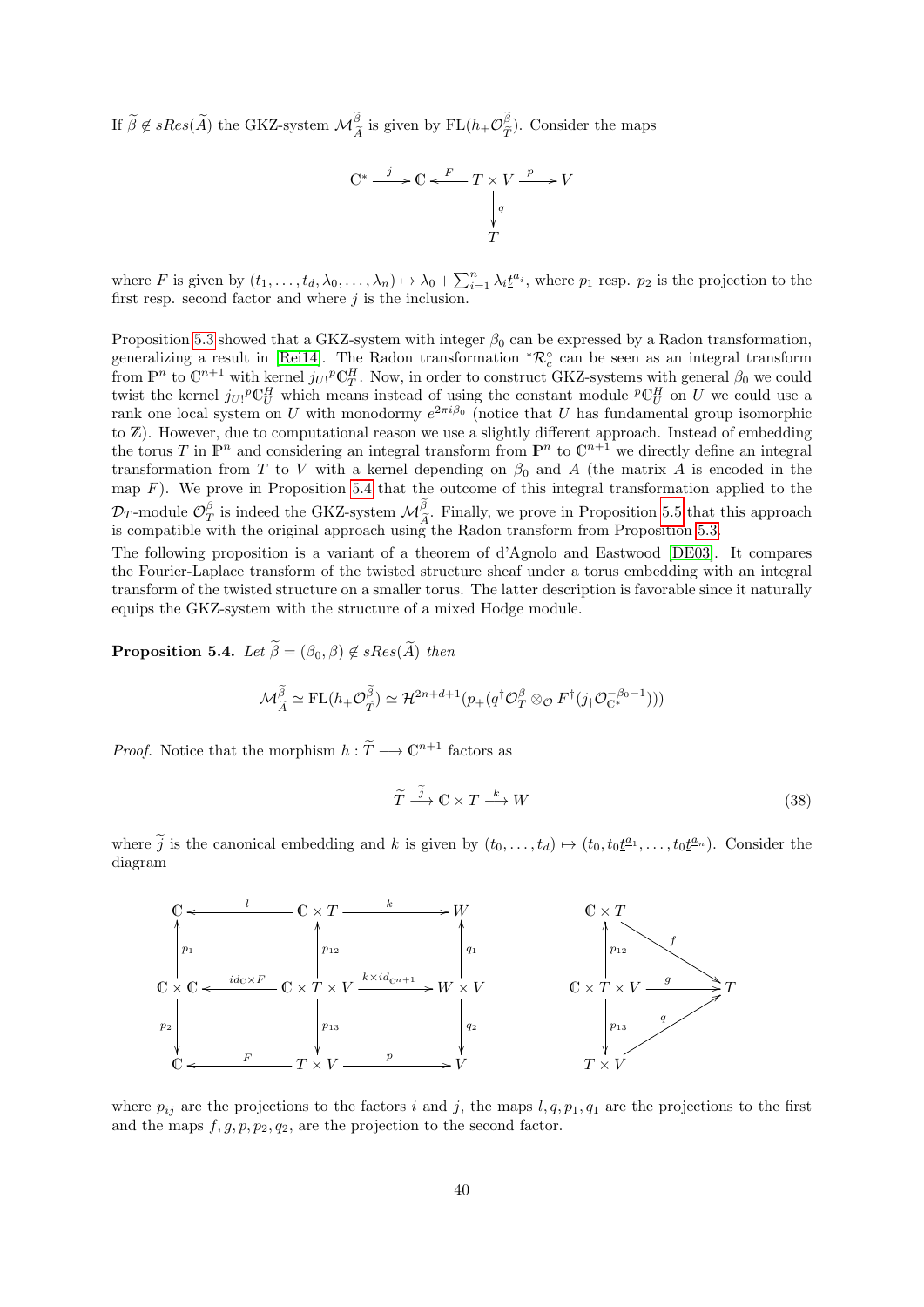We have that  $\tilde{j}_{+}\mathcal{O}_{\tilde{T}}^{\beta} \simeq j_{+}\mathcal{O}_{\mathbb{C}^*}^{\beta_0} \boxtimes \mathcal{O}_{T}^{\beta} \simeq l^+j_{+}\mathcal{O}_{\mathbb{C}^*}^{\beta_0}[-d] \otimes f^+\mathcal{O}_{T}^{\beta}[-1]$  hence we get the following isomorphisms

FL(
$$
h_{+}\mathcal{O}_{\tilde{T}}^{\tilde{\beta}}
$$
)  
\n
$$
\simeq FL(k_{+}\tilde{j}_{+}\mathcal{O}_{\tilde{T}}^{\tilde{\beta}}),
$$
 factorization of  $h$  (38)  
\n
$$
\simeq q_{2,+}(q_{1}^{+}k_{+}\tilde{j}_{+}\mathcal{O}_{\tilde{T}}^{\tilde{\beta}}\otimes \mathcal{L})[-n-1],
$$
  
\n
$$
\simeq q_{2,+}(q_{1}^{+}k_{+}(\tilde{l}^{+}j_{+}\mathcal{O}_{\tilde{C}}^{\tilde{\beta}}\otimes \mathcal{L})[-n-d-2],
$$
use  $\mathcal{O}_{\tilde{T}}^{\tilde{\beta}}\simeq \mathcal{O}_{C}^{\beta_{0}}\otimes \mathcal{O}_{T}^{\beta}$   
\n
$$
\simeq q_{2,+}((k\times id)_{+}p_{12}^{+1}(\tilde{l}^{+}j_{+}\mathcal{O}_{C}^{\beta_{0}}\otimes \mathcal{J}^{+}\mathcal{O}_{T}^{\beta})\otimes \mathcal{L})[-n-d-2],
$$
use  $\mathcal{O}_{\tilde{T}}^{\tilde{\beta}}\simeq \mathcal{O}_{C}^{\beta_{0}}\otimes \mathcal{O}_{T}^{\beta}$   
\n
$$
\simeq q_{2,+}(k\times id)_{+}(\tilde{p}_{12}^{+}(\tilde{l}^{+}j_{+}\mathcal{O}_{C}^{\beta_{0}}\otimes \mathcal{J}^{+}\mathcal{O}_{T}^{\beta})\otimes (k\times id)^{+}\mathcal{L})[-2d-2],
$$
base change  
\nprojection formula  
\n
$$
\simeq p_{2,+}(k\times id)_{+}((id\times F)^{+}p_{1}^{+}j_{+}\mathcal{O}_{C}^{\beta_{0}}\otimes \mathcal{J}^{+}\mathcal{O}_{T}^{\beta}\otimes (k\times id)^{+}\mathcal{L})[-n-2d-3],
$$
  
\n
$$
p_{2,1}^{+}p_{12}^{+} = p_{12}^{+}q_{12}^{+}((id\times F)^{+}p_{12}^{+}j_{+}\mathcal{O}_{C}^{\beta_{0}}\otimes \mathcal{J}^{+}\mathcal{O}_{T}
$$

The isomorphism  $\mathcal{M}_{\widetilde{A}}^{\beta} \simeq \mathcal{H}^{2n+d+1}(p_+(q^{\dagger}\mathcal{O}_{T}^{\beta} \otimes F^{\dagger}j_{\dagger}\mathcal{O}_{C^*}^{-\beta_0-1}))$  which holds for  $\widetilde{\beta} \in \mathbb{R}^{d+1} \setminus sRes(\widetilde{A})$  endows the GKZ-system with the structure of a complex mixed Hodge module structure by

<span id="page-40-1"></span>
$$
{}^{H}\mathcal{M}_{\tilde{A}}^{\tilde{\beta}} := \mathcal{H}^{2n+d+1}(p_*(q^{*p}\mathbb{C}_T^{\beta} \otimes F^*j_!{}^p\mathbb{C}_{\mathbb{C}^*}^{-\beta_0-1}))
$$
\n(39)

 $\Box$ 

We now check that the Hodge module structure on  $\mathcal{M}_{\widetilde{A}}^{\beta}$  induced by the definition [\(39\)](#page-40-1) coincides with the one of Proposition 5.3 in the case  $\beta_2 \in \mathbb{Z}$ the one of Proposition [5.3](#page-38-0) in the case  $\beta_0 \in \mathbb{Z}$ .

<span id="page-40-0"></span>**Proposition 5.5.** If  $\beta_0 \in \mathbb{Z}$  and  $(\beta_0, \beta) \notin sRes(\widetilde{A})$  then there is an isomorphism

\*
$$
\mathcal{R}_c^{\circ}(g_*^p \mathbb{C}_T^{H,\beta})[n+1] \simeq p_*(q^{*p} \mathbb{C}_T^{\beta} \otimes F^* j_!^p \mathbb{C}_{\mathbb{C}^*}^{H,-\beta_0-1})[2n+d+1]
$$

Proof. Consider the following commutative diagram whose squares are cartesian

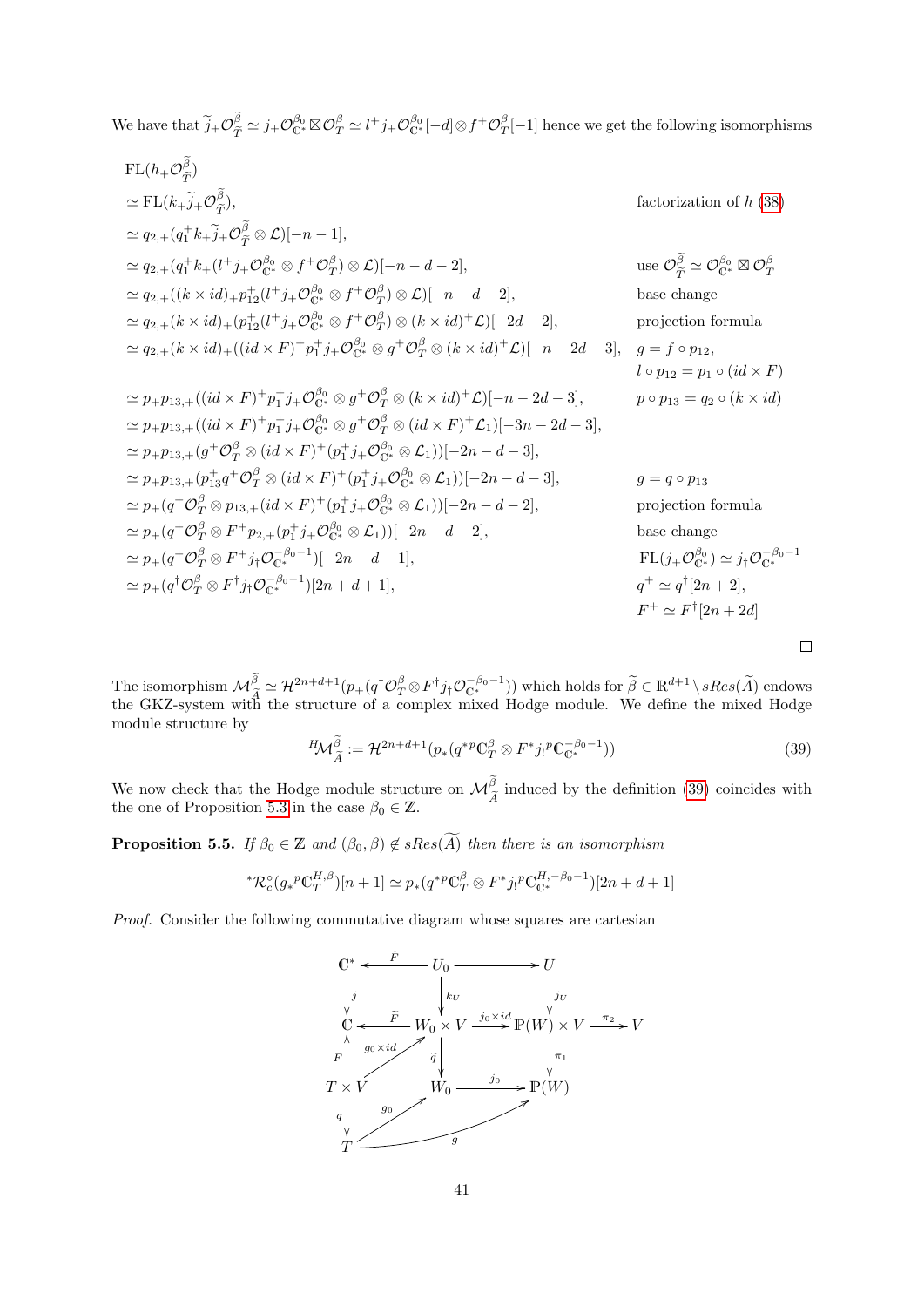where  $W_0 := \mathbb{P}(W) \setminus \{w_0 \neq 0\} = \mathbb{C}^n$  with coordinates  $w_1, \ldots, w_n$  and  $U_0 = U \cap W_0$ . We denote by  $p, p_0, \pi_1$  the projections to the first factor and by  $\widetilde{F}$  the map  $(w_1, \ldots, w_n, \lambda_0, \lambda_n) \mapsto \lambda_0 + \sum_{i=1}^n \lambda_i w_i$ . We consider the coordinate change  $\phi_0$  defined by

$$
\widetilde{t}_k = t_k
$$
 for  $k = 1, ..., d$ ,  $\widetilde{\lambda}_0 = \lambda_0 + \sum_{i=1}^n \lambda_i \underline{t}^{a_i} = F$  and  $\widetilde{\lambda}_i = \lambda_i$  for  $i = 1, ..., n$ 

on  $T \times V$  and the coordinate change  $\psi_0$  defined by

$$
\widetilde{w}_j = w_j
$$
 for  $j = 1, ..., n$ ,  $\widetilde{\lambda}_0 = \lambda_0 + \sum_{i=1}^n \lambda_i w_j = \widetilde{F}$  and  $\widetilde{\lambda}_i = \lambda_i$  for  $i = 1, ..., n$ 

on  $W_0 \times V$ . Notice that with respect to these coordinates the maps F and  $\widetilde{F}$  are given by the coordinate function  $\tilde{\lambda}_0$ . Let  $pr : V \to \mathbb{C}$  be the projection  $(\tilde{\lambda}_0, \ldots, \tilde{\lambda}_n) \mapsto \tilde{\lambda}_0$ . We also have  $\psi_0 \circ (g_0 \times id) \circ \varphi_0^{-1} = g_0 \times id$ and the map q factors as  $\pi_2 \circ j_0 \circ (g \times id)$ . Hence we get

$$
p_*(q^{*p} \mathbb{C}_T^{H,\beta} \otimes F^*j_!{}^p \mathbb{C}_{\mathbb{C}^*}^{H,-\beta_0-1})[2n+d+1]
$$
  
\n
$$
\simeq p_*(q^{*p} \mathbb{C}_T^{H,\beta} \otimes F^*j_!{}^p \mathbb{C}_{\mathbb{C}^*}^{H,-\beta_0-1})[2n+d+1]
$$
  
\n
$$
\simeq p_*({}^p \mathbb{C}_T^{H,\beta} \otimes pr^*j_!{}^p \mathbb{C}_{\mathbb{C}^*}^{H})[n+1]
$$
  
\n
$$
\simeq (\pi_2 \circ (j_0 \times id) \circ (g_0 \times id))_*(\mathbb{C}_T^{H,\beta} \otimes pr^*j_!{}^p \mathbb{C}_{\mathbb{C}^*}^{H})[n+1]
$$
  
\n
$$
\simeq (\pi_2 \circ (j_0 \times id))_*(g_{0*}{}^p \mathbb{C}_T^{H,\beta} \otimes pr^*j_!{}^p \mathbb{C}_{\mathbb{C}^*}^{H})[n+1]
$$
  
\n
$$
\simeq (\pi_2 \circ (j_0 \times id))_*(\widetilde{q}^* g_{0*}{}^p \mathbb{C}_T^{H,\beta} \otimes \widetilde{F}^*j_!{}^p \mathbb{C}_{\mathbb{C}^*}^{H})[n+1]
$$
  
\n
$$
\simeq (\pi_2 \circ (j_0 \times id))_*(\widetilde{q}^* g_{0*}{}^p \mathbb{C}_T^{H,\beta} \otimes k_{U!} \dot{F}^*{}^p \mathbb{C}_{\mathbb{C}^*}^{H})[n+1]
$$
  
\n
$$
\simeq (\pi_2 \circ (j_0 \times id))_*(\widetilde{q}^* g_{0*}{}^p \mathbb{C}_T^{H,\beta} \otimes k_{U!}{}^p \mathbb{C}_{\mathbb{C}^*}^{H})[n+1]
$$
  
\n
$$
\simeq (\pi_2 \circ (j_0 \times id))_*(\widetilde{q}^* g_{0*}{}^p \mathbb{C}_T^{H,\beta} \otimes k_{U!}{}^p \mathbb{C}_{\mathbb{C}^*}
$$

where the isomorphism (\*) follows from the fact that  $\pi_1^* g_*^p \mathbb{C}^\beta_T$  is localized along the divisor  $\mathbb{P}(W) \setminus$  $W_0$ .  $\Box$ 

## 5.3 Calculation in charts

We saw Subsection [5.2](#page-38-1) that the GKZ-system  $\mathcal{M}^{\beta}_{\tau}$  can be expressed by an integral transformation from T  $\boldsymbol{A}$ to V with kernel  $F^* j_!^p \mathbb{C}^{-\beta_0-1}_{\mathbb{C}^*}$ . As a first step we compute the Hodge filtration of an intermediate step in this integral transformation, namely  $q^* {^p \mathbb{C}^{H,\beta^u}_{T}} \otimes F^*_{u} j_! {^p \mathbb{C}^{H,-\beta_0-1}_{\mathbb{C}^*}}[2n+d+1]$  (cf. Lemma [5.7\)](#page-42-0). We do this by giving different presentations of the kernel (cf. Lemma [5.6\)](#page-42-1) and by using several adapted coordinate systems on  $T \times V$  indexed by a variable u which goes from 0 to n. The reason for using these adapted coordinate systems (and not just one) is the fact that we can rewrite the intermediate step as a direct product whose factors are easy to compute. Since the projection  $p: T \times V \to V$  is not proper, we have to extend the intermediate step to a partial compactification. Concretely we are using the factorization

$$
T \times V \xrightarrow{g \times id} \mathbb{P}(W) \times V \xrightarrow{\pi_2} V
$$

of the projection q. Our goal in this section is to compute the underlying  $\mathcal D$ -module  $\mathcal N$  of

<span id="page-41-0"></span>
$$
{}^{H}\mathcal{N} := \mathcal{H}^{2n+d+1}(g \times id)_{*}(q^{*p} \mathbb{C}_{T}^{H,\beta} \otimes F^{*}j_{!}{}^{p} \mathbb{C}_{\mathbb{C}^{*}}^{H,-\beta_{0}-1})
$$
(40)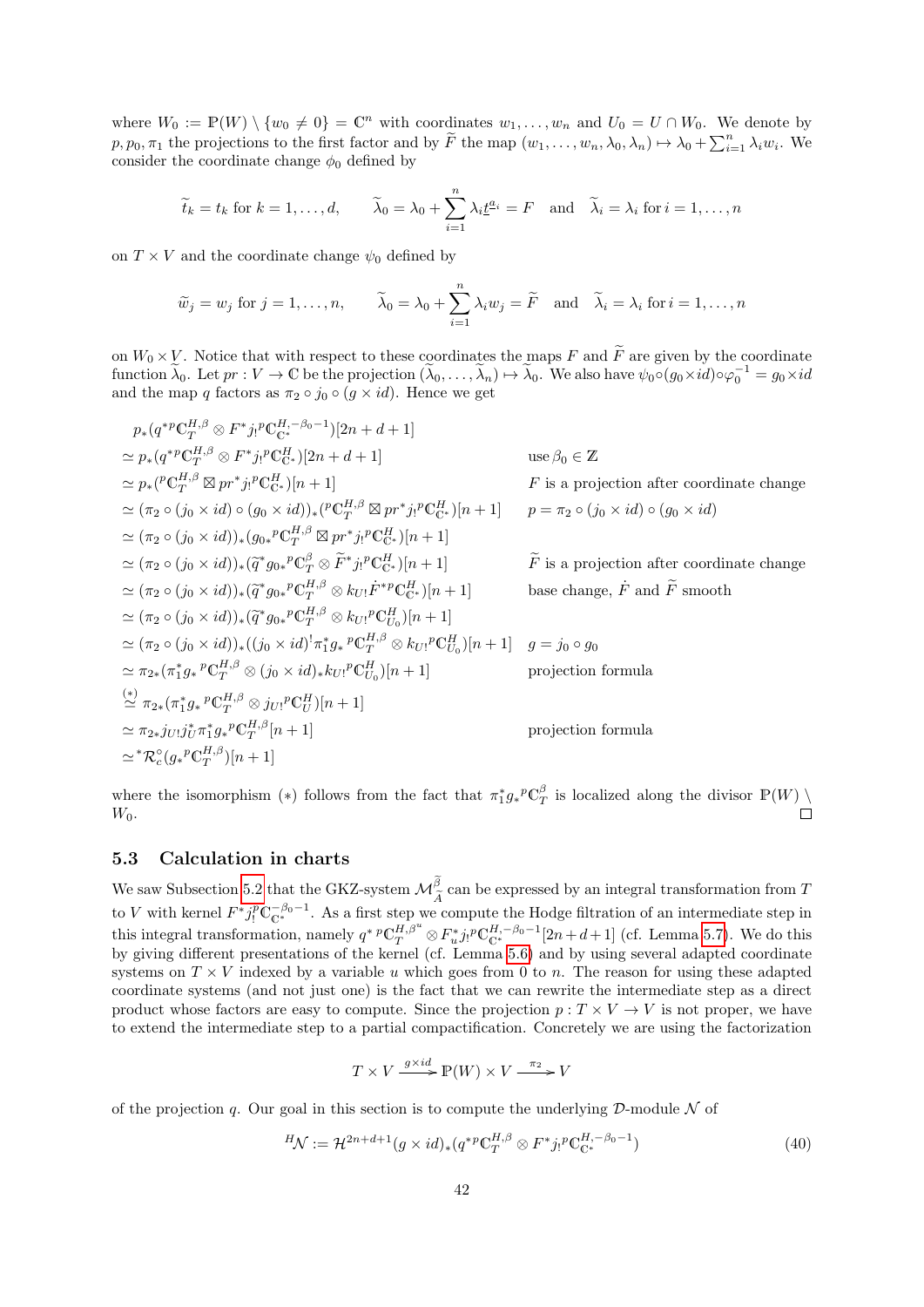together with its Hodge filtration on affine charts  $W_u$  of  $\mathbb{P}(W) \times V$ . The different adapted coordinate systems are now used to compute the direct image of the intermediate step under the embedding  $T \times V \to W_u \times V$  which is simply the restriction of  $\tilde{H}N$  to the affine chart  $W_u$ . It turns out that the underlying D-module of this direct image is a direct product of a torus embedding with respect to a matrix  $A_u$  and another rather simple module (cf. equation [\(41\)](#page-44-0)). We use Theorem [4.17](#page-34-0) to compute the Hodge filtration on the first factor in Proposition [5.9,](#page-45-0) the Hodge filtration on the second factor was computed in Remark [4.18](#page-35-0) .

We define the map

$$
F_u: T \times V \longrightarrow \mathbb{C}
$$

$$
(t_1, \dots, t_d, \lambda_0, \dots, \lambda_n) \mapsto \lambda_u + \sum_{\substack{i=0 \ i \neq u}} \lambda_i \underline{t}^{a_i - a_u} = \left(\lambda_0 + \sum_{i=1} \lambda_i \underline{t}^{a_i}\right) \cdot \underline{t}^{-a_u}
$$

(notice that  $F_0 = F$ ). We need the following result

<span id="page-42-1"></span>Lemma 5.6. There is an isomorphism

$$
F^*j_!{}^p\mathbb{C}^{H,-\beta_0-1}_{\mathbb{C}^*}\simeq F_u^*j_!{}^p\mathbb{C}^{H,-\beta_0-1}_{\mathbb{C}^*}
$$

for  $u = 0, \ldots, n$ .

*Proof.* For  $u \in \{0, ..., n\}$  and  $G := (\mathbb{C}^*)^d$  consider the action

$$
\mu_u : G \times T \times V \longrightarrow T \times V
$$
  

$$
(g_1, \dots, g_d, t_1, \dots, t_d, \lambda_0, \dots, \lambda_n) \mapsto (t_1, \dots, t_d, \lambda_0 \underline{g}^{-\underline{a}_u}, \dots, \lambda_n \underline{g}^{-\underline{a}_u})
$$

and the action  $G \times \mathbb{C} \to \mathbb{C}$  given by  $(g_1, \ldots, g_d, t) \mapsto g^{-a_u} \cdot t$ . It is easy to see that the map  $F: T \times V \to \mathbb{C}$  is equivariant with respect to this action. Let  $i: T \to G \times T$  the embedding  $(t_1,\ldots,t_d) \mapsto (t_1,\ldots,t_d,t_1,\ldots,t_d)$ . Since  $j_!{}^p\mathbb{C}_{\mathbb{C}^*}^{H,-\beta_0-1}$  is a G-equivariant mixed Hodge module, the module  $F^! j_!{}^p \mathbb{C}^{H; -\beta_0-1}_{\mathbb{C}^*}$  is also G-equivariant. Let  $p: G \times T \times V \to T \times V$  the projection. We have isomorphisms

$$
F^* j_!{}^p \mathbb{C}_{\mathbb{C}^*}^{H,-\beta_0-1} \simeq i^* p_2^* F^* j_!{}^p \mathbb{C}_{\mathbb{C}^*}^{H,-\beta_0-1} \simeq i^* \mu_u^* F^* j_!{}^p \mathbb{C}_{\mathbb{C}^*}^{H,-\beta_0-1} \simeq F_u^* j_!{}^p \mathbb{C}_{\mathbb{C}^*}^{H,-\beta_0-1}
$$

where the second isomorphism follows from the G-equivariance of  $F^*j_!{}^p\mathbb{C}_T^{H,-\beta_0-1}$ .

 $\Box$ 

We define a coordinate change  $\phi_u$  by

$$
\widetilde{t}_k = t_k, \quad (\widetilde{\lambda}_i)_{i \neq u} = (\lambda_i)_{i \neq u} \quad \text{and} \quad \widetilde{\lambda}_u = \lambda_u + \sum_{i \neq u} \lambda_i \underline{t}^{a_i - a_u}
$$

Denote by  $C_u \in GL(d+1,\mathbb{Z})$  the matrix

$$
C_u := \begin{pmatrix} 1 & & & \\ -a_{1u} & 1 & & \\ \vdots & & \ddots & \\ -a_{du} & & & 1 \end{pmatrix}.
$$

and define for  $\widetilde{\beta} = (\beta_0, \beta) \in \mathbb{Z}^{d+1}$ :

$$
\widetilde{\beta}^u := (\beta^u_0, \beta^u) := C_u \cdot \widetilde{\beta}
$$

Notice that  $\widetilde{\beta}^0 = \widetilde{\beta}$  since  $a_0 = 0$ .

<span id="page-42-0"></span>Lemma 5.7.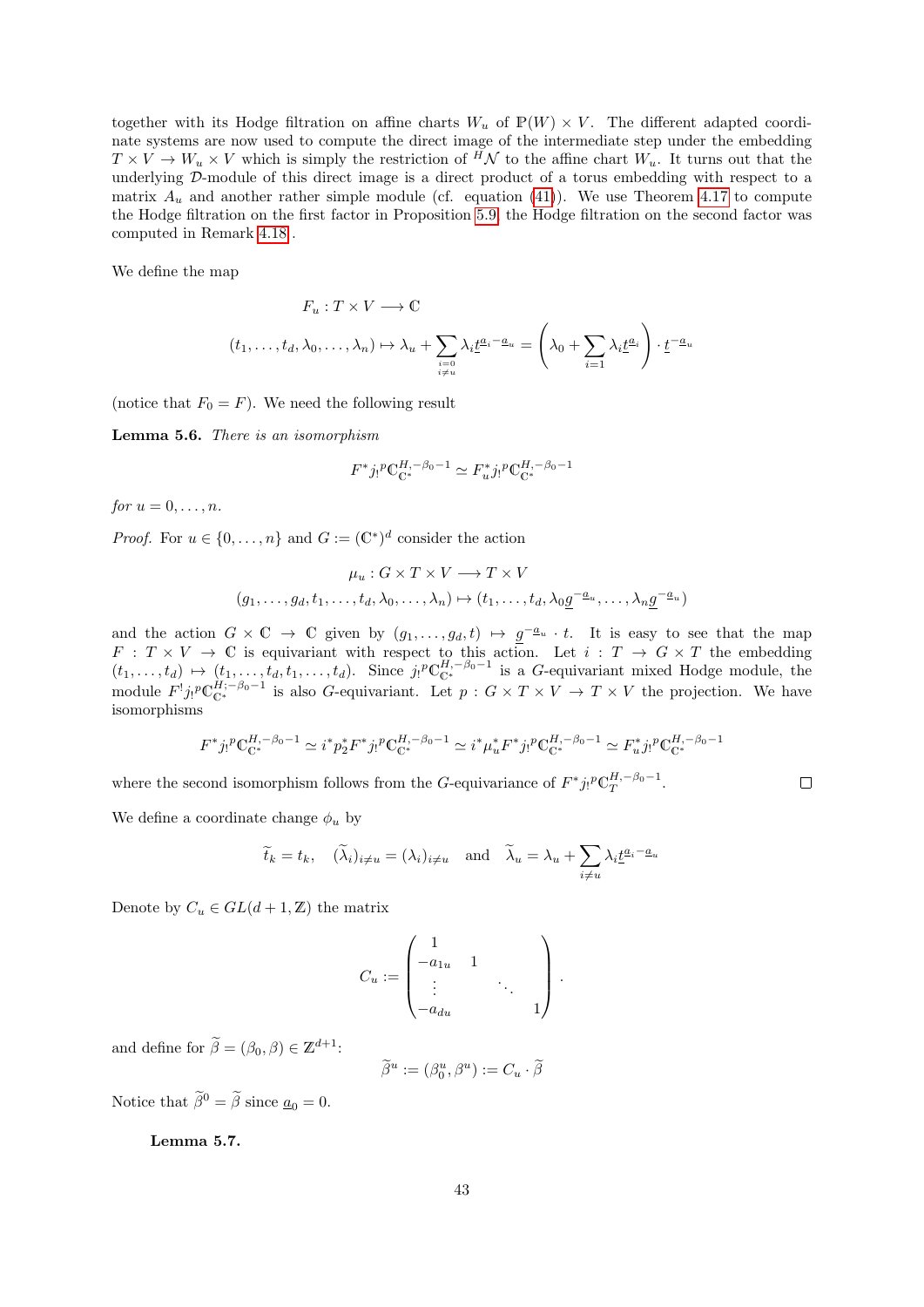1. With respect to the coordinates defined by  $\phi_u$  the complex  $q^* {^p \mathbb{C}^{H,\beta^u}}_T \otimes F^*_u j! {^p \mathbb{C}^{H,-\beta_0-1}} [2n+d+1]$ is isomorphic to

$$
{}^p\mathbb{C}^{H,\beta^u}_{T}\boxtimes pr_u^*j_!{}^p\mathbb{C}^{H,-\beta_0-1}_{\mathbb{C}^*}[n]
$$

where  $pr_u: V \to \mathbb{C}$  is the projection  $(\widetilde{\lambda}_0, \ldots, \widetilde{\lambda}_n) \mapsto \widetilde{\lambda}_u$ . In particular we have

$$
\mathcal{H}^k\left(q^* \, {}^p\mathbb{C}^{H,\beta^u}_T \otimes F_u^* j!^p \mathbb{C}^{H,-\beta_0-1}_{\mathbb{C}^*}\right) = 0 \quad \text{for } k \neq 2n + d + 1
$$

and the underlying D-module of  $\mathcal{H}^{2n+d+1}\left(q^* \,{}^p\mathbb{C}^{H,\beta^u}_{T}\otimes F^*_{u}j \,{}^p\mathbb{C}^{H,-\beta_0-1}_\mathbb{C}\right)$  is given by the exterior product

$$
\mathcal{D}_T/\left((\partial_{\widetilde{t}_k}\widetilde{t}_k+\beta_k^u)_{k=1,\ldots,d}\right)\boxtimes \mathcal{D}_V/\left((\partial_{\widetilde{\lambda}_i})_{i\neq u},\widetilde{\lambda}_u\partial_{\widetilde{\lambda}_u}-\beta_0\right).
$$

2. For  $\alpha \in \mathbb{Z}^d$  and  $u_1, u_2 \in \{0, \ldots, n\}$  the map

$$
\mathcal{H}^{2n+d+1}\left(q^{* p} \mathbb{C}_{T}^{H,\beta^{u_1}} \otimes F_{u_1}^{*} j_{!}{}^p \mathbb{C}_{\mathbb{C}^*}^{H,-\beta_0-1}\right) \longrightarrow \mathcal{H}^{2n+d+1}\left(q^{* p} \mathbb{C}_{T}^{H,\beta^{u_2}+\alpha} \otimes F_{u_2}^{*} j_{!}{}^p \mathbb{C}_{\mathbb{C}^*}^{H,-\beta_0-1}\right),
$$

given by right multiplication with  $\underline{t}^{\alpha}$  at the level of  $\mathcal{D}_{V\times T}$ -modules, is an isomorphism.

*Proof.* Notice that the map  $F_u$  is just the projection  $((\tilde{t}_k)_{k=1,\ldots,s},(\tilde{\lambda}_i)_{i\neq u},\tilde{\lambda}_u) \mapsto \tilde{\lambda}_u$  with respect to the new coordinates. This gives

$$
q^* \, {}^p\mathbb{C}^{H,\beta^u}_T \otimes F_u^* j! \, {}^p\mathbb{C}^{H,-\beta_0-1}_{\mathbb{C}^*}[2n+d+1] \simeq {}^p\mathbb{C}^{H,\beta^u}_T \boxtimes pr_u^* j! \, {}^p\mathbb{C}^{H,-\beta_0-1}_{\mathbb{C}^*}[n]
$$

(the shifts can be seen by noticing that  $q^*[n+1], F^*[n+d]$  and  $pr_u^*[n]$  are exact. The rest is clear. For the second point we define coordinates Let  $((\tilde{t}_k)_{k=1,\ldots,d},(\tilde{\lambda}_i)_{i=0,\ldots,n})$  and  $((\bar{t}_k)_{k=1,\ldots,d},(\bar{\lambda}_i)_{i=0,\ldots,n})$ correspond to the maps  $\phi_{u_1}$  and  $\phi_{u_2}$ , respectively. The coordinate change  $\phi_{u_2} \circ \phi_{u_1}^{-1}$  is given by

$$
\bar{t}_k = \tilde{t}_k, \qquad \bar{\lambda}_{u_1} = \tilde{\lambda}_{u_1} - \sum_{i \neq u_1} \tilde{\lambda}_i \tilde{\underline{t}}^{a_i - \underline{a}_{u_1}}, \qquad \bar{\lambda}_{u_2} = \tilde{\lambda}_{u_1} \tilde{\underline{t}}^{a_{u_1} - \underline{a}_{u_2}}, \quad \bar{\lambda}_i = \tilde{\lambda}_i
$$

for  $k = 1, \ldots, d$  and  $i \neq u_1, u_2$ . We get the following transformations:

$$
\partial_{\tilde{\lambda}_i} \mapsto \partial_{\tilde{\lambda}_i} - \underline{\tilde{t}}^{a_i - a_{u_1}} \partial_{\tilde{\lambda}_{u_1}} \equiv \partial_{\tilde{\lambda}_i}
$$
\n
$$
\tilde{\lambda}_{u_1} \partial_{\tilde{\lambda}_{u_1}} - \beta_0 \mapsto \bar{\lambda}_{u_2} \underline{\tilde{t}}^{a_{u_2} - a_{u_1}} \partial_{\tilde{\lambda}_{u_1}} + \bar{\lambda}_{u_2} \partial_{\tilde{\lambda}_{u_2}} - \beta_0 \equiv \bar{\lambda}_{u_2} \partial_{\tilde{\lambda}_{u_2}} - \beta_0
$$
\n
$$
\partial_{\tilde{\lambda}_{u_2}} \mapsto -\underline{\tilde{t}}^{a_{u_2} - a_{u_1}} \partial_{\tilde{\lambda}_{u_1}}
$$
\n
$$
\partial_{\tilde{t}_k} \tilde{t}_k + \beta_k^{u_1} \mapsto \partial_{\tilde{t}_k} \bar{t}_k - \sum_{i \neq u_1} (a_{ki} - a_{ku_1}) \tilde{\lambda}_i \underline{\tilde{t}}^{a_i - a_{u_1}} \partial_{\tilde{\lambda}_{u_1}} + (a_{ku_1} - a_{ku_2}) \bar{\lambda}_{u_2} \partial_{\tilde{\lambda}_{u_2}} + \beta_k^{u_1}
$$
\n
$$
\equiv \partial_{\tilde{t}_k} \bar{t}_k + (a_{ku_1} - a_{ku_2}) \bar{\lambda}_{u_2} \partial_{\tilde{\lambda}_{u_2}} + \beta_k^{u_1}
$$
\n
$$
\equiv \partial_{\tilde{t}_k} \bar{t}_k + (a_{ku_1} - a_{ku_2}) \beta_0 + \beta_k^{u_1}
$$
\n
$$
= \partial_{\tilde{t}_k} \bar{t}_k + \beta_k^{u_2}
$$

where ≡ means equality modulo the ideal generated by the operators on the left hand side. This shows that

$$
\mathcal{D}_{V}/\left((\partial_{\widetilde{\lambda}_{i}})_{i\neq u_{1}}, \widetilde{\lambda}_{u_{1}}\partial_{\widetilde{\lambda}_{u_{1}}}-\beta_{0}\right) \boxtimes \mathcal{D}_{T}/\left((\partial_{\widetilde{t}_{k}}\widetilde{t}_{k}+\beta_{k}^{u_{1}})_{k=1,...,d}\right).
$$

is actually equal to

$$
\mathcal{D}_{V}/\left((\partial_{\bar{\lambda}_{i}})_{i\neq u_{2}}, \bar{\lambda}_{u_{2}}\partial_{\bar{\lambda}_{u_{2}}}-\beta_{0}\right) \boxtimes \mathcal{D}_{T}/\left((\partial_{\bar{t}_{k}}\bar{t}_{k}+\beta_{k}^{u_{2}})_{k=1,\ldots,d}\right).
$$

after the change of coordinates  $\phi_{u_2} \circ \phi_{u_1}^{-1}$ . It is then easy to see that the map

$$
\mathcal{D}_{V\times T}/\left((\partial_{\widetilde{\lambda}_{i}})_{i\neq u_2}, \widetilde{\lambda}_{u_2}\partial_{\widetilde{\lambda}_{u_2}} - \beta_0, (\partial_{\widetilde{t}_k}\widetilde{t}_k + \beta_k^{u_2})_{k=1,\dots,d}\right) \to \mathcal{D}_V/\left((\partial_{\bar{\lambda}_{i}})_{i\neq u_2}, \bar{\lambda}_{u_2}\partial_{\bar{\lambda}_{u_2}} - \beta_0, (\partial_{\bar{t}_k}\bar{t}_k + \beta_k^{u_2} + \alpha_k)_{k=1,\dots,d}\right)
$$

.

 $\Box$ 

is given by right multiplication with  $\underline{\bar{t}}^{\alpha}$ . This shows the second claim.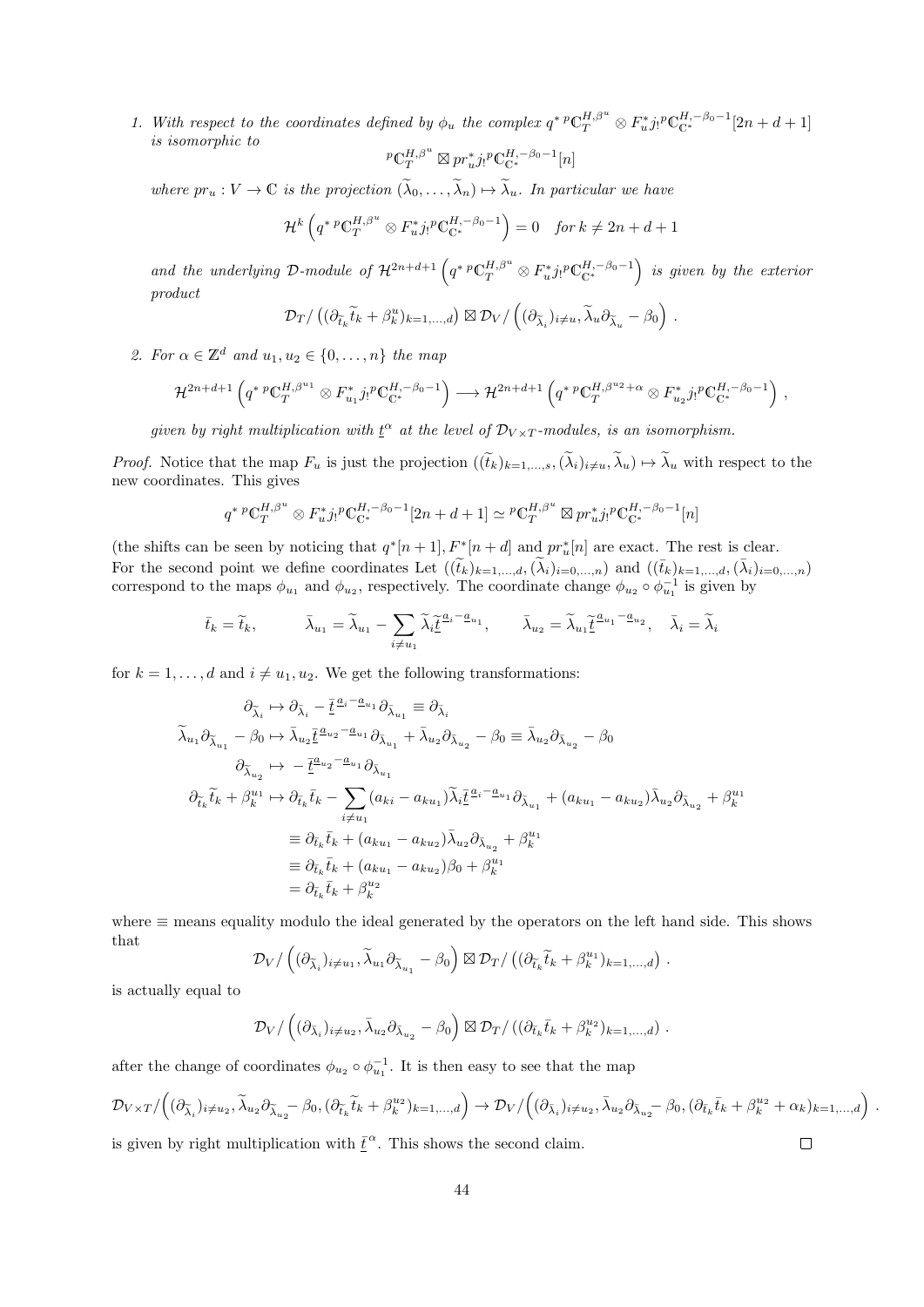Let  $(w_0 : \ldots : w_n)$  be the homogeneous coordinates on  $\mathbb{P}(W)$  and denote by  $j_u : W_u \hookrightarrow \mathbb{P}(W)$  the chart  $w_u \neq 0$  with coordinates  $w_{iu} := \frac{w_i}{w_u}$  for  $i \neq u$ . The map g factors over the chart  $W_u$  and gives rise to the map

$$
g_u: T \longrightarrow W_u
$$
  

$$
(t_1, \dots, t_n) \mapsto (\underline{t}^{a_0 - a_u}, \dots, \underline{t}^{a_n - a_u}).
$$

We define the maps

<span id="page-44-0"></span>
$$
\widetilde{F}_u: W_u \times V \longrightarrow \mathbb{C}
$$

$$
(w_{iu})_{i \neq u} \mapsto \lambda_u + \sum_{\substack{i=0 \ i \neq u}}^n \lambda_i w_{iu}
$$

As mentioned above we would like to compute the restriction of  $\mathcal N$  to the affine chart  $W_u \times V$ . For  $u=0,\ldots,n$  we set

$$
{}^{H}\mathcal{N}_{u} := {}^{H}\mathcal{N}_{|W_{u}\times V} \simeq \mathcal{H}^{2n+d+1}(g_{u}\times id)_{*}(q^{*}{}^{p}\mathbb{C}_{T}^{H,\beta^{u}}\otimes F_{u}^{*}j_{!}{}^{p}\mathbb{C}_{\mathbb{C}^{*}}^{H,-\beta_{0}-1})
$$
  
\n
$$
\simeq \mathcal{H}^{n}(g_{u}\times id)_{*}\left({}^{p}\mathbb{C}_{T}^{H,\beta^{u}}\boxtimes pr_{u}^{*}j_{!}{}^{p}\mathbb{C}_{\mathbb{C}^{*}}^{H,-\beta_{0}-1}\right)
$$
  
\n
$$
\simeq \mathcal{H}^{n}\left({}^{p}g_{u*}\mathbb{C}_{T}^{H,\beta^{u}}\boxtimes pr_{u}^{*}j_{!}{}^{p}\mathbb{C}_{\mathbb{C}^{*}}^{H,-\beta_{0}-1}\right)
$$
  
\n
$$
\simeq \mathcal{H}^{0}({}^{p}g_{u*}\mathbb{C}_{T}^{H,\beta^{u}})\boxtimes \mathcal{H}^{n}(pr_{u}^{*}j_{!}{}^{p}\mathbb{C}_{\mathbb{C}^{*}}^{H,-\beta_{0}-1})
$$
\n(41)

We now apply the main result of section [4](#page-18-0) in order to compute the module  $g_{u+}O_T^{\beta^u}$  $T$  together with its corresponding Hodge filtration.

Notice that the embedding  $g_u$  is given by the  $d \times n$ -matrix  $A_u = (a_{ki}^u)$  with columns  $(\underline{a}_i - \underline{a}_u)$  for  $i \in \{0, \ldots, n\} \setminus \{u\}$ . We need to check whether the matrices  $A_u$  satisfy the conditions in Theorem [4.17.](#page-34-0) Recall that  $\beta^u := (\beta_0^u, \beta^u) := C_u \cdot \beta$ .

<span id="page-44-1"></span>**Lemma 5.8.** Assume that  $\mathbb{Z}\tilde{A} = \mathbb{Z}^{d+1}$  and  $\mathbb{N}\tilde{A} = \mathbb{Z}^{d+1} \cap \mathbb{R}_{\geq 0}\tilde{A}$ , then the matrices  $A_u$  satisfy the conditions,

1. 
$$
\mathbb{Z}A_u = \mathbb{Z}^d
$$
  
2.  $\mathbb{N}A_u = \mathbb{Z}^d \cap \mathbb{R}_{\geq 0}A_u$ 

$$
\sim
$$

3. if 
$$
\tilde{\beta} \in \mathfrak{A}_{\tilde{A}}
$$
 then  $\beta^u \in \mathfrak{A}_{A_u}$ 

*Proof.* Denote by  $A_u$  the  $(d+1) \times (n+1)$ -matrix with columns  $(1, \underline{a_i} - \underline{a_u})$  for  $i \in \{0, \ldots, n\}$ . We will first show the two properties for the matrix  $\widetilde{A}_u$ . Notice that we have  $C_u \cdot \widetilde{A}_v = C_u \cdot \widetilde{A}_0 = \widetilde{A}_u$ . Since  $C_u$  is a linear, invertible map we get  $C_u(\mathbb{Z}A) = A_u$ ,  $C_u(\mathbb{N}A) = A_u$  and  $C_u(\mathbb{R}_{\geq 0}A) = \mathbb{R}_{\geq 0}A_u$ . Therefore the two properties hold for  $\widetilde{A}_u$  if and only if they hold for  $\widetilde{A}_v$ .

Denote by  $p: \mathbb{Z}^{d+1} \to \mathbb{Z}^d$  the projection to the last d-coordinates. Since p maps  $(1, \underline{a}_i - \underline{a}_u)$  to  $\underline{a}_i - \underline{a}_u$ it is easy to see that the first two properties also hold for  $A_u$ .

It follows easily from the definition that  $\hat{\beta} \in \mathfrak{A}_{\tilde{A}}$  if and only if  $\hat{\beta}^u \in \mathfrak{A}_{\tilde{A}_u}$ . Hence it is enough to show that  $\widetilde{\beta} = (\beta_0, \beta) \in \mathfrak{A}_{\widetilde{A}}$  implies  $\beta \in \mathfrak{A}_A$ . We notice first that there is a 1-1 correspondence between facets of  $\mathbb{R}_{\geq 0}A$  and facets of  $\mathbb{R}_{\geq 0}\tilde{A}$  containing  $\tilde{a}_0 = (1, 0, \ldots, 0)$  given by

$$
F \leftrightarrow \widetilde{F} = F + \mathbb{R}_{\geq 0} \cdot (1, 0, \dots, 0)
$$

If  $n_F$  is a primitive, inward-pointing normal vector of a facet F of  $\mathbb{R}_{\geq 0}A$ , the vector  $n_{\widetilde{F}} := (0, n_F)$  is a primitive, inward-pointing normal vector of the corresponding facet  $\tilde{F}$  of  $\mathbb{R}_{\geq 0}\tilde{A}$ . Since  $\tilde{e} := \sum_{i=0}^n \tilde{a}_i = (n+1,c)$  we have  $e_i = (n-\tilde{e}) = (0, n-1,c) = (n+1,c) = (n-c) = e_i$ . We get by definition 15  $(n+1,\underline{c})$ , we have  $e_{\widetilde{F}} = \langle n_{\widetilde{F}},\widetilde{\underline{c}} \rangle = \langle (0,n_F), (n+1,\underline{c}) = \langle n_F, \underline{c} \rangle = e_F$ . We get by definition [15](#page-20-0)

$$
\widetilde{\beta} \in \mathfrak{A}_{\widetilde{A}} = \bigcap_{\widetilde{F} \text{ facet}} \{ \mathbb{R} \cdot \widetilde{F} - [0, e_{\widetilde{F}}) \cdot \widetilde{\underline{c}} \} \subset \bigcap_{\substack{\widetilde{F} \text{ facet} \\ \widetilde{\underline{a}}_0 \in \widetilde{F}}} \{ \mathbb{R} \cdot \widetilde{F} - [0, e_{\widetilde{F}}) \cdot \widetilde{\underline{c}} \} \Rightarrow \beta \in \bigcap_{F \text{ facet}} \{ \mathbb{R} \cdot F - [0, e_F) \cdot \underline{c} \} = \mathfrak{A}_A \, .
$$

 $\Box$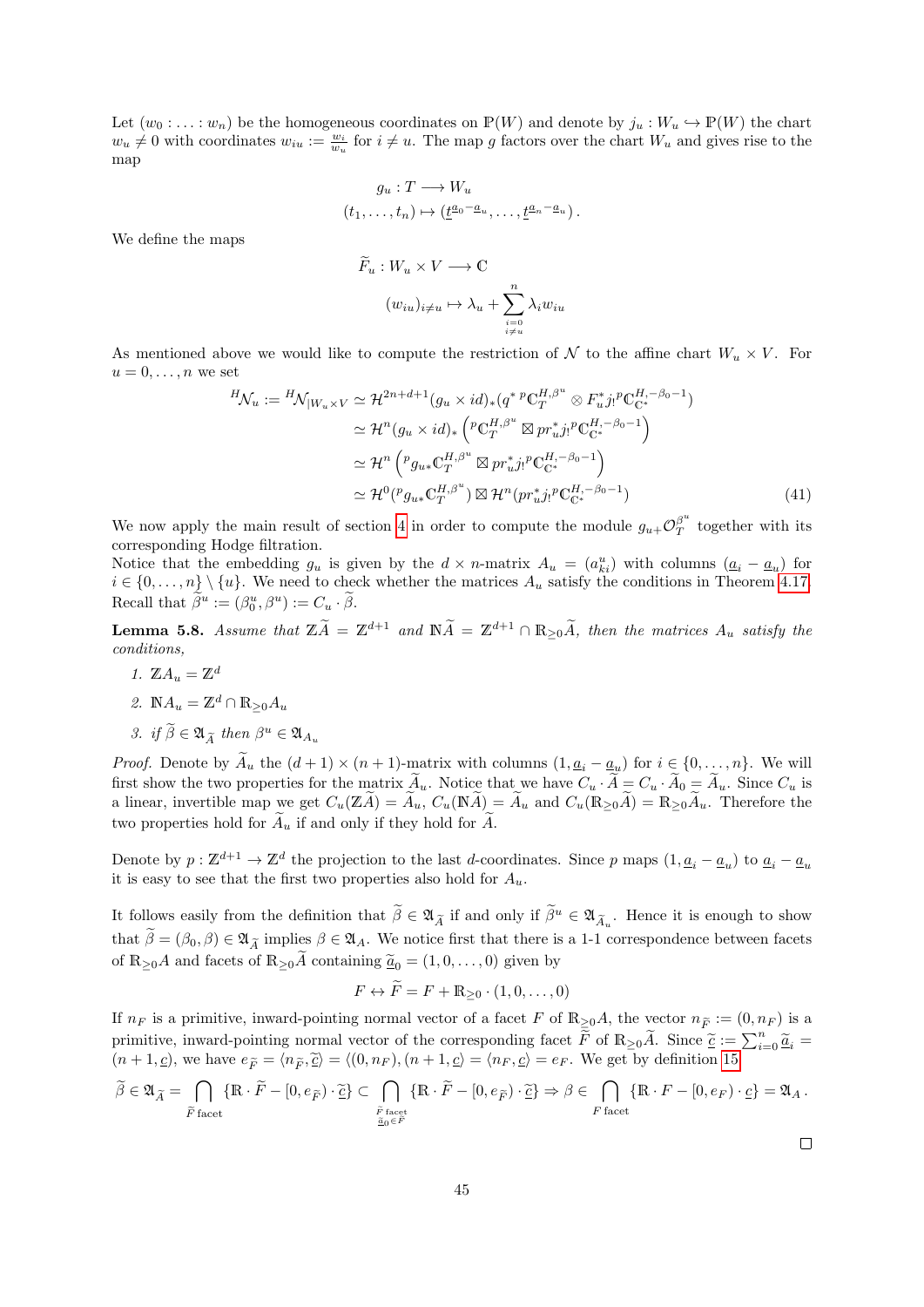Denote by  $\mathbb{L}_{A_u}$  the Z-module of relations among the columns of  $A_u$ . In order to calculate the direct image of  $\mathcal{O}_T^{\beta}$  under the map  $g_u$ , we use Theorem [4.17](#page-34-0) where  $A_u$  takes the role of the matrix B in loc.cit.

<span id="page-45-0"></span>**Proposition 5.9.** Consider the  $\mathcal{D}_{W_u}$ -module  $\check{\mathcal{M}}_{A_u}^{\beta^u}$  $\frac{\beta^u}{A_u}$  as defined in Definition [3.5,](#page-16-0) that is,  $\check{\cal M}_{A_u}^{\beta^u}$  $\frac{\beta^u}{A_u} = \mathcal{D}_{W_u}/\check{\mathcal{I}}^{\beta^u}_{A_u}$  $A_u$ where the left ideal  $\check{\mathcal{I}}^{\beta^u}_{A_u}$  $\mathcal{L}_{A_u}^{\rho}$  is generated by

$$
\tilde{\Box}_{\underline{m}\in\mathbb{L}_{A_u}}=\prod_{i\neq u:m_i>0}w_{iu}^{m_i}-\prod_{i\neq u:m_i<0}w_{iu}^{-m_i}
$$

and the Euler vector fields:

$$
\check{E}_k^u + \beta_k^u = \sum_{i \neq u} a_{ki}^u \partial_{w_{iu}} w_{iu} + \beta_k^u
$$
  
= 
$$
\sum_{i \neq u} (a_{ki} - a_{ku}) \partial_{w_{iu}} w_{iu} + \beta_k^u.
$$

Then the direct image  $g_{u+} \mathcal{O}_T^{\beta_u}$  is isomorphic to  $\mathcal{M}_{A_u}^{\beta^u}$  $\mathring{A}_u^u$ . Moreover, the Hodge filtration on  $\check{\mathcal{M}}_{A_u}^{\beta^u}$  $\frac{\beta}{A_u}$  is the order filtration shifted by  $(n - d)$ , i.e.

$$
F_{p+(n-d)}^H \check{\mathcal{M}}_{A_u}^{\beta^u} = F_p^{ord} \check{\mathcal{M}}_{A_u}^{\beta^u}.
$$

Proof. The statement follows from Theorem [4.17](#page-34-0) and Lemma [5.8.](#page-44-1)

We now want to compute how the D-modules  $g_{u+} \mathcal{O}_T^{\beta^u}$  $T<sub>T</sub><sup>\rho</sup>$  glue on their common domain of definition. Let  $u_1, u_2 \in \{0, \ldots, n\}$  and denote by  $W_{u_1u_2}$  the intersection  $W_{u_1} \cap W_{u_2}$ . We fix  $u_1, u_2 \in \{0, \ldots, n\}$  with  $u_1 < u_2$ . We have the following change of coordinates between the charts  $W_{u_1}$  and  $W_{u_2}$ 

$$
w_{iu_1} = w_{iu_2} w_{u_1 u_2}^{-1}
$$
 for  $i \neq u_2$  and  $w_{u_2 u_1} = w_{u_1 u_2}^{-1}$ 

which gives the following transformation rules for vector fields:

<span id="page-45-1"></span>
$$
w_{iu_1}\partial_{w_{iu_1}} = w_{iu_2}\partial_{w_{iu_2}} \quad \text{for } i \neq u_2 \quad w_{u_2u_1}\partial_{w_{u_2u_1}} = -\sum_{i \neq u_2} w_{iu_2}\partial_{w_{iu_2}}.
$$
 (42)

These transformation rules define an algebra isomorphism

$$
\iota_{u_1u_2}: D_{W_{u_1}}[w_{u_2u_1}^{-1}] \longrightarrow D_{W_{u_2}}[w_{u_1u_2}^{-1}].
$$

The module of global sections  $\Gamma(W_{u_1u_2}, g_{u_1+} \mathcal{O}_T^{\beta^{u_1}})$  $\beta^{u_1}_{T}$  ) can be expressed as the quotient  $D_{W_{u_1}}[w_{u_2 u_1}^{-1}]/\dot{I}_{A_{u_1}}^{\beta^{u_1}}$  $A_{u_1}^{\beta^{-1}},$ where  $\dot{I}_{A}^{\beta^{u_1}}$  $\beta^{u_1}_{A_{u_1}} \subset D_{W_{u_1}}[w_{u_2u_1}^{-1}] := \mathbb{C}[(w_{iu_1})_{i \neq u_1}] [w_{u_2u_1}^{-1}] \otimes_{\mathbb{C}[(w_{iu_1})_{i \neq u_1}]} D_{W_{u_1}}$  is the left ideal generated by

1. 
$$
\check{E}_{k}^{u_{1}} + \beta_{k}^{u_{1}} = \sum_{\substack{i=0 \ i \neq u_{1}}}^{n} a_{ki}^{u_{1}} \partial_{w_{iu_{1}}} w_{iu_{1}} + \beta_{k}^{u_{1}} = \sum_{\substack{i=0 \ i \neq u_{1}}}^{n} a_{ki}^{u_{1}} w_{iu_{1}} \partial_{w_{iu_{1}}} + \sum_{\substack{i=0 \ i \neq u_{1}}}^{n} a_{ki}^{u_{1}} + \beta_{k}^{u_{1}} \qquad k = 1, ..., d
$$
  
2. 
$$
\check{\Box}_{\underline{m}} = \prod_{\substack{m_{i} > 0 \ i \neq u_{1}}} w_{iu_{1}}^{m_{i}} - \prod_{\substack{i \neq u_{1}}} w_{iu_{1}}^{-m_{i}}
$$
  $\underline{m} \in \mathbb{L}_{A_{u_{1}}}.$ 

Let  $\gamma^{u_1} := \sum_{i \neq u_1} a_{ki}^{u_1}$ , then  $\dot{I}_{A_{u_1}}^{\beta^{u_1} - \gamma^{u-1}}$  $A_{u_1}^{\beta^{u_1} - \gamma^{u-1}} \subset D_{W_{u_1}}[w_{u_2u_1}^{-1}]$  is the left ideal generated by

1. 
$$
\sum_{\substack{i=0 \ i \neq u_1}}^{n} a_{ki}^{u_1} w_{iu_1} \partial_{w_{iu_1}} + \beta_k^{u_1}
$$
  
\n2. 
$$
\Box_l = \prod_{\substack{l_i > 0 \ i \neq u_1}} w_{iu_1}^{l_i} - \prod_{\substack{l_i < 0 \ i \neq u_1}} w_{iu_1}^{-l_i}
$$
  
\n $l \in \mathbb{L}_{A_{u_1}}$ 

 $\Box$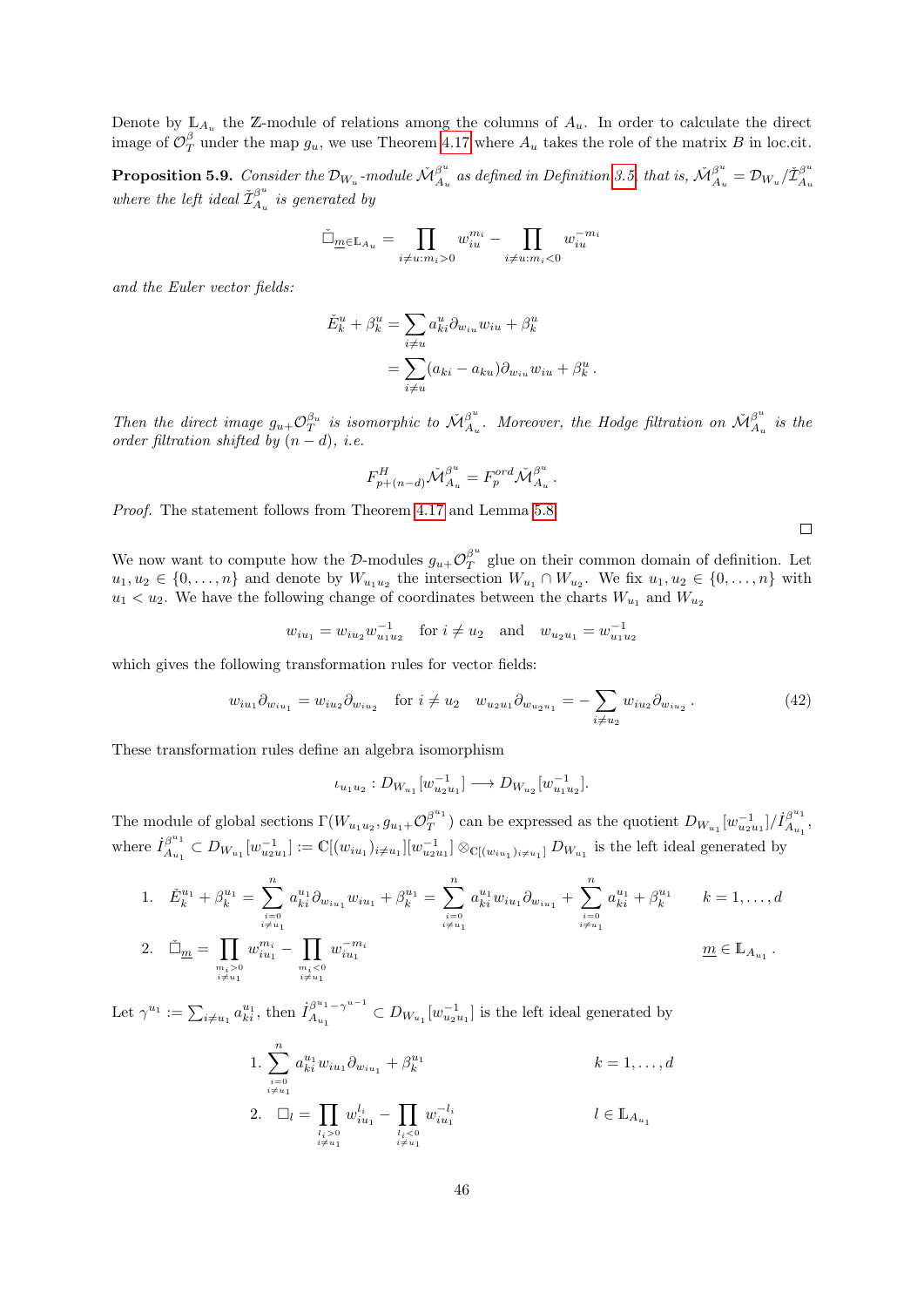We get the following isomorphism of  $D_{W_{u_1}}[w_{u_2u_1}^{-1}]$ -modules

$$
D_{W_{u_1}}[w_{u_2u_1}^{-1}]/\dot{I}_{A_{u_1}}^{\beta^{u_1}} \longrightarrow D_{W_{u_1}}[w_{u_2u_1}^{-1}]/\dot{I}_{A_{u_1}}^{\beta^{u_1} - \gamma^{u_1}}
$$
\n
$$
1 \mapsto \prod_{i \neq u_1} w_{iu_1}^{-1}
$$
\n(43)

which is the image of the isomorphism

$$
\begin{aligned} \mathcal{O}_T^{\gamma^{u_1}+\beta_k^{u_1}-1} &\longrightarrow \mathcal{O}_T^{\beta_k^{u_1}-1} \\ &1 &\mapsto \underline{t}^{-\gamma^{u_1}} = \underline{t}^{-\sum_{i\neq u_1}(\underline{a}_i-\underline{a}_{u_1})} \end{aligned}
$$

under the functor  $g_{u_1+}$  (cf. equation [\(28\)](#page-31-0)). One obtains the same results for the chart  $W_{u_2}$  by exchanging  $u_1$  and  $u_2$  above. Using the transformation rules [\(42\)](#page-45-1), we can identify  $D_{W_{u_1}}[w_{u_2u_1}^{-1}]$  with  $D_{W_{u_2}}[w_{u_1u_2}^{-1}]$ , which gives a well-defined map

$$
\iota_{u_1 u_2}:D_{W_{u_1}}[w_{u_2 u_1}^{-1}]/\dot{I}_{A_{u_1}}^{\beta^{u_1}-\gamma^{u_1}} \longrightarrow D_{W_{u_2}}[w_{u_1 u_2}^{-1}]/\dot{I}_{A_{u_2}}^{\beta^{u_2}-\gamma^{u_2}}.
$$

We can now give an explicit expression for the gluing map between the various charts of the module  $g_+\mathcal{O}^{\beta}_T.$ 

<span id="page-46-2"></span>**Lemma 5.10.** The isomorphism between  $g_{u_1+} \mathcal{O}_T^{\beta^{u_1}}$  $\int_T^{\beta^{u_1}}$  and  $g_{u_2+} \mathcal{O}_T^{\beta^{u_2}}$  $T^{\beta}$  on their common domain of definition  $W_{u_1u_2} = W_{u_1} \cap W_{u_2}$  is given by

$$
\Gamma(W_{u_1u_2}, g_{u_1+}\mathcal{O}_T) \simeq D_{W_{u_1}}[w_{u_2u_1}^{-1}]/\dot{I}_{A_{u_1}}^{\beta^{u_1}} \longrightarrow D_{W_{u_2}}[w_{u_1u_2}^{-1}]/\dot{I}_{A_{u_2}}^{\beta^{u_2}} \simeq \Gamma(W_{u_1u_2}, g_{u_2+}\mathcal{O}_T)
$$
  

$$
P \longmapsto \iota_{u_1u_2}(P)w_{u_1u_2}^{n+1}.
$$

Proof. This follows easily from the discussion above by concatenating the three maps

$$
D_{W_{u_1}}[w_{u_2u_1}^{-1}]/\dot{I}_{A_{u_1}}^{\beta^{u_1}} \longrightarrow D_{W_{u_1}}[w_{u_2u_1}^{-1}]/\dot{I}_{A_{u_1}}^{\beta^{u_1}-\gamma^{u_1}} \longrightarrow D_{W_{u_2}}[w_{u_1u_2}^{-1}]/\dot{I}_{A_{u_2}}^{\beta^{u_2}-\gamma^{u_2}} \longrightarrow D_{W_{u_2}}[w_{u_1u_2}^{-1}]/\dot{I}_{A_{u_2u_2}}^{\beta^{u_2}-\gamma^{u_2}} \longrightarrow D_{W_{u_2}}[w_{u_1u_2}^{-1}]/\dot{I}_{A_{u_2}}^{\beta^{u_1}-\gamma^{u_2}} \longrightarrow D_{W_{u_2}}[w_{u_1u_2}^{-1}]/\dot{I}_{A_{u_2}}^{\beta^{u_1}-\gamma^{u_2}} \longrightarrow D_{W_{u_2}}[w_{u_1u_2}^{-1}]/\dot{I}_{A_{u_2}}^{\beta^{u_1}-\gamma^{u_2}} \longrightarrow D_{W_{u_2}}[w_{u_1u_2}^{-1}]/\dot{I}_{A_{u_2}}^{\beta^{u_1}-\gamma^{u_2}} \longrightarrow D_{W_{u_2}}[w_{u_1u_2}^{-1}]/\dot{I}_{A_{u_2}}^{\beta^{u_2}-\gamma^{u_2}} \longrightarrow D_{W_{u_2}}[w_{u_1u_2}^{-1}]/\dot{I}_{A_{u_2}}^{\beta^{u_2}-\gamma^{u_2}} \longrightarrow D_{W_{u_2}}[w_{u_1u_2}^{-1}]/\dot{I}_{A_{u_2}}^{\beta^{u_2}-\gamma^{u_2}} \longrightarrow D_{W_{u_2}}[w_{u_1u_2}^{-1}]/\dot{I}_{A_{u_2}}^{\beta^{u_2}-\gamma^{u_2}} \longrightarrow D_{W_{u_2}}[w_{u_1u_2}^{-1}]/\dot{I}_{A_{u_2}}^{\beta^{u_2}-\gamma^{u_2}} \longrightarrow D_{W_{u_2}}[w_{u_1u_2}^{-1}]/\dot{I}_{A_{u_2}}^{\beta^{u_2}-\gamma^{u_2}} \longrightarrow D_{W_{u_2}}[w_{u_1u_2}^{-1}]/\dot{I}_{A_{u_2}}^{\beta^{u_2}-\gamma^{u_2}} \longrightarrow D_{W_{u_2}}[w_{u_
$$

and by using the simple computation

$$
\left(\prod_{i\neq u_2} w_{iu_2}\right) \cdot \iota\left(\prod_{i\neq u_1} w_{iu_1}^{-1}\right) = w_{u_1 u_2}^{n+1}
$$

Consider the following change of coordinates  $\theta_u$  on  $W_u \times V$ .

<span id="page-46-0"></span>
$$
\widetilde{\lambda}_u = \lambda_u + \sum_{\substack{j=0 \ j \neq u}}^n \lambda_j w_{ju} \quad , \quad \widetilde{\lambda}_i = \lambda_i \quad \text{and} \quad \widetilde{w}_{iu} = w_{iu}
$$
\n
$$
(44)
$$

for  $i = 0, \ldots, n$  and  $i \neq u$ . Notice that  $\theta_u^{-1} \circ (g_u \times id) \circ \phi_u^{-1} g_u \times id$  and  $\tilde{F}_u$  is just the projection  $((\widetilde{w}_{iu})_{i\neq u}, \lambda_0, \ldots, \lambda_n) \mapsto \lambda_u.$ 

<span id="page-46-1"></span>**Proposition 5.11.** Consider the original coordinates  $((w_{iu})_{i\neq u},(\lambda_0,\ldots,\lambda_n))$  of  $W_u\times V$ . Then there is an isomorphism of  $\mathcal{D}_{W_u\times V}$ -modules  $\mathcal{N}_u \simeq \mathcal{D}_{W_u\times V}/\mathcal{K}_{A_u}^{\tilde{\beta}^u}$ , where  $\mathcal{K}_{A_u}^{\tilde{\beta}^u}$  is the left  $\mathcal{D}_{W_u\times V}$ -ideal generated by the following classes of operators

1. 
$$
\sum_{\substack{i=0 \ i \neq u}}^{n} a_{ki}^{u} \partial_{w_{iu}} w_{iu} - \sum_{i=1}^{n} a_{ki} \lambda_i \partial_{\lambda_i} + \beta_k
$$
  
\n2. 
$$
\tilde{\Box}_{\underline{m}} = \prod_{\substack{m_i > 0 \ i \neq u}} w_{iu}^{m_i} - \prod_{\substack{m_i < 0 \ i \neq u}} w_{iu}^{-m_i}
$$
  
\n3. 
$$
\partial_{\lambda_i} - w_{iu} \partial_{\lambda_u}
$$
  
\n4. 
$$
\sum_{j=0}^{n} \lambda_j \partial_{\lambda_j} - \beta_0.
$$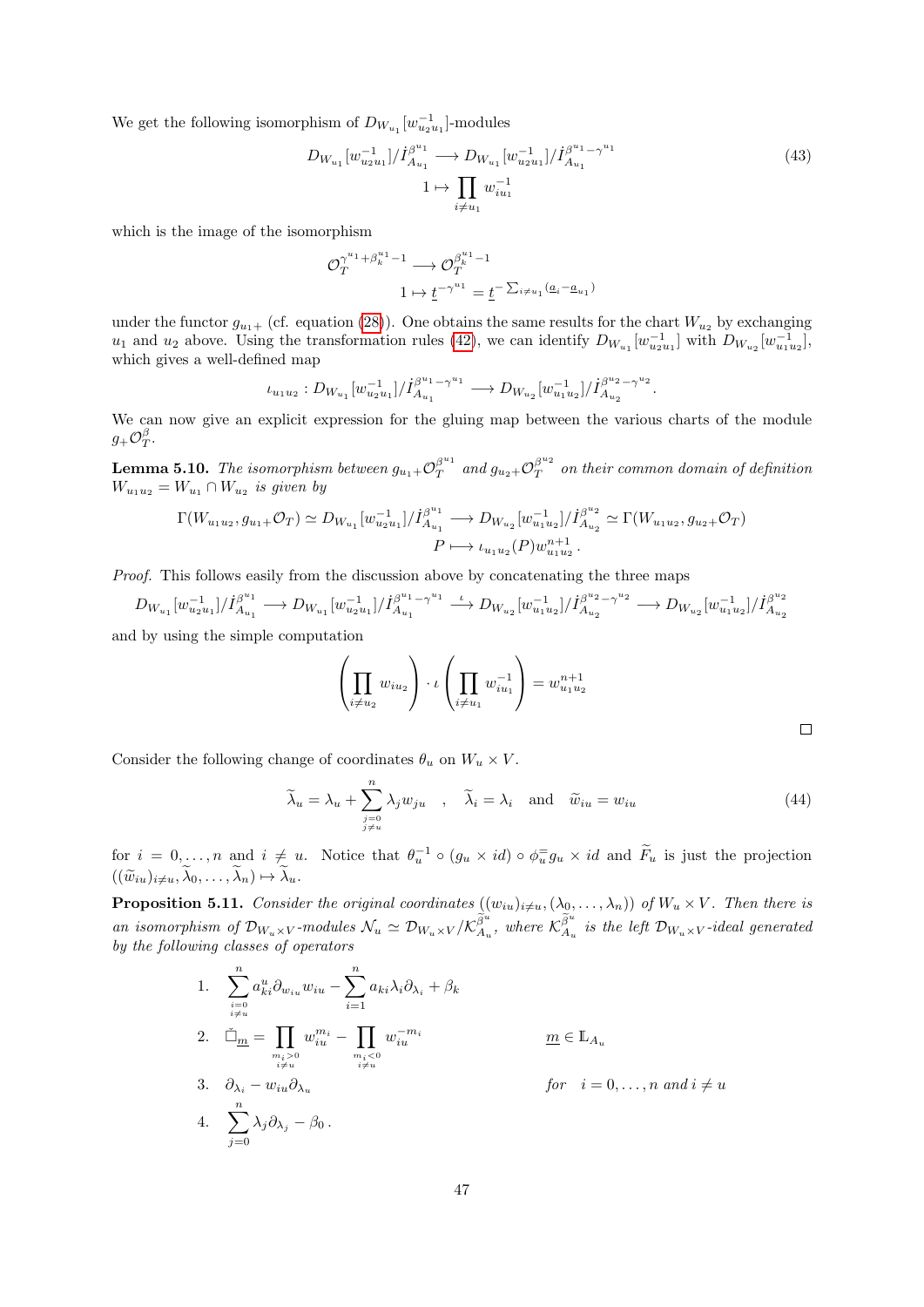Moreover, for  $\widetilde{\beta} = (\beta_0, \beta) \in \mathfrak{A}_{\widetilde{A}}$  and  $\beta_0 \in (-1, 0]$  we have

$$
F_{p+(n-d)}^H \mathcal{N}_u \simeq F_p^{ord} \mathcal{D}_{W_u \times V} / \mathcal{K}_{A_u}^{\beta_u}.
$$

*Proof.* Recall that  $\mathcal{N}_u = \check{\mathcal{M}}_{A_u}^{\beta^u}$  $\beta^u_{A_u} \boxtimes \mathcal{D}_V / ((\partial_{\widetilde{\lambda}_i})_{i \neq u}, \widetilde{\lambda}_u \partial_{\widetilde{\lambda}_u} - \beta_0) = \mathcal{D}_{W_u \times V} / \widetilde{\mathcal{K}}_{A_u}^{\widetilde{\beta}^u},$  where

$$
\widetilde{\mathcal{K}}_{A_u}^{\widetilde{\beta}^u} = \left( (\check{E}_k^u + \beta_k^u)_{k=1,\dots,d} , (\check{\Box}_{\underline{m}})_{\underline{m} \in \mathbb{L}_{A_u}} , (\partial_{\widetilde{\lambda}_j})_{j \neq u} , (\widetilde{\lambda}_u \partial_{\widetilde{\lambda}_u} - \beta_0) \right).
$$

Using the coordinate transformation [\(44\)](#page-46-0) we see that  $\widetilde{\mathcal{K}}_{A_u}^{\beta_u}$  is transformed into the ideal  $\mathcal{K}_{A_u}^{\beta}$  generated by the operators

$$
\sum_{\substack{i=0 \ i \neq u}}^{n} a_{ki}^{u} (\partial_{w_{iu}} - \lambda_i \partial_{\lambda_u}) w_{iu} + \beta_k^{u}
$$
\n
$$
\tilde{\Box}_{\underline{m}} = \prod_{\substack{m_i > 0 \ i \neq u}} w_{iu}^{m_i} - \prod_{\substack{m_i < 0 \ i \neq u}} w_{iu}^{-m_i}
$$
\n
$$
\partial_{\lambda_i} - w_{iu} \partial_{\lambda_u}
$$
\nfor  $i = 0, ..., n$  and  $i \neq u$ \n
$$
(\lambda_u + \sum_{\substack{j=0 \ j \neq u}}^{n} \lambda_j w_{ju}) \partial_{\lambda_u} - \beta_0.
$$

The last operator can be rewritten (using the relations  $\partial_{\lambda_i} - w_{iu}\partial_{\lambda_u}$ , i.e. the third class of operators) as

$$
\sum_{j=0}^n \lambda_j \partial_{\lambda_j} - \beta_0 \equiv (\lambda_u + \sum_{\substack{j=0 \ j \neq u}}^n \lambda_j w_{ju}) \partial_{\lambda_u} - \beta_0.
$$

The Euler-type operators  $\sum_{\substack{i=0 \ i \neq u}}^{n}$  $a_{ki}^u(\partial_{w_{iu}} - \lambda_i \partial_{\lambda_u})w_{iu}$  can be further simplified by writing

$$
\sum_{\substack{i=0 \ i \neq u}}^{n} a_{ki}^{u} (\partial_{w_{iu}} - \lambda_i \partial_{\lambda_u}) w_{iu} + \beta_k^u \equiv \sum_{\substack{i=0 \ i \neq u}}^{n} a_{ki}^{u} (\partial_{w_{iu}} w_{iu} - \lambda_i \partial_{\lambda_i}) + \beta_k^u
$$
  

$$
= \sum_{\substack{i=0 \ i \neq u}}^{n} a_{ki}^{u} \partial_{w_{iu}} w_{iu} - \sum_{i=1}^{n} a_{ki} \lambda_i \partial_{\lambda_i} + a_{ku} \sum_{i=0}^{n} \lambda_i \partial_{\lambda_i} + \beta_k^u
$$
  

$$
\equiv \sum_{\substack{i=0 \ i \neq u}}^{n} a_{ki}^{u} \partial_{w_{iu}} w_{iu} - \sum_{i=1}^{n} a_{ki} \lambda_i \partial_{\lambda_i} + a_{ku} \beta_0 + \beta_k^u,
$$
  

$$
= \sum_{\substack{i=0 \ i \neq u}}^{n} a_{ki}^{u} \partial_{w_{iu}} w_{iu} - \sum_{i=1}^{n} a_{ki} \lambda_i \partial_{\lambda_i} + \beta_k ,
$$

where the first equivalence follows by using the relation  $\sum_{j=0}^{n} \lambda_j \partial_{\lambda_j} \equiv (\lambda_u + \sum_{\substack{j=0 \ j \neq u}}^{n} \lambda_j w_{ju}) \partial_{\lambda_u}$  from above. Hence we obtain the presentation  $\mathcal{N}_u \simeq \mathcal{D}_{W_u \times V}/\mathcal{K}_{A_u}^{\beta}$ , and the statement on the Hodge filtration follows directly from Proposition [5.9.](#page-45-0)  $\Box$ 

# <span id="page-47-0"></span>5.4 A Koszul complex

In this subsection, we will construct a strict resolution of the filtered module  $(\mathcal{N}_u, F^H)$ . For this purpose, we first describe an alternative presentation of the ideal  $\mathcal{K}_{A_u}^{\beta} \subset \mathcal{D}_{W_u \times V}$ . Let  $A_u^s$  be the  $(d+1) \times (2n+1)$ -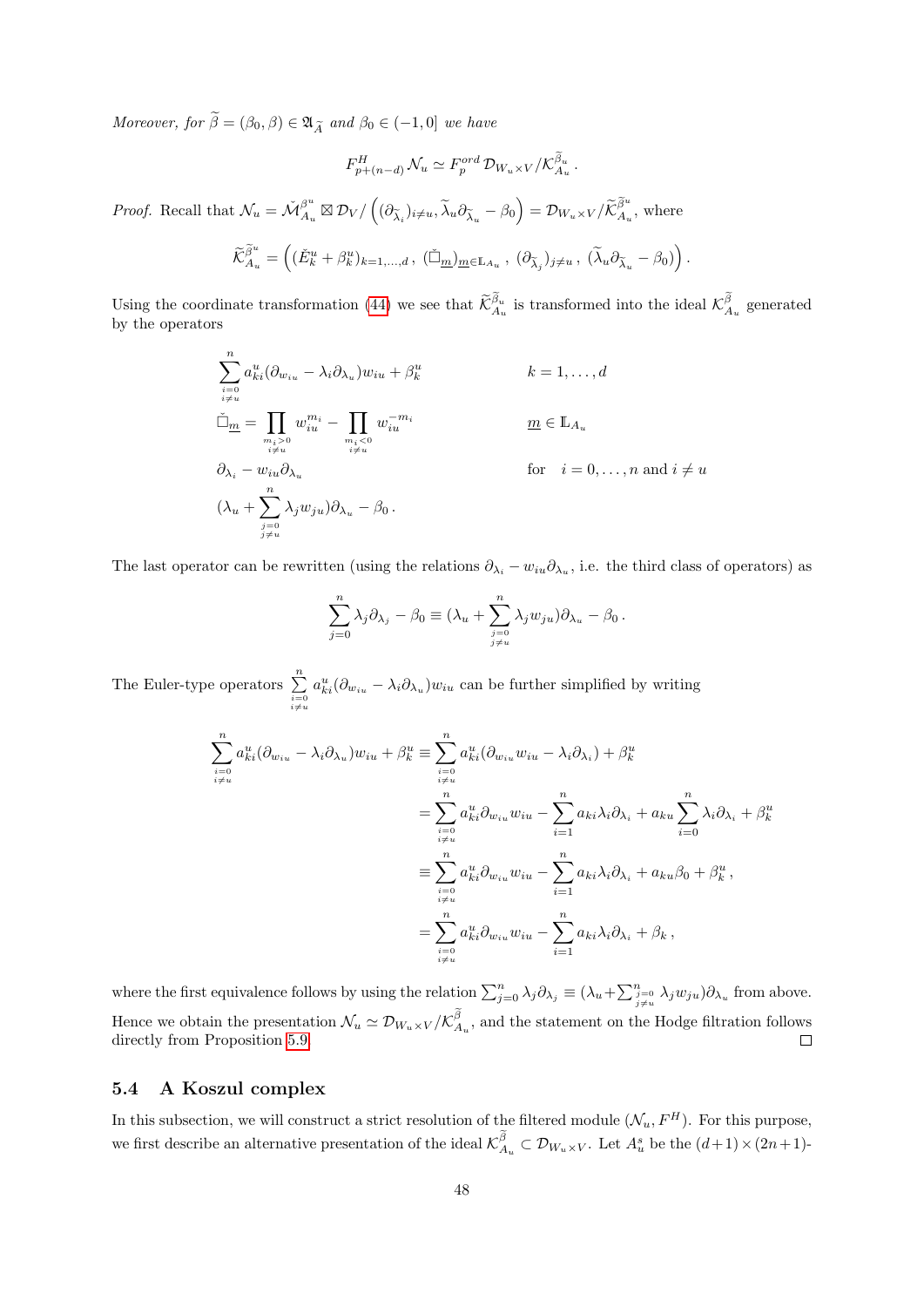matrix with columns  $(0, \underline{a}_0 - \underline{a}_u), \ldots, (0, \widehat{\underline{a}_u - \underline{a}_u}), \ldots, (0, \underline{a}_n - \underline{a}_u), (1, \underline{a}_0), \ldots, (1, \underline{a}_n)$  (here the symbol  $\widehat{\phantom{a}}$  means that the zero column  $(0, \underline{a}_u - \underline{a}_u)$  is omitted). In other words, we have

$$
A_u^s = \begin{pmatrix} 0 & \dots & 0 & 1 & 1 & \dots & 1 \\ & & & & 0 & & \\ & & A_u & & \vdots & & A \\ & & & & 0 & & \\ & & & & 0 & & \end{pmatrix}.
$$

We prove in Lemma [5.13](#page-48-0) that the D-module underlying  $\mathcal{N}_u$  is isomorphic to a a partial Fourier-Laplace transformed GKZ-system with respect to the matrix  $A_u^s$  and parameter  $\beta_u$ . With the help of the results in section [3.1](#page-14-0) we construct a D-free strictly filtered resolution of the filtered module  $(\mathcal{N}_u, F^H_\bullet)$  in Proposition [5.15.](#page-50-0)

As a first step we prove some properties of the matrices  $A_u^s$ .

<span id="page-48-1"></span>**Lemma 5.12.** If, as before,  $\mathbb{Z}\widetilde{A} = \mathbb{Z}^{d+1}$  and  $\mathbb{N}\widetilde{A} = \mathbb{Z}^{d+1} \cap \mathbb{R}_{\geq 0}\widetilde{A}$  hold, then we have  $\mathbb{Z}A_u^s = \mathbb{Z}^{d+1}$  and  $\mathbb{N}A_u^s = \mathbb{Z}^{d+1} \cap \mathbb{R}_{\geq 0}A_u^s.$ 

*Proof.* From  $\mathbb{Z}\tilde{A} = \mathbb{Z}^{d+1}$  we conclude  $\mathbb{Z}A_s^s = \mathbb{Z}^{d+1}$  since evidently  $\mathbb{Z}\tilde{A} \subset \mathbb{Z}A_u^s$ . Hence it remains to show that the semi-group  $\mathbb{N}A_u^s$  is normal. We have

$$
C_u \cdot A_u^s = \begin{pmatrix} 0 & \dots & 0 & 1 & 1 & \dots & 1 \\ & & 0 & & & \\ & & A_u & & \vdots & \\ & & & 0 & & \end{pmatrix} =: (\overline{a}_1^u, \dots, \overline{a}_n^u, \widetilde{a}_0^u, \widetilde{a}_1^u, \dots, \widetilde{a}_n^u) \in M((d+1) \times (2n+1), \mathbb{Z}),
$$

where  $C_u \in GL(d+1,\mathbb{Z})$  is the matrix already used in Lemma [5.8.](#page-44-1) It suffices to show the normality property for the semi-group  $\mathbb{N}(C_u \cdot A_u^s)$  since  $C_u$  is an invertible linear mapping, hence a homeomorphism. Suppose that we are given a linear combination

$$
\underline{v} = \sum_{i=1}^n \lambda_i \underline{\overline{a}}_i^u + \sum_{j=0}^n \mu_j \underline{\widetilde{a}}_j^u \in \mathbb{Z}^{d+1},
$$

where  $\lambda_i, \mu_j \in \mathbb{R}_{\geq 0}$ . Then  $v = \sum_{i=1}^n (\lambda_i + \mu_i) \overline{\underline{a}}_i^u + \underline{\widetilde{a}}_0^u \cdot (\sum_{j=0}^n \mu_j)$ . Clearly,  $\sum_{j=0}^n \mu_j \in \mathbb{N}$ , and moreover, the vector  $\sum_{i=1}^{n} (\lambda_i + \mu_i) \overline{a}_i^u$  lies in  $\mathbb{R}_{\geq 0} A_u$ , but the latter semi-group is normal according to Lemma [5.8.](#page-44-1) Hence we have  $\sum_{i=1}^{n} (\lambda_i + \mu_i) \overline{a}_i^u \in \mathbb{N} A_u$ , and therefore  $v \in \mathbb{N} \widetilde{A}_u \subset \mathbb{N} (C_u \cdot A_u^s)$ , as required.  $\Box$ 

We now show that  $\mathcal{N}_u$  can be interpreted as a partial Fourier-Laplace transformed GKZ-system. For this we consider the GKZ system  $\mathcal{M}_{A_u^s}$  on  $\hat{W}_u \times V$  with coordinates  $(\hat{w}_{iu})_{i \neq u}, \lambda_0, \ldots, \lambda_n$ . Let  $FL_{\hat{W}_u}$  be the partial Fourier-Laplace transformation which interchanges  $\partial_{\hat{w}_{iu}}$  with  $(w_{iu})_{i\neq u}$  and  $\hat{w}_{iu}$  with  $-\partial_{w_{iu}}$ .

<span id="page-48-0"></span>**Lemma 5.13.** Let  $\widetilde{T}_{A}^{\otimes \widetilde{\beta}}_{A}$  be the left  $\mathcal{D}_{W_u \times V}$  ideal generated by the operators

$$
\Box_{(\underline{m},\underline{l})} := \prod_{\substack{m_i>0\\i\neq u}} w_{iu}^{m_i} \prod_{\substack{l_i>0\\0\leq i\leq n}} \partial_{\lambda_i}^{l_i} - \prod_{\substack{m_i<0\\i\neq u}} w_{iu}^{-m_i} \prod_{\substack{l_i>0\\0\leq i\leq n}} \partial_{\lambda_i}^{-l_i},
$$

where  $(\underline{m}, \underline{l}) = ((m_i)_{i \neq u}, l_0, \dots, l_n) \in \mathbb{L}_{A_u^s}$ ,

$$
E_k^{\langle V \rangle} - \beta_k := -\sum_{\substack{i=0 \ i \neq u}}^n a_{ki}^u \partial_{w_{iu}} w_{iu} + \sum_{i=1}^n a_{ki} \lambda_i \partial_{\lambda_i} - \beta_k \quad \text{for} \quad k = 1, \dots, d
$$

(notice that the operators  $E_k^{\vee}$  are the same operators as inProposition [5.11](#page-46-1) 1. above, but multiplied with −1, which is useful for a Fourier-Laplace transformation that will be performed below) and

$$
\stackrel{(\vee)}{E_0^u} - \beta_0 := \sum_{i=0}^n \lambda_i \partial_{\lambda_i} - \beta_0 \, .
$$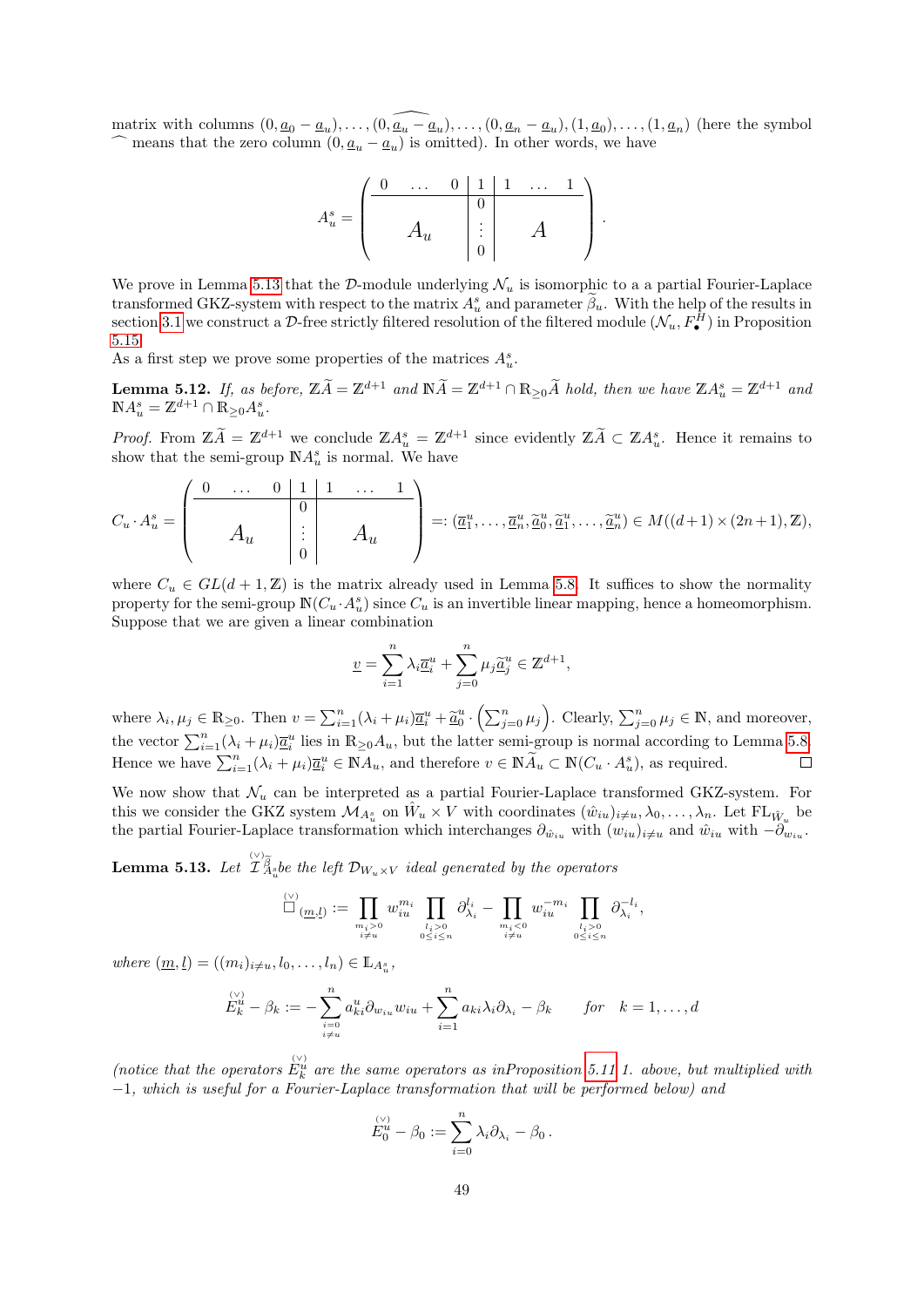Then we have  $\hat{\mathcal{I}}^{\otimes}_{A_{\tilde{u}}}= \mathcal{K}^{\widetilde{\beta_{u}}}_{A_{u}},$  and hence the  $\mathcal{D}_{W_{u}\times V}$ -module  $\mathcal{N}_{u}$  is isomorphic to  $\mathcal{D}_{W_{u}\times V}/\hat{\mathcal{I}}^{\otimes}_{A_{\tilde{u}}}$ . In other words, we have an isomorphism

$$
\mathcal{N}_u \simeq \mathrm{FL}_{\hat{W}_u} \mathcal{M}_{A_u^s}^{\beta}.
$$

*Proof.* For the first statement, notice that  $\Box_{(m,0)}^{\vee}$  equals the operator  $\Box_m$  from the definition of the ideal  $\mathcal{K}_u$ . On the other hand, one can obtain all operators  $\overline{\Box}_{(\underline{m},\underline{l})}$  from the operators  $\tilde{\Box}_{(\underline{m}',0)}$  using the relations  $\partial_{\lambda_i} - w_{iu}\partial_{\lambda_u}$ . The last statement follows by interchanging  $\partial_{w_{iu}}$  with  $-\hat{w}_{iu}$  and  $w_{iu}$  with  $\partial_{\hat{w}_{iu}}$ in the classes of operators of type 1., 2., 3. and 4. in the definition of the ideal  $\mathcal{K}_{A_u}^{\beta_u}$ .

In order to construct a strictly filtered resolution of  $\mathcal{N}_u$ , we use the theory of Euler-Koszul complexes, which we explained in section [3.1.](#page-14-0) It will be be applied to the  $\mathcal{D}_{\hat{W}_u \times V}$ -module  $\mathcal{M}_{A_u^s}^{\beta_u}$ . As before, we work at the level of global sections.

Let  $F^{\hat{\omega}}_{\bullet}D_{\hat{W}_u\times V}$  the filtration on  $D_{\hat{W}_u\times V}$  corresponding to the weight vector

$$
\hat{\omega} = ((\text{weight}(\hat{w}_{iu}))_{i \neq u}, (\text{weight}(\partial_{\hat{w}_{iu}}))_{i \neq u}, \text{weight}(\lambda_0), \dots, \text{weight}(\lambda_n), \text{weight}(\partial_{\lambda_0}), \dots, \text{weight}(\partial_{\lambda_n}))
$$
  

$$
:= (\underbrace{1, \dots, 1}_{n-\text{times}}, \underbrace{0, \dots, 0}_{n-\text{times}}, \underbrace{0, \dots, 0}_{(n+1)-\text{times}}, \underbrace{1, \dots, 1}_{(n+1)-\text{times}}).
$$

Notice that this filtration corresponds to the order filtration  $F^{ord}_{\bullet}D_{W_u\times V}$  under the Fourier-Laplace transformation functor  $FL_{\hat{W}_u}$ . We obtain a filtered resolution  $((K_u^{\bullet}, d), F^{\hat{\omega}})$  of  $M_{A_u^s}^{\beta_u}$ . Using Remark [3.3](#page-16-1) we show that resolution is strict.

<span id="page-49-0"></span>**Lemma 5.14.** The Euler-Koszul complex  $(K_u^{\bullet}, F_{\bullet}^{\hat{\omega}})$  is a resolution of  $(M_{A_u^s}^{\beta}, F_{\bullet}^{\hat{\omega}})$  in the category of filtered  $D_{\hat{W}_u \times V}$ -modules (with respect to the filtration  $F^{\hat{\omega}} D_{\hat{W}_u \times V}$ ), i.e., we have a quasi-isomorphism  $K_u^{\bullet} \twoheadrightarrow M_{A_u^s}^{u \nightharpoonup u \nightharpoonup u}$  and the complex  $K_u^{\bullet}$  is strictly filtered.

Proof. By Remark [3.3](#page-16-1) above it is enough to show that  $H^{-i}(\text{Gr}_{\bullet}^{F^{\hat{\omega}}}K_{u}^{\bullet})=0$  for  $i\geq 1$  and  $H^{0}(\text{Gr}_{\bullet}^{F^{\hat{\omega}}}K_{u}^{\bullet})\simeq$  $\text{Gr}_{\bullet}^{F^{\hat{\omega}}} M_{A^s_{u}}$ . Denote by  $GD_{\hat{W}_u \times V} = \text{Gr}_{\bullet}^{\hat{\omega}} D_{\hat{W}_u \times V}$  the associated graded object of  $D_{\hat{W}_u \times V}$ , by  $(\hat{v}_{iu})_{i \neq u}$  the symbol of  $(\partial_{\hat{w}_{i}})_{i\neq u}$  and by  $\mu_j$  the symbol of  $\partial_{\lambda_j}$  in  $GD_{\hat{W}_u \times V}$ . Since  $\square_{(\underline{m},\underline{l})}$  is homogeneous in  $(\partial_{\lambda_j})$  and  $ord_{\hat{\omega}}(\partial_{\hat{w}_{iu}})=0$  for all  $i \neq u$  we have

$$
\text{Gr}^{\hat{\omega}}(D_{\hat{W}_u \times V}/D_{\hat{W}_u \times V} J_{A^s_u}) = \text{GL}_{\hat{W}_u \times V}/J^g_{A^s_u}
$$

where  $J_{A_u^s}^g$  is generated by

$$
g_{\square_{(\underline{m},\underline{l})}} := \prod_{\substack{m_i > 0 \\ i \neq u}} \hat{v}_{iu}^{m_i} \prod_{\substack{l_i > 0 \\ 0 \leq i \leq n}} \mu_i^{l_i} - \prod_{\substack{m_i < 0 \\ i \neq u}} \hat{v}_{iu}^{-k_i} \prod_{\substack{l_i > 0 \\ 0 \leq i \leq n}} \mu_i^{-l_i}
$$

Notice that

$$
GD_{\hat{W}_u \times V}/J_{A_u^s}^g \simeq \mathbb{C}[(\hat{w}_{iu})_{i \neq u}, \lambda_0, \dots, \lambda_n] \otimes_{\mathbb{C}} \mathbb{C}[\mathbb{N}A_u^s]
$$

The associated graded complex  $\text{Gr}^{\hat{\omega}} K_u^{\bullet}$  is isomorphic to a Koszul complex

$$
\operatorname{Gr}^{\hat{\omega}} K_u^{\bullet} \simeq \operatorname{Kos} (GD_{\hat{W}_u \times V}/\hat{J}_{A_u^s}^g, ({}^g E_k^u)_{k=0,\dots,d})
$$

where  ${}^g\!E^u_k$  is defined by

$$
{}^{g}\hat{E}^{u}_{k} := \sum_{i \neq u} a^{u}_{ki} \hat{w}_{iu} \hat{v}_{iu} + \sum_{i=1}^{n} a_{ki} \lambda_i \mu_i \quad \text{for} \quad k = 1, \dots, d
$$

and

$$
{}^g\!E^u_0:=\sum_{i=0}^n\lambda_i\mu_i
$$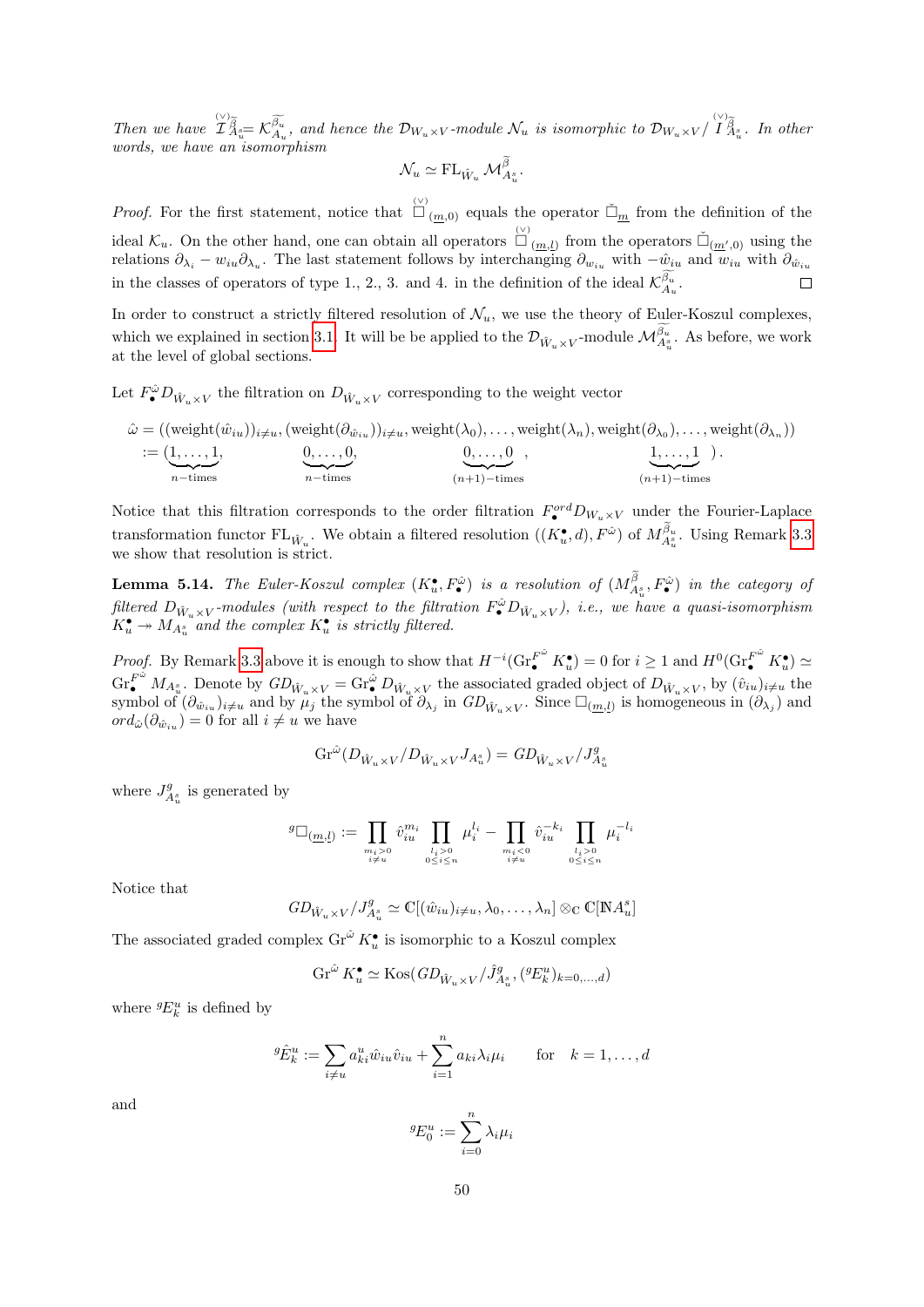It is shown in [\[BZGM15,](#page-74-2) Theorem 1.2] that the  ${}^{g}E^{u}_{k}$  are part of a system of parameters. Since  $\mathbb{N}A^{s}_{u}$ is a normal semi-group (see Lemma [5.12](#page-48-1) above), the ring  $GD_{\hat{W}_u \times V}/J_{A_u^s}^g$  is Cohen-Macaulay. Hence  $({}^gE^u_k)_{k=0,\dots,d}$  is a regular sequence in  $GD_{\hat{W}_u\times V}/J^g_{A^s_u}$ . This shows that  $H^{-i}(\text{Gr}_{\bullet}^{\hat{\omega}} K^{\bullet}_u)=0$  for  $i\geq 1$ . On the other hand, it follows from [\[SST00,](#page-75-3) Theorem 4.3.5] that  $H^0(\text{Gr}_{\bullet}^{\hat{\omega}} K_u^{\bullet}) = GD_{\hat{W}_u \times V}/(J_{A_u^s}^g + ({}^gE_u^u)_{k=0,\ldots,d}) \simeq$  $\text{Gr}_{\bullet}^{\hat{\omega}} M_{A_u^s}^{\beta}$ , as required.  $\Box$ 

As a consequence, we obtain the filtered resolution of  $\mathcal{N}_u$  we are looking for. Let  $\bigcup_{A_u^s}^{\langle \vee \rangle}$  be the ideal in  $D_{W_u \times V}$  generated by the box operators  $\bigcup_{m,l}^{\infty}$  for  $(\underline{m}, \underline{l}) \in \mathbb{L}_{A_u^s}$ . Put

$$
\overset{\scriptscriptstyle(\vee)}{K}_u{}^l=\bigoplus_{0\leq i_1<\ldots
$$

and define

$$
\overset{\scriptscriptstyle(\vee)}{K}_u^\bullet := \mathrm{Kos}(D_{W_u \times V}/\overset{\scriptscriptstyle(\vee)}{J}_{A_u^\circ}, (\overset{\scriptscriptstyle(\vee)}{E}_k^\circ - \beta_k)_{k=0,\dots,d}),
$$

where the  $E_k^{\vee}$  denote the (pairwise commuting) endomorphisms of  $D_{W_u\times V}/\overline{J}_{A_u^s}$  induced from right multiplication by  $E_k^{\vee}$  on  $D_{W_u \times V}$ . Define a filtration  $\{F_{\bullet} \overset{(\vee)}{K}_u^{\bullet} \}$  on  $\overset{(\vee)}{K}_u^{\bullet}$  by

$$
F_p \overset{\langle \vee \rangle_l}{K}_u := \bigoplus_{0 \le i_1 < \ldots < i_p \le d} F_{p-l+(n-d)}^{ord} D_{W_u \times V} / \overset{\langle \vee \rangle_l}{J}_{A_u^s}.
$$

Then we have

<span id="page-50-0"></span>**Proposition 5.15.** We have a filtered quasi-isomorphism  $(K_u^{\vee}, F_{\bullet}) \simeq (N_u, F_{\bullet}^{ord}) \simeq (N_u, F_{\bullet+(n-d)}^H)$ , i.e. the complex  $(K_u^{\bullet}, F_{\bullet})$  is a resolution of  $(N_u, F_{\bullet+n-d}^H)$  in the category of filtered  $D_{W_u \times V}$ -modules.

*Proof.* The filtered quasi-isomorphism  $(K_u^{\bullet}, F_{\bullet}) \simeq (N_u, F_{\bullet}^{ord})$  is obtained by applying the Fourier-Laplace functor  $FL_{\hat{W}_u}$  to the (filtered) Euler-Koszul complex  $(K_u^{\bullet}, F_{\bullet}^{\hat{\omega}})$  from above (using Lemma [5.14\)](#page-49-0). The second filtered (quasi-)isomorphism  $(N_u, F^{ord}_{\bullet}) \simeq (N_u, F^{H}_{\bullet+(n-d)})$  is just the content of Proposition [5.11.](#page-46-1)  $\Box$ 

### 5.5  $\mathcal{R}\text{-modules}$

In Subsection [5.4](#page-47-0) we explicitly computed the filtered D-module  $(\mathcal{N}, F^H_\bullet)$  in the charts  $W_u \times V$ . Since the direct image of N under  $\pi_2 : \mathbb{P}(W) \times V \to V$  is the GKZ-system we are looking for we would just need to compute a filtered version of  $R\pi_{2*} DR_{\mathbb{P}(W)\times V/V}(\mathcal{N})$  using a Cech argument. It turns out that the theory of  $\mathscr{R}\text{-modules}$  is most suitable for this task. Hence here we lift the results of the Subsection [5.4](#page-47-0) to the level of  $\mathscr{R}\text{-modules}$ . Following [\[Sab05\]](#page-75-4), we first recall very briefly the basic notion of  $\mathscr{R}\text{-modules}$  and the Rees construction which provides a functor from the category of filtered  $\mathcal{D}$ -modules to that of  $\mathcal{R}$ -modules. In Proposition [5.17](#page-52-0) we compute the corresponding Rees object of  $\mathcal{N}_u$  and of its resolution [5.18.](#page-52-1) We glue these resolutions in order to obtain a global resolution of the Rees object of  $N$  in Proposition [5.19.](#page-53-0)

Let X be a smooth variety of dimension n. The order filtration of  $\mathcal{D}_X$  gives rise to the Rees ring  $R_F \mathcal{D}_X$ . Given a filtered  $\mathcal{D}_X$ -module  $(\mathcal{M}, F_{\bullet} \mathcal{M})$  we construct the corresponding graded  $R_F \mathcal{D}_X$ -module  $R_F \mathcal{M} := \bigoplus_{k \in \mathbb{Z}} F_k \mathcal{M} z^k$ . In local coordinates the sheaf of rings  $R_F \mathcal{D}_X$  is given by

$$
R_F \mathcal{D}_X = \mathcal{O}_X[z] \langle z \partial_{x_1}, \dots, z \partial_{x_n} \rangle
$$

Denote by  $\mathscr X$  the product  $X \times \mathbb C$ . We will consider the sheaf

$$
\mathscr{R}_{\mathscr{X}} = \mathcal{O}_{\mathscr{X}} \otimes_{\mathcal{O}_X[z]} R_F \mathcal{D}_X
$$

and its ring of global sections

$$
\mathrm{R}_{\mathscr{X}}:=\Gamma(\mathscr{X},\mathscr{R}_{\mathscr{X}})=\mathcal{O}_X(X)[z]\langle z\partial_{x_1},\ldots,z\partial_{x_n}\rangle
$$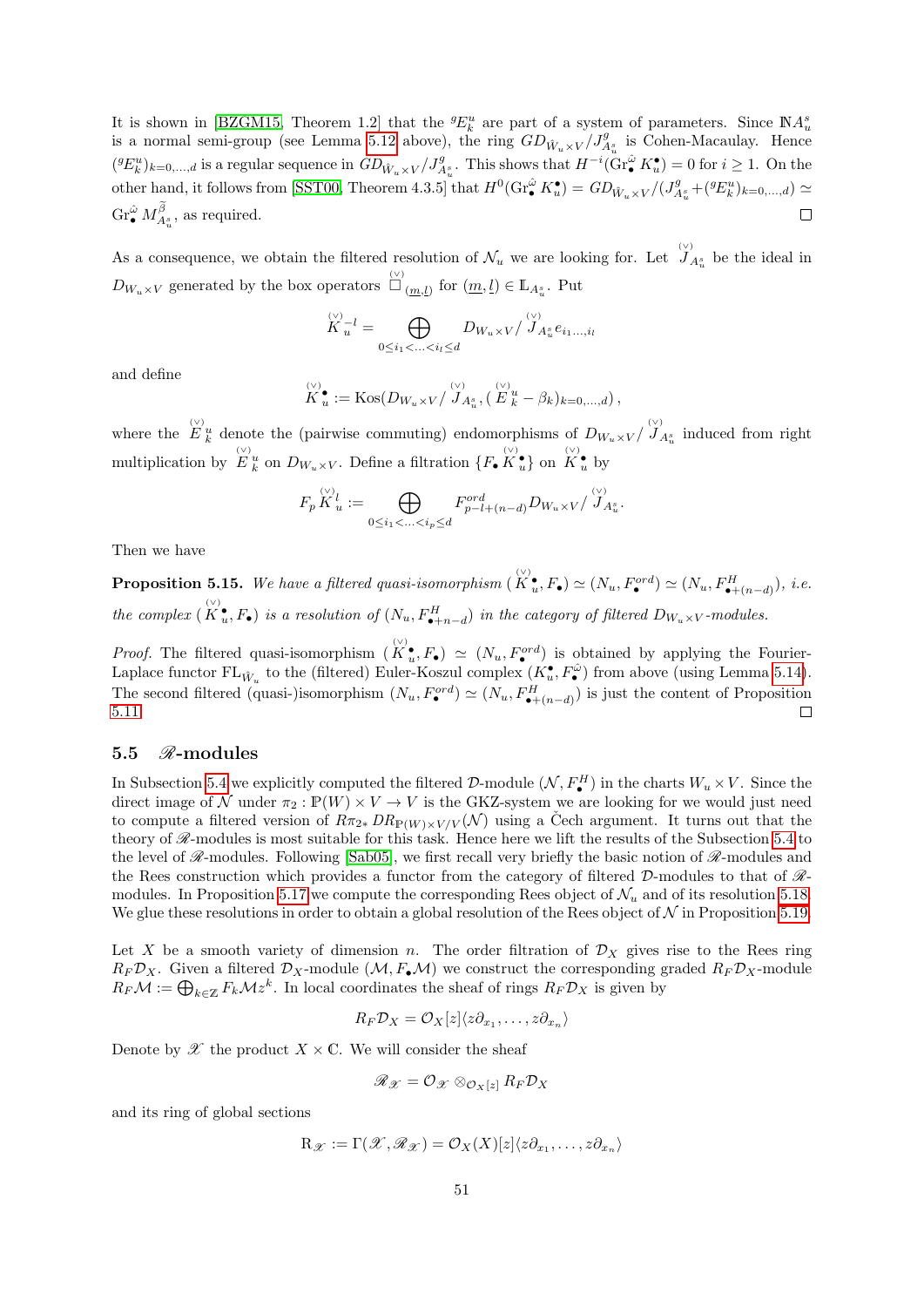Given an  $R_F \mathcal{D}_X$ -module  $R_F \mathcal{M}$  the corresponding  $\mathcal{R}_{\mathcal{X}}$ -module is

$$
\mathscr{M}:=\mathcal{O}_{\mathscr{X}}\otimes_{\mathcal{O}_{X}[z]}R_{F}\mathcal{M}
$$

This gives an exact functor  $\mathscr T$  from the category of filtered  $\mathcal D_X$ -modules  $MF(\mathcal D_X)$  to the category of  $\mathscr{R}_{\mathscr{X}}$ -modules  $Mod(\mathscr{R}_{\mathscr{X}})$ 

$$
\mathcal{T}: MF(\mathcal{D}_X) \longrightarrow Mod(\mathcal{R}_{\mathcal{X}})
$$

$$
(\mathcal{M}, F_{\bullet}\mathcal{M}) \mapsto \mathcal{M}
$$

We denote by  $Mod_{ac}(\mathcal{R}_{\mathcal{X}})$  the category of  $\mathcal{R}_{\mathcal{X}}$ -modules which are quasi-coherent  $\mathcal{O}_{\mathcal{X}}$ -modules. We denote by  $\Omega^1_{\mathscr{X}} = z^{-1}\Omega^1_{X\times\mathbb{C}/\mathbb{C}}$  the sheaf of algebraic 1-forms on  $\mathscr{X}$  relative to the projection  $\mathscr{X} \to \mathbb{C}$ having at most a pole of order one along  $z = 0$ . If we put  $\Omega_{\mathcal{X}}^k = \wedge^k \Omega_{\mathcal{X}}^1$ , we get a deRham complex

$$
0 \longrightarrow \mathcal{O}_{\mathscr{X}} \stackrel{d}{\longrightarrow} \Omega^1_{\mathscr{X}} \stackrel{d}{\longrightarrow} \dots \stackrel{d}{\longrightarrow} \Omega^n_{\mathscr{X}} \longrightarrow 0
$$

where the differential d is induced by the relative differential  $d_{X\times\mathbb{C}/\mathbb{C}}$ . If X is a smooth affine variety we get the following equivalence of categories.

<span id="page-51-0"></span>**Lemma 5.16.** Let  $X$  be a smooth affine variety. The functor

$$
\Gamma(\mathscr{X},\bullet): Mod_{qc}(\mathscr{R}_\mathscr{X}) \longrightarrow Mod(R_\mathscr{X})
$$

is exact and gives an equivalence of categories.

*Proof.* The proof is completely parallel to the D-module case (see e.g. [\[HTT08,](#page-74-3) Proposition 1.4.4]).  $\square$ 

One can also define a notion of direct image in the category of  $\mathscr R$ -modules. Since we only need the case of a projection, we will restrict ourselves to this special situation. Let  $X, Y$  smooth algebraic varieties and  $f: X \times Y \to Y$  be the projection to the second factor. Similarly as above we have a relative de Rham complex  $\Omega^\bullet_{\mathscr{X} \times \mathscr{Y} / \mathscr{Y}} = z^{-1} \Omega^\bullet_{X \times Y \times \mathbb{C}/Y \times \mathbb{C}}$ . If  $\mathscr{M}$  is an  $\mathscr{R}_{\mathscr{X} \times \mathscr{Y}}$ -module the relative de Rham complex  $DR_{\mathscr{X} \times \mathscr{Y} / \mathscr{Y}}(\mathscr{M})$  is locally given by

$$
d(\omega \otimes m) = d\omega \otimes m + \sum_{i=1}^{n} \left(\frac{dx_i}{z} \wedge \omega\right) \otimes z \partial_{x_i} m
$$

where  $(x_i)_{1\leq i\leq n}$  is a local coordinate of X. The direct image with respect to f is then defined as

$$
f_{+}\mathscr{M} := Rf_{*} \, DR_{\mathscr{X} \times \mathscr{Y} / \mathscr{Y}}(\mathscr{M})[n]
$$

Recall that for a filtered  $\mathcal{D}$ -module  $(\mathcal{M}, F_*\mathcal{M})$  the direct image under f is given by

$$
f_{+}\mathcal{M}=Rf_{*}\left(0 \to \mathcal{M} \to \Omega_{X \times Y/Y}^{1} \otimes \mathcal{M} \to \ldots \to \Omega_{X \times Y/Y}^{n} \otimes \mathcal{M} \to 0\right)[n]
$$

together with its filtration

$$
F_p f_+ \mathcal{M} = R f_* \left( 0 \to F_p \mathcal{M} \to \Omega^1_{X \times Y/Y} \otimes F_{p+1} \mathcal{M} \to \dots \to \Omega^n_{X \times Y/Y} \otimes F_{p+n} \mathcal{M} \to 0 \right) [n]
$$

Notice, however, that if  $(M, F_{\bullet}M)$  underlies a mixed Hodge module on  $X \times Y$ , then the Hodge filtration on the cohomology modules of the direct image complex is not, in general, given by this definition, unless X is projective. It is a straightforward exercise to check that the functor  $\mathscr T$  commutes with the direct image functor  $f_+$ .

We will apply this to the filtered D-module  $(\mathcal{N}, F^H_{\bullet})$  as defined in equation [\(40\)](#page-41-0) in order to compute  $\mathcal{H}^0\pi_{2+}\mathcal{N} \simeq \mathcal{H}^{2n+d+1}(p_+(q^\dagger \mathcal{O}_T^{\beta} \otimes F^\dagger j_!\mathcal{O}_C^{-\beta_0-1}))$  together with its corresponding Hodge filtration. We will denote by  $\mathscr{P} \times \mathscr{V}$  the space  $\mathbb{P}(W) \times V \times \mathbb{C}$ . The corresponding  $\mathscr{R}$ -module is

$$
\mathscr{N}:=\mathscr{T}(\mathcal{N})=\mathcal{O}_{\mathscr{P}\times \mathscr{V}}\otimes_{\mathcal{O}_{\mathbb{P}(W)\times V}[z]}R_{F^{H}}\mathcal{N}
$$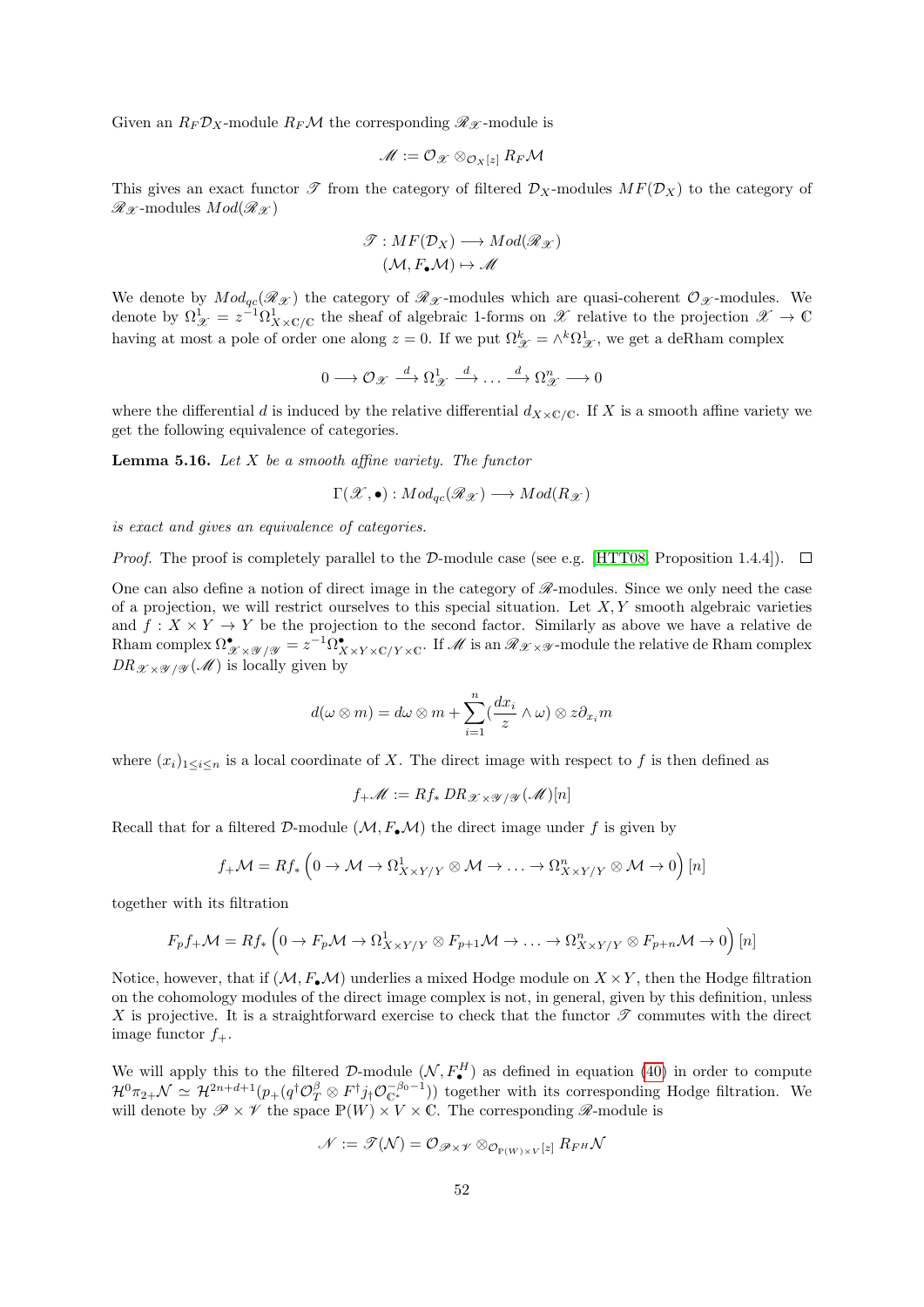The direct image with respect to  $\pi_2$  is then given by

<span id="page-52-2"></span>
$$
\pi_{2+} \mathcal{N} \simeq R \pi_{2*} \left( 0 \to \mathcal{N} \to \Omega^1_{\mathscr{P} \times \mathscr{V}/\mathscr{V}} \otimes \mathcal{N} \to \dots \to \Omega^n_{\mathscr{P} \times \mathscr{V}/\mathscr{V}} \otimes \mathcal{N} \to 0 \right) [n] \tag{45}
$$

Since this is rather hard to compute, we will replace the complex

$$
0\to\mathscr{N}\to\Omega^1_{\mathscr{P}\times\mathscr{V}/\mathscr{V}}\otimes\mathscr{N}\to\ldots\to\Omega^n_{\mathscr{P}\times\mathscr{V}/\mathscr{V}}\otimes\mathscr{N}\to 0
$$

by a quasi-isomorphic one. For this we will construct a resolution of N. Let  $\mathscr{W}_u \times \mathscr{V} := W_u \times V \times \mathbb{C}$ and denote by  $\mathcal{N}_u$  the restriction of  $\mathcal N$  to  $\mathcal{W}_u \times \mathcal{V}$ . We write  $R_{\mathcal{W}_u \times \mathcal{V}} = \Gamma(\mathcal{W}_u \times \mathcal{V}, \mathcal{R}_{\mathcal{W}_u \times \mathcal{V}})$ , then the module of global sections of  $\mathcal{N}_u$  is the  $R_{\mathcal{W}_u \times \mathcal{V}}$ -module

$$
N_u := \Gamma(\mathscr{W}_u \times \mathscr{V}, \mathscr{N}_u).
$$

<span id="page-52-0"></span>**Proposition 5.17.** The  $R_{\mathscr{W}_u \times \mathscr{V}}$ -module  $N_u$  is isomorphic to

$$
z^{n-d}\cdot\mathrm{R}_{\mathscr{W}_u\times\mathscr{V}}/\mathrm{I}_{A^s_u}
$$

where  $I_{A_u^s}$  is generated by

$$
\overline{\Box}_{(m,l)}:=\prod_{m_i>0\atop i\neq u}w_{iu}^{m_i}\prod_{\substack{l_i>0\cr 0\leq i\leq n}}(z\partial_{\lambda_i})^{l_i}-\prod_{m_i<0\atop i\neq u}w_{iu}^{-m_i}\prod_{\substack{l_i<0\cr 0\leq i\leq n}}(z\partial_{\lambda_i})^{-l_i},
$$

where  $(m, l) = ((m_i)_{i \neq u}, l_0, \ldots, l_n) \in \mathbb{L}_{A_u^s}$ ,

$$
\overline{E}_k^u - \beta_k := -\sum_{\substack{i=0 \ i \neq u}}^n a_{ki}^u z \partial_{w_{iu}} w_{iu} + \sum_{i=1}^n a_{ki} \lambda_i z \partial_{\lambda_i} - \beta_k \quad \text{for} \quad k = 1, \dots, d
$$

and

$$
\overline{E}_0^u - \beta_0 := \sum_{i=0}^n \lambda_i z \partial_{\lambda_i} - \beta_0
$$

Proof. This follows easily from Lemma [5.13](#page-48-0) and Lemma [5.16.](#page-51-0)

We will now define a Koszul complex  $K_u^{\bullet}$  in the category of  $R_u$ -modules which corresponds to the Koszul complex  $K_u^{\bullet}$  alluded to above. Write  $J_{A_u^s}$  for the left ideal in  $\mathbb{R}_{\mathscr{W}_u\times\mathscr{V}}$  generated by all operators  $\overline{\Box}_{(m,l)}$ for  $(m, l) \in \mathbb{L}_{A_u^s}$ , then a computation similar to formula [\(7\)](#page-15-0) shows that the maps

$$
R\mathscr{W}_u \times \mathscr{V}/J_{A_u^s} \longrightarrow R\mathscr{W}_u \times \mathscr{V}/J_{A_u^s}
$$
  
\n
$$
P \mapsto P \cdot (\overline{E}_k^u - \beta_k) \qquad \text{for} \quad k = 0, \dots, d
$$
 (46)

are well-defined. Since  $[\overline{E}_{k_1}^u - \beta_{k_1}, \overline{E}_{k_2}^u - \beta_{k_2}] = 0$  for  $k_1, k_2 \in \{0, ..., d\}$  we can built a Koszul complex

$$
\mathbf{K}_u^{\bullet} := Kos\left(z^{n-d} \cdot \mathbf{R}_{\mathscr{W}_u \times \mathscr{V}} / \mathbf{J}_{A_u^s}, \left(\cdot \overline{E}_k^u - \beta_k\right)_{k=0,\dots,d}\right)
$$

whose terms are given by

$$
z^{n-2d-1} \cdot R_{\mathscr{W}_u \times \mathscr{V}} / J_{A_u^s} \to \dots \to \bigoplus_{i=1}^n z^{n-d-1} \cdot R_{\mathscr{W}_u \times \mathscr{V}} / J_{A_u^s} \cdot e_1 \wedge \widehat{e}_i \wedge \dots \wedge e_d \to z^{n-d} \cdot R_{\mathscr{W}_u \times \mathscr{V}} / J_{A_u^s} \cdot e_1 \wedge \dots \wedge e_d
$$

<span id="page-52-1"></span>**Lemma 5.18.** The Koszul complex  $K_u^{\bullet}$  is a resolution of  $N_u$ .

*Proof.* In order to prove the lemma it is enough to apply the exact Rees functor  $\mathscr T$  to the Koszul complex  $K_u^{\vee}$  which is a strict resolution of  $N_u$  in the category of filtered  $D_{W_u \times V}$ -modules by Proposition [5.15.](#page-50-0)

 $\Box$ 

 $\Box$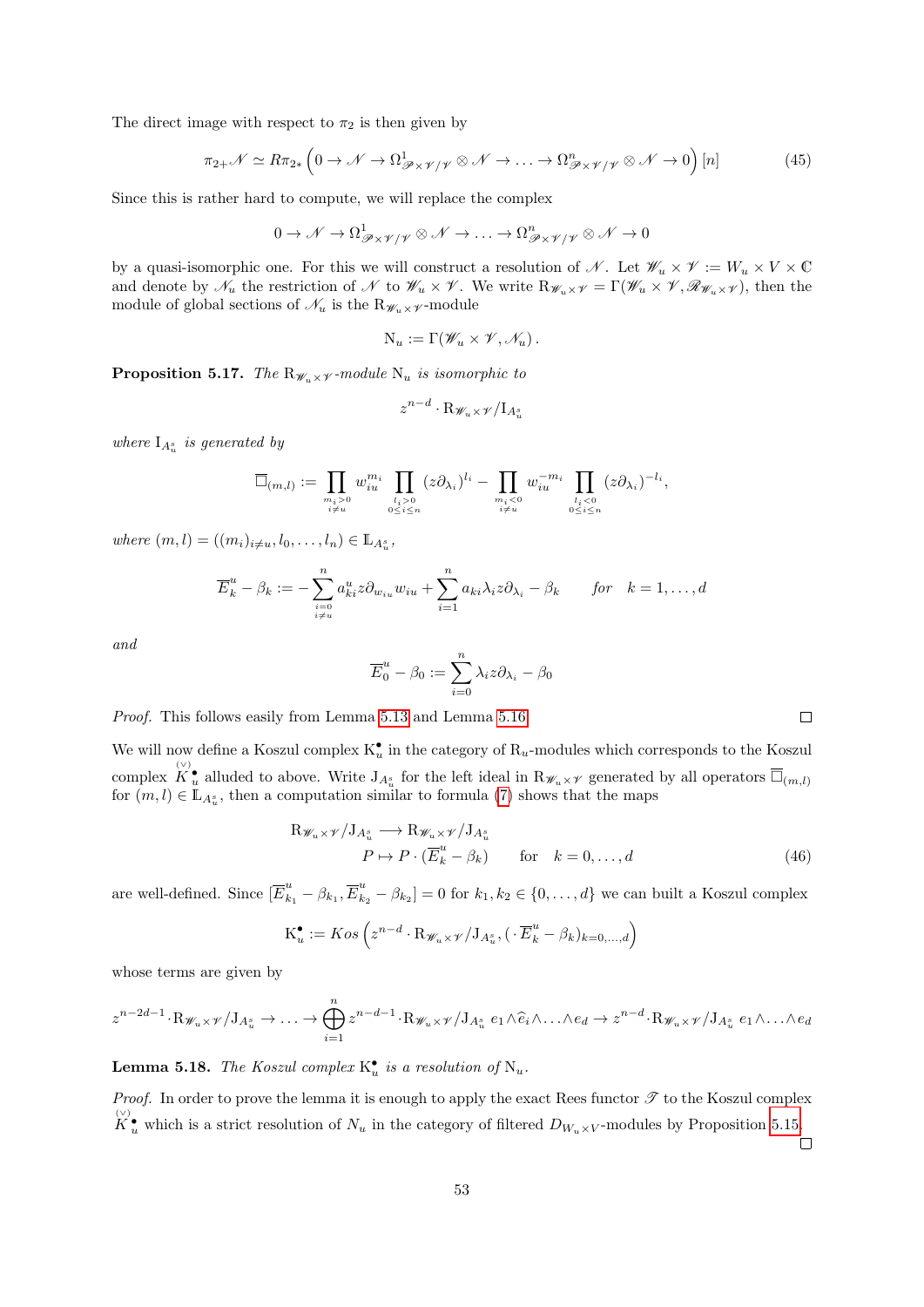We denote by  $\mathscr{K}_u^{\bullet}$  the corresponding resolution of  $\mathscr{N}_u = \mathscr{N}_{|W_u \times V}$ . We are now able to construct a resolution of  $\mathcal{N}$ .

<span id="page-53-0"></span>**Proposition 5.19.** There exists a resolution  $\mathcal{K}^{\bullet}$  of  $\mathcal{N}$  in the category of  $\mathcal{R}_{\mathcal{P}\times\mathcal{V}}$ -modules which is locally given by

$$
\Gamma(\mathscr{W}_u\times \mathscr{V},\mathscr{K}^\bullet)=K^\bullet_u
$$

*Proof.* The resolution  $\mathscr{K}^{\bullet}$  is constructed by providing glueing maps between the  $R_{\mathscr{W}_{u_1u_2}\times\mathscr{V}}$ -modules

$$
\Gamma(\mathscr{W}_{u_1u_2} \times \mathscr{V}, \mathscr{K}_{u_1}^{\bullet}) \simeq \mathrm{K}_{u_1}^{\bullet}[w_{u_2u_1}^{-1}] \longrightarrow \Gamma(\mathscr{W}_{u_1u_2} \times \mathscr{V}, \mathscr{K}_{u_2}^{\bullet}) \simeq \mathrm{K}_{u_2}^{\bullet}[w_{u_1u_2}^{-1}]
$$

which are compatible with the glueing maps on

$$
\Gamma(\mathscr{W}_{u_1u_2}\times\mathscr{V},\mathscr{N}_{u_1})\simeq N_{u_1}[w_{u_2u_1}^{-1}]\longrightarrow \Gamma(\mathscr{W}_{u_1u_2}\times\mathscr{V},\mathscr{N}_{u_2})\simeq N_{u_2}[w_{u_1u_2}^{-1}]
$$

Notice that the latter maps are given by

$$
\begin{aligned} \mathcal{N}_{u_1}[w_{u2u1}^{-1}] &\longrightarrow \mathcal{N}_{u_2}[w_{u1u2}^{-1}] \\ P &\mapsto \iota_{u_1u_2}(P)w_{u_1u_2}^{n+1} \end{aligned}
$$

which follows from Lemma [5.10](#page-46-2) and by tracing back the functors applied to  $g_{u+}\mathcal{O}_T$ . Using the same argument as in Lemma [5.10](#page-46-2) shows that the maps

$$
K_{u_1}^{\bullet}[w_{u2u1}^{-1}] \longrightarrow K_{u_2}^{\bullet}[w_{u1u2}^{-1}]
$$

$$
P \mapsto \iota_{u_1u_2}(P)w_{u_1u_2}^{n+1}
$$

are well defined. We have to check that they give rise to a morphism of complexes. But this follows from the commutativity of the diagram



 $\Box$ 

#### 5.6 A quasi-isomorphism

In order to compute the direct image of the  $\mathcal{R}\text{-module }\mathcal{N}$  under  $\pi_2$  we have to deal with with the relative de Rham complex  $DR_{\mathscr{P}\times\mathscr{V}/\mathscr{V}}(\mathscr{N})$  (cf. formula [\(45\)](#page-52-2)). In this subsection we show in Proposition [5.20](#page-54-0) that this complex is quasi-isomorphic to a complex  $\mathscr{L}^{\bullet}$  which is the top cohomology (with respect to the deRham differential) of the double complex  $DR_{\mathscr{P} \times \mathscr{V}/\mathscr{V}}(\mathscr{K}^{\bullet})$ . In Proposition [5.21](#page-54-1) we give a local description of this complex  $\mathcal{L}^{\bullet}$  on the charts  $\mathscr{W}_u \times \mathscr{V}$ .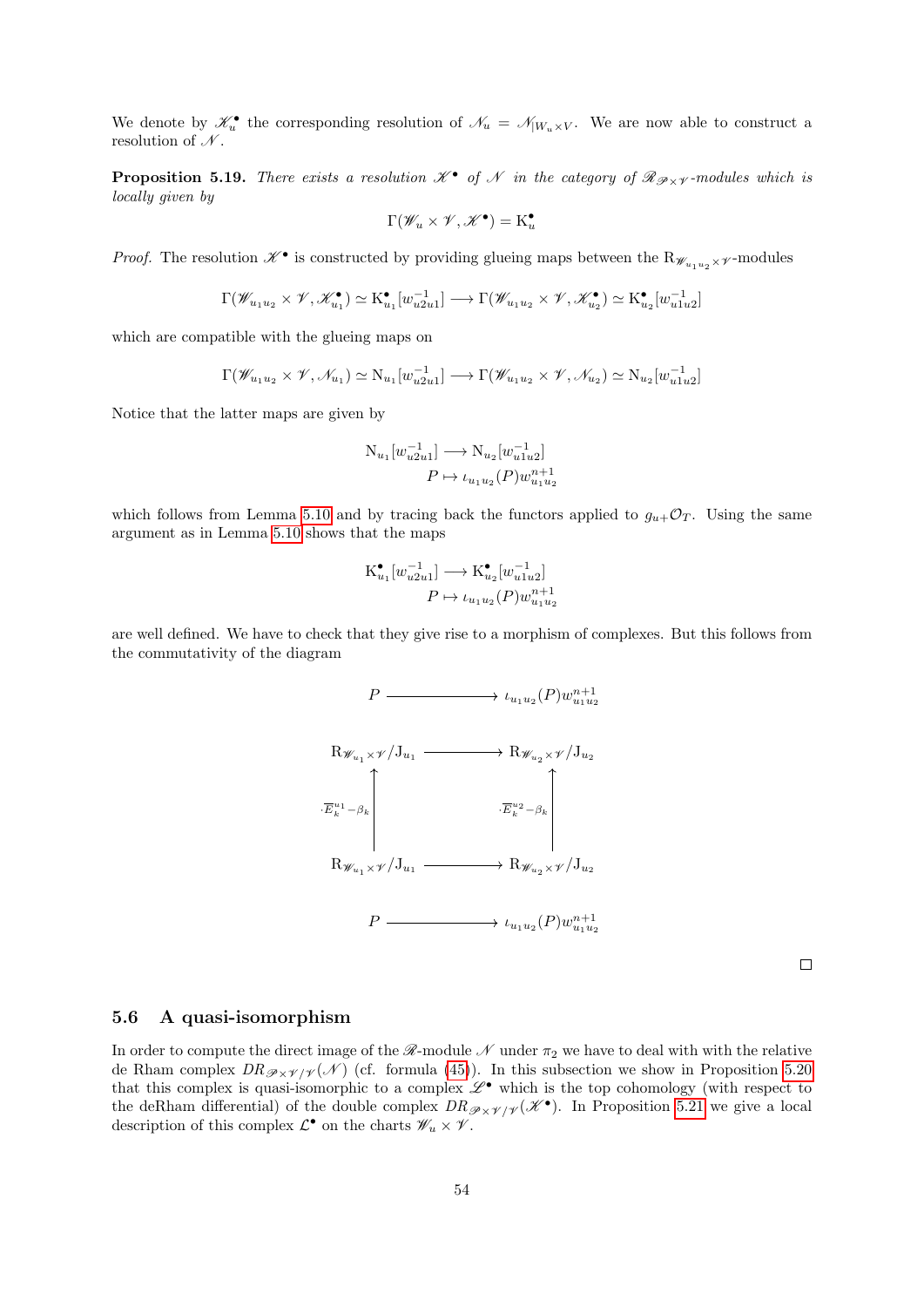As announced above we now apply the relative de Rham functor  $DR_{\mathscr{P} \times \mathscr{V}/\mathscr{V}}$  to the resolution  $\mathscr{K}^{\bullet}$  and get a double complex  $\Omega_{\mathscr{P} \times \mathscr{V} / \mathscr{V}}^{\bullet + n} \otimes \mathscr{K}^{\bullet}$ :

$$
\cdots \longrightarrow \Omega_{\mathscr{P}\times\mathscr{V}/\mathscr{V}}^{n-1} \otimes \mathscr{K}^{0} \xrightarrow{\operatorname{Id}^{n,0}} \Omega_{\mathscr{P}\times\mathscr{V}/\mathscr{V}}^{n} \otimes \mathscr{K}^{0}
$$
\n
$$
\cdots \longrightarrow \Omega_{\mathscr{P}\times\mathscr{V}/\mathscr{V}}^{n-1} \otimes \mathscr{K}^{-1} \xrightarrow{\operatorname{Id}^{n,-1}} \Omega_{\mathscr{P}\times\mathscr{V}/\mathscr{V}}^{n} \otimes \mathscr{K}^{-1}
$$
\n
$$
\uparrow
$$
\n
$$
\uparrow
$$
\n
$$
\uparrow
$$
\n
$$
\vdots
$$

The corresponding total complex is denoted by  $Tot \left( \Omega_{\mathscr{P} \times \mathscr{V} / \mathscr{V}}^{\bullet + n} \otimes \mathscr{K}^{\bullet} \right)$ .

<span id="page-54-0"></span>Proposition 5.20. The following natural morphisms of complexes

$$
\Omega^{\bullet+n}_{\mathscr{P}\times\mathscr{V}/\mathscr{V}}\otimes\mathscr{N}\longleftarrow Tot\left(\Omega^{\bullet+n}_{\mathscr{P}\times\mathscr{V}/\mathscr{V}}\otimes\mathscr{K}^{\bullet}\right)\longrightarrow\Omega^n_{\mathscr{P}\times\mathscr{V}/\mathscr{V}}\otimes\mathscr{K}^{\bullet}/\mathrm{Id}\left(\Omega^{n-1}_{\mathscr{P}\times\mathscr{V}/\mathscr{V}}\otimes\mathscr{K}^{\bullet}\right)=:\mathscr{L}^{\bullet}
$$

are quasi-isomorphisms.

*Proof.* Since the double complex  $\Omega^{\bullet+n}_{\mathscr{P}\times\mathscr{V}/\mathscr{V}}\otimes\mathscr{K}^{\bullet}$  is bounded we can associate with it two spectral sequences which both converge. The first one is given by taking cohomology in the vertical direction which gives the  $_IE_1$ -page of the spectral sequence. Since  $\mathscr{K}^{\bullet}$  is a resolution of  $\mathscr{N}$  and  $\Omega^l_{\mathscr{P}\times\mathscr{V}/\mathscr{V}}$  is a locally free (i.e. flat)  $\mathcal{O}_{\mathscr{P}\times\mathscr{V}}$ -module for every  $l=1,\ldots,n$ , the only terms which are non-zero are the  $_IE_1^{0,q}$ -terms which are isomorphic to  $\Omega^{q+n}_{\mathscr{P} \times \mathscr{V}/\mathscr{V}} \otimes \mathscr{N}$ . Hence the first spectral sequence degenerates at the second page which shows that  $\Omega^{\bullet+n}_{\mathscr{P} \times \mathscr{V}/\mathscr{V}} \otimes \mathscr{N} \leftarrow Tot \left( \Omega^{\bullet+n}_{\mathscr{P} \times \mathscr{V}/\mathscr{V}} \otimes \mathscr{K}^{\bullet} \right)$  is a quasi-isomorphism.

We now look at the second spectral sequence which is given by taking cohomology in the horizontal direction. We claim that  $I^T I^{\vec{p},q}_1 = 0$  for  $q \neq 0$ . It is enough to check this locally on the charts  $\mathscr{W}_u \times \mathscr{V}_v$ using, moreover, Lemma [5.16](#page-51-0) at the level of global sections. Notice that the complex

$$
\Gamma(\mathscr{W}_u\times \mathscr{V}, \Omega^{ \bullet+n}_{\mathscr{P} \times \mathscr{V}/\mathscr{V}} \otimes \mathscr{K}^l)
$$

is isomorphic to a direct sum of Koszul complexes  $Kos^{\bullet}(z^{-d-l}R_{\mathscr{W}_u\times\mathscr{V}}/J_{A_u^s}, \frac{1}{z}(z\partial_{w_{iu}}\cdot)_{i\neq u})$  where each summand is given by

$$
z^{n-d-l} \mathcal{R}_{\mathscr{W}_u \times \mathscr{V}} / \mathcal{J}_{A_u^s} \longrightarrow \ldots \longrightarrow z^{-d-l} \mathcal{R}_{\mathscr{W}_u \times \mathscr{V}} / \mathcal{J}_{A_u^s} e_1 \wedge \ldots \wedge e_n.
$$

The quotient  $\mathcal{R}_{\mathscr{W}_u \times \mathscr{V}} / J_{A_u^s}$  can be written as

$$
\mathbb{C}[z,(z\partial_{w_{iu}})_{i\neq u}]\otimes_{\mathbb{C}[z]}\left(\mathbb{C}[z,\lambda_0,\ldots,\lambda_n,(w_{iu})_{i\neq u}]\langle z\partial_{\lambda_0},\ldots,z\partial_{\lambda_n}\rangle/\left(\left(\overline{\Box}_{(m,l)}\right)_{(m,l)\in\mathbb{L}_{A^s_u}}\right)\right)
$$

Since the operators  $z\partial_{w_{in}}$  act only on the first term in the tensor product, we immediately see that  $_{II}E_1^{p,q} = 0$  for  $q \neq 0$ .

The fact that  $Tot\left(\Omega^{\bullet+n}_{\mathscr{P}\times\mathscr{V}/\mathscr{V}}\otimes\mathscr{K}^\bullet\right)\to\mathscr{L}^\bullet$  is a quasi-isomorphism follows from the fact that  $_{II}E^{p,q}=0$ for  $q \neq 0$ , i.e. the second spectral sequence degenerates at the second page.  $\Box$ 

The next result is an explicit local description of the complex  $\mathscr{L}^\bullet$ .

<span id="page-54-1"></span>**Proposition 5.21.** For any  $u \in \{0, \ldots, n\}$  define the ring

$$
S_{\mathscr{W}_u\times\mathscr{V}}:=\mathbb{C}[z,\lambda_0,\ldots,\lambda_n,(w_{iu})_{i\neq u}]\langle z\partial_{\lambda_0},\ldots,z\partial_{\lambda_n}\rangle
$$

and denote by  $\mathscr S$  the sheaf of rings on  $\mathscr P\times\mathscr V$  which is locally given by

$$
\Gamma(\mathscr{W}_u\times \mathscr{V},\mathscr{S})=\mathrm{S}_{\mathscr{W}_u\times \mathscr{V}}
$$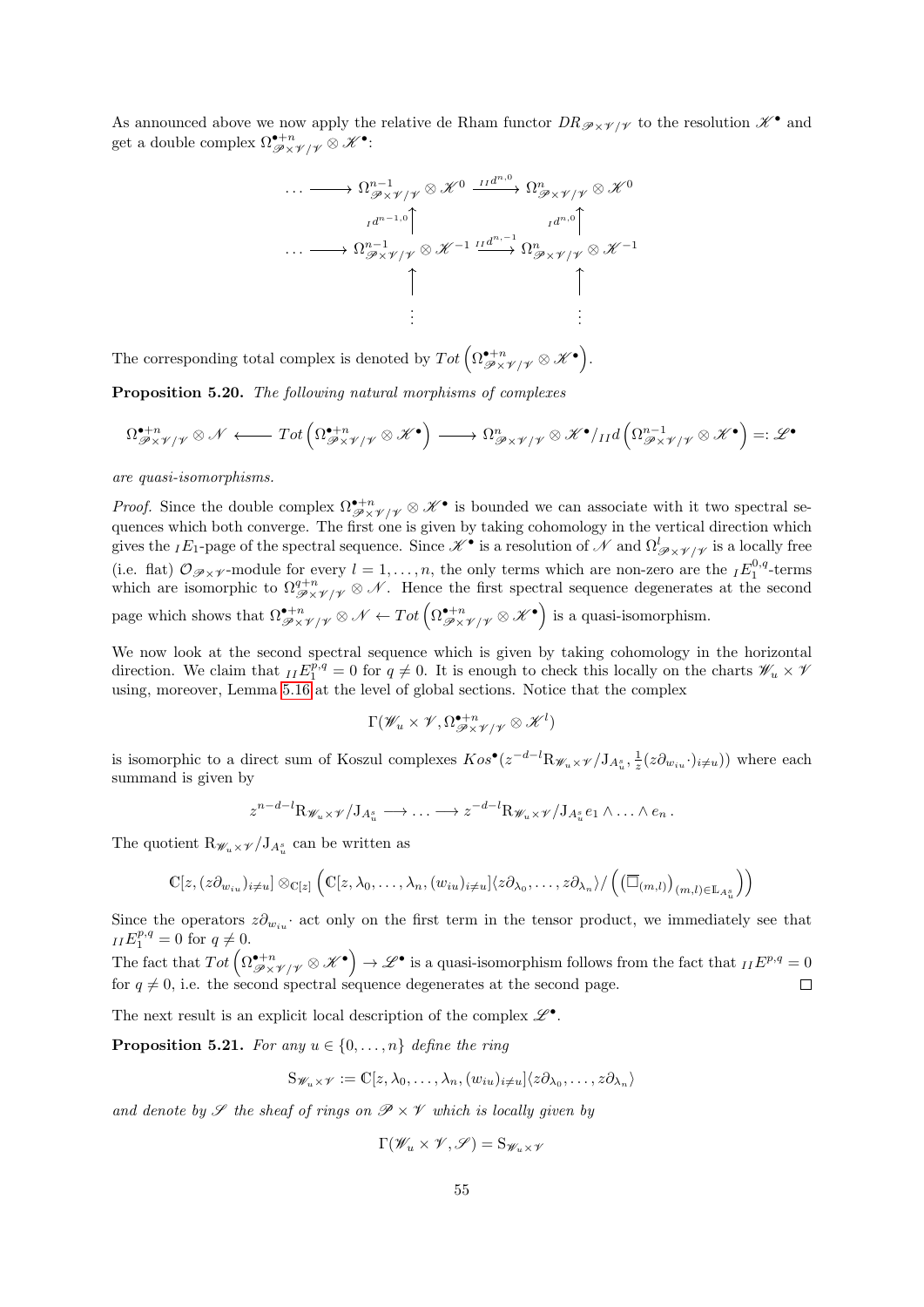with glueing maps

$$
S_{\mathscr{W}_{u_1} \times \mathscr{V}}[w_{u_2 u_1}^{-1}] \longrightarrow S_{\mathscr{W}_{u_2} \times \mathscr{V}}[w_{u_1 u_2}^{-1}]
$$

$$
P \mapsto \iota_{u_1 u_2}(P)
$$

Denote by  $J_{A_u^s}$  the left  $S_{\mathscr{W}_u\times\mathscr{V}}$ -ideal generated by the Box operators  $\overline{\Box}_{(m,l)}$  for  $(m,l)\in \mathbb{L}_{A_u^s}$ . Note that this is a slight abuse of notation, as the ideal generated by the same set of operators in the ring  $R_{\mathscr{W}_u\times\mathscr{Y}}$  was also denoted by  $J_{A_u^s}$ , but which is justified by the fact that these generators do not contain the variables  $z\partial_{w_{iu}}$ . Then the complex  $\mathscr{L}^{\bullet}$  is given locally by

<span id="page-55-0"></span>
$$
\Gamma(\mathscr{W}_u \times \mathscr{V}, \mathscr{L}^\bullet) \simeq Kos^\bullet(z^{-d}S_{\mathscr{W}_u \times \mathscr{V}}/J_{A_u^s}, (\tilde{E}_k - \beta_k)_{k=0,\dots,d})
$$
(47)

whose terms are given by

$$
z^{-2d-1}S_{\mathscr{W}_u\times\mathscr{V}}/J_{A_u^s}\longrightarrow\ldots\longrightarrow z^{-d}S_{\mathscr{W}_u\times\mathscr{V}}/J_{A_u^s}e_1\wedge\ldots\wedge e_d
$$

where

$$
\tilde{E}_k - \beta_k := \sum_{i=1}^n a_{ki} \lambda_i z \partial_{\lambda_i} - \beta_k \quad \text{for} \quad k = 1, ..., d
$$
  

$$
\tilde{E}_0 - \beta_0 := \sum_{i=0}^n \lambda_i z \partial_{\lambda_i} - \beta_0
$$

Proof. It follows from Proposition [5.20](#page-54-0) that the 0-th cohomology of the complex  $\left(\Omega^{\bullet+n}_{\mathscr{P}\times\mathscr{V}/\mathscr{V}}\otimes\mathscr{K}^p,{}_{II}d^{\bullet,p}\right)$ is a direct sum of terms of the form  $H^0(z^{-d}Kos^{\bullet}(\mathbf{R}_{\mathscr{W}_u\times\mathscr{V}}/\mathbf{J}_{A_u^s},\frac{1}{z}(z\partial_{w_{iu}}\cdot)_{i\neq u}))$ . Taking the cokernel of left multiplication on  $R_{\mathscr{W}_u\times\mathscr{V}}/J_{A_u^s}$  by  $z\partial_{w_{iu}}$  shows that we have an isomorphism of  $S_{\mathscr{W}_u\times\mathscr{V}}$ -modules

$$
H^0(z^{-d}Kos^{\bullet}(\mathbf{R}_{\mathscr{W}_u\times\mathscr{V}}/J_{A^s_u},(z\partial_{w_{iu}}\cdot)_{i\neq u}))\simeq z^{-d}\mathbf{S}_{\mathscr{W}_u\times\mathscr{V}}/J_{A^s_u}.
$$

Hence equation [\(47\)](#page-55-0) follows.

The ideals  $J_{A_u^s}$  glue to an ideal  $\mathscr{J} \subset \mathscr{S}$ . Notice that the Euler vector fields  $(\tilde{E}_k - \beta_k)_{k=0,\dots,d}$  are global sections of  $\mathscr{S}$ . We recall from Proposition [5.19](#page-53-0) that the glueing maps for  $\Gamma(\mathscr{W}_u \times \mathscr{V}, \Omega^n_{\mathscr{P} \times \mathscr{V}} \otimes \mathscr{K}^p)$  are given by:

$$
\bigwedge_{\substack{i=0 \ i \neq u_1}}^n dw_{iu_1} \otimes P \longmapsto \bigwedge_{\substack{i=0 \ i \neq u_2}}^n dw_{iu_2} \cdot (w_{u_1 u_2})^{-n-1} \otimes \iota_{u_1 u_2}(P) w_{u_1 u_2}^{n+1}
$$

Since both powers of  $w_{u_1u_2}$  on the right hand side cancel when considering the quotient  $\mathscr{L}^p$ , we see that

 $\mathscr{L}^{\bullet} \simeq Kos^{\bullet}(z^{-d}\mathscr{S}/\mathscr{J},(\tilde{E}_k-\beta_k)_{k=0,...,d})$ 

Summarizing, Proposition [5.20](#page-54-0) and Proposition [5.21](#page-54-1) show that instead of computing the direct image [\(45\)](#page-52-2) we can compute

$$
R\pi_{2*}(\mathscr{L}^{\bullet}) \simeq R\pi_{2*}(z^{-d}Kos^{\bullet}(\mathscr{S}/\mathscr{J}, (\tilde{E}_k - \beta_k)_{k=0,\dots,d})
$$

## 5.7 Computation of the direct image

In this subsection we continue our computation of  $\pi_{2+}\mathscr{N} \simeq R\pi_{2*}(\mathscr{L}^{\bullet})$ . Because  $\mathscr{V}$  is affine it is enough to work at the level of global sections (cf. Lemma [5.16](#page-51-0) ). We get:

<span id="page-55-1"></span>
$$
\Gamma R \pi_{2*}(\mathscr{L}^{\bullet}) \simeq R \Gamma R \pi_{2*}(\mathscr{L}^{\bullet}) \simeq R \Gamma(\mathscr{L}^{\bullet}) \simeq R \Gamma(Kos^{\bullet}(z^{-d}\mathscr{S}/\mathscr{J}, (\tilde{E} - \beta_k)_{k=0,...,d})) \tag{48}
$$

where the first isomorphism follows from the exactness of  $\Gamma(\mathscr{V},\bullet)$ . Hence we have to consider the hypercohomology of a Koszul complex on  $\mathscr{S}/\mathscr{J}$ .

 $\Box$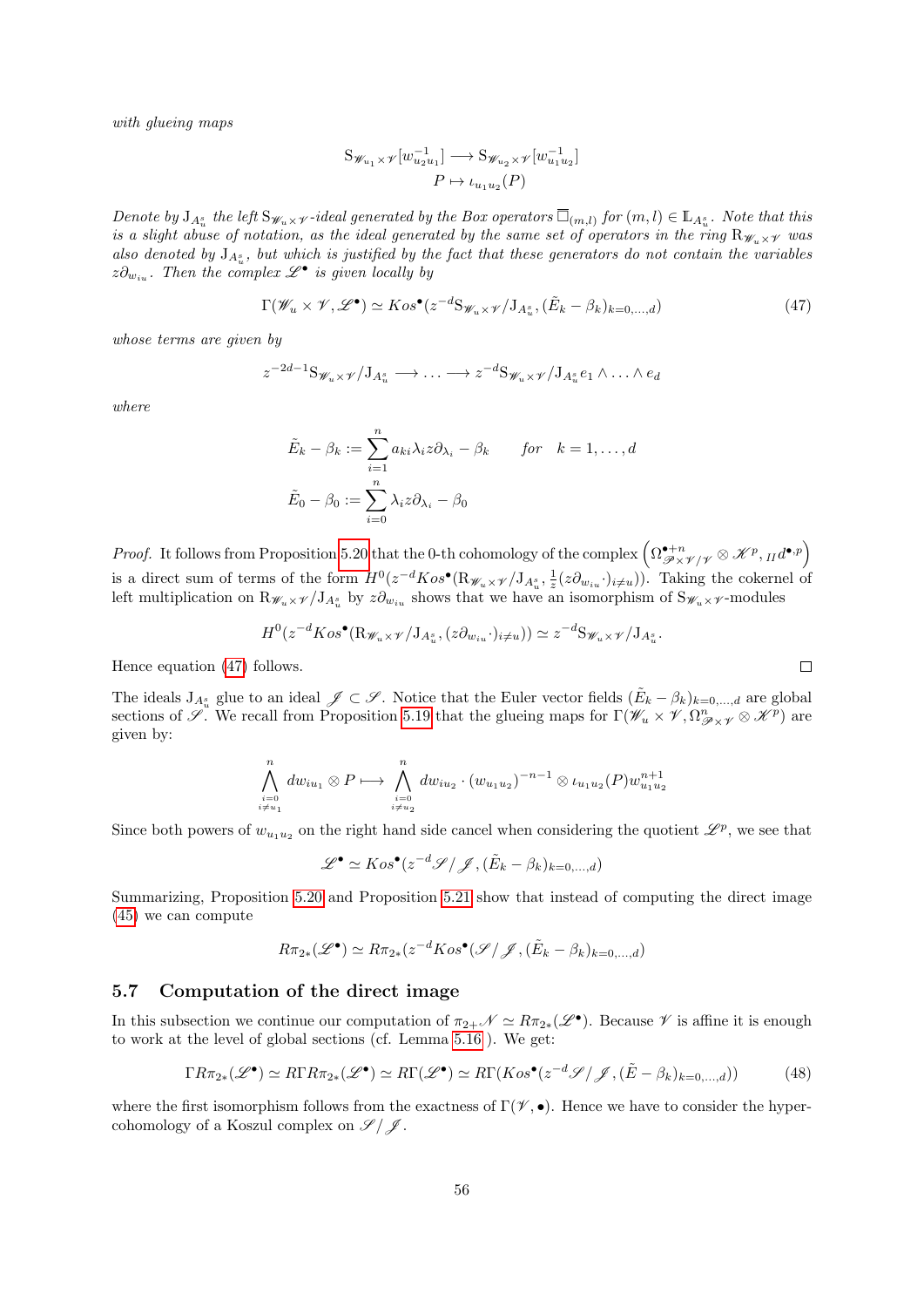We will show that each term of this Koszul complex is Γ-acyclic. For this it is enough to show that  $\mathscr{S}/\mathscr{J}$  is Γ-acyclic. In Proposition [5.22](#page-56-0) we show that  $\mathscr{S}/\mathscr{J}$  is acyclic and its corresponding associated graded module has an easy description in terms of the "semi" R-module  $S/J_{A^s}$  on  $\mathbb{C}_z \times W \times V$  if all local cohomologies of  $S/J_{A^s}$  with respect to the ideal  $(w_0, \ldots, w_n)$  vanish. Finally we show in Lemma [5.24](#page-57-0) that the computation of these local cohomologies can be reduced to the computation of local cohomology groups of semigroup rings, which is a problem in commutative algebra and which we tackle in section [5.8.](#page-57-1)

Recall that  $\mathscr{P} \times \mathscr{V} = \mathbb{C}_z \times \mathbb{P}(W) \times V$ . We denote by  $\mathscr{W} \times \mathscr{V}$  the space  $\mathbb{C}_z \times W \times V$ . Let

$$
S := \mathbb{C}[z, w_0, \dots, w_n, \lambda_0, \dots, \lambda_n] \langle z \partial_{\lambda_0}, \dots, z \partial_{\lambda_n} \rangle
$$

and consider the S-module

$$
S/J_{A^s}
$$

where the left ideal  $J_{A^s}$  is generated by

$$
\Box_{(m,l)} = \prod_{m_i>0} w_i^{m_i} \prod_{l_i>0} (z \partial_{\lambda_i})^{l_i} - \prod_{m_i<0} w_i^{-m_i} \prod_{l_i<0} (z \partial_{\lambda_i})^{-l_i} \quad \text{for} \quad (m,l) \in \mathbb{L}_{A^s},
$$

the matrix  $A^s$  is given by

$$
A^s := (\underline{a}_0^s, \ldots, \underline{a}_n^s, \underline{b}_0^s, \ldots, \underline{b}_n^s) := \begin{pmatrix} 1 & 1 & \ldots & 1 & 0 & 0 & \ldots & 0 \\ 0 & 0 & \ldots & 0 & 1 & 1 & \ldots & 1 \\ 0 & a_{11} & \ldots & a_{1n} & 0 & a_{11} & \ldots & a_{1n} \\ \vdots & \vdots & & \vdots & \vdots & \vdots & & \vdots \\ 0 & a_{d1} & \ldots & a_{dn} & 0 & a_{d1} & \ldots & a_{dn} \end{pmatrix}
$$

and  $\mathbb{L}_{A^s}$  is the Z-module of relations among the columns of  $A^s$ . Notice that  $S/J_{A^s}$  is Z-graded by the degree of the  $w_i$ . Denote by  $S_{w_u}$  the localization of S with respect to  $w_u$ , then one easily sees that the degree zero part  $[S_{w_u}/J_{A^s}]_0$  of  $S_{w_u}/J_{A^s}$  is equal to  $\Gamma(\mathscr{W}_u \times \mathscr{V}, \mathscr{S}/\mathscr{J}) \simeq S_{\mathscr{W}_u \times \mathscr{V}}/J_{A^s_u}$  if we identify  $w_i/w_u$  with  $w_{iu}$ . Let  $S/J_{A^s}$  be the associated sheaf on  $\mathscr{P} \times \mathscr{V}$  having global sections  $[S/J_{A^s}]_0$ , then we obviously have

$$
\widetilde{\mathrm{S}/\mathrm{J}_{A^s}}\simeq \mathscr{S}/\mathscr{J}
$$

Define

$$
\Gamma_*(\mathscr{S}/\mathscr{J}):=\bigoplus_{a\in\mathbb{Z}}\Gamma(\mathscr{P}\times\mathscr{V},(\mathscr{S}/\mathscr{J})(a))
$$

We want to use the following result applied to the graded module  $S/J_{A^s}$ 

<span id="page-56-0"></span>**Proposition 5.22.** [\[Gro61,](#page-74-4) Proposition 2.1.3] There is the following exact sequence of  $\mathbb{Z}$ -graded Smodules

$$
0 \longrightarrow H^0_{(\underline{w})}(S/J_{A^s}) \longrightarrow S/J_{A^s} \longrightarrow \Gamma_*(\mathscr{S}/\mathscr{J}) \longrightarrow H^1_{(\underline{w})}(S/J_{A^s}) \longrightarrow 0
$$

and for each  $i \geq 1$ , there is the following isomorphism

<span id="page-56-1"></span>
$$
\bigoplus_{a \in \mathbb{Z}} H^i(\mathscr{P} \times \mathscr{V}, (\mathscr{S}/\mathscr{J})(a)) \simeq H^{i+1}(\mathcal{S}/\mathcal{J}_{A^s})
$$
\n(49)

where  $(\underline{w})$  is the ideal in  $\mathbb{C}[z, \lambda_0, \ldots, \lambda_n, w_0, \ldots, w_n]$  generated by  $w_0, \ldots, w_n$ .

*Proof.* In the category of  $\mathbb{C}[z, \lambda_0, \ldots, \lambda_n, w_0, \ldots, w_n]$ -modules, the statement follows from [\[Gro61,](#page-74-4) Proposition 2.1.3]. The statement in the category of S-modules follows from the proof given there.  $\Box$ 

In order to compute the local cohomology of  $S/J_{A^s}$  we introduce a variant of the Ishida complex (see e.g. [\[BH93,](#page-74-5) Theorem 6.2.5]). Let  $T := \mathbb{C}[w_0, \ldots, w_n, z\partial_{\lambda_0}, \ldots, z\partial_{\lambda_n}] \subset S$  be a commutative subring and let  $\mathbb{C}[\mathbb{N}A^s]$  be the affine semigroup algebra of  $A^s$ , i.e.

$$
\mathbb{C}[\mathbb{N}A^s] = \{ y^{\underline{c}} \in \mathbb{C}[y_0^{\pm}, \dots, y_{n+1}^{\pm}] \mid \underline{c} \in \mathbb{N}A^s \subset \mathbb{Z}^{d+2} \}
$$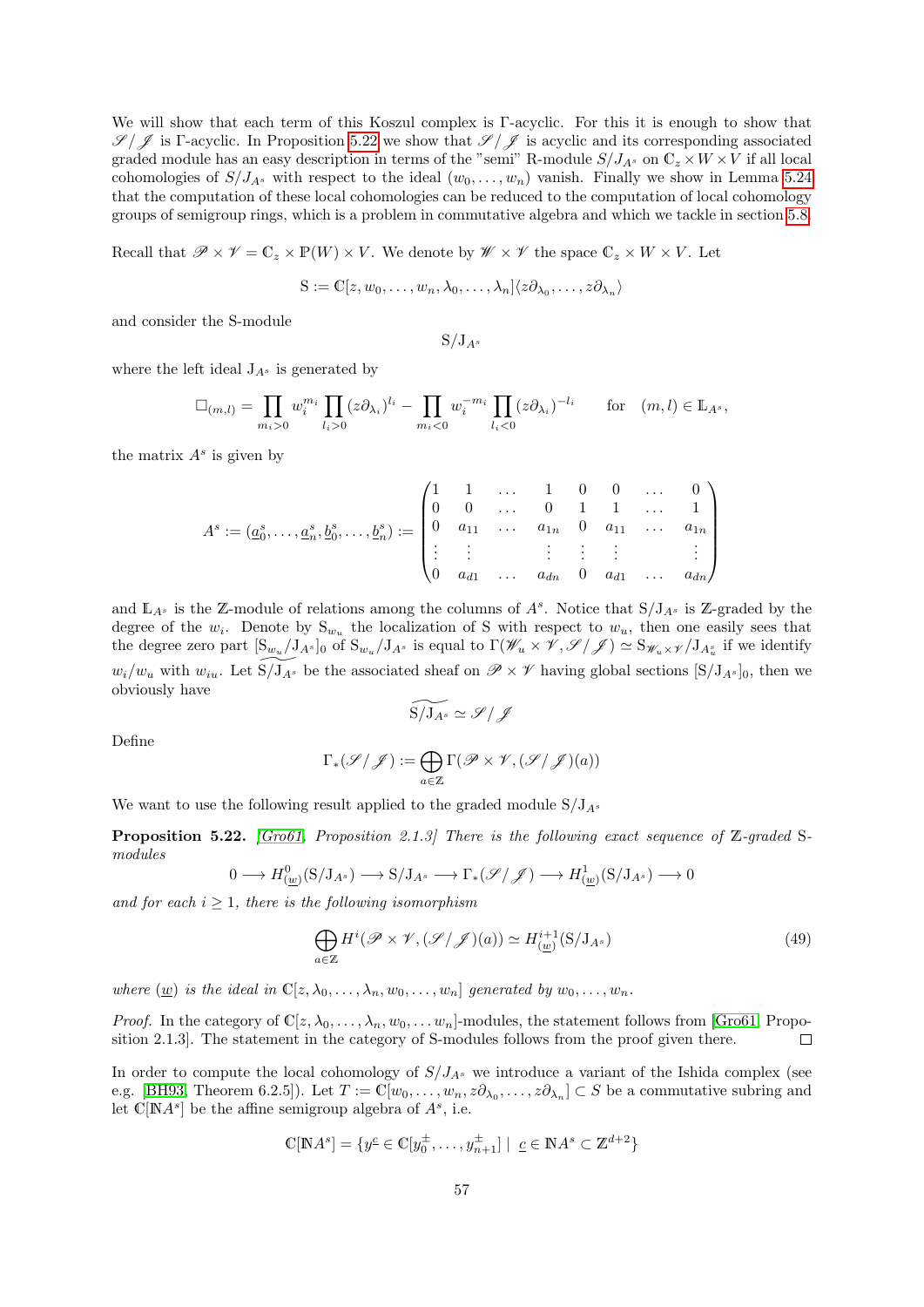We have a map

$$
\begin{aligned} \Phi_{A^s}:T &\longrightarrow \mathbb{C}[\mathbb{N}A^s]\\ w_i &\mapsto y^{\underline{a}^s_i}\\ z\partial_{\lambda_i} &\mapsto y^{\underline{b}^s_i} \end{aligned}
$$

Notice that the kernel  $K_{A^s}$  of  $\Phi_{A^s}$  is equal to the ideal in T generated by the elements  $\Box_{(k,l)}$ , hence

 $T/K_{A^s} \simeq \mathbb{C}[\mathbb{N}A^s]$ 

**Remark 5.23.** The Z-grading of T by the degree of the  $w_i$  induces a Z-grading on  $\mathbb{C}[NA^s]$  since the operators  $\Box_{(k,l)}$  are homogeneous. The semi-group ring  $\mathbb{C}[NA^s] \subset \mathbb{C}[Z^{d+2}]$  carries also a natural  $\mathbb{Z}^{d+2}$ . grading. Looking at the matrix  $A^s$  one sees that the Z-grading coming from T is the first component of this  $\mathbb{Z}^{\tilde{d}+2}$ -grading.

We regard  $\mathbb{C}[NA^s]$  as a T-module using the map  $\Phi_{A^s}$ , which gives the isomorphisms

$$
S/J_{A^s} \simeq S\otimes_T T/K_{A^s} \simeq S\otimes_T \mathbb{C}[\mathbb{N}A^s]
$$

We want to express the local cohomology of  $S/J_{A^s}$  by the local cohomology of the commutative ring  $\mathbb{C}[NA^s]$ . For this, let I be the ideal in  $\mathbb{C}[NA^s]$  generated by  $y^{a_0^s}, \ldots y^{a_n^s}$ , then we have the following change of rings formula:

<span id="page-57-0"></span>**Lemma 5.24.** There is the following isomorphism of Z-graded S-modules:

$$
H_{(\underline{w})}^k(S/J_{A^s}) \simeq S \otimes_T H^k_I(\mathbb{C}[\mathbb{N}A^s])
$$

Proof. Notice that if S was commutative this would be a standard property of the local cohomology groups. Here we have to adapt the proof slightly. First notice that it is enough to compute  $H_{(\underline{w})}^k(S/J_{A^s})$ with an injective resolution of T-modules. To see why, let  $I^{\bullet}$  be an injective resolution (in the category of S-modules) of  $S/J_{A^s}$ . Since S is a free, hence flat, T-module, it follows from  $Hom_S(S \otimes_T M, I) \simeq$  $S \otimes_T Hom_T(M, I)$ , that an injective S-module is also an injective T-module. Therefore we have

$$
H_{(\underline{w})}^k(S/J_{A^s}) \simeq H^k\Gamma_{(\underline{w})}(I^{\bullet}) = H^k\Gamma_{I'}(I^{\bullet}) \simeq H_{I'}^k(S/J_{A^s})
$$

where I' is the ideal in T generated by  $w_0, \ldots, w_n$  and the second isomorphism follows from the equality

$$
\Gamma_{(\underline{w})}(I^k) = \{ x \in I^k \mid \forall i \, \exists k_i \, \text{such that} \, w_i^{k_i} x = 0 \} = \Gamma_{I'}(I^k)
$$

Let  $J^{\bullet}$  be an injective resolution of  $T/K_{A^s}$ . In order to show the claim consider the following isomorphisms

$$
S \otimes_T H_I^K(\mathbb{C}[NA^s]) \simeq S \otimes_T H_{I'}^k(T/K_{A^s})
$$
  
\n
$$
\simeq S \otimes_T H^k \Gamma_{I'}(J^{\bullet})
$$
  
\n
$$
\simeq H^k(S \otimes_T \Gamma_{I'}(J^{\bullet}))
$$
  
\n
$$
\simeq H^k \Gamma_{I'}(S \otimes_T J^{\bullet})
$$
  
\n
$$
\simeq H_{I'}^k(S/J_{A^s})
$$

where the third isomorphism follows from the fact that  $S$  is a flat  $T$ -module and the fifth isomorphism follows from the fact that  $S \otimes_T J^{\bullet}$  is a T-injective resolution of  $S/J_{A^s} \simeq S \otimes_T T/K_{A^s}$ .  $\Box$ 

# <span id="page-57-1"></span>5.8 Local cohomology of semi-group rings

In this subsection we compute local cohomology groups of some special semigroup rings associated with the semigroups  $NA<sup>s</sup>$ . These local cohomology groups turned up in Lemma [5.24.](#page-57-0) We will use their vanishing in Subsection [5.9](#page-62-0) (specifically in Corollary [5.32\)](#page-62-1) to prove Γ-acyclicity of a Koszul complex. We show that these local cohomology groups can be expressed as the cohomology of the Ishida complex of C[NA<sup>s</sup>] (cf. Proposition [5.25\)](#page-58-0). Since  $A^s$  is a  $(d+2) \times (2n+2)$  integer matrix the Ishida complex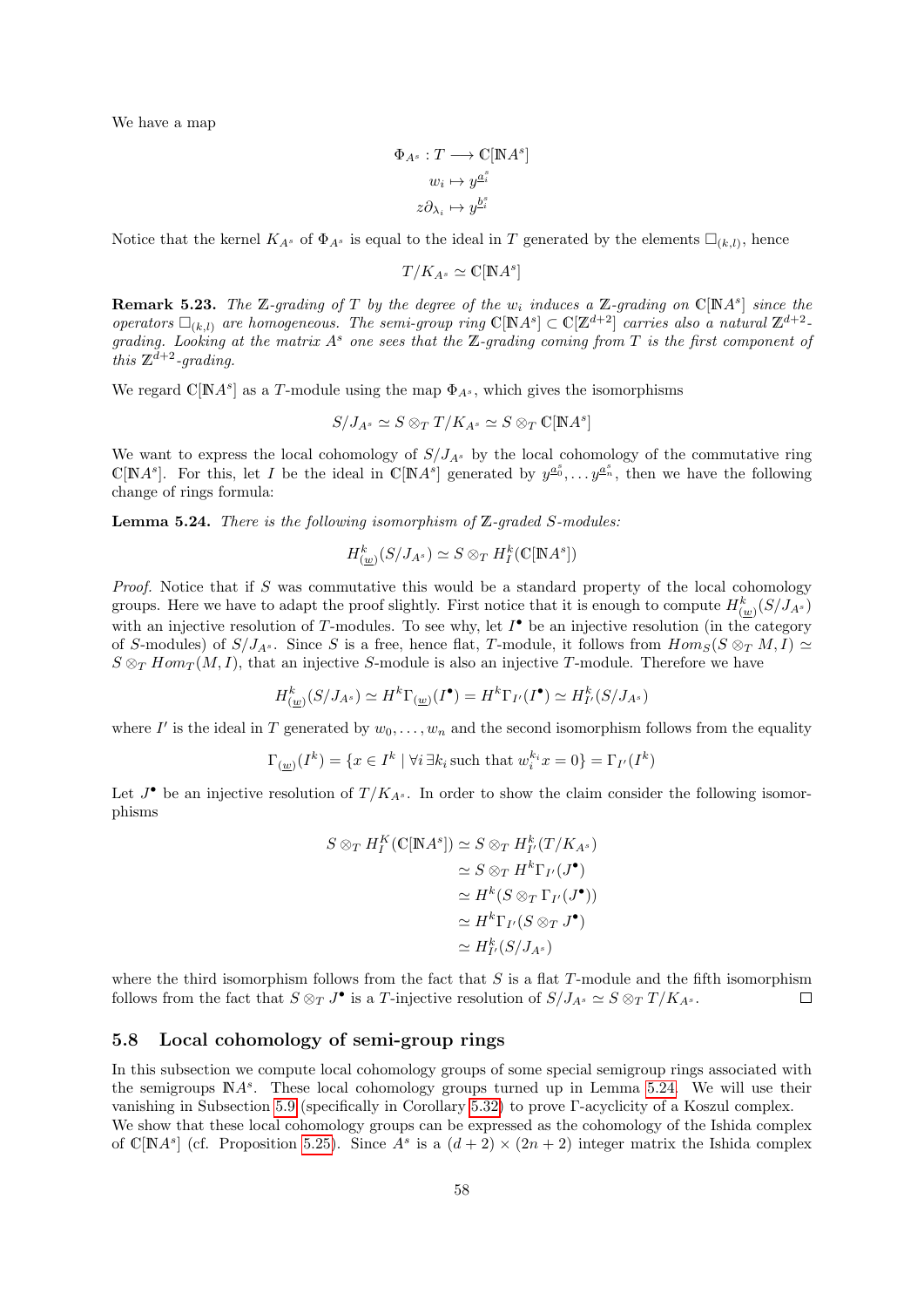carries a natural  $\mathbb{Z}^{d+2}$ -grading. The vanishing of certain graded pieces of the Ishida complex resp. of its cohomology depends on the position of the degree as seen as an element in  $\mathbb{R}^{d+2}$  in relation with the cone spanned by the columns of  $A<sup>s</sup>$  (cf. Lemma [5.26](#page-59-0) and Proposition [5.30\)](#page-61-0).

Let F be the face lattice of  $\mathbb{R}_{\geq 0}A^s$  and denote by  $\mathcal{F}_{\sigma}$  the sublattice of faces which lie in the face  $\sigma$ spanned by  $\underline{a}_0^s, \ldots, \underline{a}_n^s$ . For a face  $\sigma$  of  $\mathbb{R}_{\geq 0}A^s$  consider the multiplicatvely closed set

$$
U_{\sigma} := \{ y^{\underline{c}} \mid \underline{c} \in \mathbb{N}(A^s \cap \sigma) \}
$$

and denote by  $\mathbb{C}[\mathbb{N}A^s]_{\sigma} = \mathbb{C}[\mathbb{N}A^s + \mathbb{Z}(A^s \cap \sigma)]$  the localization with respect to  $U_{\sigma}$ . We put

$$
L^k_\sigma = \bigoplus_{\stackrel{\tau \in \mathcal{F}_\sigma}{\dim \tau = k}} \mathbb{C}[\mathbb{N} A^s]_\tau
$$

and define maps  $f^k: L^k_\sigma \to L^{k+1}_\sigma$  by specifying their components

$$
f_{\tau',\tau}^k : \mathbb{C}[\mathbb{N}A^s]_{\tau'} \to \mathbb{C}[\mathbb{N}A^s]_{\tau} \text{ to be } \begin{cases} 0 & \text{if } \tau' \not\subset \tau \\ \epsilon(\tau',\tau)nat & \text{if } \tau' \subset \tau \end{cases}
$$

where  $\epsilon$  is a suitable incidence function on  $\mathcal{F}_{\sigma}$  and nat is the natural localization morphism. The Ishida complex with respect to the face  $\sigma$  is

$$
L^{\bullet}_{\sigma}: 0 \to L^{0}_{\sigma} \to L^{1}_{\sigma} \to \ldots \to L^{d+1}_{\sigma} \to 0
$$

The Ishida complex with respect to the face  $\sigma$  can be used to calculate local cohomology groups of  $\mathbb{C}[{\mathbb N}A^s].$ 

<span id="page-58-0"></span>**Proposition 5.25.** As above, denote by  $I \subset \mathbb{C}[\mathbb{N}A^s]$  the ideal generated by the elements  $\Phi_{A^s}(w_i) = y^{\underline{a}^s_i}$ . Then for all k we have the isomorphism

$$
H^k_I(\mathbb{C}[\mathbb{N}A^s])\simeq H^k(L_\sigma^\bullet)
$$

Proof. The proof can be easily adapted from [\[BH93,](#page-74-5) Theorem 6.2.5]. For the convenience of the reader we sketch it here together with the necessary modifications . In order to show the claim we have to prove that the functors  $N \mapsto H^k(L^{\bullet}_{\sigma} \otimes N)$  form a universal  $\delta$ -functor (see e.g. [\[Har77\]](#page-74-6)). If we can additionally show that

<span id="page-58-1"></span>
$$
H_I^0(\mathbb{C}[\mathbb{N}A^s]) \simeq H^0(L_\sigma^\bullet)
$$
\n<sup>(50)</sup>

the claim follows by [\[Har77,](#page-74-6) Corollary III.1.4]. Let  $\mathcal{F}_{\sigma}(1)$  be the set of one-dimensional faces in  $\mathcal{F}_{\sigma}$  and notice that

$$
H_{I'}^0(\mathbb{C}[\mathbb{N}A^s]) \simeq \ker \left( \mathbb{C}[\mathbb{N}A^s] \longrightarrow \bigoplus_{\tau \in \mathcal{F}_\sigma(1)} \mathbb{C}[\mathbb{N}A^s]_\tau \right) \simeq H^0(L_\sigma^\bullet \otimes_T M)
$$

where  $I' \subset \mathbb{C}[\mathbb{N}A^s]$  is the ideal generated by  $\{y^{\underline{a}_i^s} \mid \mathbb{R}_{\geq 0}\underline{a}_i^s \in \mathcal{F}_\sigma(1)\}\)$ . In order to show [\(50\)](#page-58-1) we have to show that  $rad I' = I$  since obviously  $H^0_{I'}(\mathbb{C}[\mathbb{N}A^s]) = \overline{H}^0_{rad I'}(\mathbb{C}[\mathbb{N}A^s])$ . Since  $I' \subset I$  and  $I = rad I$  (*I* is a prime ideal corresponding to the face spanned by  $\underline{a}_0^s, \ldots, \underline{a}_n^s$ , it is enough to check that a multiple of every  $y^c \in I$  lies in I'. But this follows easily from the fact that the elements  $\{a_i^s \mid \mathbb{R}_{\geq 0} a_i^s \in \mathcal{F}_{\sigma}(1)\}$  span the same cone over Q as the elements  $\{\underline{a}_0^s, \ldots, \underline{a}_n^s\}.$ 

The proof that  $N \mapsto H^k(L^{\bullet}_{\sigma} \otimes_T N)$  is a  $\delta$ -functor is completely parallel to the proof in [\[BH93\]](#page-74-5).  $\Box$ 

Notice that the complex  $L^{\bullet}_{\sigma}$  is  $\mathbb{Z}^{d+2}$ -graded since  $\mathbb{C}[{\mathbb N}A^s]$  is  $\mathbb{Z}^{d+2}$ -graded. In order to analyze the cohomology of  $L^{\bullet}_{\sigma}$  we look at its  $\mathbb{Z}^{d+2}$ -graded parts. For this we have to determine when  $(\mathbb{C}[\mathbb{N}A^s]_{\tau})_x \neq 0$ (and therefore  $(\mathbb{C}[N]A^s]_{\tau})_x \simeq \mathbb{C}$ ) for  $x \in \mathbb{Z}^{\bar{d}+2}$ .

We are following [\[BH93,](#page-74-5) Chapter 6.3]. Denote by  $C_{A^s}$  the cone  $\mathbb{R}_{\geq 0}A^s \subset \mathbb{R}^{d+2}$ . Let  $x, y \in \mathbb{R}^{d+2}$ . We say that y is visible from x if  $y \neq x$  and the line segment  $[x, y]$  does not contain a point  $y' \in C_{A^s}$  with  $y' \neq y$ . A subset S is visible from X if each  $v \in S$  is visible from x.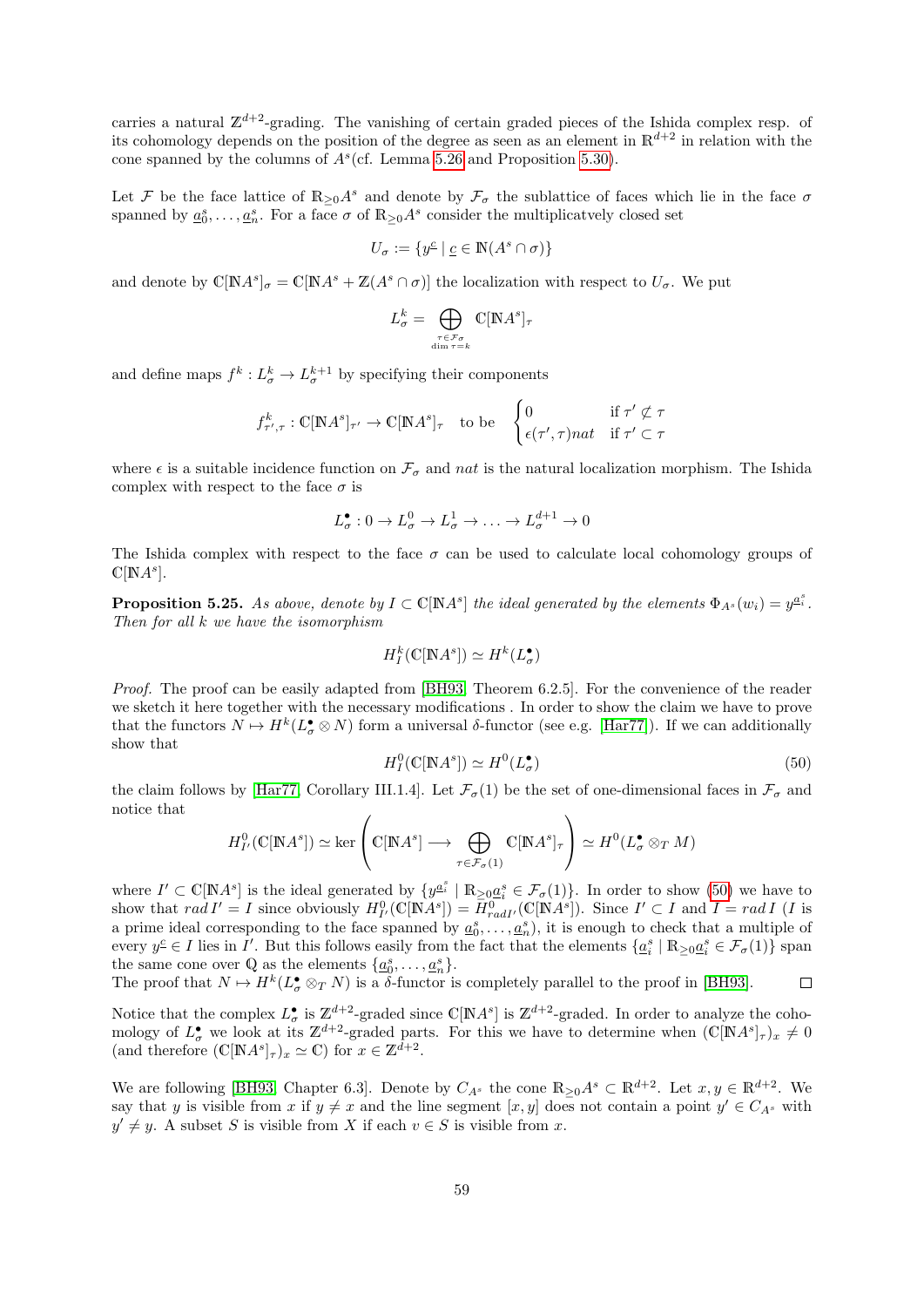Recall that the cone  $C_{A^s}$  is given by the intersection of finitely many half-spaces

$$
H_{\tau}^{+} := \{ x \in \mathbb{R}^{d+2} \mid \langle n_{\tau}, x \rangle \ge 0 \} \qquad \tau \in \mathcal{F}(d+1)
$$

where  $\mathcal{F}(d+1)$  is the set of  $d+1$ -dimensional faces (facets) of  $C_{A^s}$ . We set

 $x^0 = \{\tau \mid \langle n_\tau, x \rangle = 0\}, \qquad x^+ = \{\tau \mid \langle n_\tau, x \rangle > 0\}, \qquad x^- = \{\tau \mid \langle n_\tau, x \rangle < 0\}$ 

<span id="page-59-0"></span>Lemma 5.26. [\[BH93,](#page-74-5) Lemma 6.3.2, 6.3.3]

- 1. A point  $y \in C_{A^s}$  is visible from  $x \in \mathbb{R}^{d+2} \setminus C_{A^s}$  if and only if  $y^0 \cap x^- \neq \emptyset$ .
- 2. Let  $x \in \mathbb{Z}^{d+2}$  and let  $\tau$  be a face of  $C_{A^s}$ . The C-vector space  $(\mathbb{C}[\mathbb{N}A^s]_{\tau})_x$  is non-zero if and only if  $\tau$  is not visible from x.

Recall that the facet  $\sigma \in \mathcal{F}(d+1)$  is spanned by  $\underline{a}_0^s, \ldots, \underline{a}_n^s$ . It is the unique maximal element in the face lattice  $\mathcal{F}_{\sigma} \subset \mathcal{F}$ . Denote by  $H_{\sigma}$  its supporting hyperplane (i.e.  $\sigma = C_{A^s} \cap H_{\sigma}$ ) which is given by

$$
H_{\sigma} = \{ x \in \mathbb{R}^{d+2} \mid \langle n_{\sigma}, x \rangle = 0 \}
$$

where  $n_{\sigma} = (0, 1, 0, \ldots, 0)$ . Let  $\tau \in \mathcal{F}_{\sigma}$  be a k-dimensional face contained in  $\sigma$  and set  $I_{\tau} := \{i \mid \underline{a}_{i}^{s} \in \tau\}.$ Notice that the vectors  $\{\underline{a}_i^s \mid i \in I_\tau\}$  span the face  $\tau$ . This face  $\tau$  gives rise to two other faces, namely its "shadow"  $\tau^s$  which is spanned by the vectors  $\{b_i^s \mid a_i^s \in \tau\}$  and the unique  $k+1$ -dimensional face  $\tau^c$  which contains both  $\tau$  and  $\tau^s$ . Let  $\{\tau_1,\ldots,\tau_m\}=\mathcal{F}_{\sigma}(d)$  be the faces of dimension d contained in  $\sigma$ , which give rise to the facets  $\tau_1^c, \ldots, \tau_m^c$ .

Example 5.27. Consider the matrix

$$
A^s = \begin{pmatrix} 1 & 1 & 1 & 0 & 0 & 0 \\ 0 & 0 & 0 & 1 & 1 & 1 \\ 0 & 1 & -1 & 0 & 1 & -1 \end{pmatrix}
$$

where the face  $\sigma$  is generated by  $(1,0,0), (1,0,1), (1,0,-1)$  and its shadow  $\sigma^s$  is generated by  $(0,1,0), (0,1,1), (0,1,-1)$ . The facet  $\tau^c$  is generated by  $\tau$  and its shadow  $\tau^s$ .



First notice that by Lemma [5.26.](#page-59-0)1 the facet  $\sigma$  is visible from a point  $x \in \mathbb{R}^{d+2}$  if and only if  $\langle n_{\sigma}, x \rangle < 0$ . If  $\langle n_{\sigma}, x \rangle \ge 0$  holds, it follows from Lemma [5.26](#page-59-0) 1. that a face  $\tau_i \subset \sigma$  is visible from x if and only if the facet  $\tau_i^c$  is visible from x, i.e.  $\langle n_{\tau_i^c}, x \rangle < 0$ .

We define

$$
S := \mathbb{Z}^{d+2} \cap \left( \mathbb{R}(\underline{a}_0^s, \dots, \underline{a}_n^s) + \mathbb{R}_{\geq 0}(\underline{b}_0^s, \dots, \underline{b}_n^s) \right),
$$

this is the set of  $\mathbb{Z}^{d+2}$ -degrees occurring in  $\mathbb{C}[NA^s]_{\sigma}$ . Notice also that we have

$$
H_{\sigma} = \mathbb{R}(\underline{a}_0^s, \dots, \underline{a}_n^s) \quad \text{and} \quad H_{\sigma}^+ = \mathbb{R}(\underline{a}_0^s, \dots, \underline{a}_n^s) + \mathbb{R}_{\geq 0}(\underline{b}_0^s, \dots, \underline{b}_n^s).
$$

Given a point  $x \in S$  with  $\langle n_{\sigma}, x \rangle \ge 0$  we will construct a point  $y_x \in \mathbb{Z}^{d+2}$  which lies in  $H_{\sigma}$  such that  $\tau_i$  is visible from x if and only if it is visible from  $y_x$  for all  $i = 1, \ldots, m$ . Denote by  $z_x$  the projection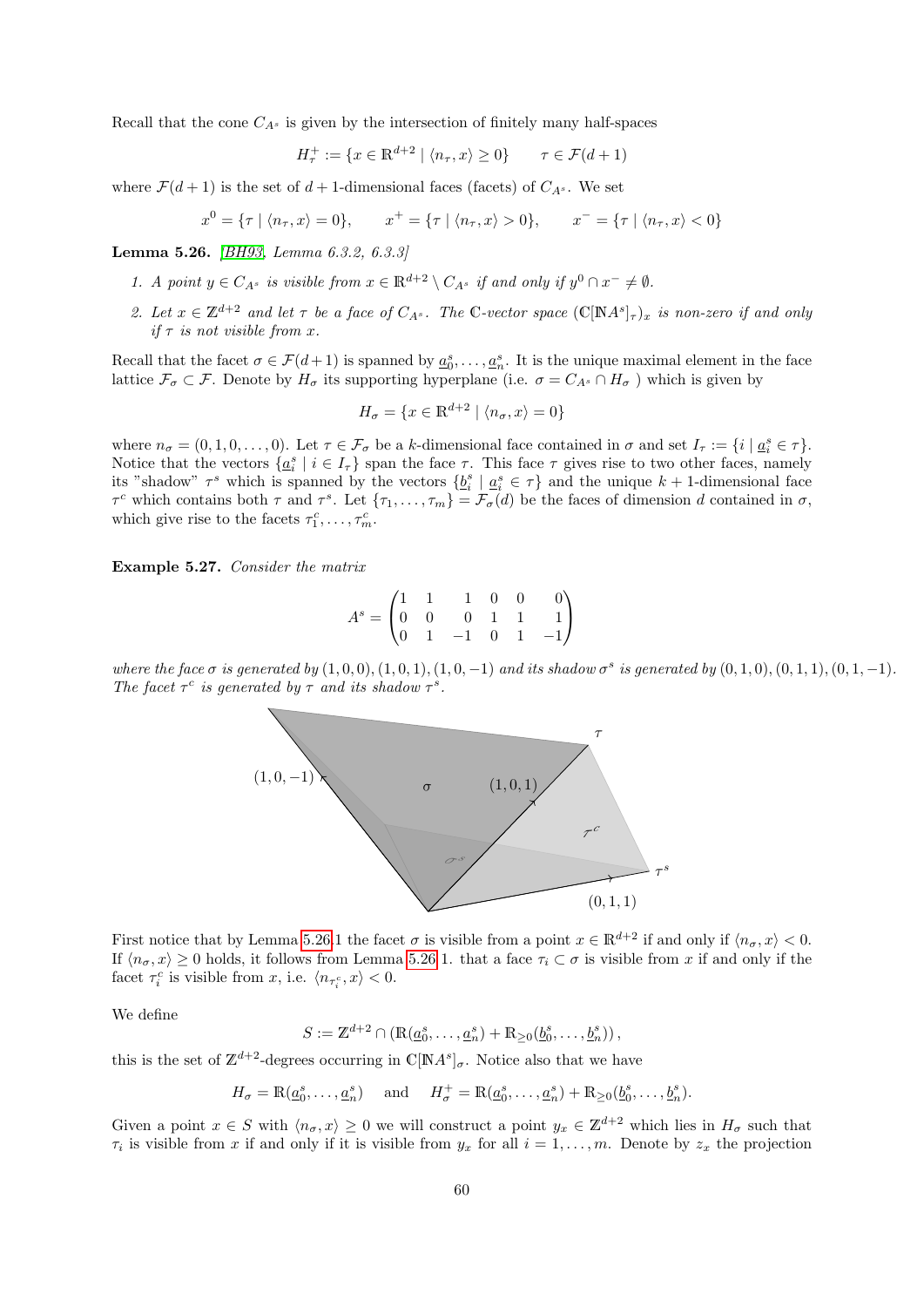of x to the sub-vector space generated by  $\underline{b}_0^s, \ldots, \underline{b}_n^s$ . Since the semi-group generated by these vectors is saturated, we can express  $z_x$  as a linear combination with positive integers

$$
z_x = \sum_{i=0}^n r_i^x \underline{b}_i^s \qquad \text{with} \quad r_i^x \in \mathbb{N}
$$

Since we have  $0 = \langle n_{\tau_i^c}, \underline{a_j^s} - \underline{b_j^s} \rangle = \langle n_{\tau_i^c}, (1, -1, 0, \dots, 0) \rangle$  for any  $\underline{a_j^s}, \underline{b_j^s} \in \tau_i^c$  the first two components of the vector  $n_{\tau_i^c}$  are equal. Hence, if we set

$$
y_x := x + \sum_{j=0}^{n} r_j^x \underline{a}_j^s - \sum_{i=0}^{n} r_j^x \underline{b}_j^s
$$

we easily see that

<span id="page-60-0"></span>
$$
\langle n_{\tau_i^c}, x \rangle = \langle n_{\tau_i^c}, y_x \rangle \quad \text{for} \quad i = 1, \dots, m. \tag{51}
$$

It follows that  $\tau_i$  is visible from any point  $x \in S$  if and only if it is visible from  $y_x$ , as required. Let us remark that the vectors x and  $y_x$  differ only in the first two components, because the same is true for the pair of vectors  $(\underline{a}_i^s, \underline{b}_i^s)$  for all  $i \in \{0, \ldots, n\}.$ 

<span id="page-60-1"></span>**Lemma 5.28.** In the above situation, let  $x \in S$ . Then  $y_x \in S \cap H_{\sigma}$  and we have

$$
(L^{\bullet}_{\sigma})_x=(L^{\bullet}_{\sigma})_{y_x}
$$

*Proof.* For the first point, notice that the vector  $x - z_x$  is precisely the projection of x to  $H_{\sigma}$ . On the other hand, we have  $y_x = x - z_x + \sum_{i=0}^n n_i^x \underline{a}_i^s$ , and  $\sum_{i=0}^n n_i^x \underline{a}_i^s$  is an element of  $H_{\sigma}$  anyhow.

The second statement is an easy consequence of Lemma [5.26.](#page-59-0)2. More precisely, Equation [\(51\)](#page-60-0) shows that the visibility of some facet  $\tau_i^c$  is the same from x and from  $y_x$ . Moreover,  $\sigma$  is not visible from both x and  $y_x$  (i.e.,  $\langle n_{\sigma}, x \rangle \ge 0$ ,  $\langle n_{\sigma}, y_x \rangle \ge 0$ ), hence, also the visibility of  $\tau_i$  is the same from x and from  $y_x$ . We conclude that any localization  $\mathbb{C}[M^s]_\tau$  (for any face  $\tau \subset \sigma$ ) vanishes in degree x if and only if it vanishes in degree  $y_x$ . This yields the desired equality  $(L^{\bullet}_{\sigma})_x = (L^{\bullet}_{\sigma})_{y_x}$ .  $\Box$ 

We are now able to compute the cohomology of the Ishida complex with respect to the face  $\sigma$ . Set

$$
H_{\tau_i^c}^- := \{ x \in \mathbb{R}^{d+2} \mid \langle n_{\tau_i^c}, x \rangle < 0 \} \quad \text{for } i = 1, \dots, m
$$

and define

$$
S^- := \mathbb{Z}^{d+2} \cap H^+_\sigma \cap \bigcap_{i=1}^m H^-_{\tau_i^c}.
$$

Notice that  $S = \mathbb{Z}^{d+2} \cap H_{\sigma}^+$ , hence we have a natural inclusion  $S^- \subset S$ .

Example 5.29. We consider again the matrix

$$
A^s = \begin{pmatrix} 1 & 1 & 1 & 0 & 0 & 0 \\ 0 & 0 & 0 & 1 & 1 & 1 \\ 0 & 1 & -1 & 0 & 1 & -1 \end{pmatrix}
$$

and take the point  $x = (-1, 1, 1)$ . Its projection to  $\mathbb{R}(\underline{b}_0^s, \ldots, \underline{b}_n^s)$  is  $(0, 1, 1)$ , hence we get

$$
y_x = x + (1, 0, 1) - (0, 1, 1) = (0, 0, 1) \in H^{\sigma}.
$$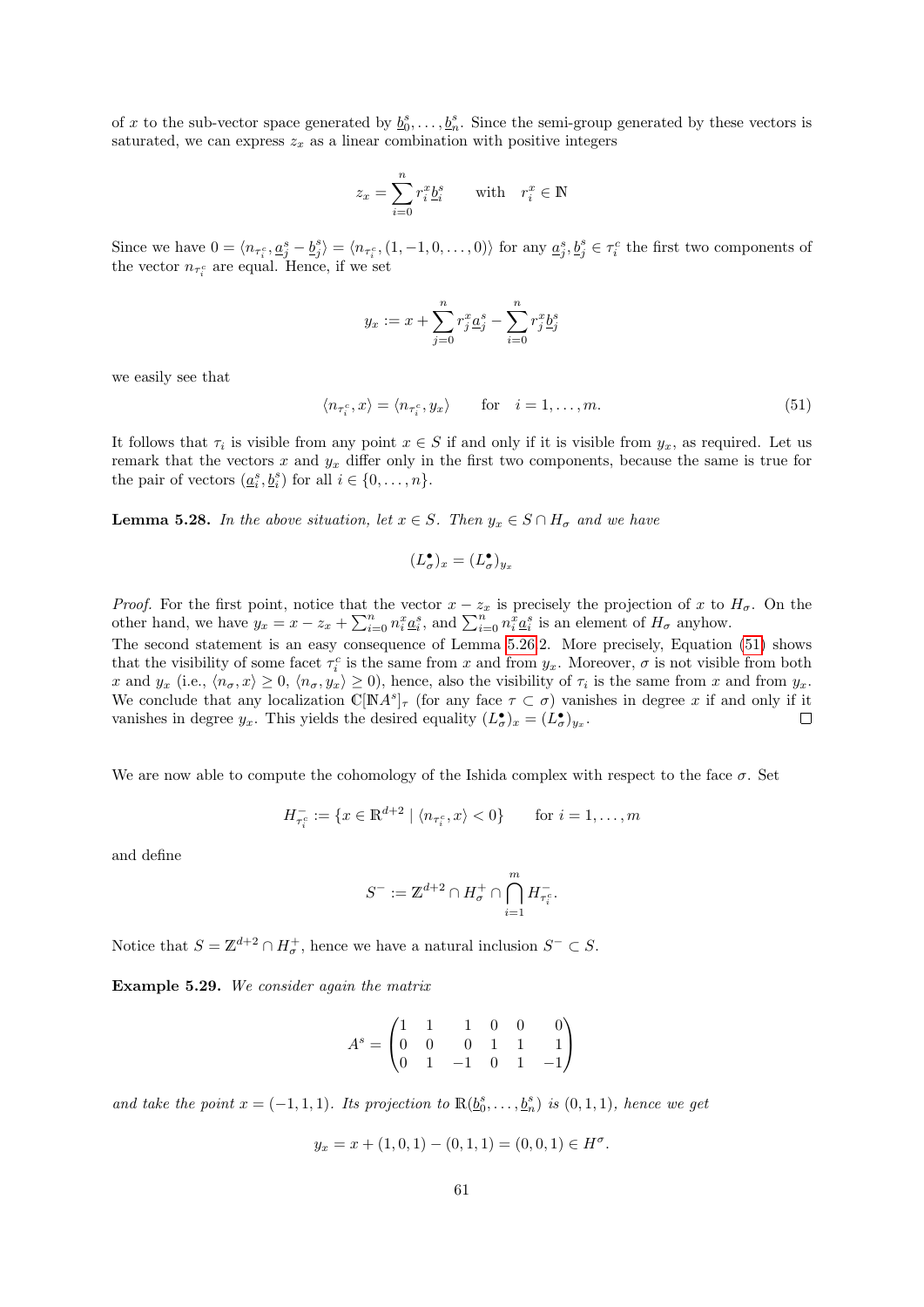

<span id="page-61-0"></span>**Proposition 5.30.** Let  $A^s$  as above. Take any  $x \in \mathbb{Z}^{d+2}$  and denote by  $L^{\bullet}_{\sigma}$  the Ishida complex with respect to the face  $\sigma$  generated by  $\underline{a}_0^s, \underline{a}_1^s, \ldots, \underline{a}_n^s$ .

- 1. If  $x \notin S$ , then  $(L^{\bullet}_{\sigma})_x = 0$ .
- 2. If  $x \in S \setminus S^-$ , then  $H^i(L^{\bullet}_{\sigma})_x = 0$  for all i
- 3. If  $x \in S^-$ , then  $H^i(L^{\bullet}_{\sigma})_x = 0$  for  $i \neq d+1$  and  $H^{d+1}(L^{\bullet}_{\sigma})_x \simeq \mathbb{C}$ .

*Proof.* The first point follows from the fact that we have  $(\mathbb{C}[N]A^s]_{\sigma})_x = 0$  for  $x \notin S$ , hence  $(L^i_{\sigma})_x = 0$ for all i. For the proof of the second and third point, it is sufficient to consider the case where  $x \in H_{\sigma}$ : Namely, in both cases we have  $x \in S$  so that Lemma [5.28](#page-60-1) apply. We can thus replace x by  $y_x$ , i.e.,  $(L^{\bullet}_{\sigma})_x = (L^{\bullet}_{\sigma})_{y_x}$ . Moreover,  $x \in S^-$  if and only if  $y_x \in S^- \cap H_{\sigma}$  by formula [\(51\)](#page-60-0). Hence we will suppose in the remainder of this proof that  $x \in S \cap H_{\sigma}$ .

We will reduce statements 2. and 3. for  $x \in S \cap H_{\sigma}$  to the computation of the local cohomology of a semi-group ring with respect to a maximal ideal via the Ishida complex as done in [\[BH93,](#page-74-5) Theorem 6.3.4]. For this, we will use the matrix  $A = (\underline{\tilde{a}}_0, \underline{\tilde{a}}_1, \dots, \underline{\tilde{a}}_n)$ , which can be seen as the matrix of the first<br> $\ldots$ , the calculation of 4.8 mith, the second case deleted. The continuum  $\mathbb{N}$ ,  $\tilde{A}$  $n+1$  columns of  $A^s$ , with the second row deleted. The semigroup  $N\widetilde{A}$  (resp. the cone  $C_{\widetilde{A}}$ ) embeds into  $\mathbb{N}A^s$  (resp. into  $C_{A^s}$ ) via the map  $\tilde{a}_i \mapsto a_i^s$ , and these embeddings are compatible with the embeddings  $\mathbb{P}^{r+1}$  ( $\mathbb{P}^{r+2}$  (resp.  $\mathbb{Z}^{r+1}$ )  $\mathbb{Z}^{r+2}$ ) given by  $\mathbb{R}^{r+1} \hookrightarrow \mathbb{R}^{r+2}$  (resp.  $\mathbb{Z}^{r+1} \hookrightarrow \mathbb{Z}^{r+2}$ ) given by

$$
(x_1, x_3, x_4 \ldots, x_{d+2}) \longmapsto (x_1, 0, x_3, x_4, \ldots, x_{d+2}).
$$

The following equality of semi-groups holds true:

<span id="page-61-1"></span>
$$
S^{-} \cap H_{\sigma} = \mathbb{Z}^{d+1} \cap \text{Int}\left(-C_{\widetilde{A}}\right),\tag{52}
$$

where both intersections are taken in  $\mathbb{Z}^{d+2}$ . To show this, notice that  $C_{\tilde{A}} = \mathbb{R}_{\geq 0}(\underline{a}_0^s, \dots, \underline{a}_n^s) \cap H_{\sigma}$ , that  $\tau_i^c \cap H_\sigma = \tau_i$  and hence

$$
\bigcap_{i=1}^{m} \left( H_{\tau_i^c} \cap H_{\sigma} \right) = \text{Int}(-C_{\widetilde{A}})
$$

Consider the projection map

$$
p: \mathbb{R}^{d+2} \longrightarrow \mathbb{R}^{d+1}
$$

$$
(x_1, x_2, x_3, \dots, x_{d+2}) \mapsto (x_1, x_3, \dots, x_{d+2})
$$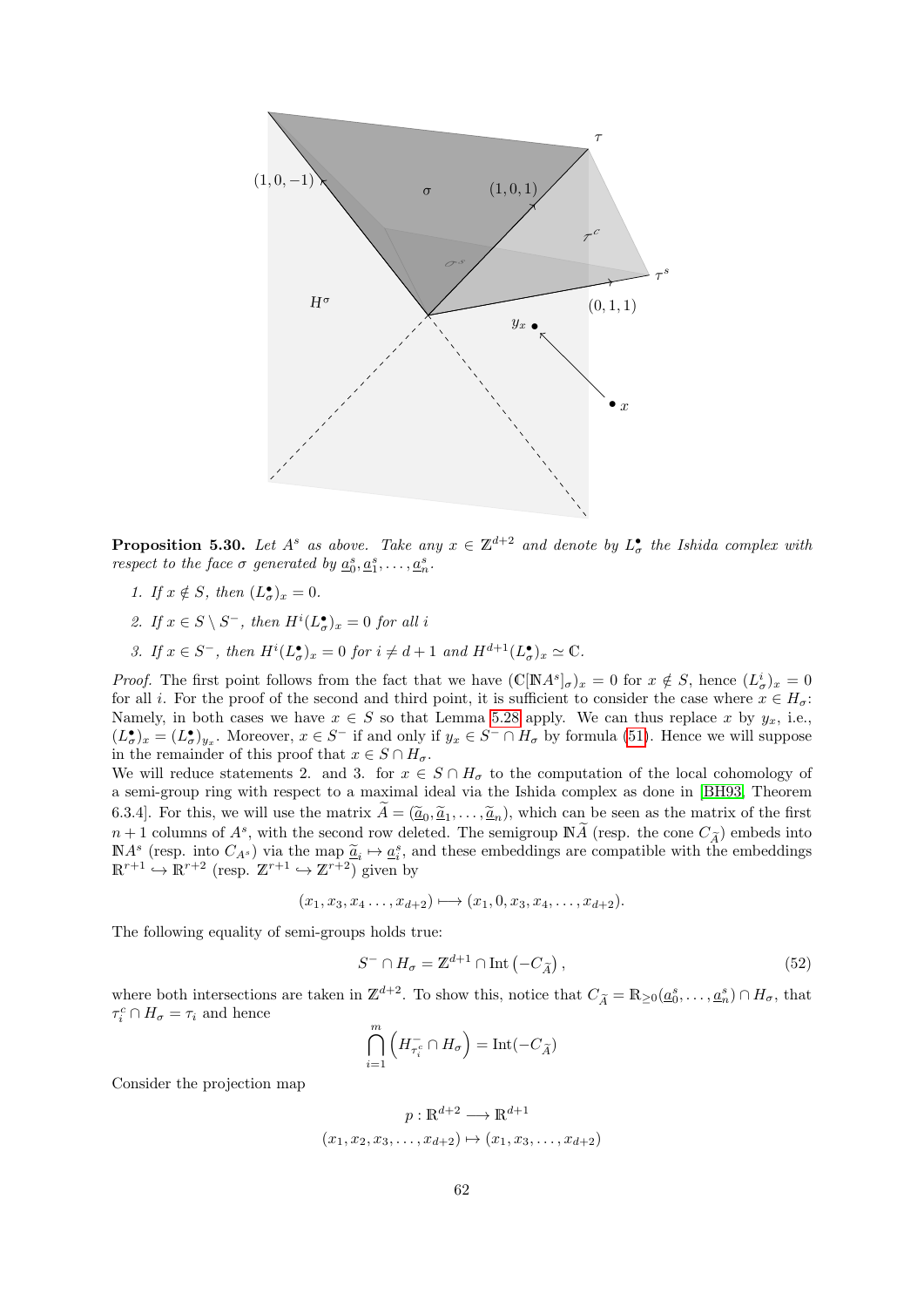which forgets the second component, then for all  $\tau \subset \sigma$  and all elements  $x \in S \cap H_{\sigma}$  we have that

$$
(\mathbb{C}[\mathbb{N}A^s]_{\tau})_x \simeq \left(\mathbb{C}[\mathbb{N}\widetilde{A}]_{p(\tau)}\right)_{p(x)}
$$

Under this isomorphism the  $\mathbb{Z}^{d+2}$ -graded part  $(L^{\bullet}_{\sigma})_x$  of the Ishida complex with respect to the face  $\sigma$ goes over to the  $\mathbb{Z}^{d+1}$ -graded part  $(L^{\bullet})_{p(x)}$  of the Ishida complex considered in [\[BH93\]](#page-74-5) (i.e., the Ishida complex of the semi-group  $\mathbb{C}[NA]$  with respect to the maximal ideal generated by  $(w_0, \ldots, w_n)$ . Using formula [\(52\)](#page-61-1), the proposition follows now from Theorem 6.3.4 in loc.cit.

We finish this subsection by the following easy consequence, which will be crucial in the proof of the main result (Theorem [5.35](#page-63-0) below).

 $\Box$ 

<span id="page-62-3"></span>**Corollary 5.31.** In the above situation, we have  $H^{i}(L^{\bullet}_{\sigma}) = 0$  for all  $i \neq d+1$ ,  $H^{d+1}(L^{\bullet}_{\sigma})_x = 0$  for all  $x \in \mathbb{Z}^{d+2} \backslash S^-$  and  $\deg_{\mathbb{Z}}(H^{d+1}(L^{\bullet}_{\sigma})_x) < 0$  for  $x \in S^-$ , where  $\deg_{\mathbb{Z}}(-)$  refers to the  $\mathbb{Z}$ -grading of  $H^i(L^{\bullet}_{\sigma})$ corresponding to the first row of  $A^s$ .

In other words, the cohomology groups of the Ishida complex (with respect to the face  $\sigma$ ) are concentrated in negative degrees.

Proof. The first two statements are precisely those from Proposition [5.30,](#page-61-0) points 1. and 2. In order to show the third one, notice that for any  $x \in S$ , we have  $\deg_{\mathbb{Z}}(x) \leq \deg_{\mathbb{Z}}(y_x)$  (this follows from the very definition of the vector  $y_x$ ). Now let  $x \in S^-$ , and suppose that  $H^{d+1}(L^{\bullet}_{\sigma})_x \neq 0$ . From Lemma [5.28](#page-60-1) we deduce that

$$
H^{d+1}(L^{\bullet}_{\sigma})_x = H^{d+1}(L^{\bullet}_{\sigma})_{y_x},
$$

and as already remarked above,  $y_x \in S^- \cap H_\sigma$  because  $x \in S^-$ . However, we deduce from formula [\(52\)](#page-61-1) that  $\deg_Z(y_x) < 0$  if  $y_x \in S^- \cap H_\sigma$ , so that we obtain  $\deg_Z(H^{d+1}(L_\sigma^{\bullet})_x) < 0$ , as required.  $\Box$ 

#### <span id="page-62-0"></span>5.9 Statement and proof of the main theorem

In this subsection we finally finish the computation of the direct image  $\pi_{2+}\mathcal{N}$ . The Γ-cyclicity of  $\mathscr{S}/\mathscr{J}$ (cf. [5.32\)](#page-62-1) which follows directly from the results of the previous two subsections enables us to compute the global sections of  $\pi_{2+}\mathscr{N}$  as the cohomology of a Koszul complex (cf. Proposition [5.33\)](#page-62-2). Finally we are able to compute the Hodge filtration on the GKZ-system in Theorem [5.35.](#page-63-0)

<span id="page-62-1"></span>Corollary 5.32. The  $\mathscr{S}\text{-modules }\mathscr{S}/\mathscr{J}$  are  $\Gamma$ -acyclic.

*Proof.* If we consider the degree zero part of formula  $(49)$ , then it suffices to show that the Z-graded local cohomology S-modules  $H^*_{(w)}(S/J_{A_s})$  are concentrated in negative degrees. By Proposition [5.25](#page-58-0) and Lemma [5.24,](#page-57-0) these local cohomology groups are calculate by the Ishida complex  $L^{\bullet}_{\sigma}$ , i.e., we have isomorphisms

$$
H_{(w)}^k(S/J_{A_s}) \simeq S \otimes_T H_I^k(\mathbb{C}[{\mathbb{N}}A^s]) \simeq S \otimes_T H^k(L^\bullet_{\sigma}).
$$

The cohomology groups  $H^k(L^{\bullet}_{\sigma})$  are concentrated in negative degrees by Corollary [5.31](#page-62-3) (and tensoring with  $S$  does not change the  $Z$ -degree which is counted with respect to the degree of the variables  $w_0, \ldots, w_n$ ). Hence the result follows.  $\Box$ 

<span id="page-62-2"></span>**Proposition 5.33.** There is the following isomorphism in  $D^b(\mathcal{R}_V)$ :

$$
\Gamma \pi_{2+} \mathscr{N} \simeq \Gamma(Kos^{\bullet}(z^{-d}\mathscr{S}/\mathscr{J}, (\widetilde{E} - \beta_k)_{k=0,\dots,d})
$$

Proof. By formula [\(45\)](#page-52-2), Proposition [5.20](#page-54-0) and Proposition [5.21](#page-54-1) we have the isomorphisms

$$
\Gamma \pi_{2+} \mathcal{N} \simeq \Gamma R \pi_{2*} (\Omega_{\mathcal{P} \times \mathcal{V}/\mathcal{V}}^{\bullet+n} \otimes \mathcal{N})
$$
  
\simeq R \Gamma R \pi\_{2\*} (\Omega\_{\mathcal{P} \times \mathcal{V}/\mathcal{V}}^{\bullet+n} \otimes \mathcal{N})  
\simeq R \Gamma (\Omega\_{\mathcal{P} \times \mathcal{V}/\mathcal{V}}^{\bullet+n} \otimes \mathcal{N})  
\simeq R \Gamma(\mathcal{L}^{\bullet}) \qquad (53)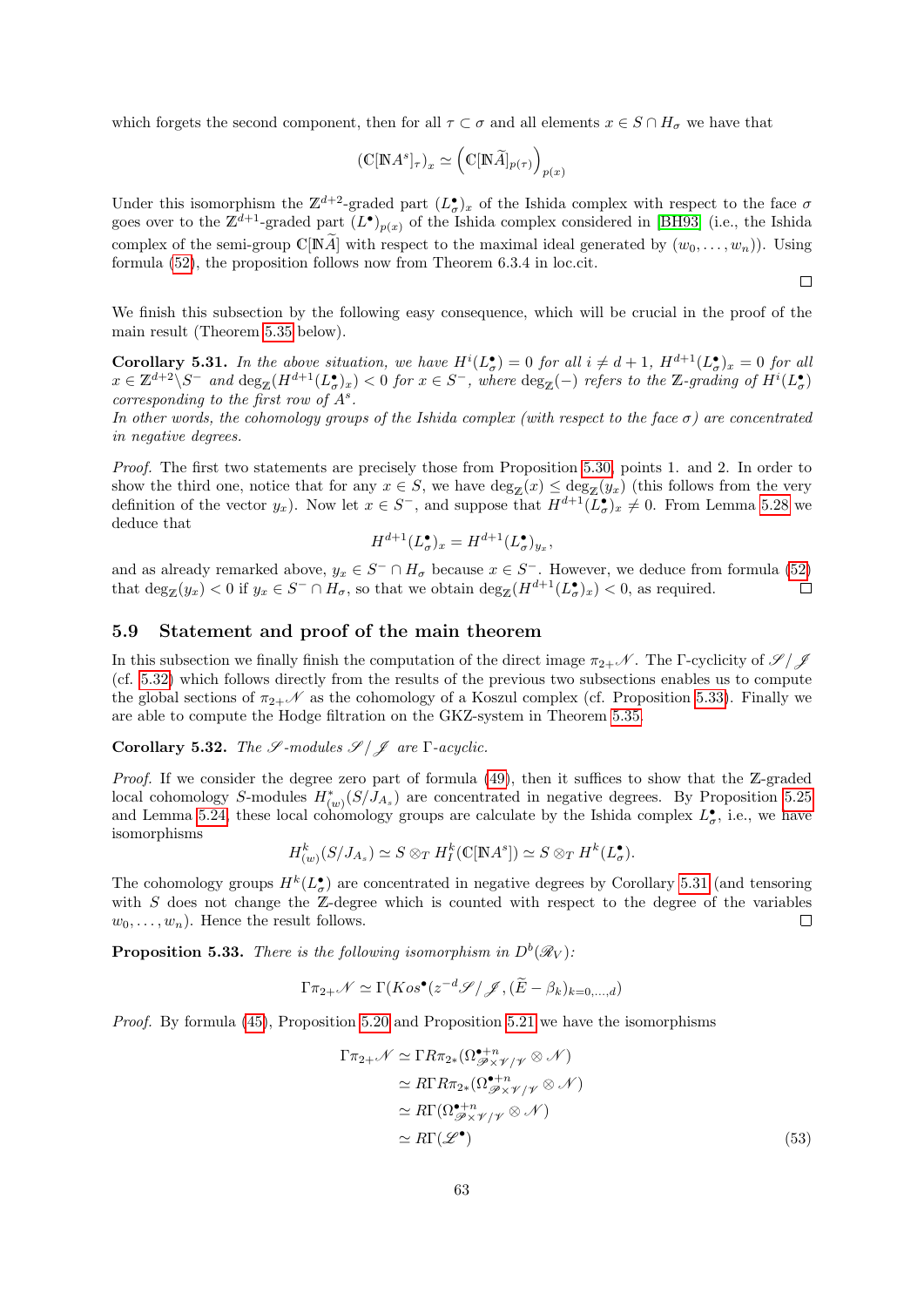Using the last isomorphism in [\(48\)](#page-55-1) and Corollary [5.32](#page-62-1) we get

$$
R\Gamma(\mathscr{L}^{\bullet}) \simeq R\Gamma(Kos^{\bullet}(z^{-d}\mathscr{S}/\mathscr{J}, (\tilde{E})_{k=0,...,d})) \simeq \Gamma(Kos^{\bullet}(z^{-d}\mathscr{S}/\mathscr{J}, (\tilde{E})_{k=0,...,d}))
$$

Denote by  $R_{\mathscr{V}}$  the ring

$$
R_{\mathscr{V}} = \mathbb{C}[z, \lambda_0, \ldots, \lambda_n] \langle z \partial_{\lambda_0}, \ldots, z \partial_{\lambda_n} \rangle,
$$

let  $J_{\widetilde{A}}^{\lambda} \subset \mathbb{R}_{\mathscr{V}}$  be the left ideal generated by

$$
\Box_{\underline{l}}^{\lambda} = \prod_{l_i > 0} (z \partial_{\lambda_i})^{l_i} - \prod_{l_i < 0} (z \partial_{\lambda_i})^{-l_i} \quad \text{for} \quad \underline{l} \in \mathbb{L}_{\widetilde{A}}
$$

and let  $I_{\tilde{A}}^{\lambda} \subset \mathbb{R}_{\mathscr{V}}$  be the left ideal generated by  $J_{\tilde{A}}^{\lambda}$  $\frac{d}{\widetilde{A}}$  and the operators

$$
\tilde{E}_k - \beta_k := \sum_{i=1}^n a_{ki} \lambda_i z \partial_{\lambda_i} - \beta_k \quad \text{for} \quad k = 1, ..., d
$$
  

$$
\tilde{E}_0 - \beta_0 := \sum_{i=0}^n \lambda_i z \partial_{\lambda_i} - \beta_0
$$

**Lemma 5.34.** There is the following isomorphism of  $R_{\mathcal{V}}$ -modules

$$
\Gamma \mathcal{H}^0(\pi_{2+} \mathcal{N}) \simeq \mathcal{H}^0(\Gamma \pi_{2+} \mathcal{N}) \simeq z^{-d} R \mathcal{V}/I_{\widetilde{A}}^{\lambda}
$$

Proof. The first isomorphism follows from Lemma [5.16.](#page-51-0) The second isomorphism follows from Proposition [5.33,](#page-62-2) the isomorphism

$$
\Gamma(\mathscr{S}/\mathscr{J}) \simeq R_{\mathscr{V}}/J_{\widetilde{A}}^{\lambda}
$$

and the isomorphism

$$
z^{-d}\mathcal{R}_{\mathscr{V}}/I_{\widetilde{A}}^{\lambda} \simeq H^{0}\left(Kos^{\bullet}\left(z^{-d}\mathcal{R}_{\mathscr{V}}/J_{\widetilde{A}}^{\lambda},(\widetilde{E}_{k}-\beta_{k})_{k=0,...,d}\right)\right)
$$

We are now able to prove the main theorem of this paper. Let  $\widetilde{A}$  be the  $(d+1) \times (n+1)$  integer matrix

$$
\widetilde{A} = \begin{pmatrix} 1 & 1 & \dots & 1 \\ 0 & a_{11} & \dots & a_{1n} \\ \vdots & \vdots & & \vdots \\ 0 & a_{d1} & \dots & a_{dn} \end{pmatrix}
$$

given by a matrix  $A = (a_{jk})$  such that  $\mathbb{Z}\widetilde{A} = \mathbb{Z}^{d+1}$  and such that  $\mathbb{N}\widetilde{A} = \mathbb{Z}^{d+1} \cap \mathbb{R}_{\geq 0}\widetilde{A}$ .

<span id="page-63-0"></span>**Theorem 5.35.** Let  $\tilde{A}$  be an integer matrix as above,  $\tilde{\beta} \in \mathfrak{A}_{\tilde{A}}$  and  $\beta_0 \in (-1, 0]$ . The GKZ-system  $\mathcal{M}_{\tilde{\chi}}^{\beta}$  carries the structure of a mixed Hodge module whose Hodge filtration is given by the shifted order  $\int_{A}^{A}$ filtration, *i.e.* 

$$
(\mathcal{M}_{\widetilde{A}}^{\widetilde{\beta}}, F_{\bullet}^H) \simeq (\mathcal{M}_{\widetilde{A}}^{\widetilde{\beta}}, F_{\bullet+d}^{ord}).
$$

Proof. Recall from Proposition [5.4](#page-39-0) that we have the isomorphism

$$
{}^{H}\!{\mathcal{M}}^{\widetilde{\beta}}_{\widetilde{A}}\simeq {\mathcal{H}}^{2n+d+1}(p_*(q^{*p}\mathbb{C}^\beta_T\otimes F^*j_!{}^p\mathbb{C}^{-\beta_0-1}_{\mathbb{C}^*})\in {\rm MHM}(V).
$$

The underlying  $\mathcal{D}_V$ -module of this mixed Hodge module is

$$
\mathcal{H}^{2n+d+1}(p_+(q^\dagger \mathcal{O}_T^{\beta} \otimes_{\mathcal{O}} F^{\dagger}(j_\dagger \mathcal{O}_{\mathbb{C}^*}^{-\beta_0-1}))) \simeq \mathcal{H}^0(\pi_{2+} \mathcal{N}).
$$

We have already computed the Hodge filtration of  $\mathcal N$  (more precisely, we have computed it on the restrictions  $\mathcal{N}_u$  of  $\mathcal N$  to each chart  $W_u \times V$  in Proposition [5.11\)](#page-46-1). In order to compute the Hodge filtration under the direct image of  $\pi_2$ , we will use the results obtained above and read off the Hodge filtration from the corresponding  $\mathscr{R}_V$ -module  $\mathscr{T}(\mathcal{M}_{\widetilde{A}}^{\beta}, F^H)$ . We have the following isomorphisms

$$
\Gamma \mathcal{I}(\mathcal{M}_{\widetilde{A}}^{\widetilde{\beta}}, F^H) \simeq \Gamma \mathcal{I}(\mathcal{H}^0(\pi_{2+}\mathcal{N}, F^H)) \simeq \Gamma \mathcal{H}^0(\pi_{2+}\mathcal{N}) \simeq z^{-d} R_{\mathcal{V}}/I_{\widetilde{A}}^{\lambda}
$$

Using these isomorphisms the claim follows easily.

 $\Box$ 

 $\Box$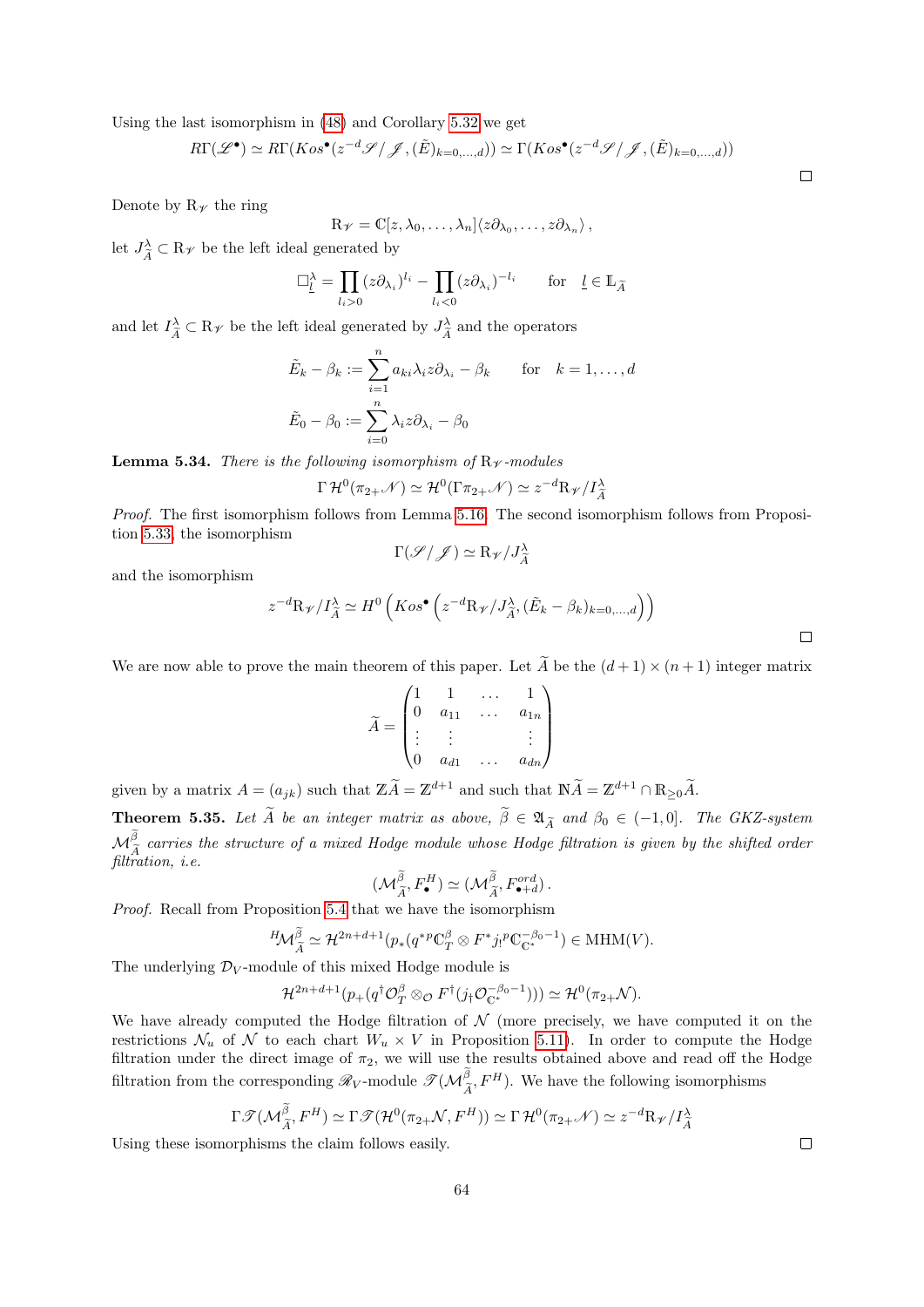### 5.10 Duality

For applications like the one presented in the next section, it will be useful to extend the computation of the Hodge filtration on  $\mathcal{M}_{\tilde{A}}^{\beta}$  to the dual Hodge module  $\mathbb{D}\mathcal{M}_{\tilde{A}}^{\beta}$ . This is possible under the assumption mode in the above main theorem (Theorem 5.25) plus the average province that the comi g made in the above main theorem (Theorem [5.35\)](#page-63-0) plus the extra requirement that the semi-group ring  $\mathbb{C}[\mathbb{N}\tilde{A}]$  is Gorenstein. More precisely, it follows from [\[Wal07\]](#page-76-0), that under these assumptions, the  $\mathcal{D}_V$ module  $\mathbb{D}\mathcal{M}^{\beta}_{\widetilde{\lambda}}$  is still a GKZ-system. Hence it is reasonable to expect that its Hodge filtration will also  $\sum_{A} A$  is sum a string system. There is

The Gorenstein condition for normal semi-group rings has a well-known combinatorial expression (see [\[BH93,](#page-74-5) Corollary 6.3.8]), namely, C[NA] is Gorenstein if and only if there is a vector  $\tilde{c}$  such that the set of interior points  $int(\mathbb{N}\widetilde{A})$  (i.e., the intersection of  $int(\mathbb{R}_{\geq 0}A)\cap \mathbb{Z}^{d+1}$  is given by  $\widetilde{c}+\mathbb{N}\widetilde{A}$ .

<span id="page-64-0"></span>**Theorem 5.36.** Suppose that  $\widetilde{A} \in M(d+1 \times n+1, \mathbb{Z})$  is such that  $\mathbb{Z}\widetilde{A} = \mathbb{Z}^{d+1}$ ,  $\mathbb{N}\widetilde{A} = \mathbb{Z}^{d+1} \cap \mathbb{R}_{\geq 0}\widetilde{A}$ and such that  $int(\mathbb{N}\widetilde{A})=\widetilde{c}+\mathbb{N}\widetilde{A}$  for some  $\widetilde{c}=(c_0,c)\in\mathbb{Z}^{d+1}$  and  $\widetilde{\beta}\in\mathfrak{A}_A$ . Then we have

$$
\mathbb{D}\mathcal{M}^{\widetilde{\beta}}_{\widetilde{A}}\simeq \mathcal{M}^{-\widetilde{\beta}-\widetilde{c}}_{\widetilde{A}},
$$

and the Hodge filtration on  $\mathbb{D}\mathcal{M}_{\widetilde{A}}^{\beta}$  is the order filtration, shifted by  $n + c_0$ , i.e., we have

$$
F_p^H \mathbb{D} \mathcal{M}_{\widetilde{A}}^{\widetilde{\beta}} \simeq F_{p-n-c_0}^{ord} \mathcal{M}_{\widetilde{A}}^{-\widetilde{\beta}-\widetilde{c}}.
$$

Proof. The proof is very much parallel to [\[RS15,](#page-75-0) Proposition 2.19] resp. [\[RS17,](#page-75-1) Theorem 5.4], we will give the main ideas here once again for the convenience of the reader. We again work with the modules of global sections, and write  $D_V := \mathbb{C}[\lambda_0, \dots, \lambda_n] \langle \partial_{\lambda_0}, \dots, \partial_{\lambda_n} \rangle$  and  $S_{\tilde{A}}$  for the commutative ring  $\mathbb{C}[\partial_{\lambda_0}, \dots, \partial_{\lambda_n}] / (\Box_l)_{l \in \mathbb{L}_{\tilde{A}}}$  These rings are  $\mathbb{Z}^{d+1}$ -graded by  $\deg(\lambda_i) = -$ 

In order to calculate  $\mathbb{D}M_{\tilde{\lambda}}^{\tilde{A}}$  together with its Hodge filtration, we need to find a strictly filtered free  $\frac{A}{\widetilde{c}}$ resolution  $(L_{\bullet}, F_{\bullet}) \stackrel{\simeq}{\rightarrow} (M_{\tilde{A}}^{\beta}, F_{\bullet}^{H}) = (M_{\tilde{A}}^{\beta}, F_{\bullet}^{ord})$ . We have already used in the previous sections of this paper resolutions of "Koszul"-type for various (filtered) D-modules. Here we consider the Euler-Koszul complex

$$
K^{\bullet} := \text{Kos} (D_V \otimes_{\mathbb{C}[\underline{\partial}_{\lambda}]} S_{\widetilde{A}}, (E_k - \beta_k)_{k=0,\dots,d}),
$$

as defined in section [3.1](#page-14-0) and a generalization to  $\mathbb{Z}^{d+1}$ -graded  $\mathbb{C}[\underline{\partial}_{\lambda}]$ -modules (for details see [\[MMW05\]](#page-75-5)). A free resolution of  $M_{\tilde{A}}^{\beta}$  is constructed as follows: Take a C[ $\tilde{Q}$ ]-free graded resolution of  $T^{\bullet} \to S_{\tilde{A}}$ , and define  $L^{\bullet}$  to be the total complex Tot  $(K^{\bullet}(E - \beta, D_V \otimes_{\mathbb{C}[\underline{\beta}_\lambda]} T^{\bullet}))$ . Notice that the double complex  $K^{\bullet}(E-\beta, D_V \otimes_{\mathbb{C}[\mathcal{Q}_\lambda]} T^{\bullet})$  exists since  $K^{\bullet}(E-\beta, D_V \otimes_{\mathbb{C}[\mathcal{Q}]} -)$  is a functor from the category of  $\mathbb{Z}^{d+1}$ graded  $\mathbb{C}[\partial]$ -modules to the category of (bounded complexes of)  $\mathbb{Z}^{d+1}$ -graded  $D_V$ -modules. Then we have  $L^{-k} = 0$  for all  $k > n + 1$  (notice that the length of the Euler-Koszul complexes is  $d + 1$ , and the length of the resolution  $T_{\bullet} \rightarrow P$  is  $n-d+1$ , hence the total complex has length  $(d+1)+(n-d+1)-1=n+1$ . Moreover, the last term  $L^{-n-1}$  of this complex is simply equal to  $D_V$  (and so is the first one  $L^0$ ).

As we have  $int(\mathbb{N}\tilde{A}) = \tilde{c} + \mathbb{N}\tilde{A}$ , the ring  $\mathbb{C}[\mathbb{N}\tilde{A}] \simeq S_{\tilde{A}}$  is Gorenstein, more precisely, we have  $\omega_{S_{\tilde{A}}} \simeq$  $S_{\tilde{A}}(\tilde{c})$ , where  $\omega_{S_{\tilde{A}}}$  is the canonical module of  $S_{\tilde{A}}$ . Then a spectral sequence argument (see also [\[Wal07,](#page-76-0) Proposition 4.1]), using

$$
Ext_{\mathbb{C}[\underline{\partial}]}^{i} \left( S_{\widetilde{A}}, \omega_{\mathbb{C}[\underline{\partial}]} \right) \simeq \begin{cases} 0 & \text{if } i < n - d \\ S_{\widetilde{A}}(\widetilde{c}) & \text{if } i = n - d \end{cases}
$$

shows that

$$
\mathbb{D}M^{\widetilde{\beta}}_{\widetilde{A}}\cong M^{-\widetilde{\beta}-\widetilde{c}}_{\widetilde{A}}.
$$

In order to calculate the Hodge filtration on  $M_{\tilde{A}}^{-\tilde{c}}$ , we remark that the Euler-Koszul complex is naturally filtered by putting filtered by putting

$$
F_p K^{-l} := \bigoplus_{0 \leq i_1 < \ldots < i_l \leq l} F_{p+d-l}^{ord} \left( D_V \otimes_{\mathbb{C}[\underline{\partial}]} S_{\widetilde{A}} \right) e_{i_1 \ldots i_l}.
$$

Notice that  $D_V \otimes_{\mathbb{C}[\mathcal{Q}]} S_{\widetilde{A}} \simeq D_V / (\square_l)_{l \in \mathbb{L}_{\widetilde{A}}}$ , so that this  $D_V$ -module has an order filtration induced from  $F_{\bullet}^{ord}D_V$ . In order to show that  $(K^{\bullet}, F_{\bullet}) \to (M^{\beta}_{\tilde{A}}, F^H)$  is a filtered quasi-isomorphism, it suffices (by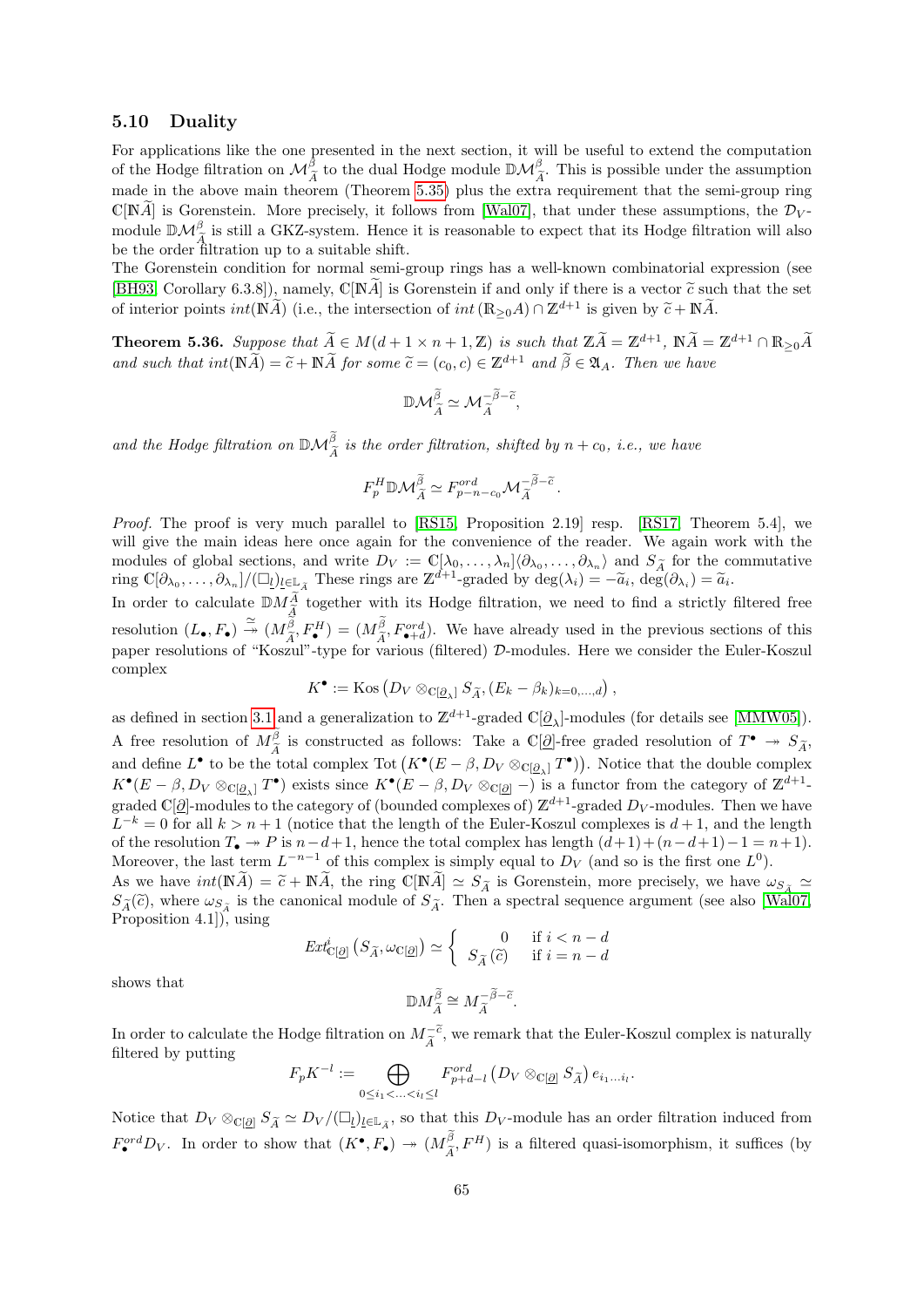Lemma [3.2\)](#page-15-1) to show that  $\operatorname{Gr}_{\bullet}^{F} K^{\bullet} \twoheadrightarrow \operatorname{Gr}_{\widetilde{A}}^{F^H} M_{\widetilde{A}}^{\widetilde{\beta}}$  is a quasi-isomorphism. This follows from [\[SST00,](#page-75-3) Formula 4.32, Lemma 4.3.7, as  $\mathbb{C}[N\widetilde{A}]$  is Cohen-Macaulay due to the normality assumption on  $\widetilde{A}$ . The final step is to endow the free resolution  $L^{\bullet} = \text{Tot}\left(K^{\bullet}(E - \beta, D_{V} \otimes_{\mathbb{C}[\underline{\partial}_{\lambda}]} T^{\bullet})\right)$  with a strict filtration  $F_{\bullet}$ and to show that  $(L_{\bullet}, F_{\bullet}) \stackrel{\simeq}{\rightarrow} (M_{\tilde{A}}^{\beta}, F_{\bullet}^H)$ . As the resolution  $T_{\bullet} \rightarrow S_{\tilde{A}}$  is taken in the category of  $\mathbb{Z}^{d+1}$ graded C[ $\partial$ ]-modules, the morphisms of this resolution are homogenous for the ( $\mathbb{Z}$ -)grading deg( $\lambda_i$ ) = −1 and deg( $\partial_{\lambda_i}$ ) = 1 (notice that this is the grading given by the first component of the  $\mathbb{Z}^{d+1}$ -grading of the  $r_{\text{avg}} D_V \otimes_{\mathbb{C}[\mathcal{Q}]} S_{\widetilde{A}}$ . Hence these morphisms are naturally filtered for the order filtration  $F^{ord}_\bullet(D_V \otimes_{\mathbb{C}[\mathcal{Q}]} S_{\widetilde{A}})$ and they are even strict: for a map given by homogenous operators from  $\mathbb{C}[\partial]$  taking the symbols has simply no effect, so that  $\text{Gr}_{\bullet}^{F}(D_{V} \otimes_{\mathbb{C}[\underline{\partial}]} T_{\bullet}) \twoheadrightarrow \text{Gr}_{\bullet}^{F^{ord}}$ simply no effect, so that  $\text{Gr}_{\bullet}^{F}(D_V \otimes_{\mathbb{C}[\underline{\partial}]} T_{\bullet}) \twoheadrightarrow \text{Gr}_{\bullet}^{F} (D_V \otimes_{\mathbb{C}[\underline{\partial}]} S_{\widetilde{A}})$  is a filtered quasi-isomorphism (and similarly for the sums occuring in the terms  $K^{-l}$ ). However, we have to det grading deg( $\partial_{\lambda_i}$ ) = 1) of the highest (actually, the only nonzero) cohomology module  $Ext_{\mathbb{C}[\partial]}^{n-d}(S_{\widetilde{A}}, \omega_{\mathbb{C}[\partial]})$ : it is the first component of the difference of the degree of  $\omega_{\text{C}[\partial]}$  (i.e, the first component of the sum of the columns of A), which is  $n + 1$ , and the first component of the degree of  $\omega_{S_{\tilde{A}}}$ , which is  $c_0$ . Now the shift of the filtration between  $M_{\tilde{\chi}}^{\tilde{\beta}}$  and the dual module  $M_{\tilde{\chi}}^{-\beta-(c_0,c)}$  is the sum of the length of the complex  $K^{\bullet}(E - \beta, D_V \otimes_{\mathbb{C}[\mathcal{Q}]} S_{\widetilde{A}}),$  i.e.,  $d + 1$ , and the above Z-degree of  $Ext_{\mathbb{C}[\mathcal{Q}]}^{n-d}(S_{\widetilde{A}}, \omega_{\mathbb{C}[\mathcal{Q}]}),$  i.e.  $n + 1 - c_0$ . Hence the filtration  $F_{\bullet}L^{-n-1}$  is again the shifted order filtration, more precisely, we have

$$
F_p L^{-n-1} = F_{p+d-(d+1)-(n+1-c_0)}^{ord} D_V = F_{p-n-2+c_0}^{ord} D_V.
$$

Now it follows from [\[Sai94,](#page-75-6) page 55] that

$$
\mathbb{D}(M_{\widetilde{A}}^{\widetilde{\beta}}, F^H) \simeq Hom_{D_V} \left( (L^{\bullet}, F_{\bullet}), \left( (D_V \otimes \Omega_V^{n+1})^{\vee}, F_{\bullet-2(n+1)} D_V \otimes (\Omega_V^{n+1})^{\vee} \right) \right)
$$

so that we finally obtain

$$
F_p^H \mathbb{D} M_{\widetilde{A}}^{\widetilde{\beta}} = F_{p-n-c_0}^{ord} M_{\widetilde{A}}^{-\widetilde{\beta}-(c_0,c)}.
$$

We now consider the special case  $\beta = 0$ . From Proposition [5.2,](#page-37-1) we know that up to multiplication by a non-zero constant, we have the morphism

$$
\phi: F_{p+d-c_0}^{\text{ord}} M_{\widetilde{A}}^{-(c_0,c)} = F_{p+n+d}^H \mathbb{D}(M_{\widetilde{A}}^0) = F_p^H \mathbb{D}(M_{\widetilde{A}}^0)(-n-d) \longrightarrow F_p^H M_{\widetilde{A}}^0 = F_{p+d}^{\text{ord}} M_{\widetilde{A}}^0
$$

$$
P \mapsto P \cdot \partial^{(c_0,c)}
$$

where  $\partial^{(c_0,c)} := \prod_{i=0}^n \partial_{\lambda_i}^{k_i}$  for any  $\underline{k} = (k_0, \ldots, k_n)$  with  $\widetilde{A} \cdot \underline{k} = (c_0, c)$ . Since  $\widetilde{A}$  is homogeneous we have  $\sum k_i = c_0$ . As a consequence, we obtain the following result.  $k_i = c_0$ . As a consequence, we obtain the following result.

<span id="page-65-0"></span>Corollary 5.37. Under the above assumptions on  $A$ , the morphism

$$
\begin{array}{cccc} \phi:(M_{\widetilde{A}}^{-(c_0,c)},F_{\bullet-c_0}^{ord})&\longrightarrow&(M_{\widetilde{A}}^0,F_{\bullet}^{ord})\\ &P&\longmapsto&P\cdot\partial^{(c_0,c)}\\ \end{array}
$$

(where  $\partial^{(c_0,c)}$  is as above) is strictly filtered.

*Proof.* Since both filtered modules  $(M_\tau^{-(c_0,c)})$  $\tilde{A}^{(-\langle c_0,c\rangle}_{A}, F^{ord}_{\langle c_0,c\rangle})$  and  $(M_A^0, F^{ord})$  underly mixed Hodge modules on V by Theorem [5.35](#page-63-0) and the morphism is induced from a morphism in  $MHM(V, \mathbb{C})$ , we obtain the strictness statement we are looking for. П

**Remark 5.38.** If  $\mathbb{C}[\mathbb{N}\tilde{A}]$  is not Gorenstein but normal (and therefore Cohen-Macaulay) then the proof of Theorem [5.36](#page-64-0) shows that

$$
\mathbb{D}M_{\widetilde{A}}^{\beta} \simeq \mathcal{H}^0(E+\beta, D_V \otimes Ext^{n-d}(S_{\widetilde{A}}, \omega_{\mathbb{C}[\partial_{\lambda}]})) \simeq \mathcal{H}^0(E+\beta, D_V \otimes \omega_{S_{\widetilde{A}}})
$$

Recall that the canonical module  $\omega_{S_{\widetilde{A}}}$  of  $S_{\widetilde{A}}$  is isomorphic to  $\mathbb{C}[int(\mathbb{N}\widetilde{A})]$  in the category of  $\mathbb{Z}^{d+1}$ -graded  $\mathbb{C}[E_{\widetilde{A}}]$  $\mathbb{C}[\underline{\partial}_{\lambda}]$ -modules. The module  $\omega_{S_{\widetilde{A}}}$  carries a Z-grading given by the first component of the  $\mathbb{Z}^{d+1}$ -grading.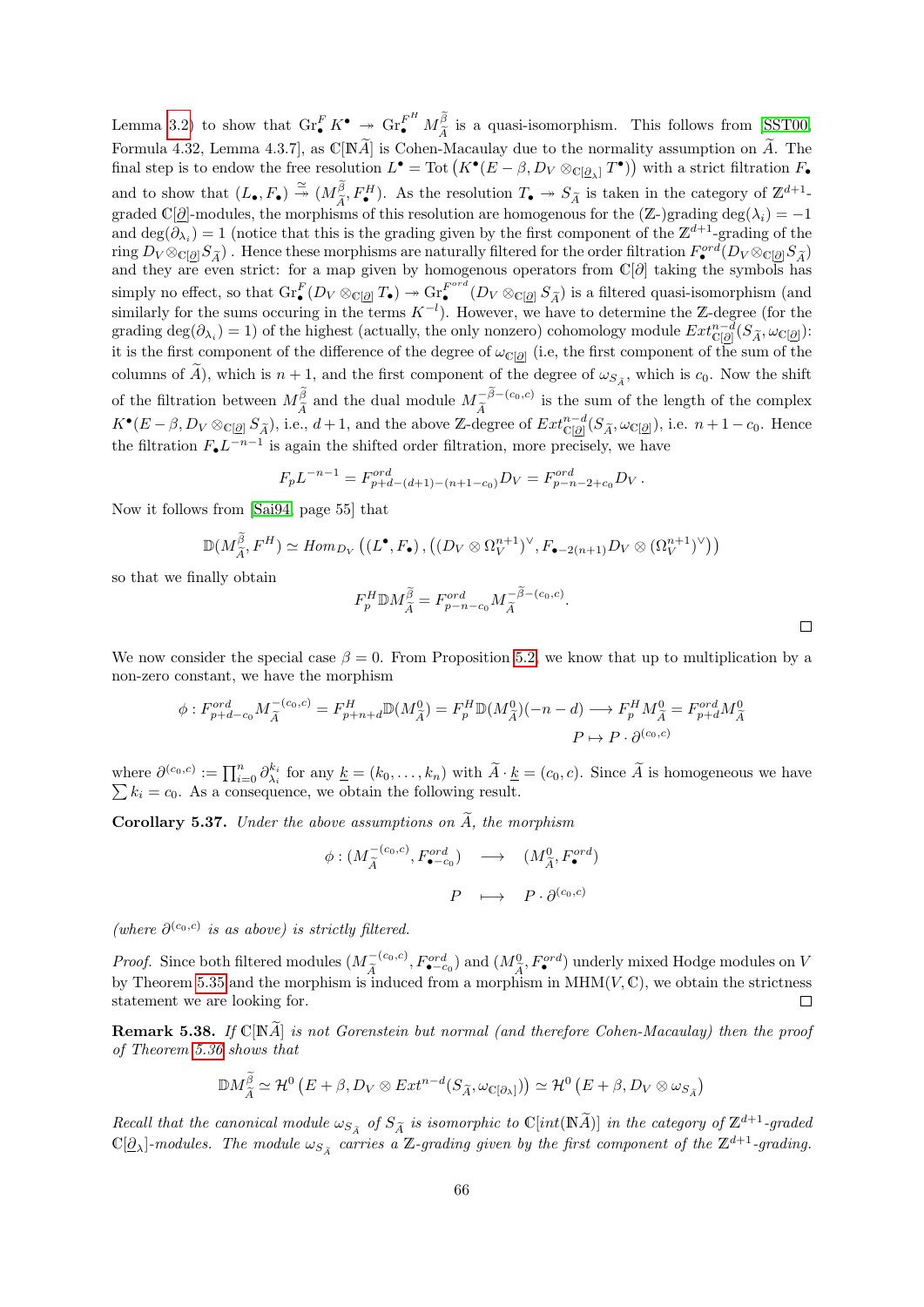Hence  $D_V \otimes_{\mathbb{C}[\partial_{\lambda}]} \omega_{S_{\tilde{A}}}$  carries an order filtration which induces a filtration  $F_{\bullet}^{ord}$  on  $\mathcal{H}^0(E + \beta, D_V \otimes \omega_{S_{\tilde{A}}}).$ We therefore get

$$
F_p^H \mathbb{D}\mathcal{M}^{\widetilde{\beta}} \simeq F_{p-n-c_0}^{ord} \mathcal{H}^0(E+\beta, D_V \otimes \omega_{S_{\widetilde{A}}}).
$$

where  $c_0 := \min\{deg_{\mathbb{Z}}(P) \mid P \in \mathbb{C}[int(\mathbb{N}A)]\}$ . Let  $\tilde{c} \in deg(\mathbb{C}[int(\mathbb{N}A])]$  with  $\tilde{c} = (c_0, c)$ . Sim-ilar to [\[Wal07,](#page-76-0) Proposition 4.4] it can be shown that the inclusion  $S_{\widetilde{A}}[-\widetilde{c}] \hookrightarrow \mathbb{C}[int(\widetilde{N}\widetilde{A})]$  induces an isomorphism  $M^{-\beta-\tilde{c}} \stackrel{\simeq}{\longrightarrow} \mathcal{H}^0(E + \beta, D_V \otimes \omega_{S_{\tilde{A}}})$  however we do not expect  $(M^{-\beta-\tilde{c}}, F_{\bullet}^{ord}) \longrightarrow$  $(\mathcal{H}^{0}(E+\beta, D_{V}\otimes \omega_{S_{\widetilde{A}}}), F_{\bullet}^{ord})$  to be a filtered isomorphism.

# 5.11 Hodge structures on affine hypersurfaces of tori

In this subsection we explain how our main result implies in a rather direct way a classical theorem of Batyrev concerning the description of the Hodge filtration of the relative cohomology of smooth affine hypersurfaces in algebraic tori.

We first want to recall the sheaf theoretic definition of relative cohomology. Let  $X$  be a topological space and K be a closed subset. Denote by  $j: X \setminus K \to X$  the open embedding of the complement. The relative cohomology of the pair  $(X, K)$  is defined as the following hypercohomology:

$$
H^i(X, K; \mathbb{C}) := \mathbb{H}^i(X, j_!j^{-1}\mathbb{Q}_X)
$$

If X and K are quasi-projective varieties the relative cohomology of the pair  $(X, K)$  carries a mixed Hodge structure, which is given by  $\mathbb{H}^i(X, j_!j^{-1}\mathbb{Q}_X^H)$ .

We want to compute this in the following situation: Consider as in section [5](#page-35-1) the family of Laurent polynomials  $\varphi_A : T \times \Lambda \to V = \mathbb{C}_{\lambda_0} \times \Lambda$ , where  $\mathbb{Z} \widetilde{A} = \mathbb{Z}^{d+1}$  and  $\mathbb{N} \widetilde{A} = \mathbb{Z}^{d+1} \cap \mathbb{R}_{\geq 0} \widetilde{A}$ . Let  $\Delta :=$ Conv $(\underline{a}_0, \underline{a}_1, \ldots, \underline{a}_n)$  be the convex hull of the exponents of  $\varphi_A$ , where  $\underline{a}_0 := 0$ . Let  $\tau \subset \Delta$  be a face of  $\Delta, x \in V$  and

$$
F_{A,x}^{\tau}=\sum_{i:\underline{a}_i\in\tau}x_i\underline{t}^{\underline{a}_i}
$$

**Definition 5.39.** The fiber  $\varphi_A^{-1}(x)$  is non-degenerate if for every face  $\tau$  of  $\Delta$  the equations

$$
F_{A,x}^{\tau} = t_1 \frac{\partial F_{A,x}^{\tau}}{\partial t_1} = \ldots = t_d \frac{\partial F_{A,x}^{\tau}}{\partial t_d} = 0
$$

have no common solution in T.

Let  $x \in V$  such that the fiber  $\varphi_A^{-1}(x)$  is non-degenerate. We give a model of  $H^i(T, \varphi_A^{-1}(x); \mathbb{C})$  as the quotient of a graded semi-group ring and compute explicitly its Hodge filtration. This recovers a result of Stienstra [\[Sti98,](#page-76-1) Theorem 7] using results of Batyrev [\[Bat93\]](#page-74-7).

**Lemma 5.40.** Let  $x \in V$  and  $i_x: \{x\} \to V$  be the inclusion. Suppose  $\varphi_A^{-1}(x)$  is non-degenerate. Then

- 1. the fiber  $\varphi_A^{-1}(x)$  is smooth.
- 2. the map  $i_x$  is noncharacteristic with respect to  $\mathcal{M}_{\widetilde{A}}^0$ .

*Proof.* The first statement follows directly from the definition for  $\tau = \Delta$ . The second statement follows from [\[Ado94,](#page-74-8) Lemma 3.3].  $\Box$ 

Consider the following diagram (cf. diagram [\(34\)](#page-36-2))

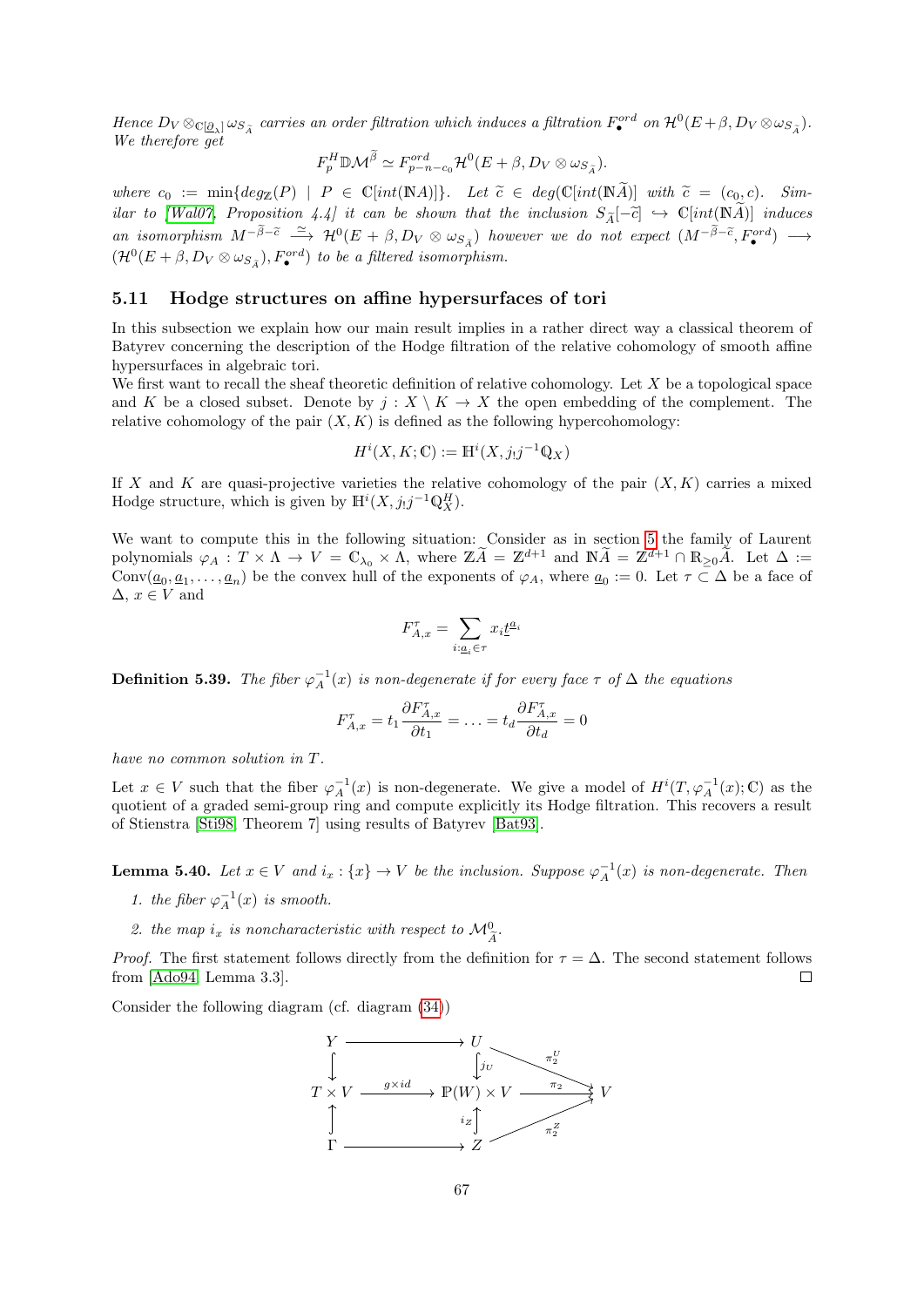where Y resp.  $\Gamma$  are the pull-backs such that both squares on the left are cartesian. Notice that  $\Gamma$  is given as a subspace of  $T \times V$  by the equation  $\lambda_0 + \sum_{i=1}^n \lambda_i \underline{t}^{a_i} = 0$ ; hence,  $\Gamma$  is the graph of  $\varphi_A$  and Y is its complement in  $T \times V$ . Restricting this diagram to some  $x \in V$  we therefore get

<span id="page-67-0"></span>
$$
T \setminus \varphi^{-1}(x) \xrightarrow{\overline{g}} U_x
$$
  
\n
$$
\overline{j} \downarrow \qquad \qquad \downarrow \qquad \qquad \tau_x^U
$$
  
\n
$$
T \xrightarrow{\overline{g}} P(W) \xrightarrow{\pi_x} \{x\}
$$
  
\n
$$
\overline{i} \downarrow \qquad \qquad \downarrow \qquad \qquad \tau_x^Z
$$
  
\n
$$
\varphi^{-1}(x) \xrightarrow{\widetilde{g}} Z_x \qquad \qquad \tau_x^Z
$$
  
\n(54)

We will need the following statement

**Lemma 5.41.** Let  $x \in V$  be such that  $\varphi_A^{-1}(x)$  is smooth then we have an isomorphism in  $D^b(\text{MHM}(\mathbb{P}(W)))$ :

$$
g_*\overline{j}_! \,\overline{j}^{-1} \, \mathbb{Q}_T^H \simeq j_! \,\overline{g}_* \, \mathbb{Q}_{T \setminus \varphi^{-1}(x)}^H
$$

Proof. The statement follows using the following chain of isomorphisms

$$
g_*\overline{j}_! \overline{j}^{-1} \mathbb{Q}_T^H \stackrel{!}{\simeq} j_! j^{-1} g_* \mathbb{Q}_T^H \simeq j_! \overline{g}_* \overline{j}^{-1} \mathbb{Q}_T^H \simeq j_! \overline{g}_* \mathbb{Q}_{T \setminus \varphi^{-1}(x)}^H
$$

where the second isomorphism follows from base change. It remains to show the first isomorphism. Notice that we have the following to triangles

$$
j_!j^{-1}g_* \longrightarrow g_* \longrightarrow i_!i^*g_* \stackrel{+1}{\longrightarrow}
$$
  

$$
g_*\overline{j_!j}^{-1} \longrightarrow g_* \longrightarrow g_*\overline{i_!i}^{*} \stackrel{+1}{\longrightarrow}
$$

So it is enough to show  $i_!i^*g_*\mathbb{Q}_T^H \simeq g_*\tilde{i}_!\tilde{i}^*\mathbb{Q}_T^H$ . But this can be seen as follows:

$$
i_!i^*g_*\mathbb{Q}_T^H \simeq i_!i^!g_*\mathbb{Q}_T^H[2] \simeq i_! \tilde{g}_* \tilde{i}^! \mathbb{Q}_T^H[2] \simeq i_! \tilde{g}_* \tilde{i}^* \mathbb{Q}_T^H \simeq g_* \tilde{i}_! \tilde{i}^* \mathbb{Q}_T^H
$$

where we use the smoothness of  $\varphi^{-1}(x)$  in the first and third isomorphism.

In order to proof the statement that the restriction of the GKZ-system is isomorphic to a relative cohomology group, we have to rewrite the GKZ-system as a Radon transform. For this, consider the following diagram

$$
T \setminus \varphi^{-1}(x) \xrightarrow{\overline{g}} U_x \xrightarrow{\pi_x^U} \{x\}
$$
  
\n
$$
\bar{i}_x \downarrow \qquad \qquad \downarrow i_x
$$
  
\n
$$
Y \xrightarrow{\pi_1^V} U \xrightarrow{\pi_2^U} V
$$
  
\n
$$
\pi_1^V \downarrow \qquad \qquad g \qquad \qquad \mathbb{P}(W)
$$

where all squares are cartesian.

**Proposition 5.42.** Let  $x \in V$  be such that  $\varphi_A^{-1}(x)$  is non-degenerate, then there is an isomorphism of mixed Hodge structures:

$$
i_x^* \mathcal{M}_{\tilde{A}}^0 \simeq H^d(T, \varphi_A^{-1}(x); \mathbb{C})
$$

and  $H^i(T, \varphi_A^{-1}(x); \mathbb{C}) = 0$  for  $i \neq d$ .

Proof. Consider the following isomorphisms

$$
i_x^* \pi_{2!}^U (\pi_1^U)^* g_*^p \mathbb{Q}_T^H \simeq \pi_{xi}^U i_{U_x}^* (\pi_1^U)^* g_*^p \mathbb{Q}_T^H
$$
base change  
\n
$$
\simeq \pi_{xi}^U (\pi_1^U \circ i_{U_x})^* g_*^p \mathbb{Q}_T^H
$$
base change  
\n
$$
\simeq \pi_{xi}^U (\pi_1^U \circ i_{U_x})^! g_*^p \mathbb{Q}_T^H
$$
  $(\pi_1^U \circ i_{U_x})$ open  
\n
$$
\simeq \pi_{xi}^U \overline{g}_* (\pi_1^Y \circ \overline{i}_x)^!^p \mathbb{Q}_T^H
$$
base change  
\n
$$
\simeq \pi_{xi}^U \overline{g}_* (\pi_1^Y \circ \overline{i}_x)^*^p \mathbb{Q}_T^H
$$
  $(\pi_1^Y \circ \overline{i}_x)$ open  
\n
$$
\simeq \pi_{xi}^U \overline{g}_*^p \mathbb{Q}_{T \setminus \varphi^{-1}(x)}^H
$$

 $\Box$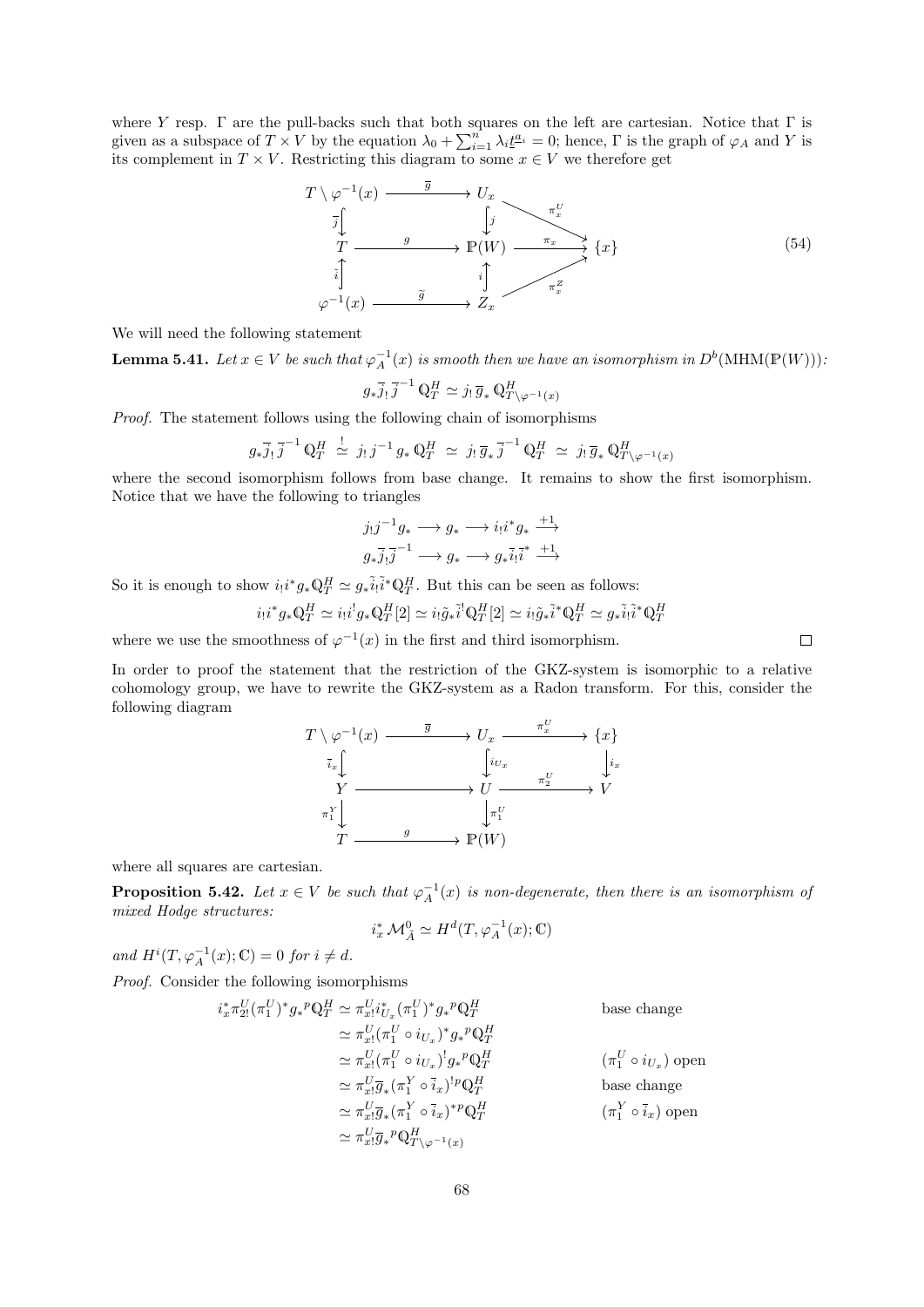We can rewrite this further by looking at a part of diagram  $(54)$ :



We have

$$
\pi_{x*}g_*\overline{j}_!\,\overline{j}^{-1}\,{}^p\mathbb{Q}_T^H\simeq\pi_{x*}j_!\,\overline{g}_*{}^p\mathbb{Q}_{T\setminus\varphi^{-1}(x)}^H\simeq\pi_{x*}^U\overline{g}_*{}^p\mathbb{Q}_{T\setminus\varphi^{-1}(x)}^H\simeq i_x^*\pi_{2!}^U(\pi_1^U)^*g_*{}^p\mathbb{Q}_T^H
$$

where the last isomorphism follows from the calculation above. If we take cohomology and keep in mind that  $i_x$  is non-characteristic we get

$$
H^{i}(T, \varphi_{A}^{-1}(x); \mathbb{C}) \simeq H^{i-d}(\pi_{x*}g_{*}\overline{j}_{!}\overline{j}^{-1}{}^{p}\mathbb{Q}_{T}^{H})
$$
  
\n
$$
\simeq H^{i-d}i_{x}^{*}(\pi_{2}^{U}(\pi_{1}^{U})^{*}g_{*}{}^{p}\mathbb{Q}_{T}^{H})
$$
  
\n
$$
\simeq i_{x}^{*}H^{i-d+n+1}(\pi_{2}^{U}(\pi_{1}^{U})^{*}g_{*}{}^{p}\mathbb{Q}_{T}^{H})
$$
  
\n
$$
\simeq i_{x}^{*}H^{i-d+n+1}({^{*}\mathcal{R}}_{c}^{\circ}(g_{*}{}^{p}\mathbb{Q}_{T}^{H}))
$$

Since  $\mathcal{H}^k(*\mathcal{R}_c^{\circ}(g_*^p \mathbb{Q}_T^H)) = 0$  for  $k \neq n+1$  and  $\mathcal{H}^k(*\mathcal{R}_c^{\circ}(g_*^p \mathbb{Q}_T^H)) = \mathcal{M}_{\tilde{A}}^0$  for  $k = n+1$  the claim follows.

Denote by  $S_{\tilde{A}} := \mathbb{C}[\mathbb{N}\tilde{A}] \subset \mathbb{C}[u_0^{\pm}, \ldots, u_d^{\pm}]$  the semigroup ring generated by  $\underline{u}^{\tilde{a}_0}, \ldots, \underline{u}^{\tilde{a}_n}$  where  $\tilde{A} = (\tilde{a}_0, \ldots, a_d)$  $(\underline{\tilde{a}}_0, \ldots, \underline{\tilde{a}}_n)$  is the matrix from [33.](#page-36-3)

Define the following differential operators

$$
D_k := \sum_{i=0}^n \left( \tilde{a}_{ki} x_i \underline{u}^{\tilde{a}_i} + u_i \partial_{u_i} \right) \qquad \text{for} \quad k = 0, \dots, d \quad \text{and fixed} \quad x = (x_0, \dots, x_n) \in V
$$

which act on  $\mathbb{C}[u_0^{\pm},...,u_d^{\pm}]$  and which preserve  $S_{\widetilde{A}}$ . For  $\underline{u}^l = \underline{u}^{l_0 \cdot \widetilde{a}_0} \cdot ... \cdot \underline{u}^{l_n \cdot \widetilde{a}_n} \in S_{\widetilde{A}}$  we define the degree  $deg(\underline{u}^l) = \sum_{i=0}^n l_i$ . Define a descending filtration  $F^{\bullet$ 

**Theorem 5.43.** Let  $x \in V$  such that  $\varphi_A^{-1}(x)$  is non-degenerate, then the following isomorphism of filtered vector spaces holds

$$
(i_x^* \mathcal{M}_{\widetilde{A}}^0, F_{\bullet}^H) \simeq (S_{\widetilde{A}}/(D_k S_{\widetilde{A}})_{k=0,\dots,d}, F^{-\bullet})
$$

*Proof.* Since we have assumed that  $i_x$  is non-characteristic with respect to  $\mathcal{M}_{\widetilde{A}}^0$  the only non-zero cohomology group of  $i_x^*\mathcal{M}_{\widetilde{A}}^0$  is

$$
\mathcal{H}^{0}i_{x}^{*}\mathcal{M}_{\widetilde{A}}^{0} \simeq (\lambda_{i}-x_{i})_{i=0,...,n} \backslash \mathcal{M}_{\widetilde{A}}^{0}
$$

We define a C-linear map

$$
\Psi': S_{\widetilde{A}} \longrightarrow (\lambda_i - x_i)_{i=0,\dots,n} \setminus \mathcal{M}_{\widetilde{A}}^0
$$

$$
\underline{u}^{l_0 \cdot \widetilde{a}_0} \cdot \ldots \cdot \underline{u}^{l_n \cdot \widetilde{a}_n} \mapsto \partial_{\lambda_0}^{l_0} \cdot \ldots \cdot \partial_{\lambda_n}^{l_n}
$$

We want to show that this map factors over  $S_{\tilde{A}}/(D_kS_{\tilde{A}})_{k=0,\dots,d}$  so that  $\Psi'$  descends to a map

$$
\Psi: S_{\widetilde{A}}/(D_k S_{\widetilde{A}})_{k=0,\dots,d} \longrightarrow (\lambda_i - x_i)_{i=0,\dots,n} \backslash \mathcal{M}_{\widetilde{A}}^0
$$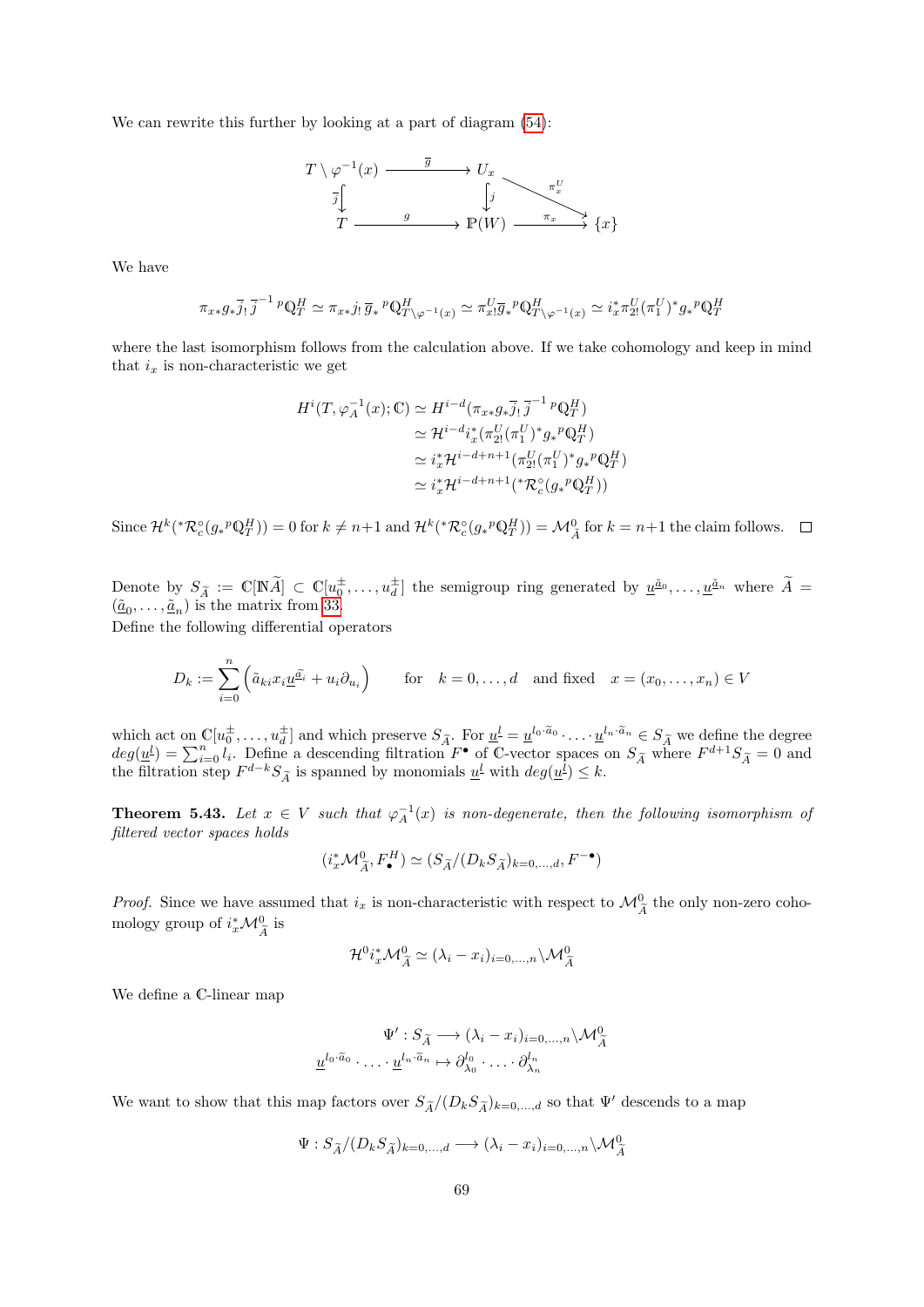Let  $P = \underline{u}^{l_0 \cdot \underline{\tilde{a}}_0} \cdot \ldots \cdot \underline{u}^{l_n \cdot \underline{\tilde{a}}_n}$ , then  $\Psi'(P) = \partial_{\lambda_0}^{l_0} \cdot \ldots \partial_{\lambda_n}^{l_n}$  and

$$
\Psi'(D_k P) = \Psi(\sum_{i=0}^n \tilde{a}_{ki} x_i \underline{u}^{a_i} P + \sum_{i=0}^n \tilde{a}_{ki} l_i P)
$$
  
= 
$$
\left(\sum_{i=0}^n \tilde{a}_{ki} x_i \partial_{\lambda_i} + \sum_{i=0}^n \tilde{a}_{ki} l_i \right) \Psi(P)
$$
  
= 
$$
\left(\sum_{i=0}^n \tilde{a}_{ki} \lambda_i \partial_{\lambda_i} + \sum_{i=0}^n \tilde{a}_{ki} l_i \right) \Psi(P)
$$
  
= 
$$
\Psi(P) \cdot \left(\sum_{i=0}^n \tilde{a}_{ki} \lambda_i \partial_{\lambda_i} \right)
$$
  
= 0

We will now construct an inverse  $\Theta$  to  $\Psi$ . If  $P \in D_V$  is a normally ordered element, we denote by  $\overline{P} \in S_{\widetilde{A}}$  the element which is obtained from P by replacing  $\lambda_i$  with  $x_i$  and  $\partial_{\lambda_i}$  with  $u^{l_i a_i}$ , i.e. if  $P = \lambda_0^{k_0} \dots \lambda_n^{k_n} \partial_{\lambda_0}^{l_0} \dots \partial_{\lambda_n}^{l_n}$  the element  $\overline{P}$  is given by  $x_0^{k_0} \dots x_n^{k_n} \underline{u}^{l_0 \cdot \underline{a}_0} \dots \underline{u}^{l_n \cdot \underline{a}_n}$ . This gives the map

$$
\Theta': (\lambda_i - x_i)_{i=0,\dots,n} \setminus D_V \longrightarrow S_{\widetilde{A}}/(D_k S_{\widetilde{A}})_{k=0,\dots,d}
$$
  

$$
P \mapsto \overline{P}
$$

We want to show that  $\Theta'$  factors over  $(\lambda_i - x_i)_{i=0,\dots,n} \setminus M_A^0$  so that  $\Theta'$  descends to a map

$$
\Theta : (\lambda_i - x_i)_{i=0,...,n} \setminus M_A^0 \longrightarrow S_{\widetilde{A}}/(D_k S_{\widetilde{A}})_{k=0,...,d}
$$

$$
P \mapsto \overline{P}
$$

We have to show that  $\Theta'(P \cdot E_k) = 0$  and  $\Theta'(P \cdot \Box_l) = 0$  for  $k = 0, ..., d$  and  $l \in \mathbb{L}$ . We can assume that P is a monomial  $\lambda_0^{j_0} \dots \lambda_n^{j_n} \partial_{\lambda_0}^{l_0} \dots \partial_{\lambda_n}^{l_n}$ :

$$
\Theta'(\lambda_0^{j_0}\dots\lambda_n^{j_n}\partial_{\lambda_0}^{l_0}\dots\partial_{\lambda_n}^{l_n}E_k) = \Theta'(\lambda_0^{j_0}\dots\lambda_n^{j_n}\partial_{\lambda_0}^{l_0}\dots\partial_{\lambda_n}^{l_n}\left(\sum_{i=0}^n\tilde{a}_{ki}\lambda_i\partial_{\lambda_i}\right))
$$
  
\n
$$
= \Theta'(\lambda_0^{j_0}\dots\lambda_n^{j_n}(\sum_{i=0}^n(\tilde{a}_{ki}\lambda_i\partial_{\lambda_i}+\tilde{a}_{ki}l_i))\partial_{\lambda_0}^{l_0}\dots\partial_{\lambda_n}^{l_n})
$$
  
\n
$$
= x_0^{j_0}\dots x_n^{j_n}(\sum_{i=0}^n(\tilde{a}_{ki}x_i\underline{u}^{a_i}+\tilde{a}_{ki}l_i))\underline{u}^{l_0\cdot a_0}\dots\underline{u}^{l_n\cdot a_0}
$$
  
\n
$$
= (\sum_{i=0}^n(\tilde{a}_{ki}x_i\underline{u}^{a_i}+\tilde{a}_{ki}l_i))\cdot x_0^{j_0}\dots x_n^{j_n}\cdot\underline{u}^{l_0\cdot a_0}\dots\underline{u}^{l_n\cdot a_0}
$$
  
\n
$$
= (\sum_{i=0}^n(\tilde{a}_{ki}x_i\underline{u}^{a_i}+u_i\partial_{u_i}))\cdot x_0^{j_0}\dots x_n^{j_n}\cdot\underline{u}^{l_0\cdot a_0}\dots\underline{u}^{l_n\cdot a_0}
$$
  
\n
$$
= 0
$$

and

$$
\Theta'(\lambda_0^{j_0} \dots \lambda_n^{j_n} \partial_{\lambda_0}^{l_0} \dots \partial_{\lambda_n}^{l_n} \Box_{\underline{l}}) = \Theta'(\lambda_0^{j_0} \dots \lambda_n^{j_n} \partial_{\lambda_0}^{l_0} \dots \partial_{\lambda_n}^{l_n} \left( \prod_{l_i > 0} \partial_{\lambda_i}^{l_i} - \prod_{l_i < 0} \partial_{\lambda_i}^{-l_i} \right))
$$
  

$$
= x_0^{j_0} \dots x_n^{j_n} \underline{u}^{l_0 \cdot \underline{a}_0} \dots \underline{u}^{l_n \cdot \underline{a}_n} \left( \prod_{l_i > 0} \underline{u}^{l_i \cdot \underline{a}_i} - \prod_{l_i < 0} \underline{u}^{-l_i \cdot \underline{a}_i} \right)
$$
  

$$
= x_0^{j_0} \dots x_n^{j_n} \underline{u}^{l_0 \cdot \underline{a}_0} \dots \underline{u}^{l_n \cdot \underline{a}_n} \left( \underline{u}^{\sum_{l_i > 0} l_i \cdot \underline{a}_i} - \underline{u}^{-\sum_{l_i < 0} l_i \cdot \underline{a}_i} \right)
$$
  

$$
= 0
$$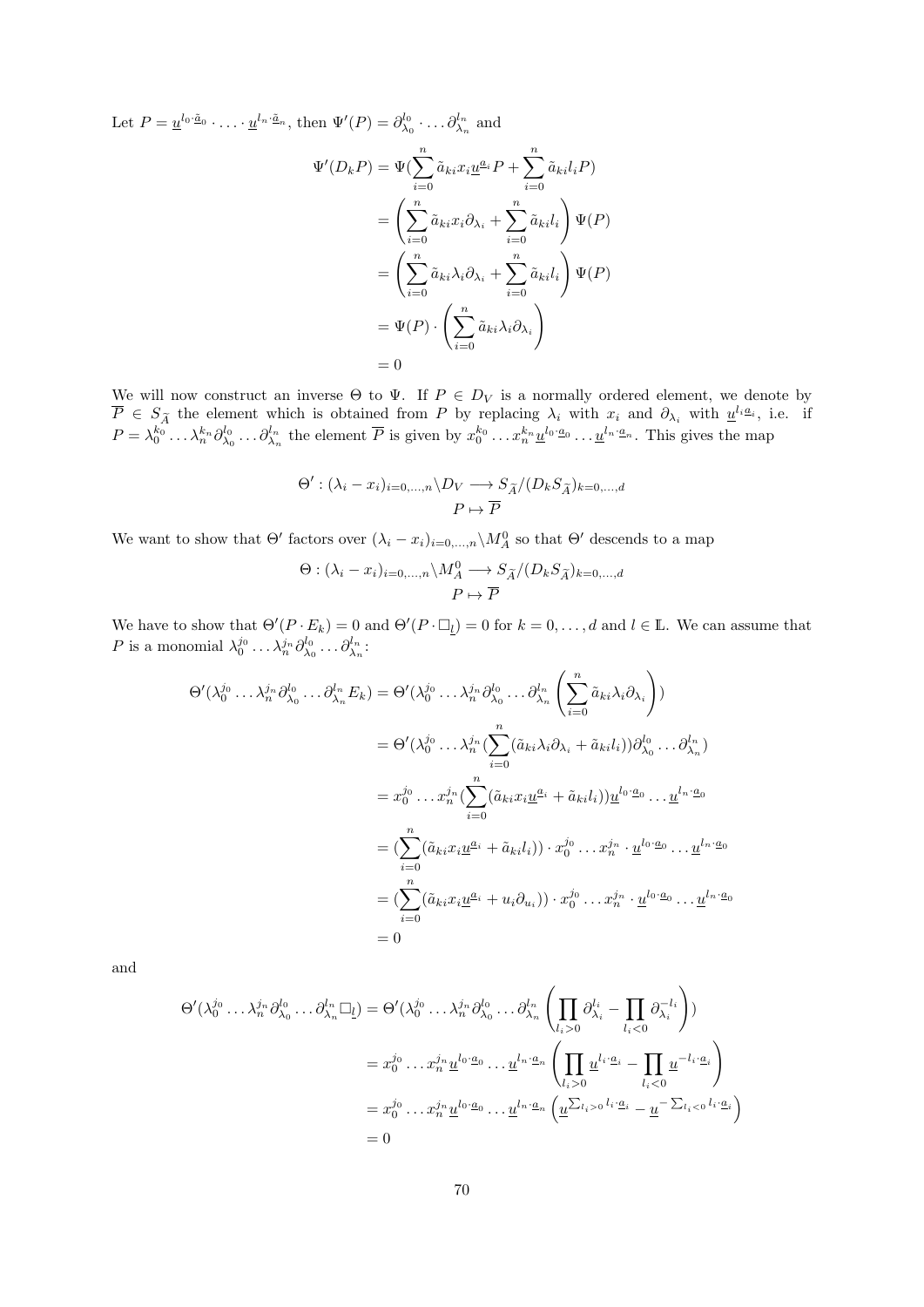where the last equality follows from  $\sum_{i=0}^{n} l_i \underline{a}_i = 0$ . This shows that  $\Psi$  is an isomorphism. The statement about the Hodge filtration follows from Theorem [5.35,](#page-63-0) the fact that x is a smooth point of  $\mathcal{M}^0_{\tilde{\lambda}}$  and the definition of the inverse image of filtered  $D$ -modules (cf. [\[Sai88\]](#page-75-7) chapter 3.5, notice that no shift in the Hodge filtration occurs since we are dealing with left D-modules instead of right D-modules as in loc. cit.).  $\Box$ 

# 6 Landau-Ginzburg models and non-commutative Hodge structures

In this final section we will give a first application of our main result. It is concerned with Hodge-theoretic properties of differential systems occurring in toric mirror symmetry. More precisely, we will prove [\[RS17,](#page-75-1) Conjecture 6.15] showing that the so-called reduced quantum D-module of a nef (also called weak Fano) complete intersection inside a smooth projective toric variety underlies a (variation of) non-commutative Hodge structure(s). We will recall the necessary notation and results of loc.cit. and then deduce this conjecture from our main Theorem [5.35.](#page-63-0) The basic strategy to obtain the proof of the conjecture is to identify the reduced quantum D-module with an object which is the Fourier-Laplace transform of a filtered D-module underlying a pure polarized Hodge module. The latter is nothing but the image of the duality morphism from Corollary [5.37.](#page-65-0) Notice that this corollary depends in an essential way on our main Theorem [5.35,](#page-63-0) since the strictness of the duality morphism with respect to the order filtrations holds only because the latter are (up to a shift) the Hodge filtrations of mixed Hodge modules. The identification with the reduced quantum D-module relies on the explicit description of the latter from [\[MM17\]](#page-75-8) (already used extensively in [\[RS17\]](#page-75-1)).

Let  $X_{\Sigma}$  be a smooth, projective and toric variety with dim<sub>C</sub>( $X_{\Sigma}$ ) = k. Put  $m := k+b_2(X_{\Sigma})$ . Let  $\mathcal{L}_1, \ldots, \mathcal{L}_l$ be globally generated line bundles on  $X_{\Sigma}$  (in particular, they are nef according to [\[Ful93,](#page-74-9) Section 3.4]) and assume that  $-K_{X_{\Sigma}} - \sum_{i=1}^{l} c_i(\mathcal{L}_i)$  is nef. Put  $\mathcal{E} := \bigoplus_{i=1}^{l} \mathcal{L}_i$ , and let  $\mathcal{E}^{\vee}$  be the dual vector bundle. Its total space  $V(\mathcal{E}^{\vee}) := \mathbf{Spec}_{\mathcal{O}_{X_{\Sigma}}}(\mathrm{Sym}_{\mathcal{O}_{X_{\Sigma}}}(\mathcal{E}))$  is a quasi-projective toric variety with defining fan  $\Sigma'$ . The matrix  $A \in M((k+l) \times (m+l), \mathbb{Z})$  whose columns are the primitive integral generators of the rays of  $\Sigma'$  then satisfies the conditions in Theorem [5.36.](#page-64-0) More precisely, we have  $\mathbb{Z} \widetilde{A} = \mathbb{Z}^{d+1}$  and it follows from [\[RS17,](#page-75-1) Proposition 5.1] that the semi-group  $\mathbb{N}\widetilde{A}$  is normal and that we have  $int(\mathbb{N}\widetilde{A}) = \widetilde{c} + \mathbb{N}\widetilde{A}$ , where  $\widetilde{c} = \sum_{i=m+1}^{m+l} e_i = (l+1, \underline{0}, \underline{1}), e_i$  being the *i*'th standard vector in  $\mathbb{Z}^{1+m+l}$ .<br>The strictly filtered duality morphism  $\phi$  from Corollary 5.37 is more concretely a

The strictly filtered duality morphism  $\phi$  from Corollary [5.37](#page-65-0) is more concretely given as

$$
\begin{array}{cccc}\n\phi: (\mathcal{M}_{\widetilde{A}}^{-(l+1,\underline{0},\underline{1})}, F_{\bullet-l-1}^{ord}) & \longrightarrow & (\mathcal{M}_{\widetilde{A}}^{0}, F_{\bullet}^{ord}) \\
& P & \longmapsto & P \cdot \partial_{\lambda_0} \cdot \partial_{\lambda_{m+1}} \cdot \ldots \cdot \partial_{\lambda_{m+l}}\n\end{array}
$$

**Proposition 6.1.** The image of  $\phi$  underlies a pure Hodge module of weight  $m + k + 2l$ , where the Hodge filtration is given by

$$
F_{\bullet}^{H}im(\phi) = im(\phi) \cap F_{\bullet+k+l}^{ord} \mathcal{M}_{\widetilde{A}}^{0}.
$$

Proof. This is a consequence of [\[RS17,](#page-75-1) Theorem 2.16] and of Proposition [5.2.](#page-37-1)

A main point in the paper [\[RS17\]](#page-75-1) is to consider the partial localized Fourier transformations of the GKZsystems  $\mathcal{M}_{\tilde{\mathcal{F}}}^{\beta}$ . We recall the main construction and refer to [\[RS17,](#page-75-1) Section 3.1] for details (in particular concerning the definition and properties of the Fourier-Laplace functor FL and its "localized" version  $FL^{loc}$ ). Let (as done already in section in [5.1\)](#page-35-2)  $\Lambda$  be the affine space  $\mathbb{C}^{m+l}$  with coordinates  $\lambda_1,\ldots,\lambda_{m+l}$ (so that  $V = \mathbb{C}_{\lambda_0} \times \Lambda$ ) and put  $\hat{V} := \mathbb{C}_z \times \Lambda$ . Let  $\widehat{\mathcal{M}}_A^{(\beta_0, \beta)}$  be the  $\mathcal{D}_{\widehat{V}}[z^{-1}]/\mathcal{I}$ , where  $\mathcal{I}$  is the left ideal generated by the operators  $\widehat{\Box}_{\underline{l}}$  (for all  $l \in \mathbb{L}_A$ ),  $\widehat{E}_j - \beta_j z$  (for  $j = 1, \ldots, k+l$ ) and  $\widehat{E} - \beta_0 z$ , which are defined by

$$
\widehat{\Box}_{\underline{l}} := \prod_{i:l_i < 0} (z \cdot \partial_{\lambda_i})^{-l_i} - \prod_{i:l_i > 0} (z \cdot \partial_{\lambda_i})^{l_i},
$$
  
\n
$$
\widehat{E} := z^2 \partial_z + \sum_{i=1}^{m+l} z \lambda_i \partial_{\lambda_i},
$$
  
\n
$$
\widehat{E}_j := \sum_{i=1}^{m+l} a_{ji} z \lambda_i \partial_{\lambda_i}.
$$

 $\Box$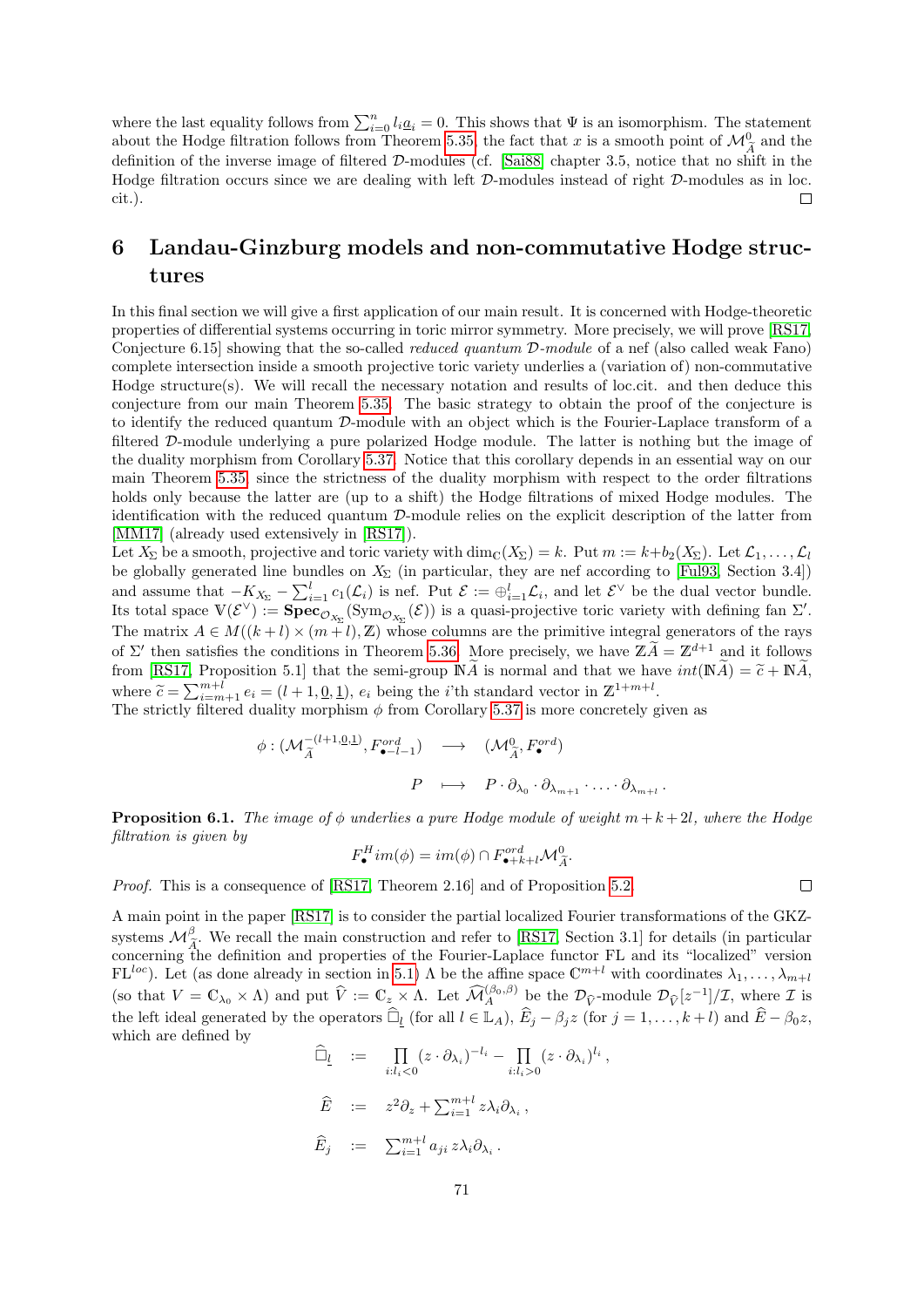We denote the corresponding  $\mathcal{D}_{\hat{V}}$ -module by  $\widehat{\mathcal{M}}_A^{(\beta_0,\beta)}$ . Then we have (see [\[RS17,](#page-75-1) Lemma 3.2])

$$
\mathrm{FL}^{loc}_{\Lambda}\left(\mathcal{M}^{(\beta_0,\beta)}_{\widetilde{A}}\right)=\widehat{\mathcal{M}}^{(\beta_0+1,\beta)}_A.
$$

Consider the filtration on  $\mathcal{D}_{\hat{V}}$  for which z has degree  $-1, \partial_z$  has degree 2 and deg( $\lambda_i$ ) = 0, deg( $\partial_{\lambda_i}$ ) = 1.<br>White MF<sup>2</sup>( $\mathcal{D}_{\lambda_i}$ ) for the external functional  $\mathcal{D}_{\lambda_i}$  modules (that is  $\mathcal{D}_{\lambda_i}$ Write  $MF^z(\mathcal{D}_{\hat{V}})$  for the category of well-filtered  $\mathcal{D}_{\hat{V}}$ -modules (that is,  $\mathcal{D}_{\hat{V}}$ -modules equipped with a filtration connectible with the filtration on  $\mathcal{D}_{V}$  and we have that the connection  $\mathcal$ filtration compatible with the filtration on  $\mathcal{D}_{\hat{V}}$  just described and such that the corresponding Rees module is coherent over the corresponding Rees ring). Denote by  $G_{\bullet}$  the induced filtrations on the module  $\widehat{\mathcal{M}}_A^{(\beta_0,\beta)}$ , which are  $\mathcal{R}_{\mathbb{C}_z \times \Lambda}$ -modules. We have

$$
G_0\widehat{\mathcal{M}}_A^{(\beta_0,\beta)} = \mathcal{R}_{\mathbb{C}_z \times \Lambda}/\mathcal{R}_{\mathbb{C}_z \times \Lambda}(\widehat{\Box}_l)_{l \in \mathbb{L}_A} + \mathcal{R}_{\mathbb{C}_z \times \Lambda}\widehat{E} + \mathcal{R}_{\mathbb{C}_z \times \Lambda}(\widehat{E}_j)_{k=1,\dots,k+l}
$$

and  $G_k \widehat{\mathcal{M}}_A^{(\beta_0,\beta)} = z^k \cdot G_0 \widehat{\mathcal{M}}_A^{(\beta_0,\beta)}$  In general, the modules  $\widehat{\mathcal{M}}_A^{(\beta_0,\beta)}$  and their filtration steps may be quite complicated. However, we have considered in [\[RS17\]](#page-75-1) their restriction to a specific Zariski open subset  $\Lambda^{\circ} \subset \left(\Lambda \setminus \bigcup_{i=1}^{m+l} \{w_i = 0\}\right) \subset \Lambda$  (called  $W^{\circ}$  in [\[RS17,](#page-75-1) Remark 3.8]), which contains the critical locus of the familiy of Laurent polynomials associated with the matrix  $A$  (but excludes certain singularities at infinity of this family). Denote by  $\widehat{\mathcal{M}}_{A}^{(\beta_0,\beta)}$  the restriction  $(\widehat{\mathcal{M}}_{A}^{(\beta_0,\beta)})_{|\mathbb{C}_{z}\times\Lambda^{\circ}}$  together with the induced filtration  $G_{\bullet} \circ \widehat{\mathcal{M}}_{A}^{(\beta_0,\beta)}$ . Then  $G_k \circ \widehat{\mathcal{M}}_{A}^{(\beta_0,\beta)}$  is  $\mathcal{O}_{\mathbb{C}_z \times \Lambda^{\circ}}$ -locally free for all k. Moreover, the multiplication by z is invertible on  $\widehat{\mathcal{M}}_{A}^{(\beta_0,\beta)}$ , filtered with respect to  $G_{\bullet}$  (shifting the filtration by one) and so is its inverse. Hence, we have a strict morphism

$$
\cdot z:({}^{\circ}\widehat{\mathcal{M}}^{(\beta_0,\beta)}_A,G_\bullet)\longrightarrow({}^{\circ}\widehat{\mathcal{M}}^{(\beta_0-1,\beta)}_A,G_{\bullet+1}).
$$

We also need a slightly modified version of the Fourier-Laplace transformed GKZ-systems. More precisely, define the modules  $\widehat{\mathcal{N}}_A^{\beta}$  as the cyclic quotients of  $\mathcal{D}_{\mathbb{C}_z \times \Lambda^{\circ}}[z^{-1}]$  by the left ideal generated by  $\widetilde{\Box}_l$  for  $\underline{l} \in \mathbb{L}_A$ and  $\widehat{E}_j - z\beta_j$  for  $j = 0, \ldots, k + c$ , where

$$
\widetilde{\Box}_{\underline{l}} := \prod_{\substack{i \in \{1,\ldots,m\}:\; l_i > 0}} \lambda_i^{l_i} (z \cdot \partial_i)^{l_i} \prod_{\substack{i \in \{m+1,\ldots,m+l\}:\; l_i > 0}} \prod_{\nu=1}^{l_i} (\lambda_i (z \cdot \partial_i) - z \cdot \nu)
$$
\n
$$
- \prod_{i=1}^{m+l} \lambda_i^{l_i} \cdot \prod_{i \in \{1,\ldots,m\}:\; l_i < 0} \lambda_i^{-l_i} (z \cdot \partial_i)^{-l_i} \prod_{i \in \{m+1,\ldots,m+l\}:\; l_i < 0} \prod_{\nu=1}^{-l_i} (\lambda_i (z \cdot \partial_i) - z \cdot \nu).
$$

Consider the invertible morphism

$$
\Psi: \hat{\mathcal{N}}_A^{(0,\underline{0},\underline{0})} \longrightarrow \hat{\mathcal{M}}_A^{-(2l,\underline{0},\underline{1})} \tag{55}
$$

given by right multiplication with  $z^l \cdot \prod_{i=m+1}^{m+l} \lambda_i$  (recall that  $\lambda_i \neq 0$  on  $\Lambda^{\circ}$ ). We define  $\widetilde{\phi}$  to be the composition  $\widetilde{\phi} := \widehat{\phi} \circ \Psi$ , where  $\widehat{\phi}$  is the morphism

$$
\widehat{\phi}: {}^{\circ}\widehat{\mathcal{M}}_{A}^{-\left(2l,\underline{0},\underline{1}\right)}\longrightarrow {}^{\circ}\widehat{\mathcal{M}}_{A}^{\left(-l,\underline{0},\underline{0}\right)},
$$

given by right multiplication with  $\partial_{\lambda_{m+1}} \cdot \ldots \cdot \partial_{\lambda_{m+l}}$ . In concrete terms, we have:

$$
\widetilde{\phi}: \hat{\mathcal{N}}_A^{(0,\underline{0},\underline{0})} \longrightarrow \hat{\mathcal{M}}_A^{(-l,\underline{0},\underline{0})},
$$
  

$$
x \longmapsto \hat{\phi}(x \cdot z^l \cdot \lambda_{m+1} \cdot \ldots \cdot \lambda_{m+l}) = x \cdot (z\lambda_{m+1}\partial_{m+1}) \cdot \ldots \cdot (z\lambda_{m+l}\partial_{m+l}).
$$

We have an induced filtration  $G_{\bullet}^{\circ} \hat{\mathcal{N}}_{A}^{(0,\underline{0},\underline{0})}$  which satisfies

$$
G_0\widehat{\mathcal{N}}_A^{(0,\underline{0},\underline{0})} = \mathcal{R}_{\mathbb{C}_z \times \Lambda^\circ} / \mathcal{R}_{\mathbb{C}_z \times \Lambda^\circ} (\widetilde{\Box}_{\underline{l}})_{\underline{l} \in \mathbb{L}_A} + \mathcal{R}_{\mathbb{C}_z \times \Lambda^\circ} (\widehat{E}_j - z\beta_j)_{j=0,\dots,m+l}
$$

and  $G_k \, \hat{\mathcal{N}}_A^{(0,\underline{0},\underline{0})} = z^k \cdot G_0 \, \hat{\mathcal{N}}_A^{(0,\underline{0},\underline{0})}$ 

In order to obtain the lattices  $G_{\bullet}$  we need to extend the functor  $FL_{\Lambda}^{loc}$  to the category of filtered  $\mathcal{D}$ modules.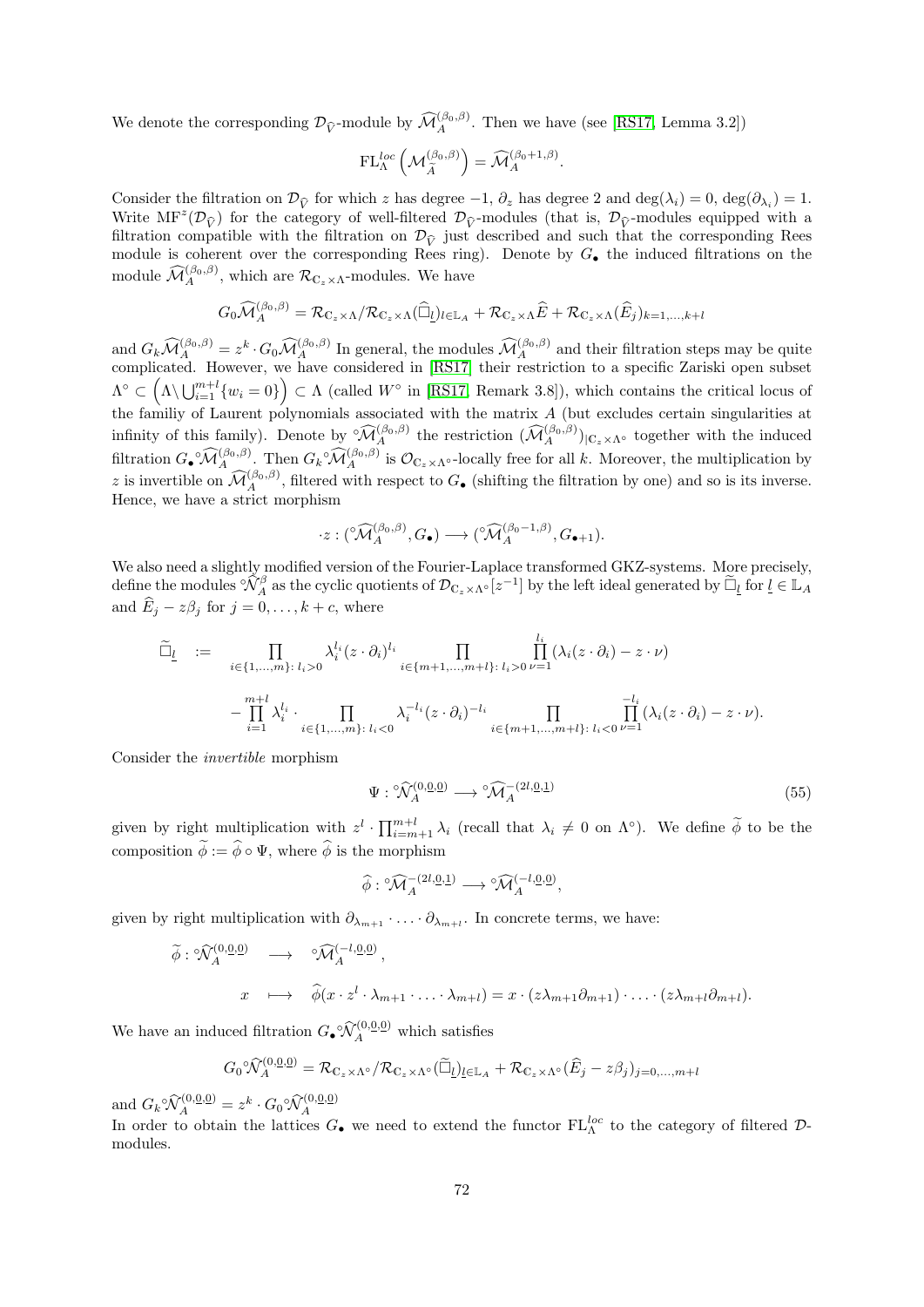**Definition 6.2.** Let  $(M, F_{\bullet}) \in \text{MF}(\mathcal{D}_{V}) = \text{MF}(\mathcal{D}_{\mathbb{C}_{\lambda_0}\times\Lambda})$ . Define  $\mathcal{M}[\partial_{\lambda_0}^{-1}] := \mathcal{D}_{V}[\partial_{\lambda_0}^{-1}] \otimes_{\mathcal{D}_{V}} \mathcal{M}$  and consider the natural localization morphism  $\widehat{loc}: \mathcal{M} \to \mathcal{M}[\partial_{\lambda_0}^{-1}]$ . We define the saturation of  $F_{\bullet}$  to be

<span id="page-72-0"></span>
$$
F_k \mathcal{M}[\partial_{\lambda_0}^{-1}] := \sum_{j \ge 0} \partial_{\lambda_0}^{-j} \widehat{\text{loc}} \left( F_{k+j} \mathcal{M} \right) . \tag{56}
$$

and we denote by  $G_{\bullet}\widehat{\mathcal{M}}$  the filtration induced from  $F_k\mathcal{M}[\partial_{\lambda_0}^{-1}]$  on  $\widehat{\mathcal{M}} := \mathrm{FL}_{\Lambda}^{loc}(M) \in M_h(\mathcal{D}_{\widehat{V}}) =$  $M_h(\mathcal{D}_{\mathbb{C}_z\times\Lambda})$ . Notice that for  $(\mathcal{M}, F_\bullet) = (\widehat{\mathcal{M}}_A^{(\beta_0,\beta)}, F_\bullet^{ord})$ , the two definitions of  $G_\bullet$  coincide: As we have

$$
F_k^{ord} \mathcal{M}_A^{(\beta_0-1,\beta)}[\partial_{\lambda_0}^{-1}] = im \left( \partial_{\lambda_0}^k \mathbb{C}[\lambda_0, \lambda_1, \dots, \lambda_{m+l}] \langle \partial_{\lambda_0}^{-1}, \partial_{\lambda_0}^{-1} \partial_{\lambda_1}, \dots, \partial_{\lambda_0}^{-1} \partial_{\lambda_{m+l}} \rangle \right) \text{ in } \mathcal{M}_{\widetilde{A}}^{(\beta_0-1,\beta)}[\partial_{\lambda_0}^{-1}],
$$

the filtration induced by  $F_k^{ord} \mathcal{M}_{\tilde{A}}^{(\beta_0-1,\beta)}[\partial_{\lambda_0}^{-1}]$  on  $\widehat{\mathcal{M}}_A^{(\beta_0,\beta)}$  is precisely  $G_k \widehat{\mathcal{M}}_A^{(\beta_0,\beta)}$ . We denote by ( $FL^{loc}_{\Lambda}$ , Sat) the induced functor from the category MF( $\mathcal{D}_V$ ) to the category MF<sup>z</sup>( $\mathcal{D}_{\widehat{\Lambda}}$ ) which sends  $(\mathcal{M}, F_{\bullet})$  to  $(\widehat{\mathcal{M}}, G_{\bullet}).$ 

From the above duality considerations, we deduce the following result.

<span id="page-72-2"></span>Proposition 6.3. The morphism

$$
\widetilde{\phi}: \mathcal{N}_A^{(0,\underline{0},\underline{0})}\longrightarrow {^\circ\!}\widehat{\mathcal{M}}_A^{(-l,\underline{0},\underline{0})}
$$

is strict with respect to the filtration  $G_{\bullet}$ , in particular, we have

$$
\widetilde{\phi}\left(G_0\widehat{\mathcal{N}}_A^{(0,\underline{0},\underline{0})}\right) = G_0\widehat{\mathcal{M}}_A^{(-l,\underline{0},\underline{0})} \cap \text{im}(\widetilde{\phi})
$$

Moreover, the object  $\left(im(\widetilde{\phi}), G_{\bullet}\right)$  is obtained via the functor  $(\mathrm{FL}_{\Lambda}^{loc}, \mathrm{Sat})$  from  $\left(im(\phi), F_{\bullet}^H = F_{\bullet+k+l}^{ord}\right)$ , which underlies a pure Hodge module of weight  $m + k + 2l$  by Proposition [6.1.](#page-70-0)

*Proof.* The morphism  $\Psi$  is invertible, filtered (shifting the filtration by  $-l$ ) and its inverse is also filtered. Hence it is strict. Therefore the strictness of  $\phi$  follows from the strictness of  $z\hat{\phi}$ . We will deduce it from the strictness property of the morphism  $\phi$  in Corollary [5.37.](#page-65-0)

Notice that the morphism  $\hat{\phi}$  is obtained from  $\phi$  by linear extension in  $\partial_{\lambda_0}^{-1}$ . Recall that the morphism

$$
\phi: (\mathcal{M}_{\widetilde{A}}^{-(l+1,\underline{0},\underline{1})}, F_{\bullet}^{ord}) \longrightarrow (\mathcal{M}_{\widetilde{A}}^{0}, F_{\bullet+l+1}^{ord})
$$

was strict, hence equation [\(56\)](#page-72-0) yields the strictness of

$$
\widehat{\phi}: (\widehat{\mathcal{M}}^{-\langle 2l,\underline{0},\underline{1}\rangle}_A, G_{\bullet}) \longrightarrow (\widehat{\mathcal{M}}^{(-l,\underline{0},\underline{0})}_A, G_{\bullet+l})
$$

Finally, as already noticed above, this yields the strictness of

$$
\widetilde{\phi} = \widehat{\phi} \circ \Psi : (\widehat{\mathcal{N}}_A^{(0,\underline{0},\underline{0})}, G_{\bullet}) \longrightarrow (\widehat{\mathcal{M}}_A^{(-l,\underline{0},\underline{0})}, G_{\bullet}).
$$

 $\Box$ 

The next corollary is now a direct consequence of [\[Sab08,](#page-75-0) Corollary 3.15].

<span id="page-72-1"></span>**Corollary 6.4.** The free  $\mathcal{O}_{C_z \times \Lambda^{\circ}}$ -module  $G_0^{\circ} \widehat{M}_A^{(-l, \underline{0}, \underline{0})} \cap im(\widetilde{\phi})$  underlies a variation of pure polarized non-commutative Hodge structures on  $\Lambda^{\circ}$  (see [\[Sab11\]](#page-75-1) for a detailed discussion of

The main result in [\[RS17\]](#page-75-2) concerns a mirror statement for several quantum D-modules which are associated with the toric variety  $X_{\Sigma}$  and the split vector bundle  $\mathcal{E}$ . In particular, one can consider the reduced quantum D-module  $\overline{QDM}(X_{\Sigma},\mathcal{E})$  which is a vector bundle on  $\mathbb{C}_{z} \times H^{0}(X_{\Sigma},\mathbb{C}) \times B_{\varepsilon}^{*}$ , where  $B_{\varepsilon}^* := \{q \in (\mathbb{C}^*)^{b_2(X_{\Sigma})}, |0 < |q| < \varepsilon\}$  together with a flat connection

$$
\nabla : \overline{\mathrm{QDM}}(X_\Sigma, \mathcal{E}) \to \overline{\mathrm{QDM}}(X_\Sigma, \mathcal{E}) \otimes_{\mathcal{O}_{\mathbb{C}_z \times H^0(X_\Sigma, \mathbb{C}) \times B^*_\varepsilon}} z^{-1} \Omega^1_{\mathbb{C}_z \times H^0(X_\Sigma, \mathbb{C}) \times B^*_\varepsilon} \left( \log(\{0\} \times H^0(X_\Sigma, \mathbb{C}) \times B^*_\varepsilon) \right).
$$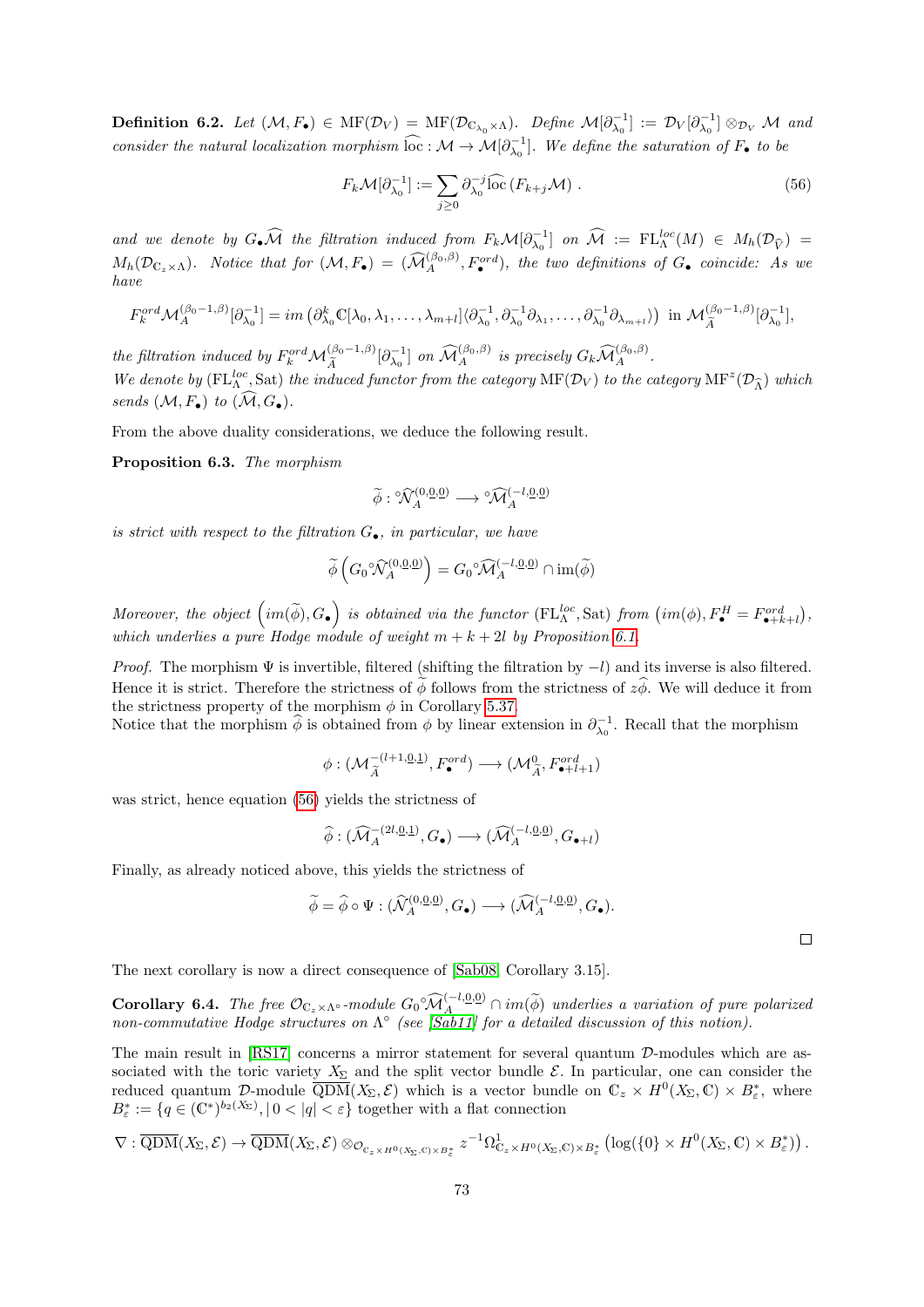We refer to [\[MM17\]](#page-75-3) for a detailed discussion of the definition of  $\overline{QDM}(X_{\Sigma}, \mathcal{E})$ , a short version can be found in [\[RS17,](#page-75-2) Section 4.1]. Notice that in loc.cit.,  $\overline{QDM}(X_{\Sigma}, \mathcal{E})$  is defined on some larger set, but in mirror type statements only its restriction to  $H^0(X_\Sigma,\mathbb{C})\times\mathbb{C}_z\times B^*_\varepsilon$  is considered. In the sequel, we will need to consider a Zariski open subset of  $\mathcal{KM}^\circ \subset (\mathbb{C}^*)^{b_2(X_\Sigma)}$  which contains  $B^*_\varepsilon$ . We recall the main result from [\[MM17\]](#page-75-3), which gives a GKZ-type description of  $\overline{QDM}(X_{\Sigma}, \mathcal{E})$ . We present it in a slightly different form, taking into account [\[RS17,](#page-75-2) Proposition 6.9]. Let  $\mathcal{R}_{\mathbb{C}\times\mathcal{K}\mathcal{M}^0}$  be the sheaf of Rees rings on  $\mathbb{C}_z \times \mathcal{KM}^\circ$ , and  $R_{\mathbb{C}_z \times \mathcal{KM}^\circ}$  its module of global sections. If we write  $q_1, \ldots, q_r$  for the coordinates on  $(\mathbb{C}^*)^r$  (with  $r := b_2(X_{\Sigma})$ , then  $R_{\mathbb{C}_z \times \mathcal{K} \mathcal{M}^0}$ ) is generated by  $z q_i \partial_{q_i}$  and  $z^2 \partial_z$  over  $\mathcal{O}_{\mathbb{C}_z \times \mathcal{K} \mathcal{M}^0}$ .

<span id="page-73-0"></span>**Theorem 6.5.** For any  $\mathcal{L} \in Pic(X_{\Sigma})$ , write  $\widehat{\mathcal{L}} \in R_{\mathbb{C}_z \times \mathcal{K} \mathcal{M}^{\circ}}$  for the associated "quantized operator" as defined in [\[MM17,](#page-75-3) Notation 4.2.] or [\[RS17,](#page-75-2) Theorem 6.7]. Define the left ideal J of  $R_{C_z \times K,M}$ ° by

$$
J := R_{\mathbb{C}_z \times \mathcal{K} \mathcal{M}^\circ}(Q_l)_{l \in \mathbb{L}_{A'}} + R_{\mathbb{C}_z \times \mathcal{K} \mathcal{M}^\circ} \cdot E,
$$

where

$$
Q_{\underline{l}} := \prod_{i \in \{1, ..., m\}: l_i > 0} \prod_{\nu=0}^{l_i - 1} (\widehat{D}_i - \nu z) \prod_{j \in \{1, ..., c\}: l_{m+j} > 0} \prod_{\nu=1}^{l_{m+l}} (\widehat{L}_j + \nu z)
$$
  

$$
- \underline{q}^{\underline{l}} \cdot \prod_{i \in \{1, ..., m\}: l_i < 0} \prod_{\nu=0}^{-l_i - 1} (\widehat{D}_i - \nu z) \prod_{j \in \{1, ..., c\}: l_{m+j} < 0} \prod_{\nu=1}^{-l_{m+l}} (\widehat{L}_j + \nu z) ,
$$
  

$$
\widehat{E} := z^2 \partial_z - \widehat{K}_{V(\mathcal{E}^\vee)}.
$$

Here we write  $\mathcal{D}_i \in \text{Pic}(X_\Sigma)$  for a line bundle associated with the torus invariant divisor  $D_i$ , where  $i = 1, \ldots, m$ . Let  $K \subset R_{\mathbb{C}_z \times K\mathcal{M}^\circ}$  be the ideal

$$
K := \left\{ P \in R_{\mathbb{C}_z \times \mathcal{K} \mathcal{M}^\circ} \mid \exists p \in \mathbb{Z}, k \in \mathbb{N} : \prod_{i=0}^k \prod_{j=1}^c (\widehat{\mathcal{L}} + p + i) P \in J \right\}
$$

and K the associated sheaf of ideals in  $\mathcal{R}_{\mathbb{C}_z\times\mathcal{K}}$ M∘.

Suppose as above that the bundle  $-K_{X_{\Sigma}} - \sum_{j=1}^{l} \mathcal{L}_j$  is nef, and moreover that each individual bundle  $\mathcal{L}_j$  is ample. Then there is a map  $\text{Mir}: B^*_{\varepsilon} \to H^0(X_{\Sigma}, \mathbb{C}) \times B^*_{\varepsilon}$  such that we have an isomorphism of  $\mathcal{R}_{\mathbb{C}_z\times B^*_\varepsilon}$ -modules

$$
(\mathcal{R}_{\mathbb{C}_z\times \mathcal{K}\mathcal{M}^\circ}/\mathcal{K})_{|\mathbb{C}_z\times B^*_\varepsilon} \stackrel{\cong}{\longrightarrow} (\mathrm{id}_{\mathbb{C}_z}\times \mathrm{Mir})^*\, \overline{\mathrm{QDM}}(X_\Sigma,\mathcal{E}).
$$

In order to relate the quantum D-module  $\overline{QDM}(X_{\Sigma}, \mathcal{E})$  with our results on GKZ-systems, we will use the restriction map  $\bar{\rho}: \mathcal{K}M^{\circ} \hookrightarrow \Lambda$  as constructed in [\[RS17\]](#page-75-2) (discussion before Definition 6.3. in loc.cit.). Then it follows from the results of loc.cit., Proposition 6.10, that we have an isomorphism of  $\mathcal{R}_{C_z\times K\mathcal{M}^{\circ}}$ modules

$$
\mathcal{R}_{\mathbb{C}_z \times \mathcal{K} \mathcal{M}^\circ} / \mathcal{K} \cong \left( \mathrm{id}_{\mathbb{C}_z} \times \overline{\rho} \right)^* \left( \widetilde{\phi} \left( G_0^\circ \widehat{\mathcal{N}}_A^{(0,\underline{0},\underline{0})} \right) \right)
$$

Now we can deduce from Corollary [6.4](#page-72-1) the main result of this section.

**Theorem 6.6.** Consider the above situation of a k-dimensional toric variety  $X_{\Sigma}$ , globally generated line bundles  $\mathcal{L}_1,\ldots,\mathcal{L}_l$  such that  $-K_{X_{\Sigma}}-\mathcal{E}$  is nef, where  $\mathcal{E}=\bigoplus_{j=1}^l\mathcal{L}_j$ , with  $\mathcal{L}_j$  ample for  $j=1,\ldots,l$ . Then the smooth  $\mathcal{R}_{\mathbb{C}_z\times\mathcal{K}\mathcal{M}^\circ}$ -module  $(\mathrm{id}_{\mathbb{C}_z}\times\mathrm{Min})^*\overline{\mathrm{QDM}}(X_\Sigma,\mathcal{E})$  (i.e., the vector bundle over  $\mathbb{C}_z\times\mathcal{K}\mathcal{M}^\circ$ together with its connection operator  $\nabla$ ) underlies a variation of pure polarized non-commutative Hodge structures.

Proof. The strictness of  $\widetilde{\phi}$  as shown in Proposition [6.3](#page-72-2) shows that  $G_0 \widehat{\mathcal{M}}_A^{(-l, \underline{0}, \underline{0})} \cap im(\widetilde{\phi}) = \widetilde{\phi}(G_0 \mathcal{N}^{(0, \underline{0}, \underline{0})}),$ hence, by Corollary [6.4,](#page-72-1) the module  $\phi\left(G_0\mathcal{N}^{(0,\underline{0},\underline{0})}\right)$  underlies a variation of pure polarized non-commutative Hodge structures on  $\Lambda^0$ . Hence the assertion follows from the mirror statement of Theorem [6.5.](#page-73-0)  $\Box$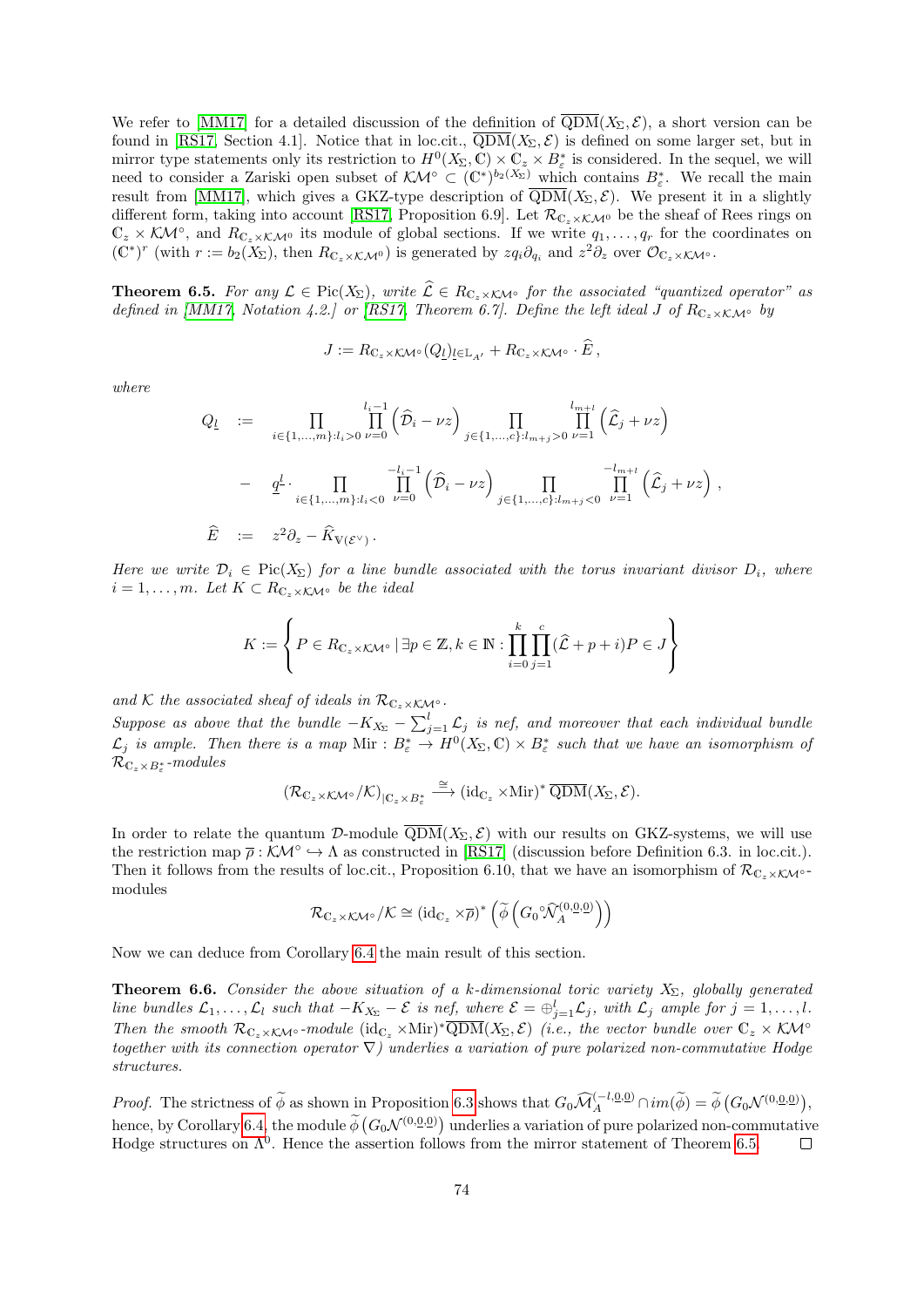## References

- [Ado94] Alan Adolphson, *Hypergeometric functions and rings generated by monomials*, Duke Math. J. 73 (1994), no. 2, 269–290.
- [Bat93] Victor V. Batyrev, Variations of the mixed Hodge structure of affine hypersurfaces in algebraic tori, Duke Math. J. 69 (1993), no. 2, 349–409.
- [BH93] Winfried Bruns and Jürgen Herzog, *Cohen-Macaulay rings*, Cambridge Studies in Advanced Mathematics, vol. 39, Cambridge University Press, Cambridge, 1993.
- [Bry86] Jean-Luc Brylinski, Transformations canoniques, dualité projective, théorie de Lefschetz, transformations de Fourier et sommes trigonométriques, Astérisque (1986), no. 140-141, 3–134, 251, Géométrie et analyse microlocales.
- [BZGM15] Christine Berkesch Zamaere, Stephen Griffeth, and Ezra Miller, Systems of parameters and holonomicity of A-hypergeometric systems, Pacific J. Math.  $276$  (2015), no. 2, 281–286.
- [CnDRS19] Alberto Castaño Domínguez, Thomas Reichelt, and Christian Sevenheck, *Examples of hy*pergeometric twistor D-modules, Algebra Number Theory 13 (2019), no. 6, 1415–1442.
- [CnDS19] Alberto Castaño Domínguez, Alberto and Christian Sevenheck, Irregular Hodge filtration of some confluent hypergeometric systems, J. Inst. Math. Jussieu (2019), 1–42.
- [DE03] Andrea D'Agnolo and Michael Eastwood, Radon and Fourier transforms for D-modules, Adv. Math. 180 (2003), no. 2, 452–485.
- [DS13] Michael Dettweiler and Claude Sabbah, Hodge theory of the middle convolution, Publ. Res. Inst. Math. Sci. 49 (2013), no. 4, 761–800.
- [ESY17] Hélène Esnault, Claude Sabbah, and Jeng-Daw Yu,  $E_1$ -degeneration of the irregular Hodge filtration, J. Reine Angew. Math. 729 (2017), 171–227.
- [Ful93] William Fulton, Introduction to toric varieties, Annals of Mathematics Studies, vol. 131, Princeton University Press, Princeton, NJ, 1993, The William H. Roever Lectures in Geometry.
- [GfGZ87] I. M. Gel' fand, M. I. Graev, and A. V. Zelevinskiı̆, *Holonomic systems of equations and* series of hypergeometric type, Dokl. Akad. Nauk SSSR 295 (1987), no. 1, 14–19.
- [GfZK89] I. M. Gel' fand, A. V. Zelevinskiı̆, and M. M. Kapranov, *Hypergeometric functions and toric* varieties, Funktsional. Anal. i Prilozhen. 23 (1989), no. 2, 12–26.
- [GKZ90] Israel M. Gel'fand, Mikhail M. Kapranov, and Andrei V. Zelevinsky, Generalized Euler integrals and  $A$ -hypergeometric functions, Adv. Math. **84** (1990), no. 2, 255–271.
- $[Gro61]$  A. Grothendieck, Eléments de géométrie algébrique. III. Étude cohomologique des faisceaux  $cohérents. I, Inst. Hautes Études Sci. Publ. Math. (1961), no. 11, 167.$
- [Har77] Robin Hartshorne, Algebraic geometry, Springer-Verlag, New York-Heidelberg, 1977, Graduate Texts in Mathematics, No. 52.
- [Hoc72] Melvin Hochster, Rings of invariants of tori, Cohen-Macaulay rings generated by monomials, and polytopes, Ann. of Math. (2) 96 (1972), 318–337.
- [HTT08] Ryoshi Hotta, Kiyoshi Takeuchi, and Toshiyuki Tanisaki, D-modules, perverse sheaves, and representation theory, Progress in Mathematics, vol. 236, Birkhäuser Boston Inc., Boston, MA, 2008, Translated from the 1995 Japanese edition by Takeuchi.
- [Kat90] Nicholas M. Katz, Exponential sums and differential equations, Annals of Mathematics Studies, vol. 124, Princeton University Press, Princeton, NJ, 1990.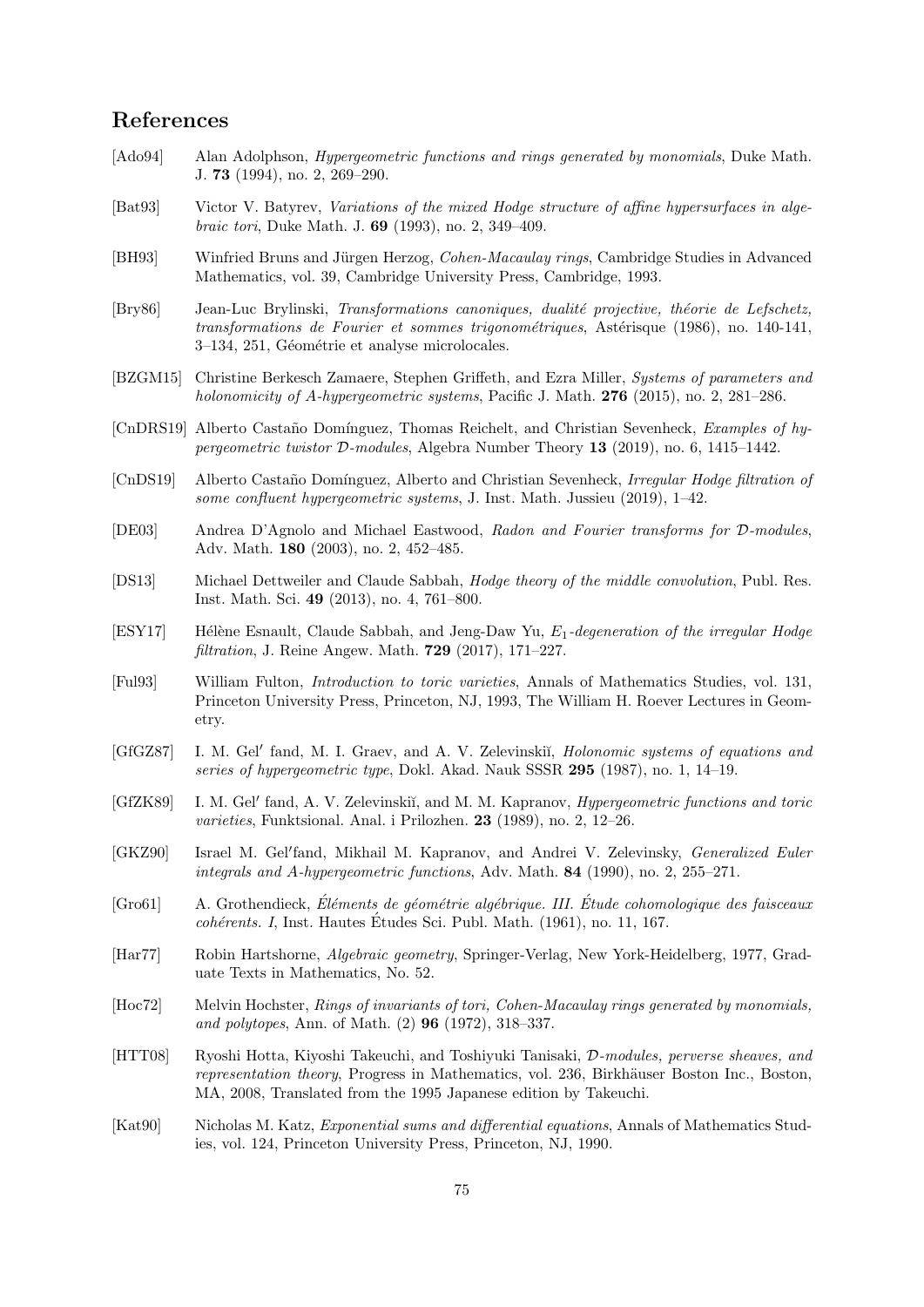- [KKP17] Ludmil Katzarkov, Maxim Kontsevich, and Tony Pantev, Bogomolov-Tian-Todorov theorems for Landau-Ginzburg models, J. Differential Geom. 105 (2017), no. 1, 55–117.
- [MM04] Philippe Maisonobe and Zoghman Mebkhout, Le théorème de comparaison pour les cycles évanescents, Eléments de la théorie des systèmes différentiels géométriques (Philippe Maisonobe and Luis Narváez Macarro, eds.), Sémin. Congr., vol. 8, Soc. Math. France, Paris, 2004, Papers from the CIMPA Summer School held in Séville, September 2–13, 1996, pp. 311–389.
- <span id="page-75-3"></span>[MM17] Etienne Mann and Thierry Mignon, *Quantum D-modules for toric nef complete intersections*, Internat. J. Math. 28 (2017), no. 6, 1750047, 49.
- [MMW05] Laura Felicia Matusevich, Ezra Miller, and Uli Walther, *Homological methods for hypergeo*metric families, J. Amer. Math. Soc. 18 (2005), no. 4, 919–941.
- [Moc15a] Takuro Mochizuki, Mixed twistor D-modules, Lecture Notes in Mathematics, vol. 2125, Springer, Cham, 2015.
- [Moc15b] , Twistor property of GKZ-hypergeometric systems, preprint arXiv:1501.04146, 2015.
- [MS05] Ezra Miller and Bernd Sturmfels, Combinatorial commutative algebra, Graduate Texts in Mathematics, vol. 227, Springer-Verlag, New York, 2005.
- [Rei14] Thomas Reichelt, Laurent Polynomials, GKZ-hypergeometric Systems and Mixed Hodge Modules, Compositio Mathematica (150) (2014), 911–941.
- [RS15] Thomas Reichelt and Christian Sevenheck, Logarithmic Frobenius manifolds, hypergeometric systems and quantum D-modules, Journal of Algebraic Geometry 24 (2015), no. 2, 201–281.
- <span id="page-75-2"></span>[RS17] , Non-affine Landau-Ginzburg models and intersection cohomology, Ann. Sci. Ec. Norm. Supér. (4) **50** (2017), no. 3, 665–753.
- [RSW18] Thomas Reichelt, Christian Sevenheck, and Uli Walther, On the b-functions of hypergeometric systems, Int. Math. Res. Not. IMRN (2018), no. 21, 6535–6555.
- [Sab $[0.05]$  Claude Sabbah, *Polarizable twistor D-modules*, Astérisque (2005), no. 300, vi $+208$ .
- <span id="page-75-0"></span>[Sab08] , Fourier-Laplace transform of a variation of polarized complex Hodge structure., J. Reine Angew. Math. 621 (2008), 123–158.
- <span id="page-75-1"></span>[Sab11] , Non-commutative Hodge structures, Ann. Inst. Fourier (Grenoble) 61 (2011), no. 7, 2681–2717.
- [Sab18] C. Sabbah, *Irregular Hodge theory*, Mém. Soc. Mat. Fr. (N.S.) 156 (2018), available at arXiv:1511.00176 [math.AG] (with the collaboration of Jeng–Daw Yu).
- [Sai88] Morihiko Saito, Modules de Hodge polarisables, Publ. Res. Inst. Math. Sci. 24 (1988), no. 6, 849–995 (1989).
- [Sai90] , Mixed Hodge modules, Publ. Res. Inst. Math. Sci. 26 (1990), no. 2, 221–333.
- [Sai93] , On b-function, spectrum and rational singularity, Math. Ann. 295 (1993), no. 1, 51–74.
- [Sai94] , On the theory of mixed Hodge modules, Selected papers on number theory, algebraic geometry, and differential geometry, Amer. Math. Soc. Transl. Ser. 2, vol. 160, Amer. Math. Soc., Providence, RI, 1994, Translated from Sūgaku, Translation edited by Katsumi Nomizu, pp. 47–61.
- [SST00] Mutsumi Saito, Bernd Sturmfels, and Nobuki Takayama, Gröbner deformations of hypergeometric differential equations, Algorithms and Computation in Mathematics, vol. 6, Springer-Verlag, Berlin, 2000.